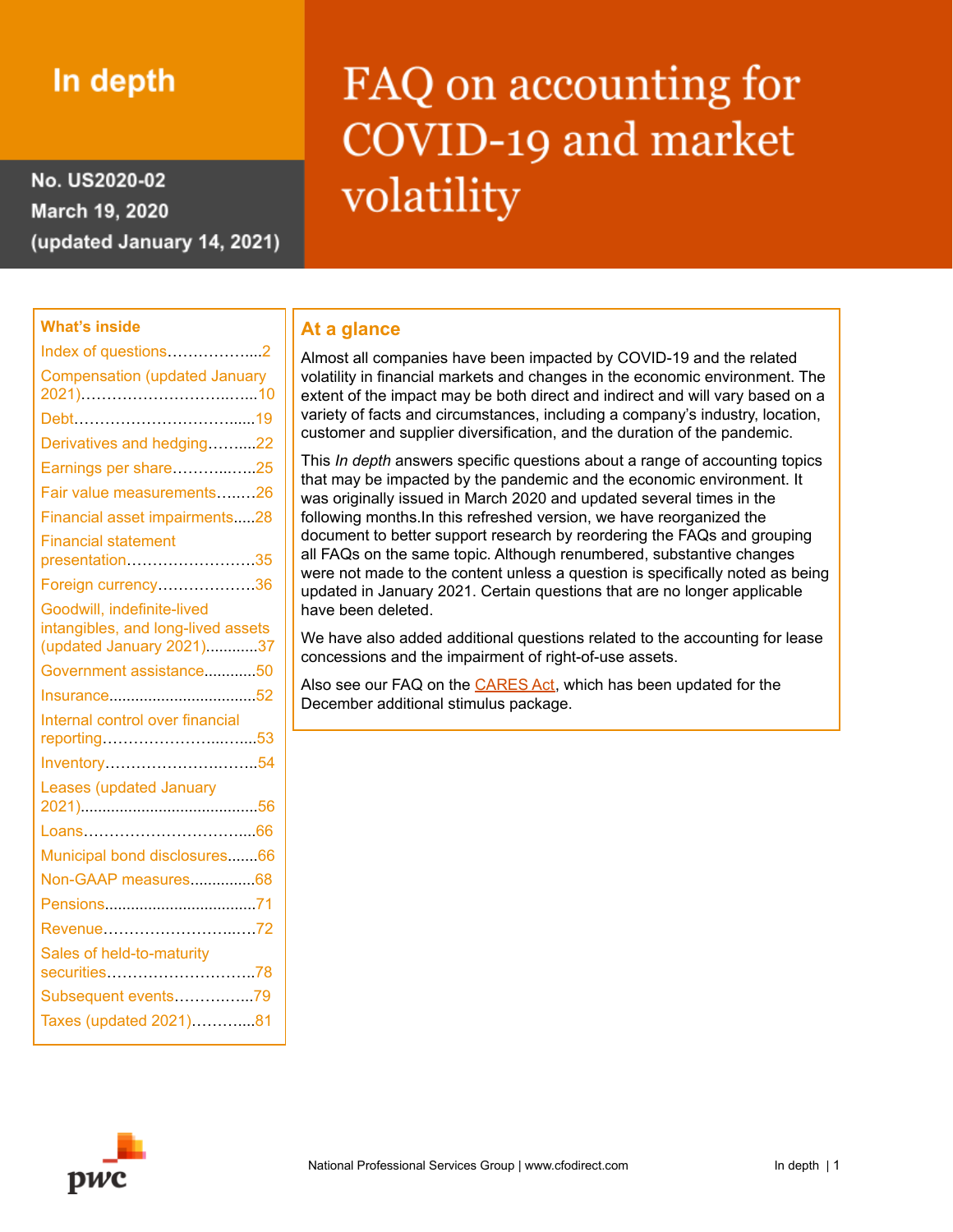# <span id="page-1-0"></span>**Index of questions**

# **1. [Compensation](#page-9-0)**

- 1.1 Can a company spread the effects of increased (or in some cases, reduced) costs or accruals associated with employee compensation and benefits over the entire year or must they be recognized in the period in which the change occurs?
- 1.2 What is the appropriate accounting treatment if a company continues to pay employees or provide medical or other benefits while they are not working?
- 1.3 What is the appropriate accounting treatment if a company either reduces or eliminates salary for a period of time, or furloughs employees without pay or benefits for a period of time?
- 1.4 When should companies record a liability related to termination benefits provided as a result of COVID-19?

### *Stock-based [compensation](#page-14-0)*

- 1.5 What is the impact if a company modifies performance targets of stock compensation awards to "rebalance" the targets in light of the impact of COVID-19 on the business, or allow grantees to earn awards that would not otherwise be earned based on actual results?
- 1.6 What is the impact if a company grants new performance-based stock compensation awards but wishes to delay setting the performance targets until there is greater clarity on the impact of COVID-19 on the company's business and forecasts?
- 1.7 Can a company exclude recent stock price activity during parts of 2020 when incorporating historical volatility into the determination of the expected volatility assumption needed to value stock options?
- 1.8 Can a company use an average stock price over a period of time to measure the fair value of a stock compensation award?

# **2. [Debt](#page-18-0)**

- 2.1 What should a company consider if it expects a debt covenant violation on or after the balance sheet date?
- 2.2 What should a company consider if it restructures its debt during an economic downturn?
- 2.3 How does a company determine if a non-troubled term debt restructuring is a modification or extinguishment?
- 2.4 What is the impact of liquidity risks, including a going concern paragraph, on debt classification?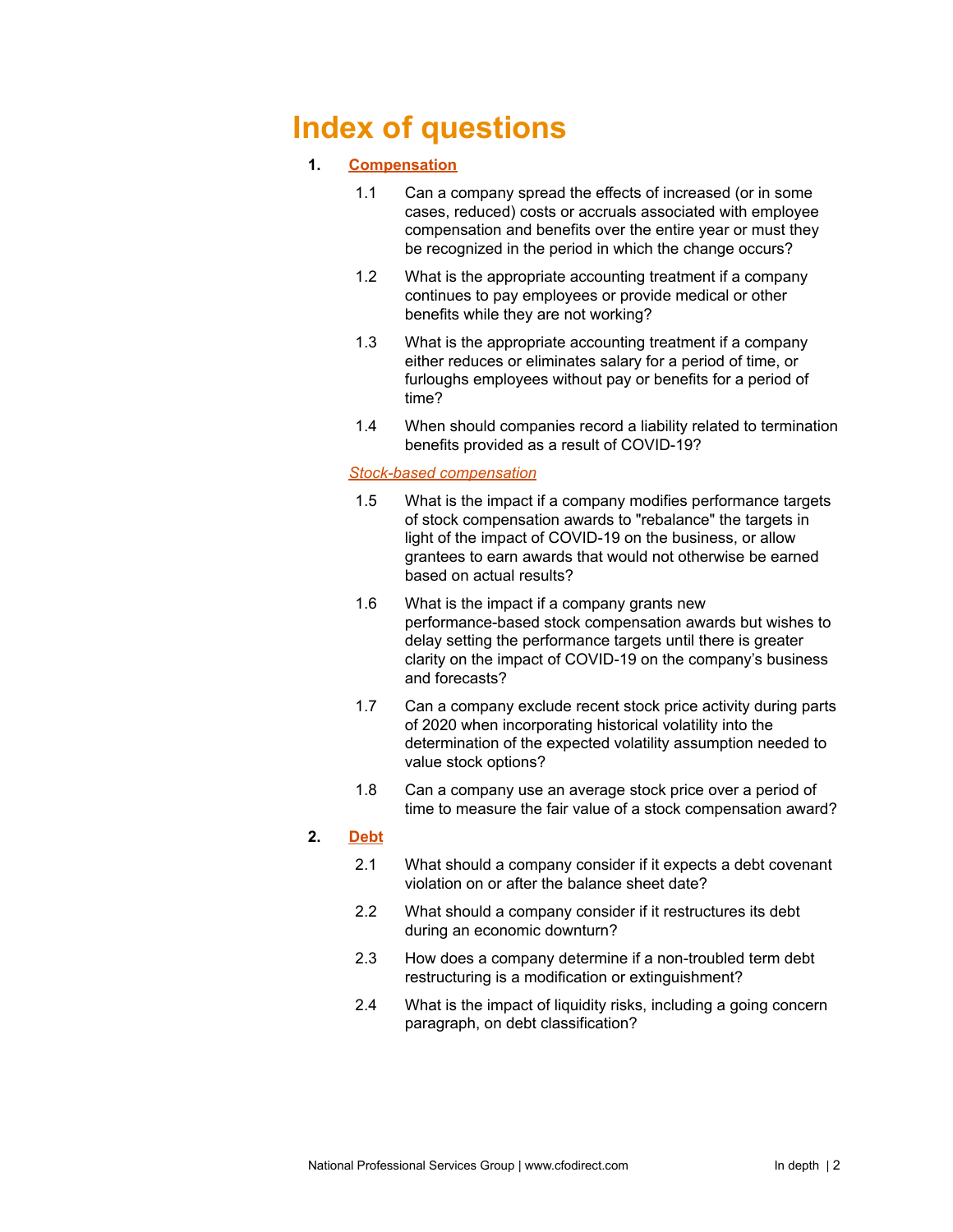### **3. [Derivatives](#page-21-0) and hedging**

- 3.1 Companies that have designated forecasted transactions in cash flow hedging relationships,such as inventory purchases, sales or revenues, debt issuances, or interest payments, may have decreased their forecasts of transaction volume. How may the change in the probability of a hedged forecasted transaction impact the financial statements?
- 3.2 What is the potential impact of the current economic environment on a company's ability to continue designated hedges or to establish new hedges?
- 3.3 How may changes to the supply chain or changes in sales forecasts impact the ability for purchases and sales contracts to qualify for the normal purchases and normal sales scope exception?
- 3.4 Would delays in the timing of a forecasted transaction due to the impact of COVID-19 be considered one of those rare cases caused by extenuating circumstances outside of the control or influence of a company?
- 3.5 If a company determines that amounts deferred in AOCI must be reclassified into earnings immediately because of a missed forecast due to COVID-19, should those missed forecasts be considered when determining whether the entity has exhibited a pattern of missing forecasts that would call into question its ability to accurately predict forecasted transactions and the propriety of using cash flow hedge accounting in the future for similar transactions?

# **4. [Earnings](#page-24-0) per share**

4.1 How should a company reflect a change in its assertion regarding whether it will settle certain financial instruments in cash or shares in the computation of earnings per share (EPS)?

#### **5. Fair value [measurements](#page-25-0)**

- 5.1 If there is a quoted price in an active market (that is, a level 1 input), can a company adjust or disregard the quoted price in a period of significant market volatility when determining the fair value of an investment?
- 5.2 Can a company disregard market prices of assets in an inactive market in periods of market volatility when determining the fair value of an investment?
- 5.3 How should a company consider updated information that becomes available before its financial statements are issued?
- 5.4 What should a company do if net asset value (NAV) is not available as of the measurement date for a fund investment measured using NAV as a practical expedient?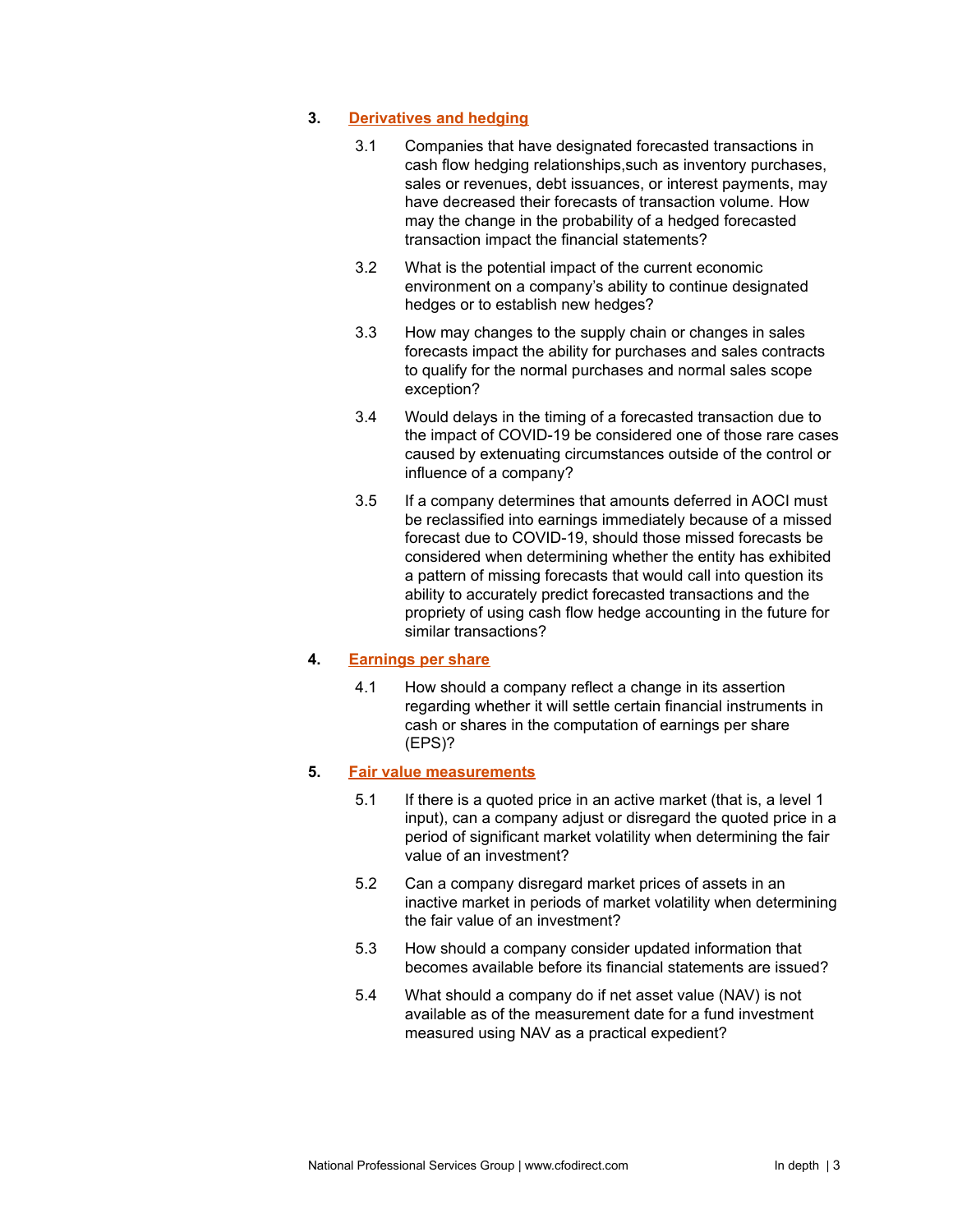#### **6. Financial asset [impairments](#page-27-0)**

- 6.1 How should a company determine whether an allowance is necessary for an available-for-sale security (post-ASC 326)?
- 6.2 For held-to-maturity and available-for-sale debt securities, how should companies consider whether declines below carrying value are other than temporary (pre-ASC 326)?

#### *Equity [investments](#page-31-0)*

- 6.3 How does the market downturn impact the accounting for equity instruments when a company applies the measurement alternative?
- 6.4 When should a company record an impairment charge for an equity method investment?

#### *Current [expected](#page-33-0) credit losses*

- 6.5 Given the rapidly evolving nature of recent economic and market events, what should companies consider in developing their estimate of current expected credit losses as of December 31?
- 6.6 Should the company consider recent economic events, including the impact of COVID-19, as part of the ASU 2016-13 transition adjustment?

### **7. Financial statement [presentation](#page-34-0)**

7.1 How should incremental costs incurred related to the impact of the COVID-19 pandemic be presented in the financial statements?

### **8. Foreign [currency](#page-35-0)**

8.1 How should a company account for a foreign currency-denominated intercompany loan designated as being of a long-term investment nature, when the company can no longer support the assertion that the loan will not be paid in the foreseeable future?

# **9. Goodwill, [indefinite-lived](#page-36-0) intangibles, and long-lived assets**

- 9.1 What events may indicate the need to perform an impairment test of intangible and tangible assets?
- 9.2 Company management has considered the events and circumstances described in ASC 350-20-35-3C and does not believe an interim triggering event has occurred. As a result, can management conclude that it does not have a requirement to perform an interim impairment test for goodwill?
- 9.3 If a company's market capitalization is below its book value, is this a triggering event to perform an interim goodwill impairment analysis?
- 9.4 If a company experiences a decline in market capitalization that is consistent with declines experienced by others within its industry, is it reasonable for the company to assert that a triggering event has not occurred, as the decline is an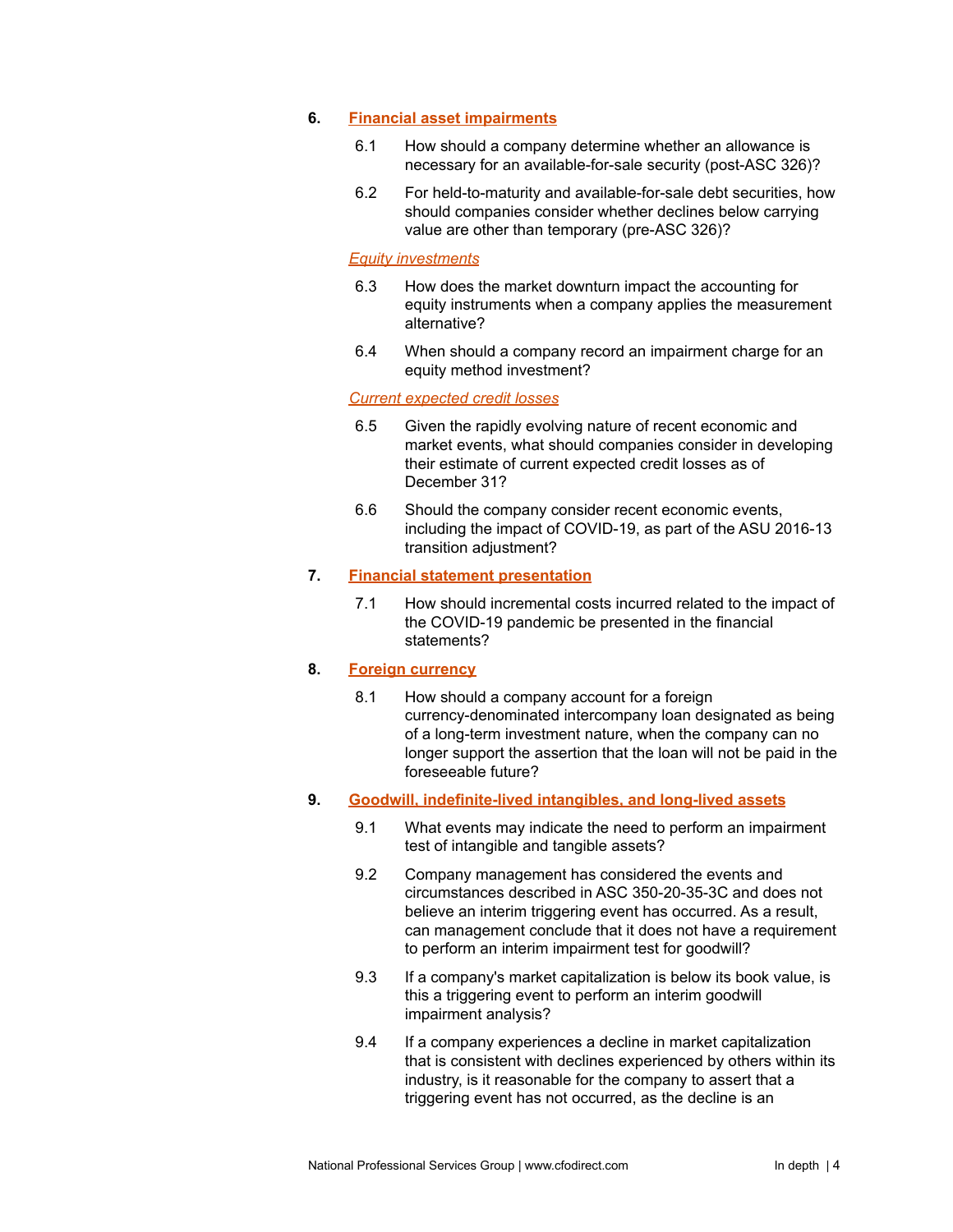indication of distressed transactions and not reflective of the underlying value of the company?

- 9.5 When calculating a goodwill impairment, how are deferred tax assets considered?
- 9.6 Does it matter in which order a company performs its impairment testing of goodwill and other long-lived assets?
- 9.7 If production facilities are idle, should a company consider changes in depreciation?
- 9.8 When a company has committed to abandon a right-of-use asset, should the remaining useful life of the right-of-use asset be reconsidered?
- 9.9 When a lessee decides to cease-use of leased space, either immediately or at some point in the future, it will need to consider whether the associated right-of-use asset is or will be abandoned. For the purposes of evaluating whether the right-of-use asset is or will be abandoned, what is the impact of a lessee's intent and practical ability to sublease the space?
- 9.10 What is the accounting impact if a right-of-use asset becomes impaired because it is in an asset group that becomes impaired?

#### *Fair value of a [reporting](#page-43-0) unit*

- 9.11 If management believes that the current trading price of its stock is not representative of fair value, can a company assert that the market data is not relevant when determining the fair value of a reporting unit?
- 9.12 What is the impact of the current economic environment on the discount rate when using a discounted cash flow technique?
- 9.13 If a company has historically utilized a market multiple approach in determining the fair value of its reporting units, can it use a discounted cash flow analysis in the current year?
- 9.14 What are common reconciling items between the aggregate fair values of a company's reporting units and its market capitalization?
- 9.15 Could a company reflect the uncertainty of future projections by modeling multiple scenarios, rather than modeling a single scenario that reflects only its best estimate?
- 9.16 How should a company derive the appropriate control premium?
- 9.17 What are some of the disclosures a company may be required to include in its footnotes related to the impairment analyses for goodwill, indefinite-lived intangibles, and long-lived assets?
- 9.18 When preparing a company's reconciliation of market capitalization to the sum of the reporting units' fair values, can a company use an average of market prices over a short period of time leading up to the date of impairment testing rather than a single day's market price?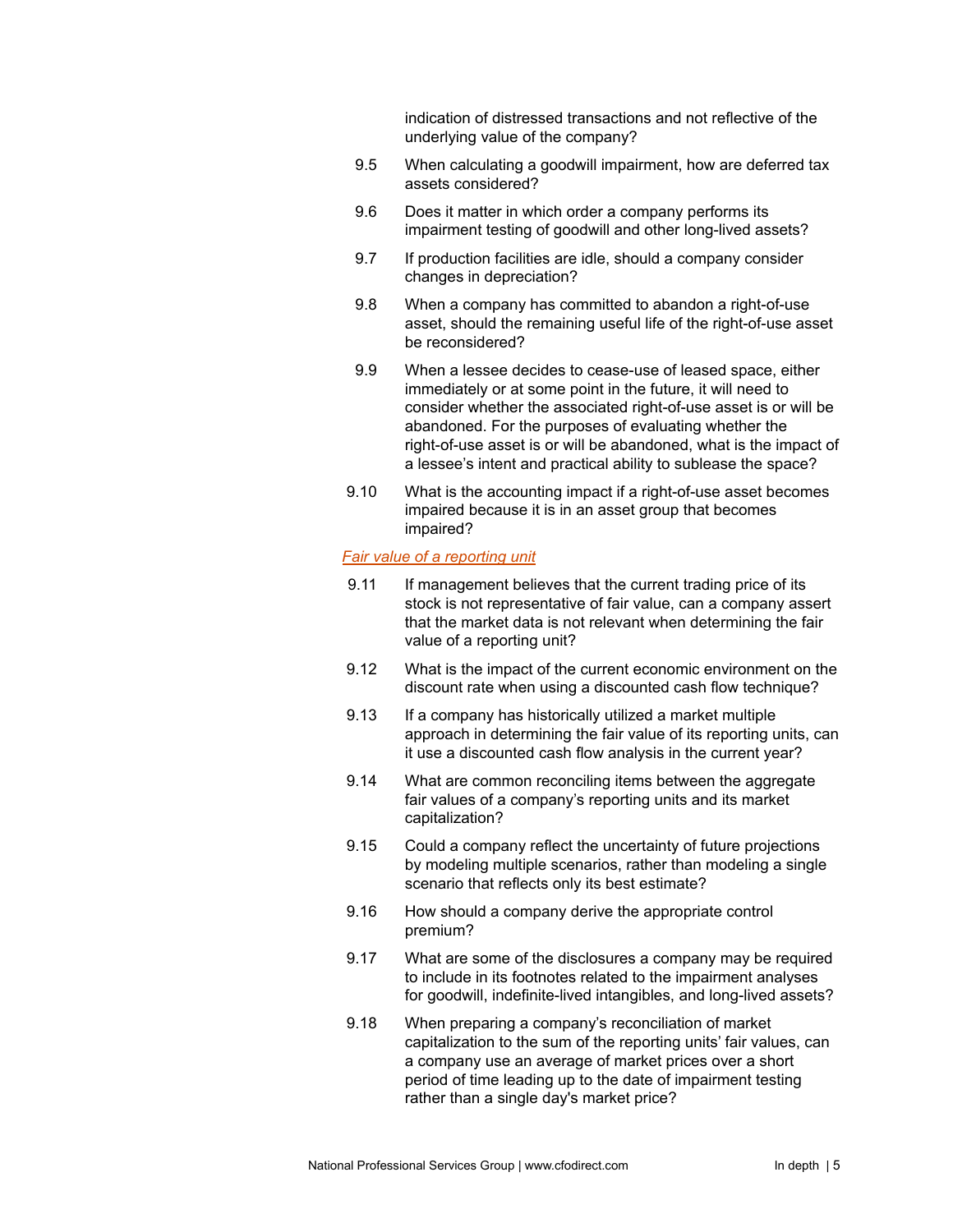#### **10. [Government](#page-48-0) assistance**

- 10.1 What US GAAP applies to the accounting for government assistance?
- 10.2 What forms of government assistance are subject to the scope of ASC 740, Income taxes?
- 10.3 How should a business entity account for a government grant that is not accounted for under ASC 740 (e.g., grants, employee retention credits)?

#### **11. [Insurance](#page-51-0)**

11.1 When can companies record the expected recovery under business interruption insurance?

#### **12. Internal control over financial [reporting](#page-52-0)**

12.1 How could current events impact a company's assessment of the effectiveness of its internal control over financial reporting?

### **13. [Inventory](#page-53-0)**

- 13.1 In the current environment, how should a company think about the net realizable value (NRV) of inventory, including purchase commitments?
- 13.2 How might decreased production or idle capacity impact inventory costing?

# **14. [Leases](#page-55-0)**

- 14.1 What is the relief provided to lessees and lessors by the FASB staff Q&A when accounting for COVID-19-related rent concessions?
- 14.2 Is the relief available for a COVID-19-related rent concession that has a payment concession coupled with a lease term extension?
- 14.3 Does a company have to apply the relief available for a COVID-19-related rent concession on an entity-wide basis?
- 14.4 Are there any required disclosures for COVID-19-related rent concessions?
- 14.5 What is the accounting by a lessee for a COVID-19-related rent concession under the relief when the lessee elects not to account for the concession as a lease modification?
- 14.6 What is the accounting by a lessor for a COVID-19-related rent concession under the relief when the lessor elects not to account for the concession as a lease modification?
- 14.7 To what components does the COVID-19-related rent concession relief apply in a contract that has lease and nonlease components when a lessee or lessor elects not to account for the concession as a lease modification?
- 14.8 Is there an "end date" to the COVID-19-related rent concession relief in the FASB staff Q&A?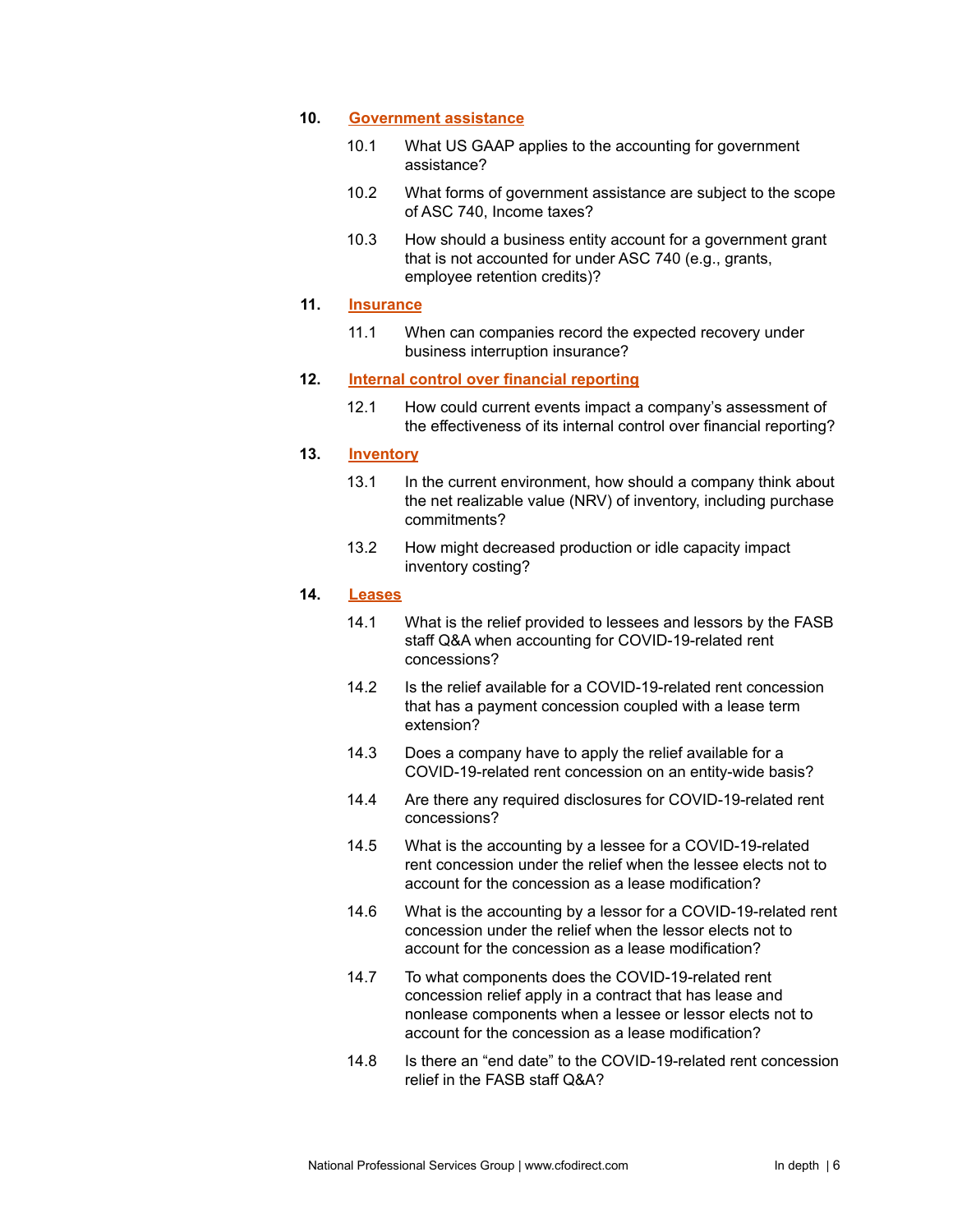- 14.9 Does the relief apply to new leases entered into during the COVID-19 pandemic and subsequently modified during the pandemic?
- 14.10 How should the relief be applied to additional concessions inserted in a lease agreement in response to the COVID-19 pandemic pursuant to a contract modification ("rolling rent concessions")?
- 14.11 If a COVID-19-related rent concession is negotiated in December 2020 but signed in January 2021 (i.e., the concession becomes legally enforceable in January 2021), can the COVID-19-related rent concession relief in the FASB staff Q&A be applied and accounted for in December 2020?
- 14.12 A lessee and lessor have an operating lease that has escalating fixed rents during the lease term. Due to the COVID-19 pandemic, the lease is modified such that all the fixed payments become variable payments. How should the lessor account for the existing deferred lease receivable balance due to straight lining of rents at the lease modification date?
- 14.13 Given the decrease in interest rates, should a company still evaluate lease classification and measure the lease liability using the incremental borrowing rate at the lease commencement date?
- 14.14 A capital lease (before adoption of ASC 842) contains a default covenant unrelated to the lease. The potential default payment was not included in the measurement of the capital lease because occurrence of the default was considered less than probable. What is the impact of activation of the force majeure provision due to COVID-19?

# **15. [Loans](#page-65-0)**

15.1 Assume that a lender modifies a loan with a borrower who is current on its loan and is experiencing short-term financial or operational matters as a result of COVID-19. The modification provides a deferral of interest payments for a three-month period and extends the maturity date of the loan by three months. During the interest deferral period, the loan will not accrue interest. The borrower has the ability to repay the loan at any time at an amount equal to principal plus accrued interest. Assuming that this modification would not be considered a troubled debt restructuring, the loan was not required to be placed on nonaccrual status, and that the amendment would be accounted for as a modification of a loan, how should the lender record interest income on the loan?

# **16. Municipal bond [disclosures](#page-65-1)**

16.1 Does the SEC's March 25 order providing registrants an additional 45 days to file certain disclosure reports that would otherwise have been due between March 1 and July 1, 2020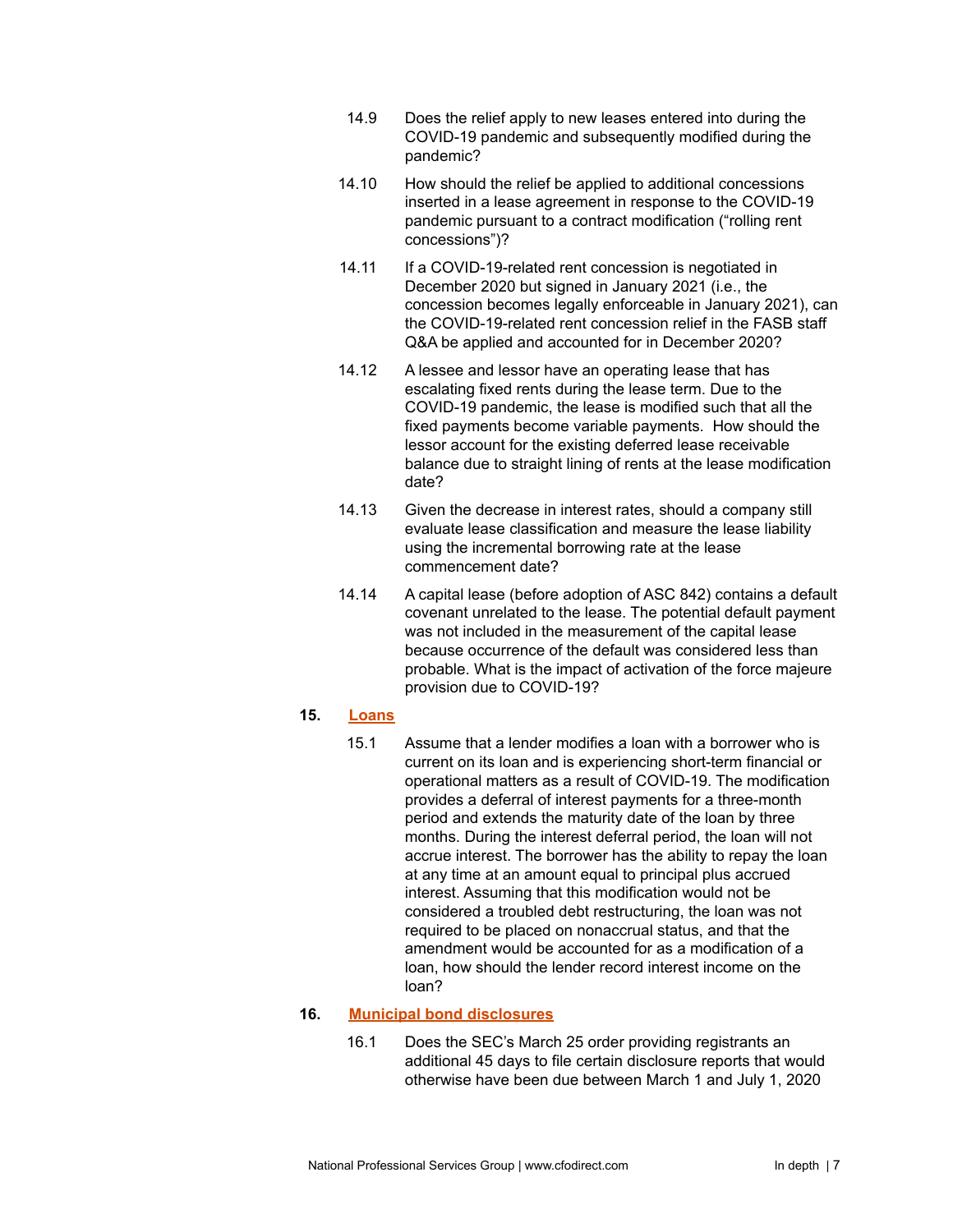apply to entities that file on EMMA pursuant to Exchange Act Rule 15c2-12?

16.2 What happens if a municipal bond issuer or conduit obligor is unable to meet a continuing disclosure deadline due to disruptions caused by COVID-19?

# **17. [Non-GAAP](#page-67-0) measures**

- 17.1 What guidance has the SEC staff issued on non-GAAP financial measures relating to COVID-19?
- 17.2 How should a company identify the adjustments that are attributable to COVID-19?
- 17.3 What are some items to consider when preparing and presenting a non-GAAP financial measure that has adjustments relating to COVID-19?
- 17.4 How can a company communicate the effects of COVID-19 if an adjustment is not included in the non-GAAP presentation?

# **18. [Pensions](#page-70-0)**

18.1 If a company needs to remeasure its pension and postretirement benefit plans, what are some of the key considerations the company should focus on in the current environment?

#### **19. [Revenue](#page-71-0)**

- 19.1 How could disruptions that impact either the company's or a customer's ability to meet performance targets impact revenue recognition?
- 19.2 How could revenue recognition be impacted by a customer's inability to make payments due to the disruption caused by the coronavirus or other economic events?
- 19.3 How should a company account for "customer goodwill" gestures, such as giving customers free or discounted goods or services, price concessions, or extended payment terms?
- 19.4 What is the impact of modifying a revenue contract to provide future concessions, such as reducing the price or decreasing quantities of goods or services to be delivered (or minimum purchase commitments)?
- 19.5 If a company's customary business practice is to obtain written, signed contracts, does an enforceable contract exist if a written contract is not obtained (e.g., approvals received via e-mails, product shipped without a contract)?
- 19.6 How is revenue recognition impacted if delivery of a product cannot be completed, for example due to shipping restrictions or closure of a customer's facility preventing physical delivery?
- 19.7 How is revenue recognition impacted if a company expects to receive an increased volume of returns or relaxes return criteria as a customer accommodation?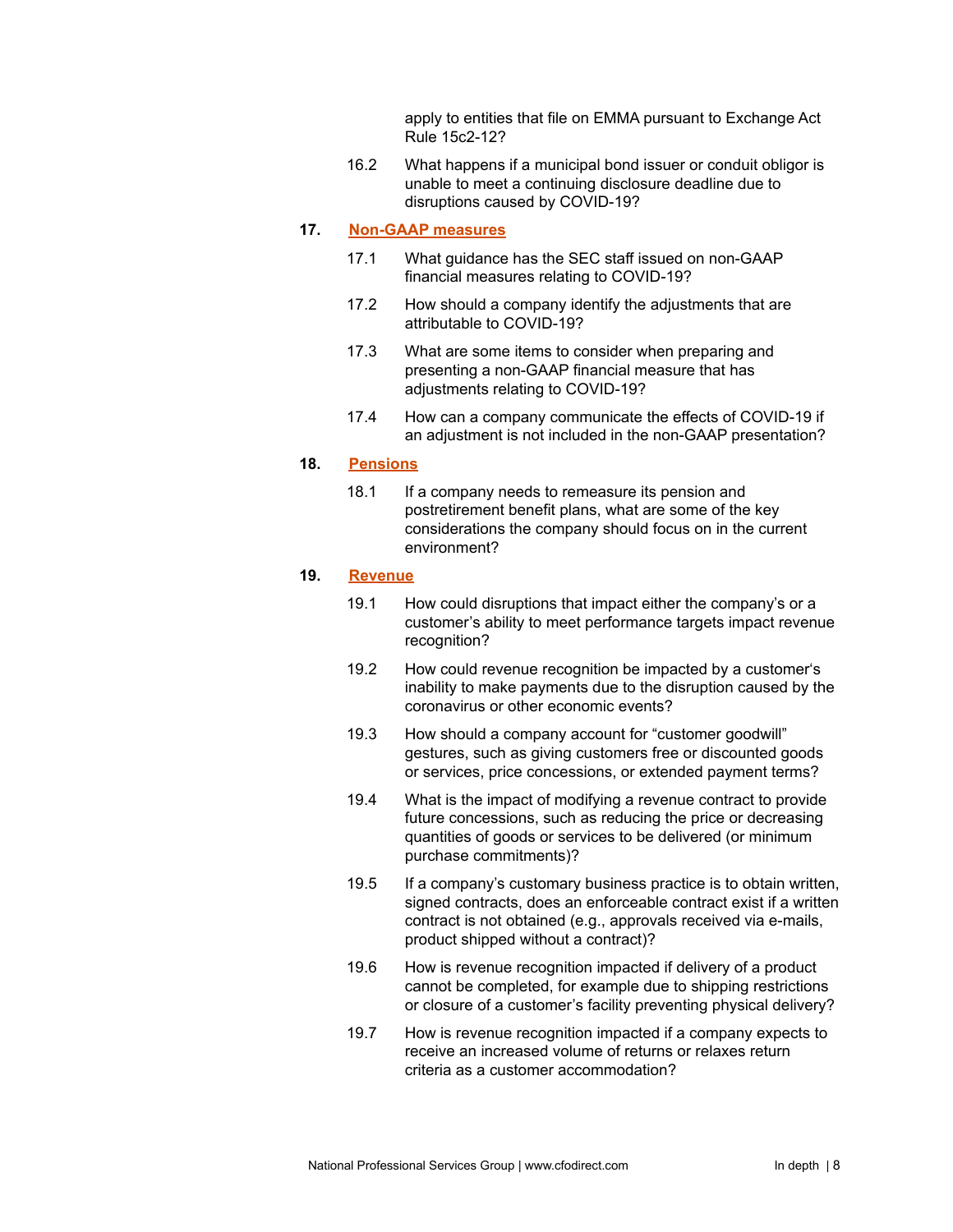#### **20. Sales of [held-to-maturity](#page-77-0) securities**

20.1 What are the accounting implications if a company sells securities that are classified as held to maturity?

# **21. [Subsequent](#page-78-0) events**

- 21.1 How should a company consider whether events subsequent to the balance sheet date but prior to issuance of the financial statements should be reflected in the financial statements?
- 21.2 If sales are significantly reduced or suspended for an extended period subsequent to the balance sheet date, how should companies assess the impact to inventory valuation?

# **22. [Taxes](#page-80-0)**

- 22.1 What should a company consider when assessing the need for a valuation allowance in the current environment?
- 22.2 How should a company estimate its annual effective tax rate if it is unsure how the current economic environment will impact operations?
- 22.3 When should a company account for the impacts of tax legislation?
- 22.4 What should companies consider with respect to indefinite reinvestment assertions on undistributed foreign earnings in the current environment?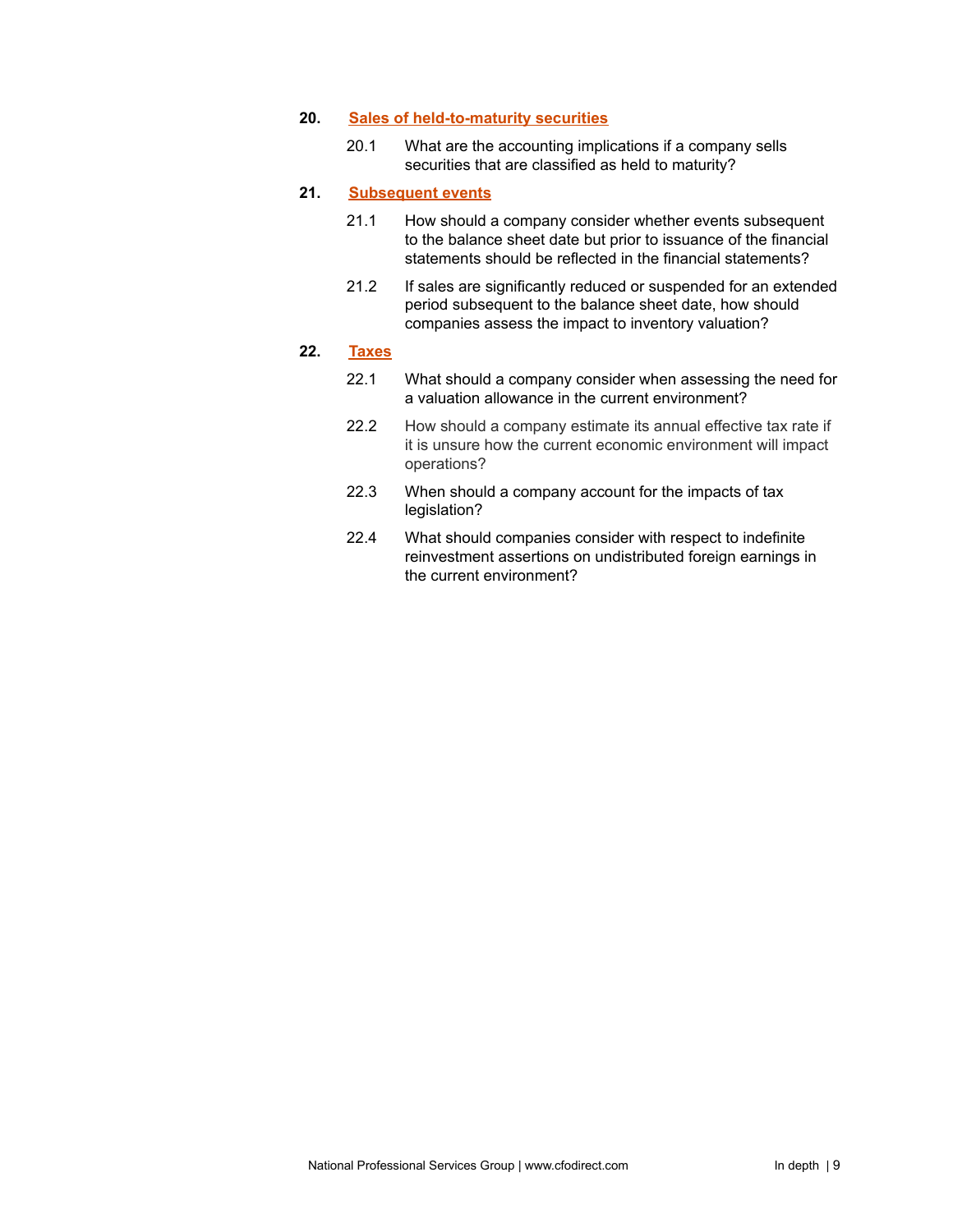# <span id="page-9-0"></span>**Compensation**

# **QUESTION 1.1**

*Can a company spread the effects of increased (or in some cases, reduced) costs or accruals associated with employee compensation and benefits over the entire year or must they be recognized in the period in which the change occurs?*

# *PwC response*

A company may have a variety of employee compensation and benefit programs that could be affected by the current circumstances. For example, expectations of performance bonus payouts may be negatively affected by reduced forecasts; or a company that has self-insured medical or disability plans for employees may find that its liability for incurred but not reported (IBNR) claims has increased as employees and their families contract illnesses associated with the coronavirus.

Accounting guidance for compensation and benefits for active employees generally requires an updated assessment of the estimated cost of those arrangements at each reporting period. For example, benefits provided under pre-existing plans to employees while they are inactive or no longer employed (but prior to retirement), such as disability or severance (see Question 1.4), are subject to ASC 712, *Compensation - Nonretirement Postemployment Benefits*. Cash bonus plans are subject to ASC 710, *Compensation - General*. While neither of these standards provide extensive guidance on measurement beyond termination benefits and certain compensated absences, they generally are based on recording amounts that are probable and estimable, consistent with the guidance in ASC 450, *Contingencies*. Such amounts are considered accounting estimates. Consistent with the guidance in ASC 250, *Accounting Changes and Error Corrections*, changes in accounting estimate should be accounted for in the period of change (or in the period of change and future periods if the change affects both, such as estimates of depreciable lives).

For example, when the performance condition associated with a cash bonus plan is not considered probable, no cost is accrued, or previously accrued cost is reversed. If a performance condition is initially considered probable and the assessment of the probability changes, we generally believe it is appropriate to adjust the accrual to reflect the amount that cumulatively would have been accrued by the end of the reporting period based on the updated assessment, although other approaches may be acceptable depending on the facts and circumstances.

While not explicitly addressed in the authoritative literature, we believe that the cost of providing other fringe benefits (such as medical benefits) to active employees should be recognized as the costs are incurred. If the company pays solely for third-party insurance and has no responsibility to pay for actual costs incurred (including through retrospective pricing), the cost of the insurance premiums represents the company's cost. However, if the company is ultimately responsible for some or all of the actual medical costs incurred, it should record an accrual for incurred costs (claims) and expected future claims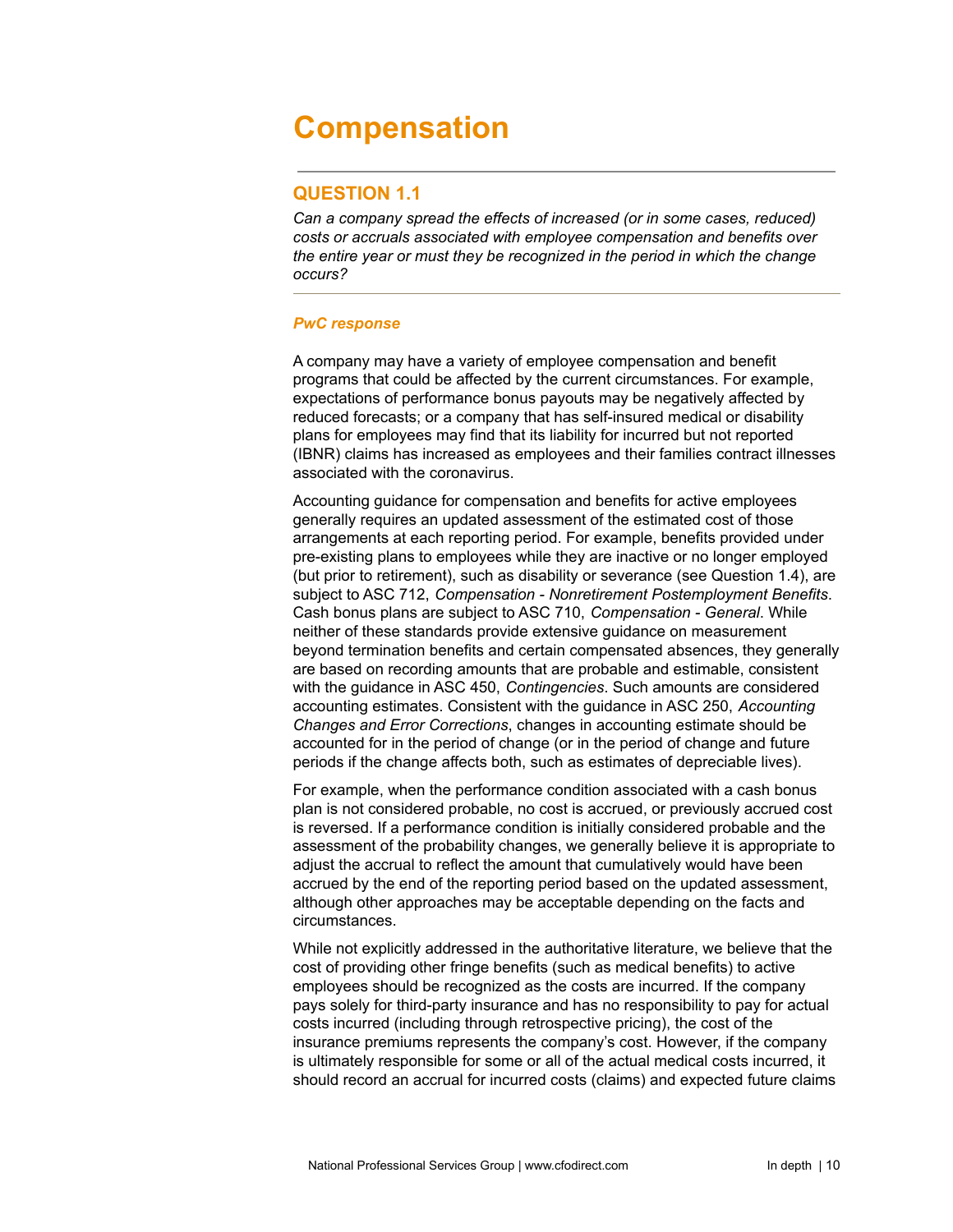(IBNR). IBNR is an accounting estimate, which should be updated each period as those amounts change.

ASC 270, *Interim Reporting*, provides a framework for spreading some costs across interim periods, notwithstanding the timing of when a liability should be accrued, if the cost specifically benefits more than one interim period (such as annual insurance premiums or property taxes, as well as annual bonuses). However, costs and expenses incurred in one interim period that cannot be readily identified with the activities or benefits of other interim periods should be recorded when incurred. Additionally, ASC 270-10-45-14 requires that the effect of a change in accounting estimate be accounted for in the period in which the change in estimate is made. Therefore, we would generally expect changes in the accounting estimates inherent in the employee benefit programs described above to be recognized in the period those estimates change.

# **QUESTION 1.2**

*What is the appropriate accounting treatment if a company continues to pay employees or provide medical or other benefits while they are not working?*

# *PwC response*

It depends. The accounting guidance for payments to employees is varied and, at times, inconsistent depending on the nature of the payments and the way in which they are communicated to employees. Certain types of payments are accrued either as service is provided or when the events giving rise to the payments become probable and the amounts are estimable. For example, if a company has a pre-existing plan to continue to provide medical benefits to furloughed employees, that arrangement would be subject to ASC 712, *Compensation - Nonretirement postemployment benefits*, and the amounts should be accrued when a furlough is probable and the amounts can be reasonably estimated. Similarly, severance benefits paid for permanent termination of employment under a pre-existing plan that varies based upon years of service should be accrued when payment of the severance amounts are probable and estimable. Other types of one-time benefits may be accrued when defined criteria are met, or may be accrued over time as the employees render service. For example, special termination benefits offered for an employee's voluntary termination of service should be recognized when the employee irrevocably accepts the offer. One-time involuntary termination benefits would not be recognized until the criteria in ASC 420, *Exit or Disposal Cost Obligations*, are met, and may be recognized over time if continued service is required to earn the benefit. Sick leave benefits are typically recorded as incurred (i.e., when employees take sick days) under ASC 710-10-25-7.

A number of companies have decided to close facilities and furlough employees during the COVID-19 outbreak but continue to pay those employees for a period of time. Management should carefully evaluate the arrangements to determine whether one of the accounting models described above specifically applies to those payments.

For payments to employees that are not clearly addressed by the existing accounting models, judgment will be required. For example, the definition of "inactive employees" in ASC 712 includes employees who have been laid off but who have not been terminated. A company's discretionary decision to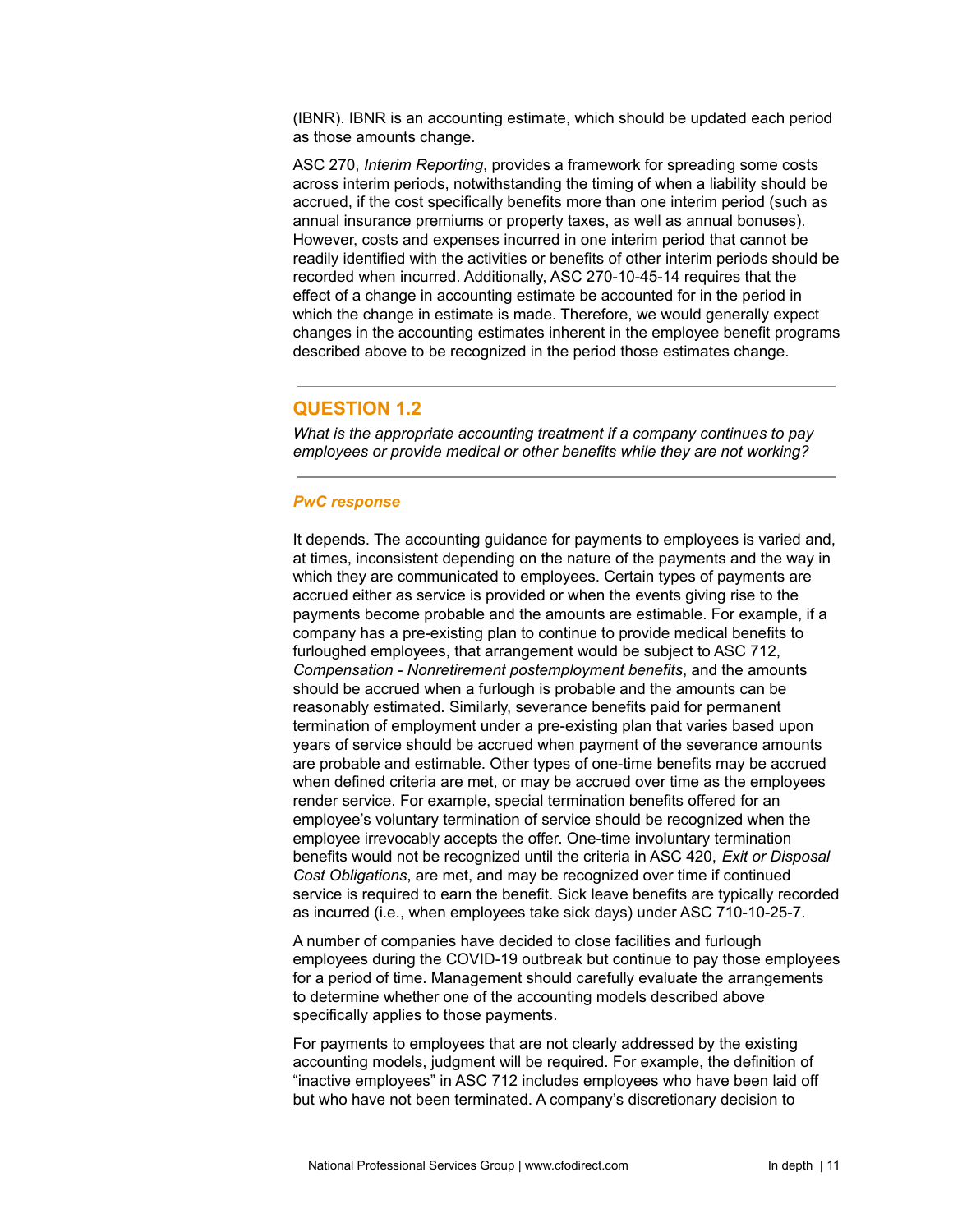continue to pay salaries to furloughed employees might be similar to continuation of compensation and benefits under ASC 712. However, because the employees' rights to that compensation do not vest or accumulate based on past service, they would be accrued when they are probable and estimable, in accordance with ASC 450, *Contingencies*. Under this approach, the communication of the company's intention to continue to pay salaries for a period of time while employees are furloughed could lead to a determination that the payment of such amounts are probable. There may be significant judgment in the determination of what amounts are reasonably estimable (e.g., how long the furlough is likely to last and how long the company will pay employees).

Another view is that ASC 712 only applies to a mutually understood arrangement (either through a written plan or through a consistent past practice that would constitute a "substantive plan"). For most companies, the continued payment of salaries to furloughed employees is a discretionary one-time action, in which case it would not represent a mutually understood "plan." This would be consistent with the conclusions reached by the EITF in Issue 01-10, "*Accounting for the impact of the terrorist attacks of September 11, 2001*." In that guidance, payments of salaries to employees who were unable to work due to government-imposed restrictions on access to facilities were expensed as incurred, unless the criteria for accrual in ASC 710-10-25-1 for compensated absences was met. In most cases, these criteria would not be met, as the right to these payments did not vest or accumulate based on past service. Therefore, the payments to furloughed employees would be expensed as incurred.

If accrual is considered, management also needs to assess whether the payments to employees provide any current benefit to the company, as ASC 710-10-25-4 prohibits the accrual of future costs that will provide a benefit to the employer as they are incurred. In this context, while employees are not directly providing services during the furlough period, the payments may be designed to keep the company's active workforce available when the company is able to re-commence operations. In that case, recognizing the cost of the employee compensation as paid, rather than accruing an estimate of the total furlough pay at the inception of the furlough period, may be appropriate. In addition, as the payments are discretionary and may be stopped at any time, they may not meet the definition of a liability in FASB Concepts Statement 6, *Elements of Financial Statements*.

Based on the above considerations, we generally believe that arrangements that are not covered by a "substantive plan" and do not vest or accumulate based on past service would be expensed as incurred.

However, judgment is required based on the facts and circumstances, including the following:

- what information and commitments have been communicated to employees and what obligations that imposes upon the company,
- any governmental or statutory requirements on continuation of pay and benefits, particularly in international jurisdictions,
- the nature of employees' requirements in order to continue to receive the payments,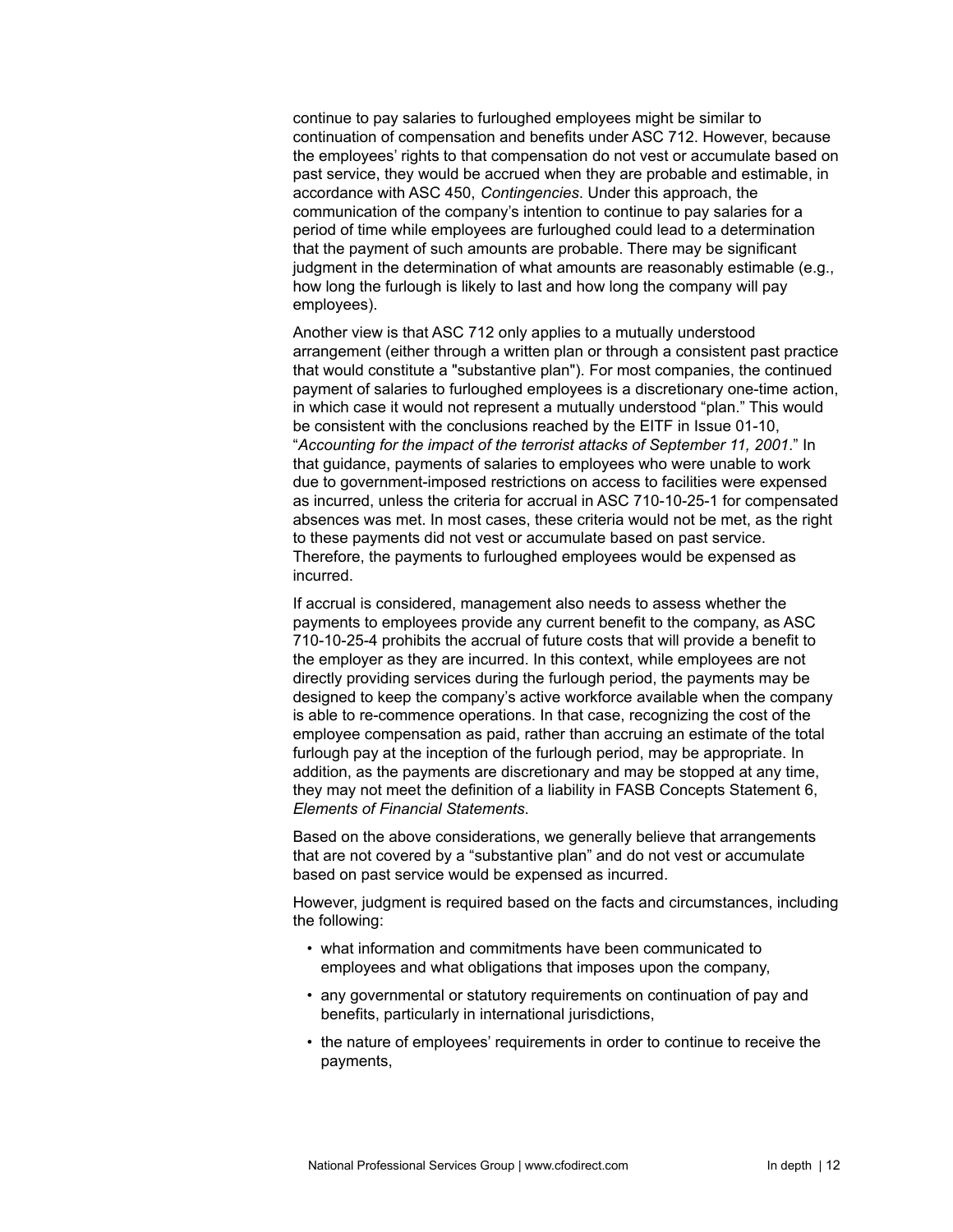- what benefits the company may obtain from maintaining its current workforce through ongoing payments,
- how clear the timetable is for continued payment or return to some other work arrangement,
- whether the layoffs are considered temporary or permanent, and
- any past practice or written benefit programs made available to employees.

This assessment would be appropriate for any type of continued payments to furloughed employees including, for example, salary, payroll taxes, medical benefits, other fringe benefit costs, vacation accruals, and stock-based compensation. Management should also consider whether employees continue to earn credit (i.e., years of service) for these benefits during the furlough.

# **QUESTION 1.3**

*What is the appropriate accounting treatment if a company either reduces or eliminates salary for a period of time, or furloughs employees without pay or benefits for a period of time?*

# *PwC response*

Some companies may furlough employees without pay or benefits for a period of time. Other companies may decide to reduce (or even eliminate) salaries of certain individuals for a period of time, even if they continue to provide services to the company. In each of these cases, employees will receive a reduced overall amount of annual pay during the current year.

While there is no specific authoritative literature on wages and salaries paid to an employee during employment, companies should recognize these costs as services are provided and salaries are earned. FASB Concepts Statement 5, *Recognition and Measurement in Financial Statements of Business Enterprises*, sets out the principle that the consumption of an entity's economic resources to support its ongoing operations should be recognized as an expense. Further, specified changes in salary levels over the course of an employment contract are not averaged together and recognized on a level basis over the term of the contract, because employees can voluntarily terminate at any time and therefore the arrangements are executory. In the case of furloughing employees without pay, the absence of pay corresponds with the lack of direct service to the company (although there may be other forms of economic benefit received, as discussed in Question 1.2). Even in the case of reduced or eliminated salaries, employees are earning less for their service during the current period (assuming there is no explicit or implicit agreement to reimburse the employees for the reduced salaries at a future date).

We believe companies should recognize wages as services are provided and salaries are earned, rather than spreading the revised annual salary over the remainder of the fiscal year. ASC 270-10-45-8 to ASC 270-10-45-9 states that if a specific cost that is charged to expense for annual reporting purposes benefits more than one interim period, the cost may be allocated across those interim periods. However, it goes on to note that some costs incurred in one interim period cannot be readily identified with the activities or benefits of other interim periods and should be charged to the interim period in which they are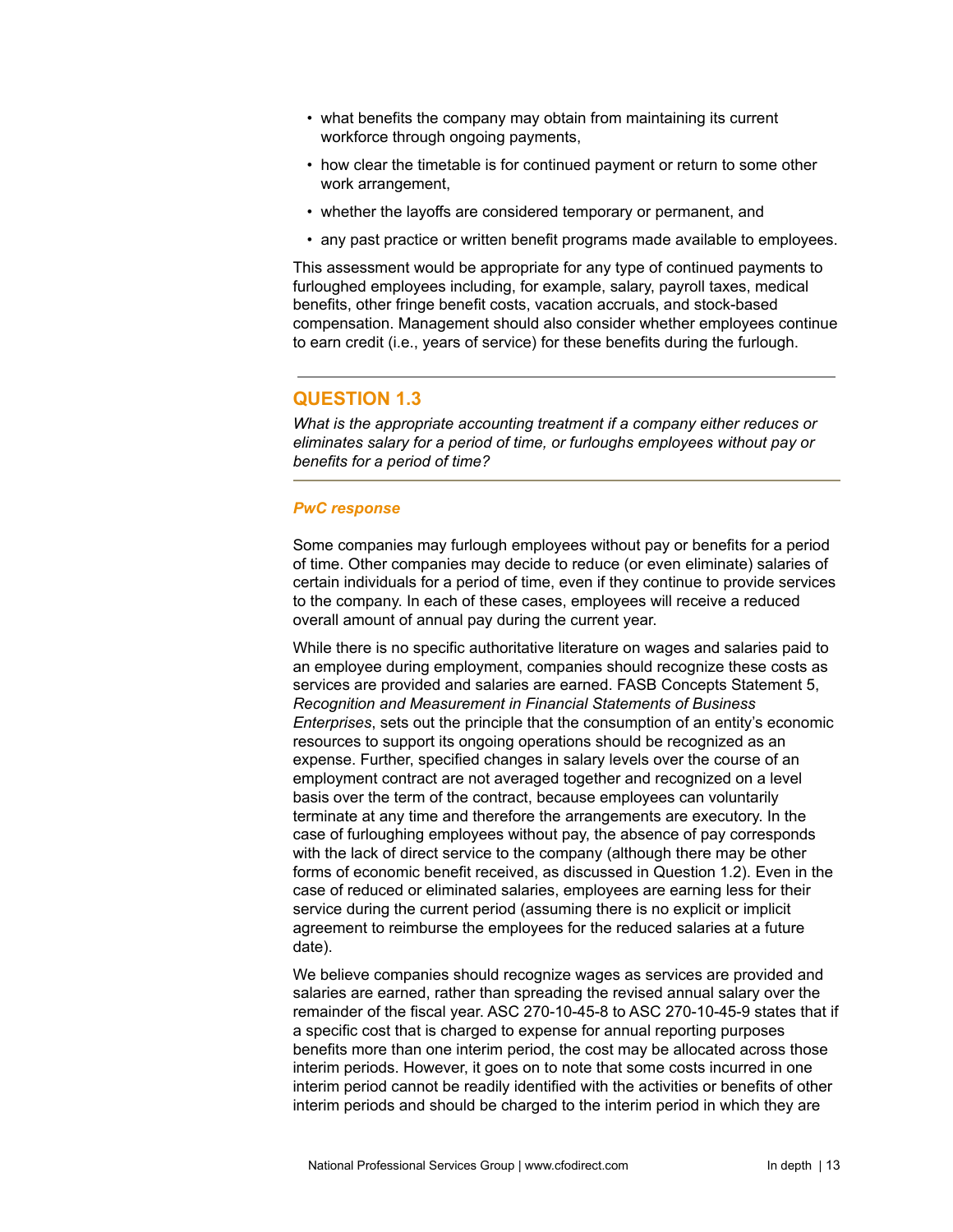incurred. While the situations discussed in this question result in the employees' annual salary being reduced, the costs that may be paid in later quarters (assuming the individuals remain employed and receive a higher future salary) cannot be readily identified with the activities of the current quarter. Therefore, we believe the wages should be recognized as they are incurred and earned each quarter.

# **QUESTION 1.4**

*When should companies record a liability related to termination benefits provided as a result of COVID-19?*

### *PwC response*

The guidance for recording liabilities associated with terminations varies depending upon the nature of the benefits, specifically, if they are associated with a voluntary or involuntary termination, and whether the arrangements through which the benefits are paid have previously been made known to employees.

Voluntary or "special" termination benefits arise when the employer offers, for a short period of time, certain additional benefits to employees electing voluntary termination. A liability should be recorded and an expense recognized in the period the employees irrevocably accept the offer and the amount of the termination liability is reasonably estimable. That timing would generally coincide with when the employees irrevocably accept the offer as it would be unlikely that the termination liability would not be reasonably estimable at that time. It would not be appropriate to record an accrual at the time of the offer based on an estimated acceptance rate, nor would it be appropriate to record acceptances that occur after the balance sheet date as a recognized subsequent event.

Benefits provided for involuntary terminations in accordance with a mutually understood arrangement (either through a written plan or through a consistent past practice that would constitute a "substantive plan") are accounted for in accordance with ASC 712, *Compensation—Nonretirement Postemployment Benefits*. These benefits include salary continuation, supplemental unemployment benefits, severance benefits, disability-related benefits (including workers' compensation), job training and counseling, and continuation of benefits, such as health care benefits and life insurance coverage. They should be recognized when it is probable the event will occur and the amount can be reasonably estimated. This will often coincide with the establishment of a plan to terminate employees, although judgment is necessary in assessing when the payment of benefits is considered probable. Uncertainty regarding the timing of benefit payments does not preclude the recognition of the obligation. Because these benefits are associated with past service under the previously understood arrangement, they should be immediately recognized, even if there is a requirement to work through a particular future date to receive them.

One-time involuntary termination benefits that are not provided under either the terms of an ongoing benefit arrangement or enhancements to an ongoing benefit arrangement that would not be applicable for future events are recognized when all of the conditions specified in ASC 420-10-25-4 are met.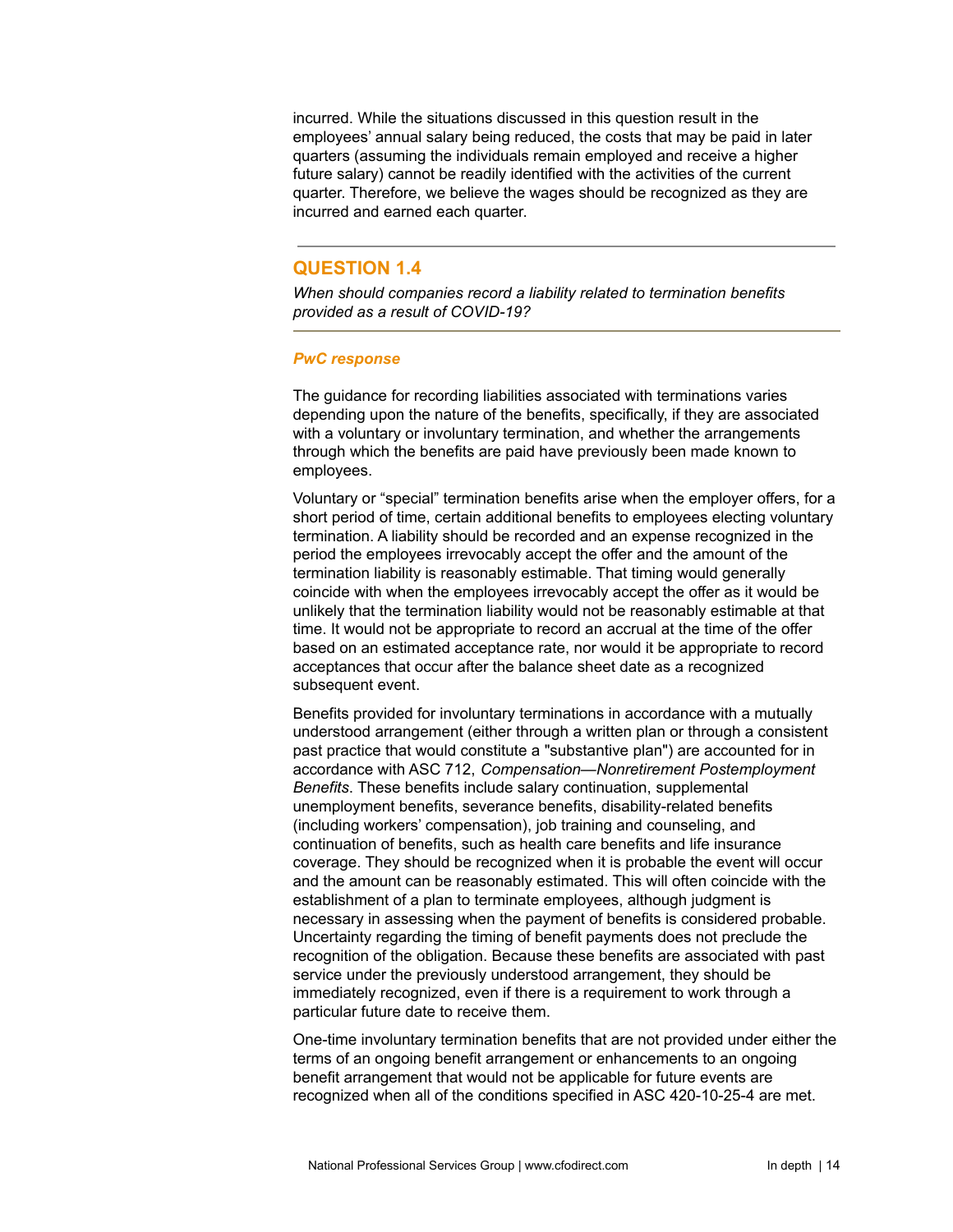### **Excerpt from ASC 420-10-25-4**

An arrangement for one-time employee termination benefits exists at the date the plan of termination meets all of the following criteria and has been communicated to employees (referred to as the communication date):

- a. Management, having the authority to approve the action, commits to a plan of termination.
- b. The plan identifies the number of employees to be terminated, their job classifications or functions and their locations, and the expected completion date.
- c. The plan establishes the terms of the benefit arrangement, including the benefits that employee's will receive upon termination (including but not limited to cash payments), in sufficient detail to enable employees to determine the type and amount of benefits they will receive if they are involuntarily terminated.
- d. Actions required to complete the plan indicate that it is unlikely that significant changes to the plan will be made or that the plan will be withdrawn.

Expense is recognized immediately if future services are not required in order for employees to receive the termination benefits, or ratably over the period of required future service if they are.

#### **Additional resources:**

- PwC's *Pensions and [employee](https://www.pwc.com/us/en/cfodirect/assets/pdf/accounting-guides/pwc-guide-pension-and-employee-benefits.pdf) benefits* guide, Chapters 6 and 8
- PwC's *COVID-19: [Restructuring](https://www.pwc.com/us/en/cfodirect/accounting-podcast/covid-19-restructuring-questions-answered.html) questions, answered* podcast

# <span id="page-14-0"></span>Stock-based compensation

# **QUESTION 1.5 (updated January 2021)**

*What is the impact if a company modifies performance targets of stock compensation awards to "rebalance" the targets in light of the impact of COVID-19 on the business, or allow grantees to earn awards that would not otherwise be earned based on actual results?*

#### *PwC response*

In these situations, it is important to first remember the distinction between performance conditions, which would typically be company-specific targets, such as revenue or earnings, and market conditions, such as achieving a target stock price or total shareholder return. While both affect whether an employee actually earns an award, performance conditions affect how much (if any) compensation cost is recorded whereas market conditions only affect the grant date fair value of an award.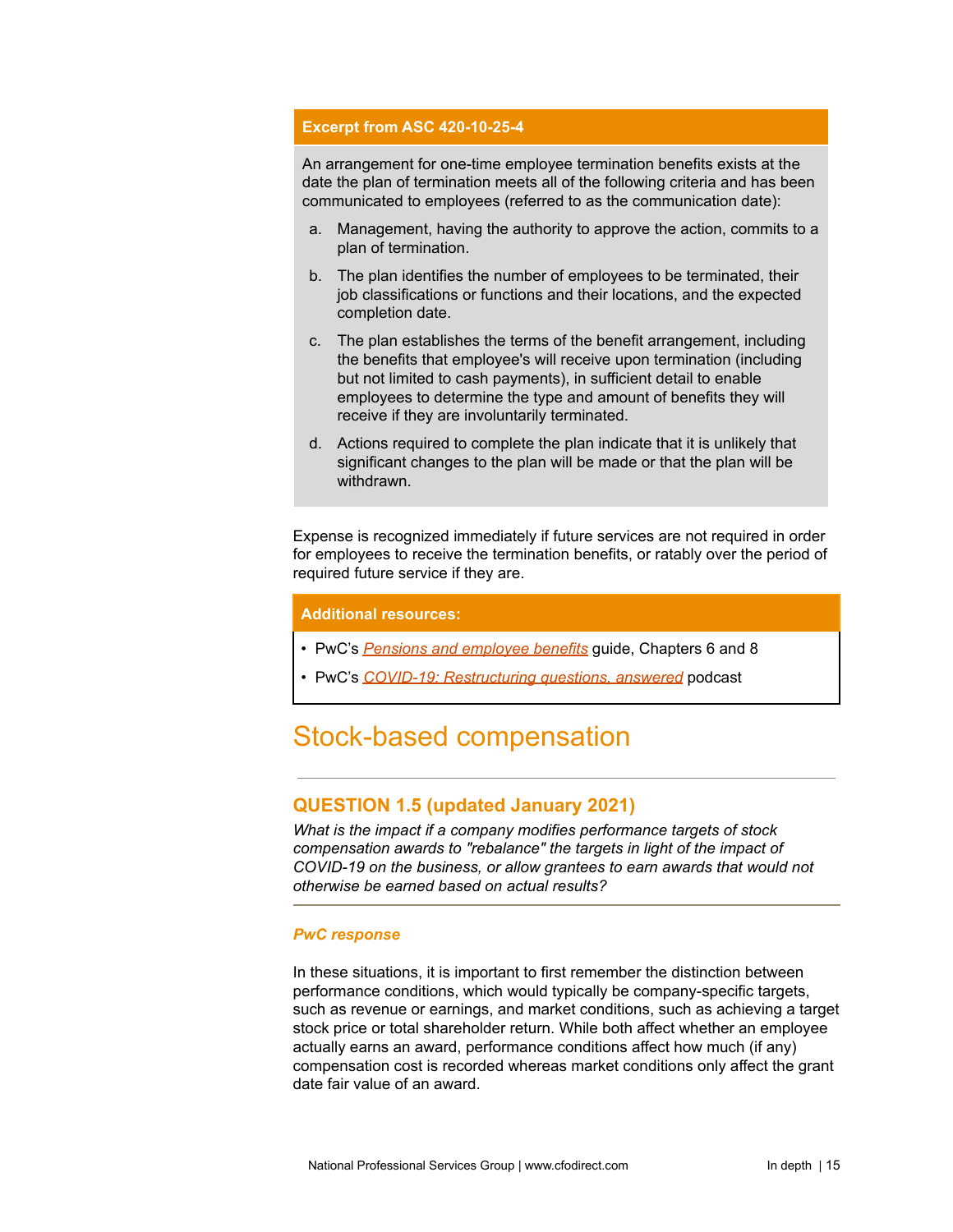#### *Performance conditions*

If a company changes the performance targets (such as revenue or earnings) required to earn a stock compensation award, this would be considered a modification of the award. On the modification date of an equity-classified award, management should assess the probability of both the original and modified vesting conditions being satisfied.

If the award was probable of vesting before the modification and probable of vesting after the modification, the cumulative amount of compensation cost that should be recognized over the requisite service period of the award is the original grant-date fair value of the award plus any incremental fair value resulting from the modification itself. For example, if the new performance targets will result in a higher number of awards that are probable of vesting than under the original terms, the fair value of those additional shares at the modification date would be considered the incremental fair value arising from the modification.

If the award was not probable of vesting before the modification, but the performance conditions are changed such that it is now probable of vesting after the modification, the cumulative compensation cost recognized for the original award would be zero immediately prior to the modification (as none of the awards were expected to vest). The "incremental" fair value is therefore equal to the fair value of the modified award on that date. This incremental compensation cost would be recognized over the remaining requisite service period, if any. This is considered a "Type III" (improbable-to-probable) modification under ASC 718-20-55-116 to ASC 718-20-55-117. In this situation, the amount of total compensation cost could be more or less than the original award's grant-date fair value.

#### *Market conditions*

Equity-classified awards with market conditions (such as a target stock price or total shareholder return) are measured and accounted for differently than awards with performance or service conditions. At the grant date, the effect of the market condition is reflected in the fair value of the award and the recognition of compensation cost is solely dependent upon the recipient completing the requisite service, regardless of whether the condition is actually achieved. If the grantee is expected to complete the requisite service at the time of the modification, a company would recognize compensation cost equal to the unrecognized grant-date fair value of the original award plus any incremental fair value of the modified award over the remaining requisite service period.

#### *Liability-classified awards*

The general principle of exchanging the original award for a new award also applies to a modification of a liability-classified award. Unlike an equity-classified award, however, a liability-classified award is remeasured at fair value at the end of each reporting period. Therefore, a company would simply recognize the fair value of the modified award by using the modified terms at the modification date. There is no "floor" or requirement to recognize at least as much as the grant-date fair value of a liability-classified award as the ultimate compensation expense will equal the fair value on the settlement date.

#### *All awards*

Modifications of stock compensation awards can only be reflected in the period that the modification actually occurs. Future modifications cannot be anticipated at the balance sheet date, and those that occur after the balance sheet but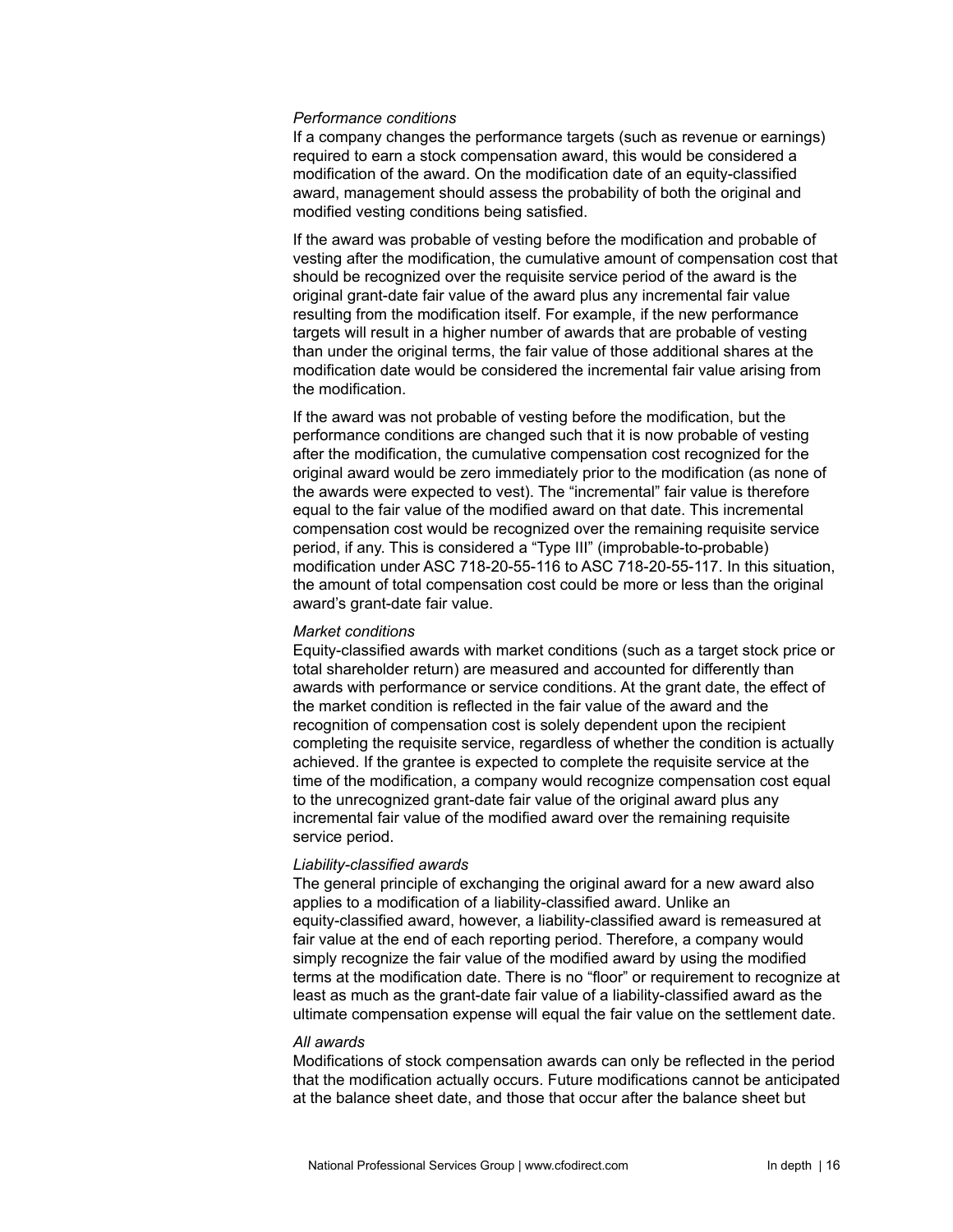before the issuance of the financial statements are nonrecognized subsequent events. The accounting at the balance sheet date must reflect the terms as they existed at that date.

# **QUESTION 1.6**

*What is the impact if a company grants new performance-based stock compensation awards but wishes to delay setting the performance targets until there is greater clarity on the impact of COVID-19 on the company's business and forecasts?*

### *PwC response*

If a company issues a new share-based award that vests upon achieving a performance target, but delays setting the performance targets, management needs to consider whether a grant date has been established. A grant date is established and compensation cost becomes fixed based on the grant-date fair value of an equity-classified award when all of the following criteria are met:

- The company and the grantees have reached a mutual understanding of the award's key terms and conditions.
- The company is contingently obligated to issue shares or transfer assets to grantees who fulfill vesting conditions.
- The grantees begin to benefit from, or be adversely affected by, subsequent changes in the company's stock price (e.g., the exercise price for an option is known).
- Awards are approved by the board of directors, management, or both if such approvals are required, unless approval by one or more parties is considered perfunctory.
- The recipient is an employee (i.e., grant date cannot be established prior to the first day of employment) if the award is for employee service.

One of the key terms of an award is the vesting criteria: what the recipient must do in order to earn the award. For an award with a performance condition, the performance condition is part of the vesting criteria. If the performance target has not yet been defined and communicated, then a mutual understanding of the key terms and conditions of the award would not exist (ASC 718-10-55-95).

To establish a grant date, performance targets should be objectively determinable and measurable. However, this determination might not always be straightforward. For example, the company might issue an award with an initial performance target, but the compensation committee has the ability to adjust, at its discretion, the target itself or how performance against the target will be measured. When assessing whether the discretion by the compensation committee (or others with authority over the compensation arrangement) to make adjustments to performance targets related to COVID-19 (or otherwise) impacts the timing of when a grant date has been achieved, a company should consider whether there are objective criteria for making adjustments to an award and whether the holders of the award have an understanding of when and how the terms of the award will be adjusted. As the impacts of COVID-19 likely remain subject to significant uncertainty, companies may find it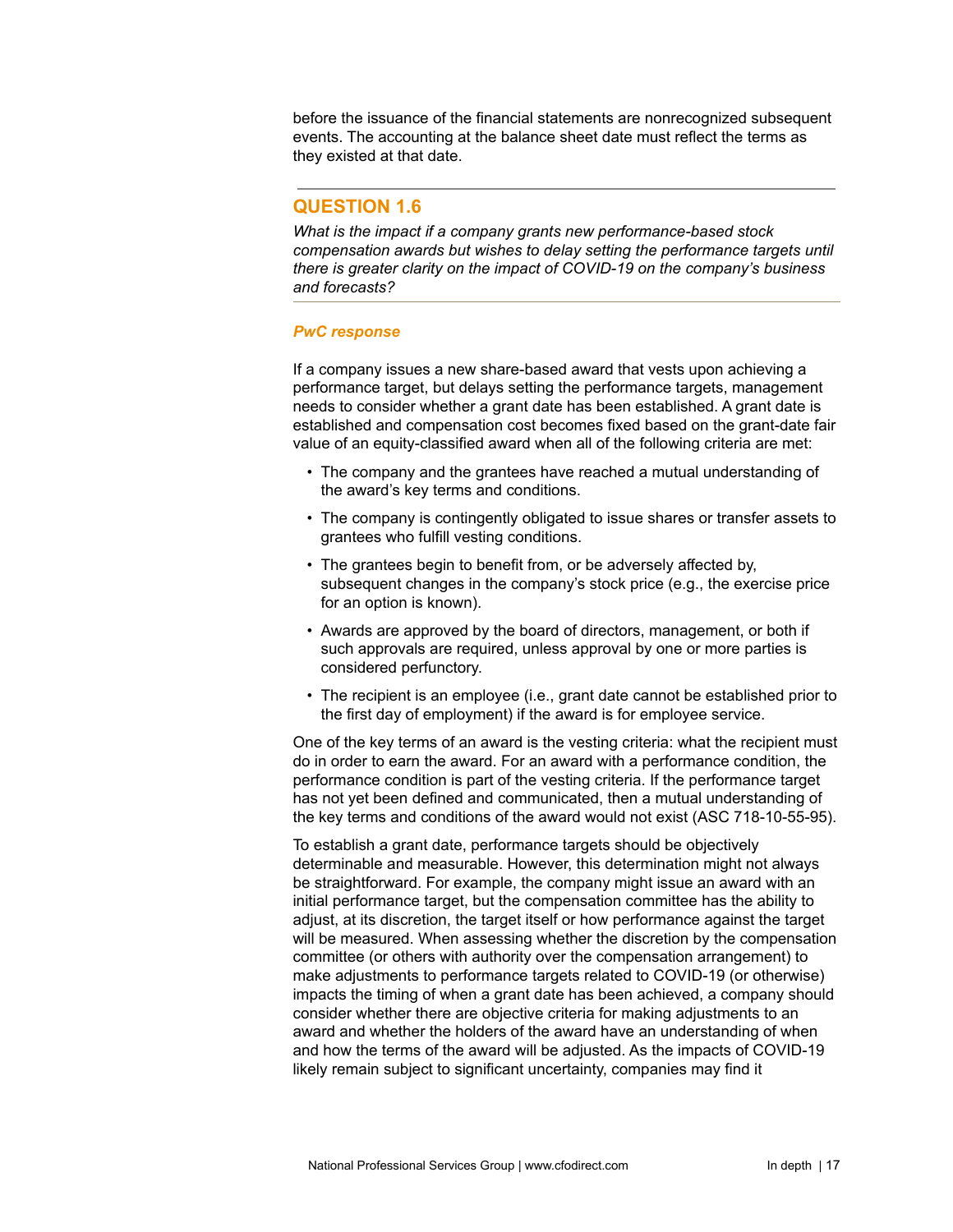challenging to assert that award holders would have a clear understanding of when and how the terms of the award will be adjusted.

If the company determines that a grant date has not been established, then it should also consider whether there is a "service inception date" prior to grant date. This is discussed in ASC 718-10-55-108. One of the key considerations in these circumstances would likely be whether the award's terms include a substantive future requisite service condition that exists at the grant date (ASC 718-10-55-108(c)1). If the award will be fully vested by the time the performance condition is established, then it is likely that the service inception date precedes the grant date. In that case, a company should recognize compensation cost over the requisite service period beginning on the service inception date, and should remeasure the fair value of the award each period until the grant date.

If the service inception date does not precede the grant date, then no accounting is required (or appropriate) for the award until the grant date. No compensation cost would be recognized until that time, and the fair value of the award on the ultimate grant date would be recognized prospectively over the service period.

# **QUESTION 1.7**

*Can a company exclude recent stock price activity during parts of 2020 when incorporating historical volatility into the determination of the expected volatility assumption needed to value stock options?*

#### *PwC response*

One of the inputs into determining the fair value of a stock option or related share-based payment award is the expected volatility of the company's stock price over the expected term of the option. All other things being equal, a higher volatility of the stock price results in a higher fair value of the award.

Volatility may be derived from historical stock price movements over time, implied from the market price of traded options or convertible securities (if the company has any), or inferred from the volatility of similar (peer) companies for non-public companies or those that have not been public for a long enough period of time to accumulate sufficient historical stock price activity. While typically a company would start with historical information, a company should also consider, based on available information, how the expected volatility of its share price may differ from historical volatility to estimate how a marketplace participant would value the award.

ASC 718-10-55-37(a) observes that in certain circumstances, an entity might disregard an identifiable period of time in which its share price was extraordinarily volatile because of a failed takeover bid if a similar event is not expected to recur during the expected term of the award. However, in order to exclude the historical data from the volatility calculations, such events should be specific to the company, under management's control, and not expected to recur during the expected term of the award. In SEC Staff Accounting Bulletin Topic 14, the SEC staff indicates that such exclusions are expected to be rare.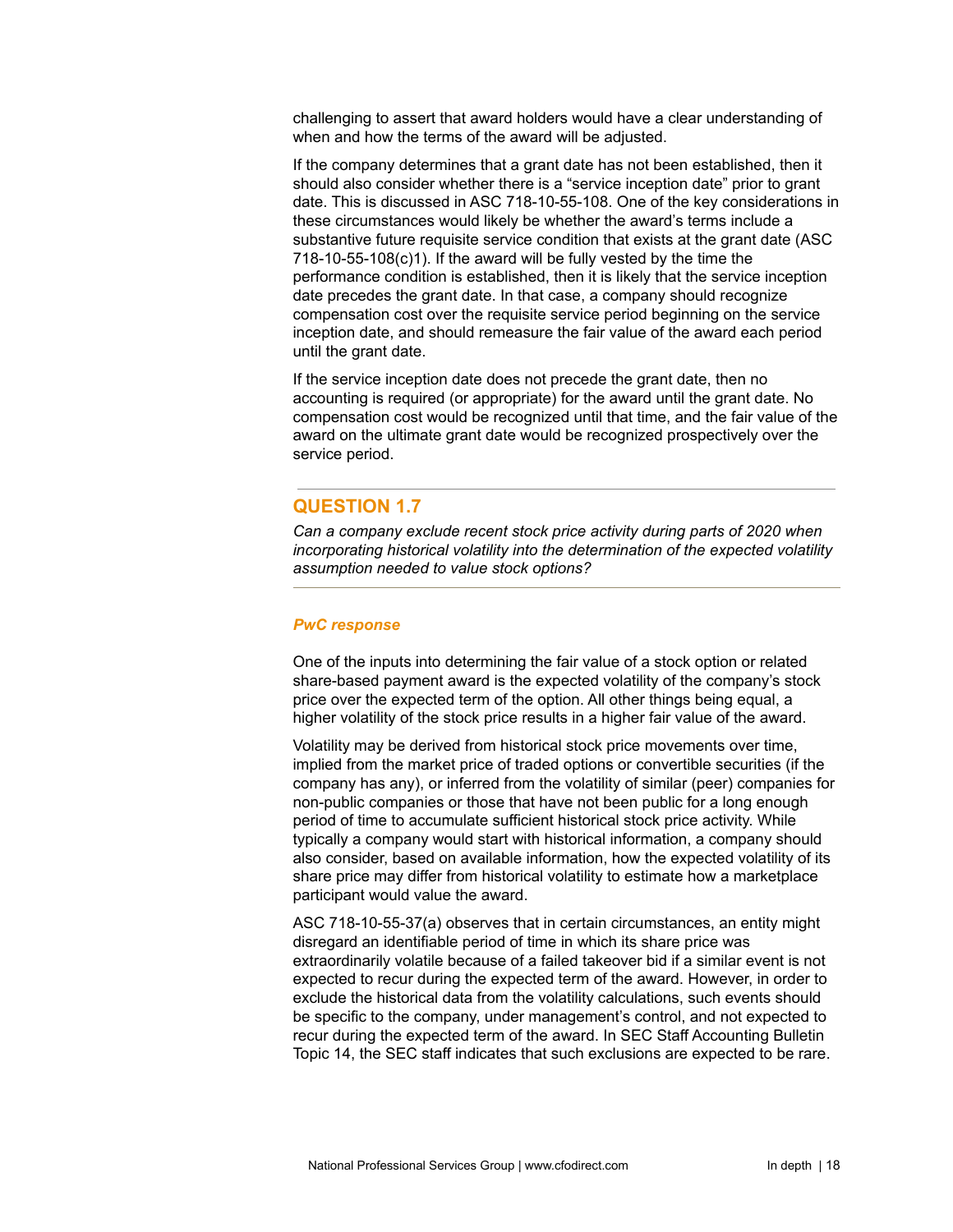Based on the narrow company-specific example in ASC 718 and the guidance in the SAB Topic, we believe that volatility data that reflects the broader market should not be excluded from a company's estimate of volatility.

# **QUESTION 1.8**

*Can a company use an average stock price over a period of time to measure the fair value of a stock compensation award?*

### *PwC response*

No. ASC 718 requires the measurement of share-based awards to be based on their fair value on the measurement date. This applies to newly granted equity-classified awards, which would be measured at their grant-date fair value, as well as to new or existing liability-classified awards that are required to be remeasured to fair value at each period-end reporting date. The fair value of an award is measured based on the fair value of the underlying stock and any other relevant assumptions based on the nature of the award as of the applicable measurement date. Thus, using an average stock price over some other period would not be consistent with the measurement objective.

### **Additional resources:**

- PwC's *Stock-based [compensation](https://www.pwc.com/us/en/cfodirect/publications/accounting-guides/stock-based-compensation-accounting-guide.html)* guide, Chapters 2, 4, and 9
- *SAB [Topic](https://www.sec.gov/interps/account/sabcodet14.htm) 14* D.1 Question #2(5)
- PwC's *A [refresh](https://www.pwc.com/us/en/cfodirect/accounting-podcast/stock-comp-modifications-asc-718.html) on stock comp basics before you modify your stock [options](https://www.pwc.com/us/en/cfodirect/accounting-podcast/stock-comp-modifications-asc-718.html)* podcast

# <span id="page-18-0"></span>**Debt**

# **QUESTION 2.1**

*What should a company consider if it expects a debt covenant violation on or after the balance sheet date?*

#### *PwC response*

Debt is classified as current if the debt is puttable at the balance sheet date due to the covenant violation. If a lender waives its right to put the debt based on that particular covenant violation for at least one year from the balance sheet date, the debt will not automatically be classified as noncurrent. A company that has to meet the same or more restrictive covenant going forward must determine if it is probable that it will fail those covenants within one year from the balance sheet date. If it is probable, the debt must be classified as current despite the waiver.

The same assessment must be done if debt is modified to avoid a covenant violation at the balance sheet date.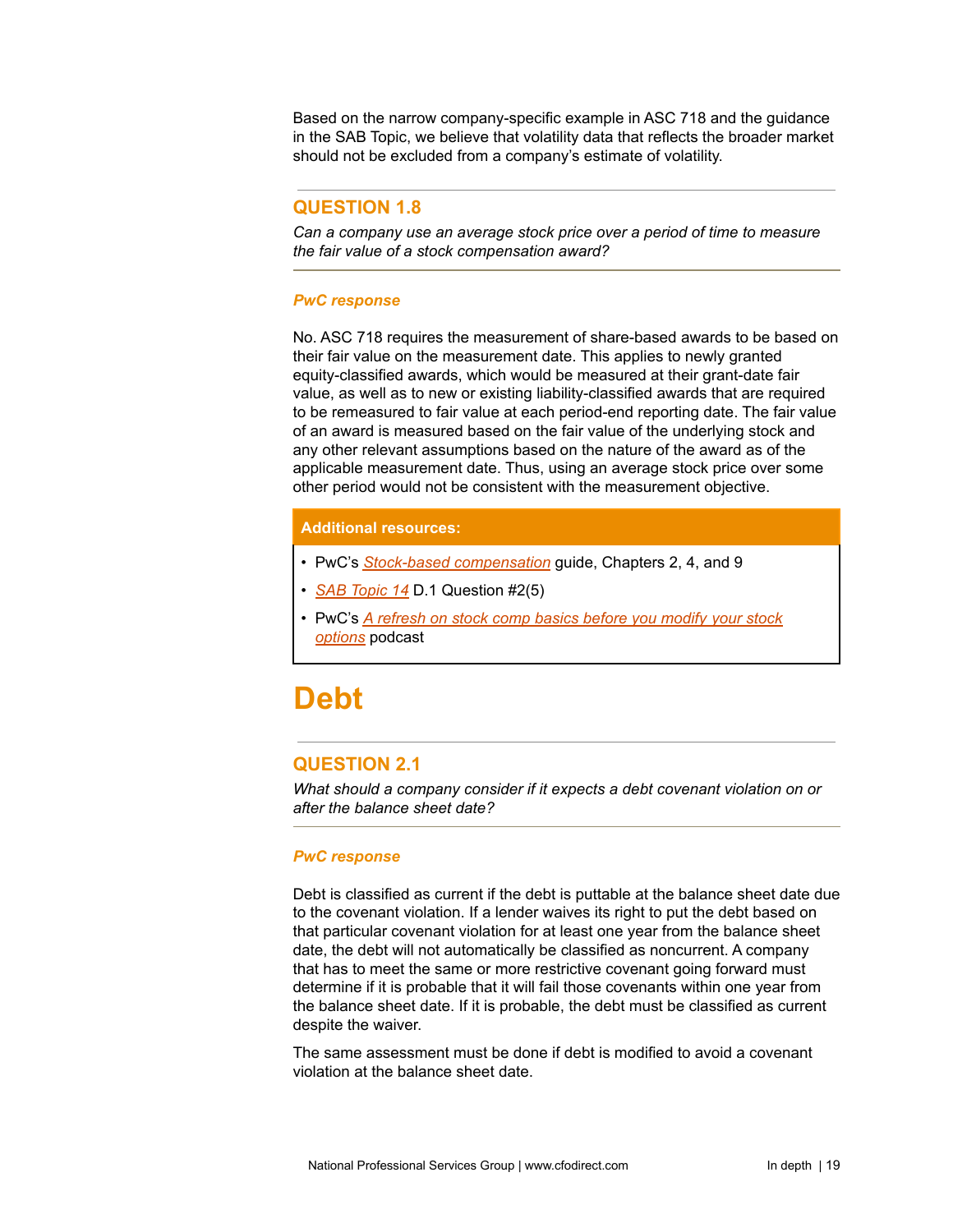If a violation happened after the balance sheet date or is anticipated in the future, the debt would generally be classified as noncurrent, but transparent disclosure of the violation or potential violation is required.

# **QUESTION 2.2**

*What should a company consider if it restructures its debt during an economic downturn?*

#### *PwC response*

Anytime debt is restructured with the same lender, a company should first consider if it has a troubled debt restructuring. This is important because in some cases, the accounting for a troubled debt restructuring can be significantly different from the accounting for a non-troubled debt restructuring. In order for a debt restructuring to be considered troubled, a company must be experiencing financial difficulties and the lender must grant a concession. ASC 470-60 provides indicators to determine if a company is experiencing financial difficulties and guidance on how to determine if a concession was granted. If the transaction is not considered troubled, a company should consider whether the restructuring is a modification or extinguishment based on the guidance in ASC 470-50 (see Question 2.3).

See our *In depth* on the [CARES](https://www.pwc.com/us/en/cfodirect/publications/in-depth/cares-act-accounting-stimulus.html) Act for information on the relief afforded financial institutions for loan modifications related to COVID-19 that would otherwise be considered a troubled debt restructuring.

# **QUESTION 2.3**

*How does a company determine if a non-troubled term debt restructuring is a modification or extinguishment?*

#### *PwC response*

During uncertain economic times, a company may need to restructure its debt to extend the maturity date, change the timing of payments, change covenants, etc. Often, the lender will charge a fee or increase the interest rate in order to be compensated for these changes. While a company may be experiencing financial difficulties, the additional fee or interest may lead to a conclusion that no concession was granted, so the transaction is not considered troubled. Therefore it needs to assess the transaction to determine if it is a modification or extinguishment based on the guidance in ASC 470-50.

In order to do this assessment, a company must determine if the new terms of the arrangement have substantially changed from the original debt. This analysis requires a present value calculation to determine if the change in contractual cash flow between the original debt and the restructured debt is greater than 10%. This assessment has some particular nuances that can often be overlooked. These nuances are covered in detail in the podcast and video included in the additional resources below.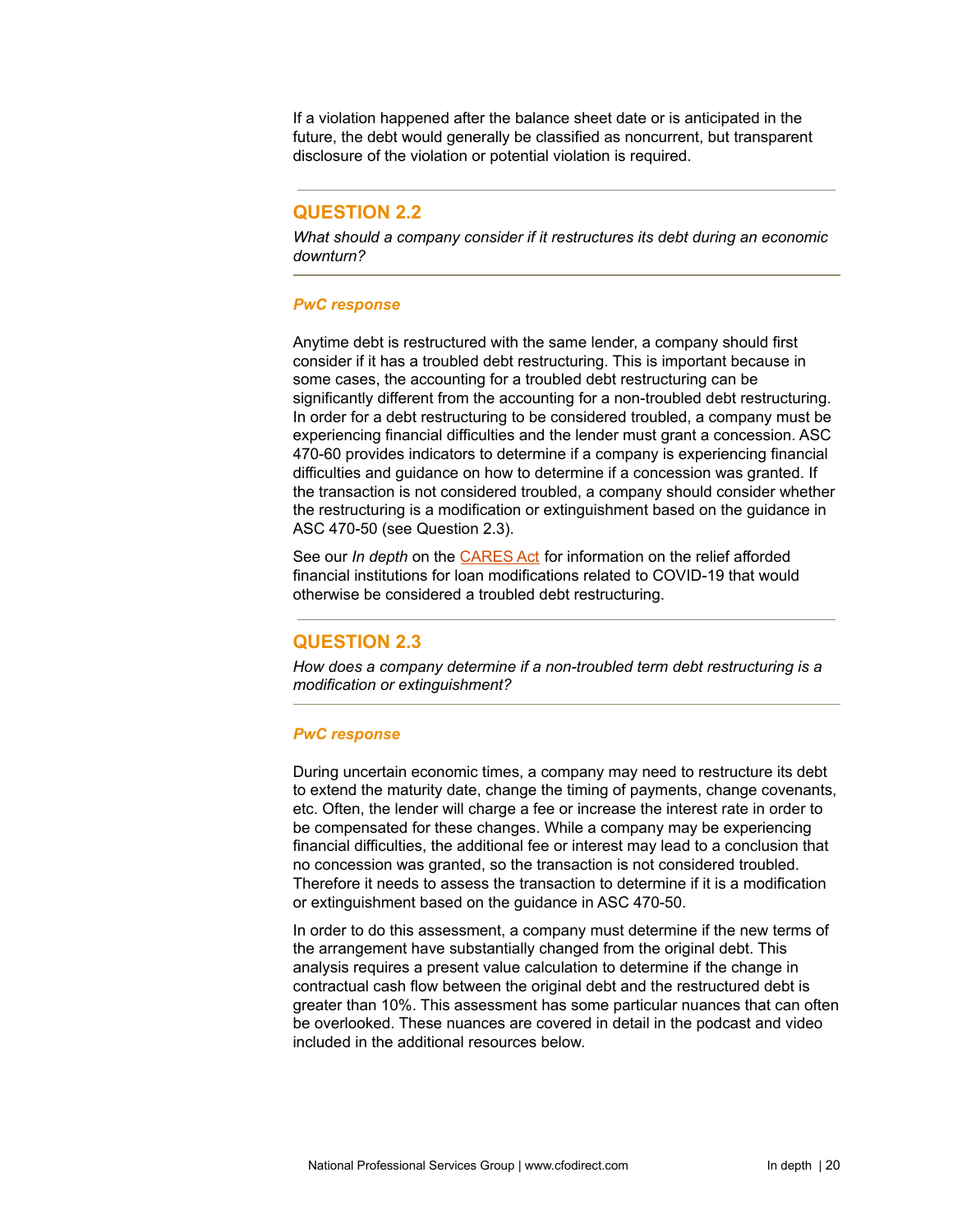If the change in cash flows is greater than 10%, the restructuring is accounted for as an extinguishment; otherwise, it is a modification. The difference between the two outcomes is summarized as follows:

| <b>Type of</b><br>transaction | <b>Debt</b>                                                                                                                                                       | <b>New</b><br>lender<br>fees | <b>New</b><br>third-party<br>fees |
|-------------------------------|-------------------------------------------------------------------------------------------------------------------------------------------------------------------|------------------------------|-----------------------------------|
| Extinguishment                | A gain or loss is recorded<br>for the difference between<br>the net carrying value of<br>the original debt and the<br>fair value of the<br>restructured debt.     | Expense                      | Capitalize                        |
| Modification                  | No gain or loss is<br>recorded. A new effective<br>interest rate is established<br>based on the carrying<br>value of the debt and the<br>restructured cash flows. | Capitalize                   | Expense                           |

# **QUESTION 2.4**

*What is the impact of liquidity risks, including a going concern paragraph, on debt classification?*

#### *PwC response*

Debt agreements may contain a subjective acceleration clause (SAC) in which the lender can accelerate repayment if the borrower experiences an adverse change. These covenants are typically referred to as material adverse change (MAC) or material adverse effect (MAE) clauses. The likelihood of payment being accelerated impacts the classification of debt with a SAC. If acceleration of the due date is probable based on facts and circumstances at the balance sheet date, debt subject to a SAC should be classified as current. The accounting guidance indicates that liquidity issues and recurring losses are examples of instances that may make acceleration of debt probable.

An audit report with an additional paragraph related to liquidity risks and uncertainties may indicate it is probable that the SAC will be exercised. Although the audit report is issued after the balance sheet date, the liquidity issues resulting in the additional paragraph may have existed at the balance sheet date. Even with no additional paragraph in the audit report, management's disclosure of liquidity issues may also indicate it is probable that the SAC will be exercised.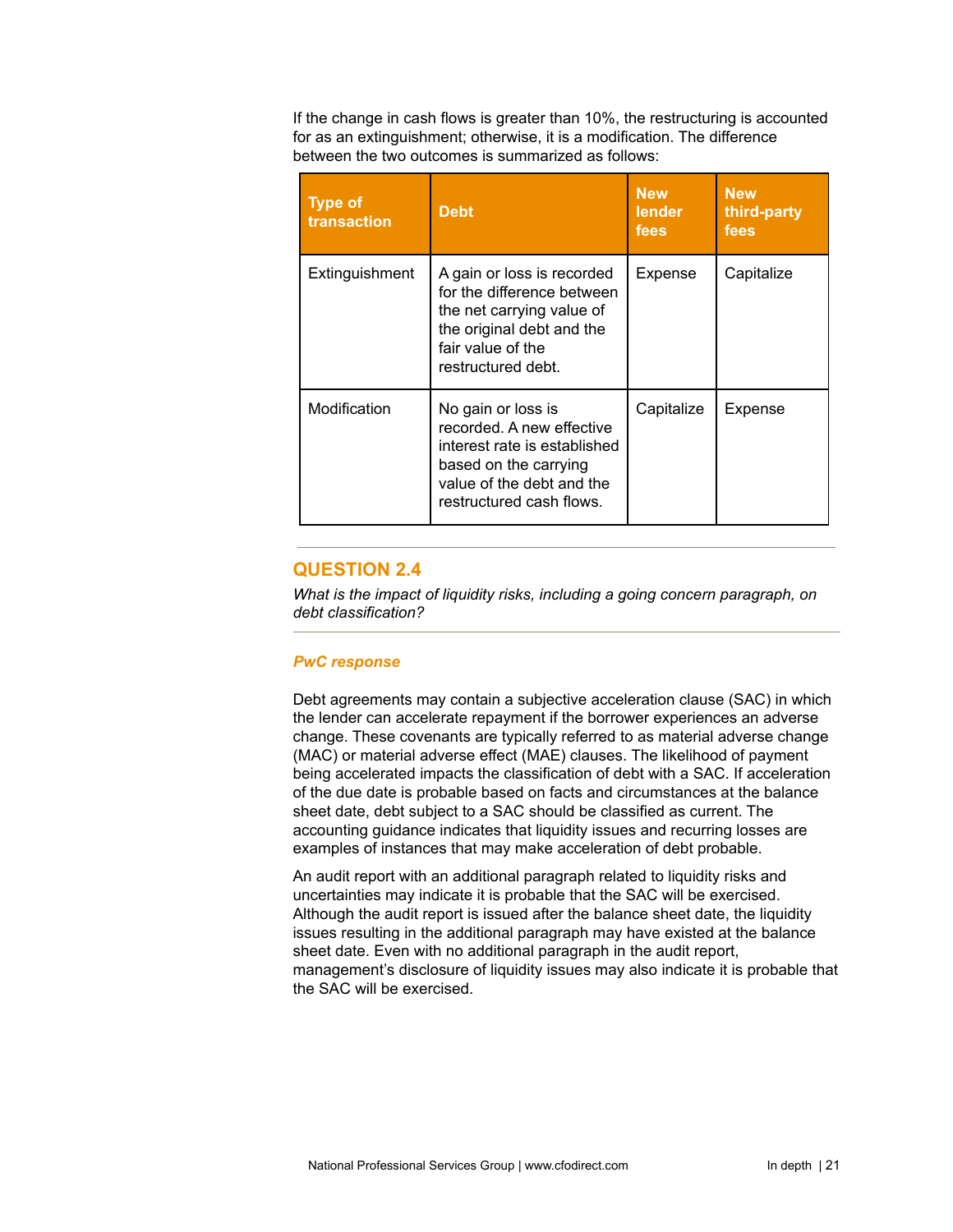#### **Additional resources:**

- PwC's *Financing [transactions](https://www.pwc.com/us/en/cfodirect/publications/accounting-guides/financing-transactions-debt-equity-instruments.html)* guide, Chapter 3
- PwC's *[Accounting](https://www.pwc.com/us/en/cfodirect/multimedia/podcasts/accounting-for-debt-economic-volatility.html) for debt in uncertain times: 5 things to know* podcast
- PwC's podcast: Borrower's accounting for debt [restructurings:](https://www.pwc.com/us/en/cfodirect/multimedia/podcasts/debt-restructuring-accounting.html) 5 things to [know](https://www.pwc.com/us/en/cfodirect/multimedia/podcasts/debt-restructuring-accounting.html)
- PwC's video: Key steps in the debt [restructuring](https://www.pwc.com/us/en/cfodirect/multimedia/videos/debt-restructuring-modification-extinguishment-accounting.html) model

# <span id="page-21-0"></span>**Derivatives and hedging**

# **QUESTION 3.1**

*Companies that have designated forecasted transactions in cash flow hedging relationships,such as inventory purchases, sales or revenues, debt issuances, or interest payments, may have decreased their forecasts of transaction volume. How may the change in the probability of a hedged forecasted transaction impact the financial statements?*

#### *PwC response*

If at any time the likelihood of the hedged forecasted transaction ceases to be probable of occurring, hedge accounting will cease prospectively and all future changes in the fair value of the derivative will be recognized directly in earnings. Any derivative gains or losses deferred in accumulated other comprehensive income (AOCI) prior to the change in likelihood will remain in AOCI until the forecasted transaction impacts earnings (or until the forecasted transaction becomes probable of not occurring). If a company determines that the hedged forecasted transaction is probable of not occurring by the end of the originally specified time period (or within an additional two month window thereafter), amounts deferred in AOCI are required to be recognized in earnings immediately. Additionally, companies are required to disclose the amount of gains and losses reclassified from AOCI into earnings as a result of the discontinuance of hedge accounting.

### **QUESTION 3.2**

*What is the potential impact of the current economic environment on a company's ability to continue designated hedges or to establish new hedges?*

#### *PwC response*

To qualify for hedge accounting, the relationship between a hedging instrument and a hedged item, both at inception and on an ongoing basis, must be highly effective in achieving offsetting changes in fair value or cash flows. Volatility in markets caused by current events may cause a company's existing hedges to no longer be effective, resulting in the need to discontinue hedge accounting, and may also make it difficult to assert that new hedges will be effective.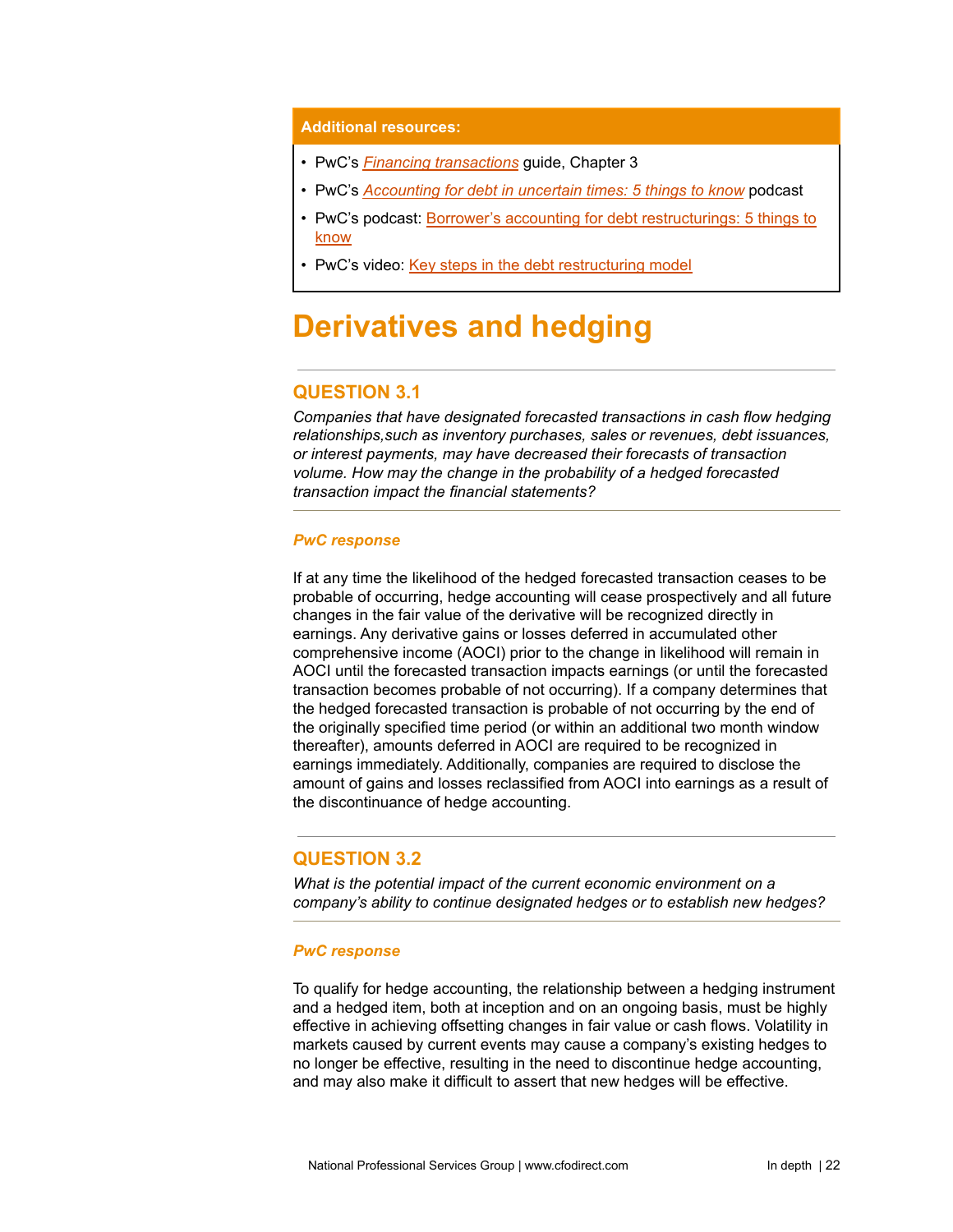# **QUESTION 3.3**

*How may changes to the supply chain or changes in sales forecasts impact the ability for purchases and sales contracts to qualify for the normal purchases and normal sales scope exception?*

#### *PwC response*

Companies with derivative contracts that qualify for the normal purchases and normal sales (NPNS) derivative scope exception should consider the impact of lower sales or purchase volumes on the assertion that physical delivery is probable. Under the NPNS exception, a company must conclude that it is probable—at inception and throughout the term of the contract—that physical delivery will occur.

If a reporting entity determines that it is no longer probable that a contract will result in physical delivery, it may need to discontinue its application of the NPNS exception. Whether and when a reporting entity should discontinue application of the normal purchases and normal sales scope exception partially depends on the form of net settlement applicable to the contract.

| <b>Method of net settlement</b>                                                                   | Timing of changes in designation                                                                                                                                                                                                      |  |
|---------------------------------------------------------------------------------------------------|---------------------------------------------------------------------------------------------------------------------------------------------------------------------------------------------------------------------------------------|--|
| Net settlement under contract terms<br>(ASC 815-10-15-99a)                                        | The normal purchases and normal<br>sales scope exception will cease to<br>apply when physical delivery is no                                                                                                                          |  |
| Net settlement through a market<br>mechanism (ASC 815-10-15-99b)                                  | longer probable; this could occur<br>prior to the actual net settlement.                                                                                                                                                              |  |
| Net settlement by delivery of asset<br>that is readily convertible to cash<br>(ASC 815-10-15-99c) | The normal purchases and normal<br>sales scope exception will continue<br>to apply until the contract is<br>financially settled, even if<br>management intends or otherwise<br>knows that physical delivery is no<br>longer probable. |  |

If a reporting entity determines that one contract no longer qualifies for the normal purchases and normal sales scope exception, this may call into question its ability to assert probable physical delivery for other similar contracts or contracts within a group.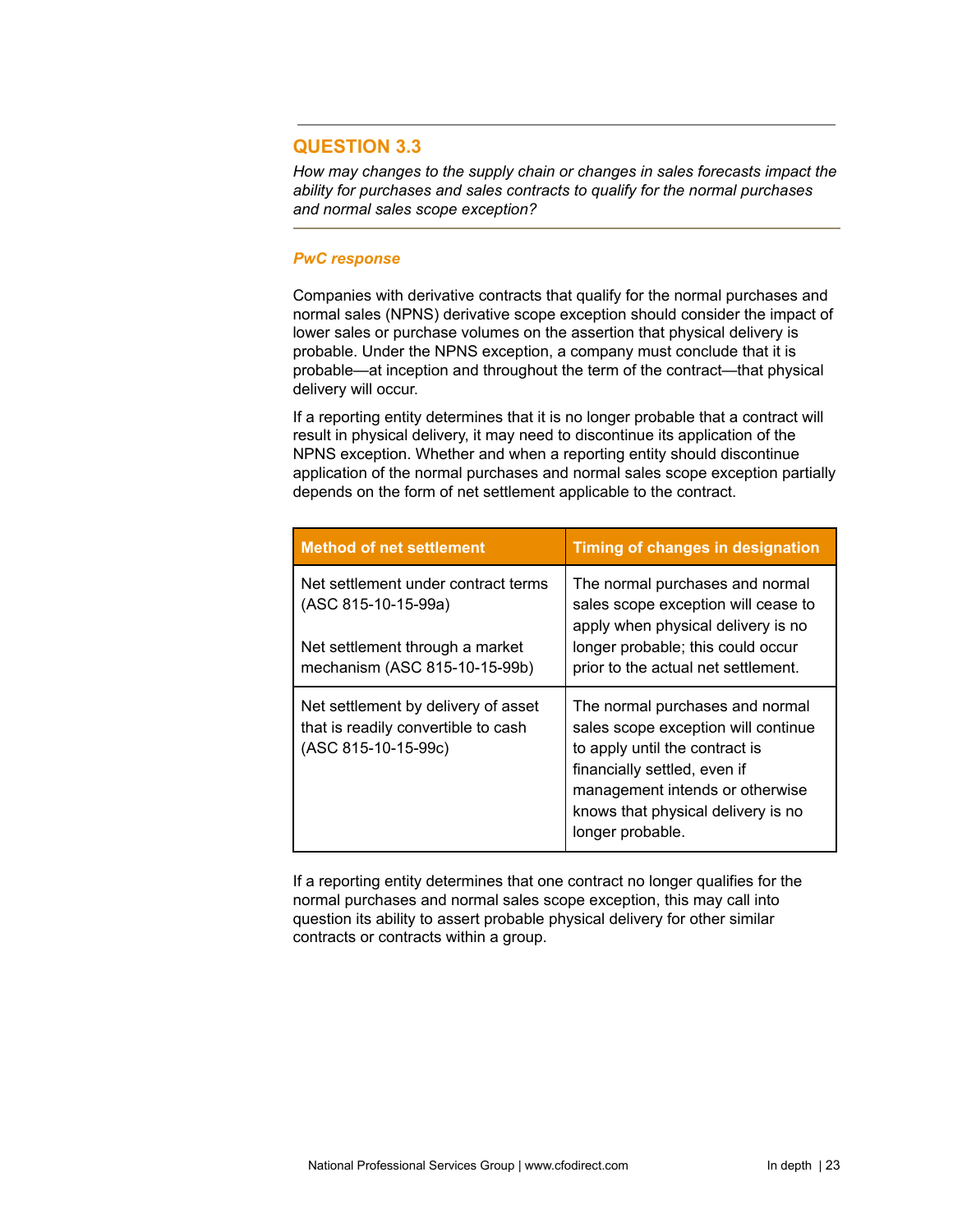# **QUESTION 3.4**

*In rare cases, the existence of extenuating circumstances that are related to the nature of the forecasted transaction and outside the control or influence of a company may cause the forecasted transaction designated in a cash flow hedge to be probable of occurring at a date that is beyond the originally specified period of time, plus an additional two-month period thereafter. In those cases, amounts deferred in AOCI should remain in AOCI until the forecasted transaction affects earnings. That is, in those rare cases, a company should disregard the timing restrictions otherwise applicable to the forecasted transaction and continue to defer amounts previously recorded in AOCI until the forecasted transaction affects earnings.*

*Would delays in the timing of a forecasted transaction due to the impact of COVID-19 be considered one of those rare cases caused by extenuating circumstances outside of the control or influence of a company?*

#### *PwC response*

Yes. We believe the extenuating circumstances exception, described in ASC 815-30-40-4, may be applied to delays in the timing of a forecasted transaction when such delays are related to COVID-19, which will require judgment based on facts and circumstances. The FASB staff issued a Q&A document on the effects on the pandemic on cash flow hedge accounting expressing this view on April 28, 2020.The FASB staff expressed a similar view in Question 1 of its [FASB](https://www.fasb.org/cs/Satellite?c=FASBContent_C&cid=1176174563622&pagename=FASB%2FFASBContent_C%2FGeneralContentDisplay) staff Q&A.

ASC 815-30-40-4 states that "the existence of extenuating circumstances that are related to the nature of the forecasted transaction and are outside the control or influence of the reporting entity may cause the forecasted transaction to be probable of occurring on a date that is beyond the additional two-month period of time, in which case the net derivative instrument gain or loss related to the discontinued cash flow hedge shall continue to be reported in accumulated other comprehensive income until it is reclassified into earnings pursuant to paragraphs 815-30-35-38 through 35-41."

Consequently, if the forecasted transaction is probable of occurring at a date beyond the originally specified time period plus the additional two-month period of time, a company may continue to defer amounts previously recorded in AOCI associated with that forecasted transaction until that forecasted transaction affects earnings. However, that exception only applies to situations when the forecasted transaction remains probable of occurring at a date that is beyond the additional two-month period of time. If a company determines that the forecasted transaction ceases to be probable of occurring at a date that is beyond the additional two-month period (for example, lost revenues or cancelled purchases), amounts previously recorded in AOCI should be reclassified into earnings immediately and disclosed in the entity's interim and annual financial statements.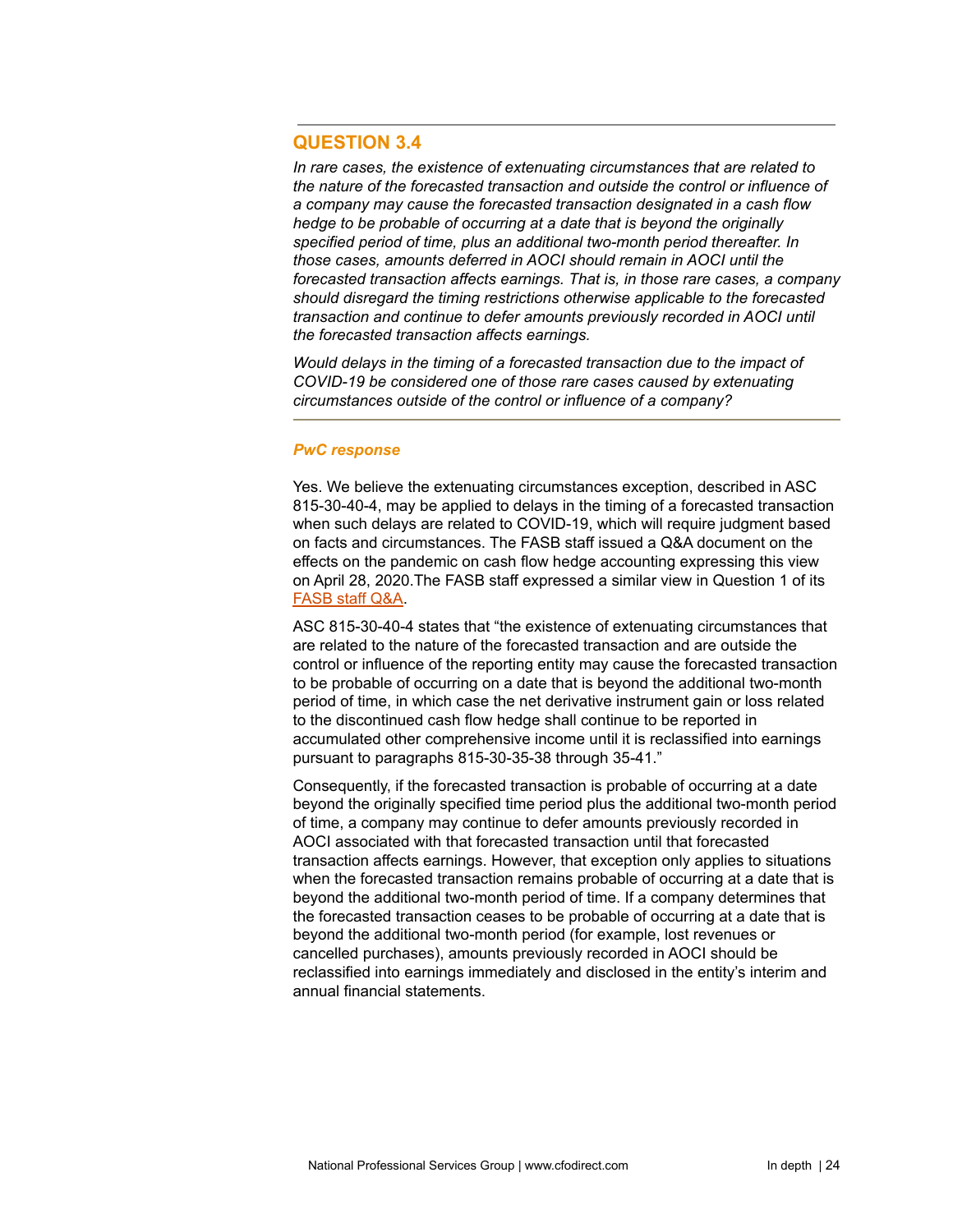# **QUESTION 3.5**

*A company may determine that cash flow hedge accounting must be discontinued and net derivative gains or losses deferred in AOCI must be reclassified into earnings immediately. This would be the case when (1) the forecasted transaction is probable of not occurring by the end of the originally specified time period or within a two-month period of time thereafter, or (2) the forecasted transaction ceases to be probable of occurring at a date that is beyond the additional two-month period of time when applying the exception for delays in timing due to rare and extenuating circumstances (see Question 3.4). Under ASC 815-30-40-5, a pattern of determining that forecasted transactions are probable of not occurring would call into question an entity's ability to accurately predict forecasted transactions and the propriety of using cash flow hedge accounting in the future for similar transactions.*

*If a company determines that amounts deferred in AOCI must be reclassified into earnings immediately because of a missed forecast due to COVID-19, should those missed forecasts be considered when determining whether the entity has exhibited a pattern of missing forecasts that would call into question its ability to accurately predict forecasted transactions and the propriety of using cash flow hedge accounting in the future for similar transactions?*

#### *PwC response*

No. We do not believe that a company would need to consider missed forecasts attributable to COVID-19 when determining whether it has exhibited a pattern of missing forecasts that would call into question its ability to accurately predict forecasted transactions and the propriety of using cash flow hedge accounting in the future for similar transactions as discussed in ASC 815-30-40-5. The determination as to whether the missed forecast is attributable to COVID-19 will require judgment based on facts and circumstances. The FASB staff expressed a similar view in a Question 2 of its [FASB](https://www.fasb.org/cs/Satellite?c=FASBContent_C&cid=1176174563622&pagename=FASB%2FFASBContent_C%2FGeneralContentDisplay) staff Q&A.

#### **Additional resources:**

• PwC's *[Derivatives](https://www.pwc.com/us/en/cfodirect/publications/accounting-guides/derivatives-hedge-accounting-asc-815.html) and hedging* guide

# <span id="page-24-0"></span>**Earnings per share**

# **QUESTION 4.1**

*How should a company reflect a change in its assertion regarding whether it will settle certain financial instruments in cash or shares in the computation of earnings per share (EPS)?*

#### *PwC response*

Certain debt instruments and other financial instruments may allow the issuer, at its election, to settle the instrument in cash or shares. Under ASC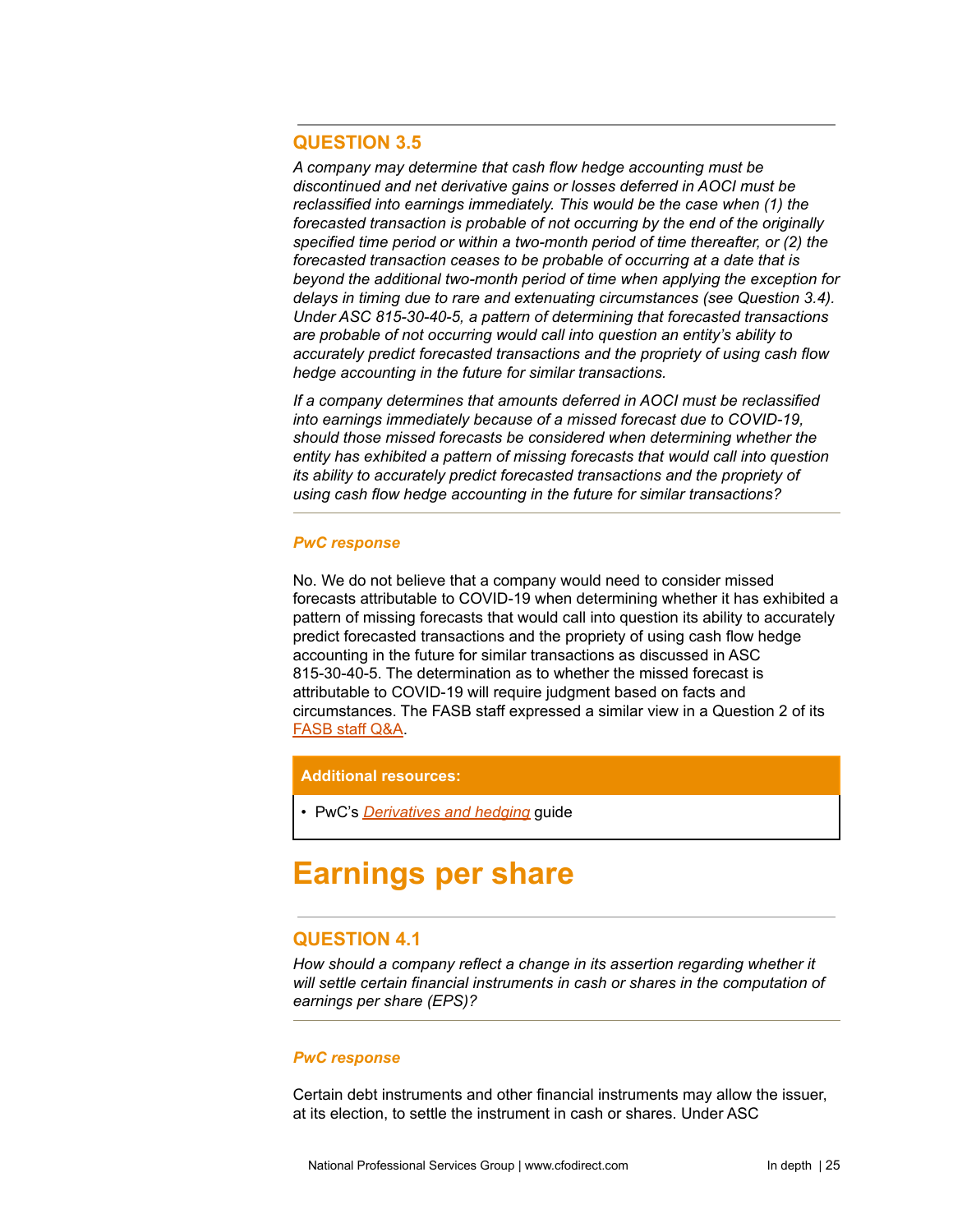260-10-45-45 through ASC 260-10-45-46, when the company has the choice of settlement method for the instrument, it should presume share settlement for EPS purposes. However, that presumption may be overcome, and the company may assume cash settlement, when there is a past practice or substantive stated policy that provides a reasonable basis to believe that the instrument will be settled partially or wholly in cash.

In order to overcome the presumption of share settlement, a company must consider, among other things, its intent and ability to settle in cash. In light of the current economic circumstances, companies should re-evaluate this intent and ability. If a company determines that it must change its previous assertion of cash settlement to the default presumption of share settlement, the computation of diluted EPS should reflect this change prospectively, and the change should be disclosed. In treating the change prospectively, the company should identify the date on which the assertion of cash settlement changed. The computation of diluted EPS would reflect the contract as cash settled up until the date the assessment changed. Thereafter, EPS would reflect the contract as share settled. Each would be weighted for the appropriate number of days in the period. Along with the impact on the EPS denominator, there are corresponding adjustments to the numerator, which are described in ASC 260-10-55-32 through ASC 260-10-55-36A.

The ability to overcome the presumption of share settlement will be more difficult if a company has a past practice of changing its assumption from cash settlement to share settlement.

#### **Additional resources:**

• PwC's *Financial statement [presentation](https://www.pwc.com/us/en/cfodirect/publications/accounting-guides/financial-statement-presentation-accounting-guide.html)* guide, Chapter 7

# <span id="page-25-0"></span>**Fair value measurements**

# **QUESTION 5.1**

*If there is a quoted price in an active market (that is, a level 1 input), can a company adjust or disregard the quoted price in a period of significant market volatility when determining the fair value of an investment?*

# *PwC response*

The objective of "fair value" is to determine a price at which an orderly transaction would take place between market participants under conditions that existed at the measurement date. It would not be appropriate to adjust or disregard observable transactions, unless those transactions are determined to not be orderly. Generally, there is a high bar to conclude that a transaction price is not orderly under ASC 820. Although ASC 820-10-35-54I provides a list of factors to consider that may indicate a transaction is not orderly, we believe there is an implicit rebuttable presumption that observable transactions between unrelated parties are orderly. In our experience, such transactions are considered to be orderly in almost all instances. Therefore, the evidence necessary to conclude an observable transaction between unrelated parties is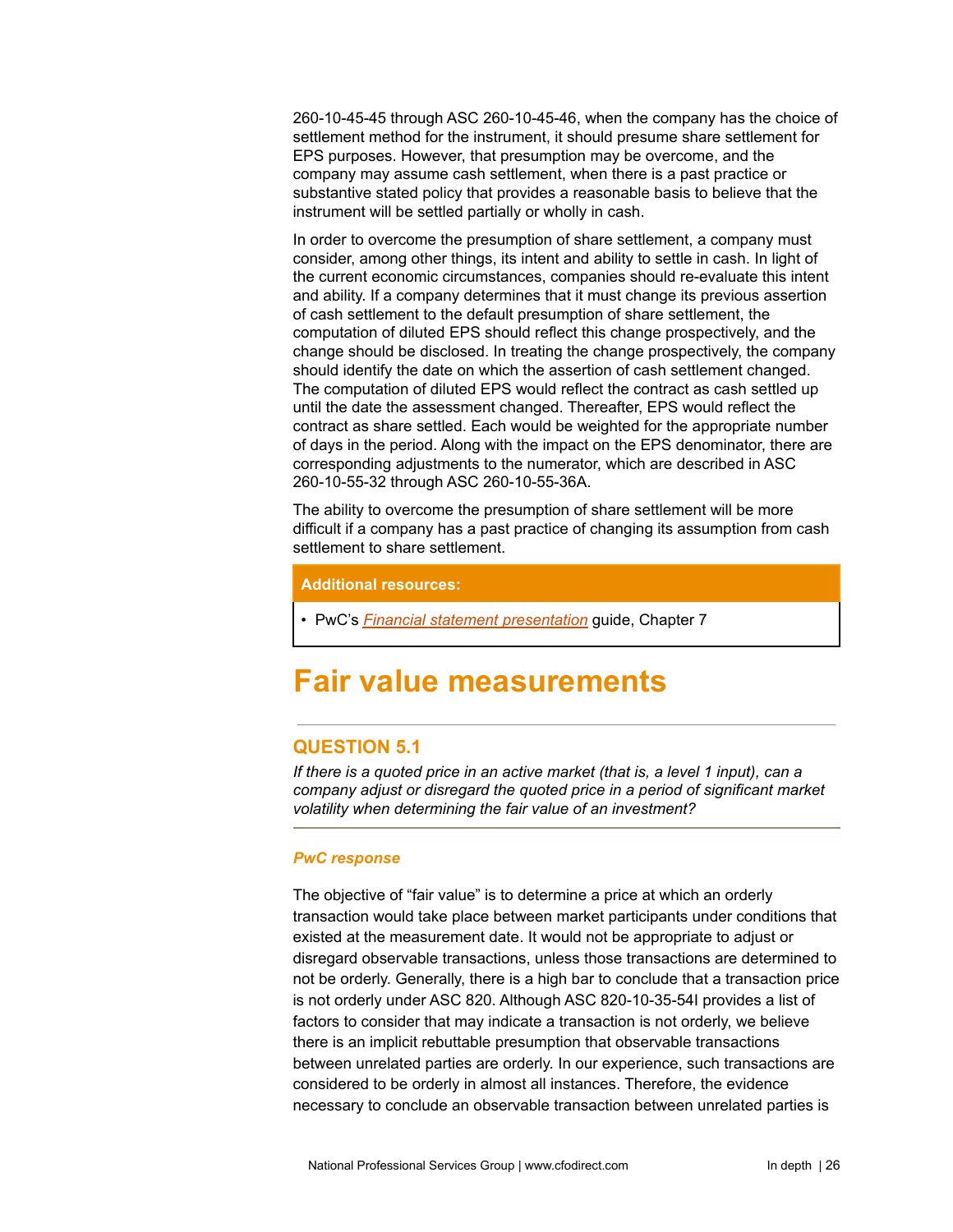not orderly should be incontrovertible. Accordingly, we would expect that the fair value of an investment in an active market would continue to be calculated as the product of the quoted price for the individual instrument times the quantity held (commonly referred to as "P times Q"), even in times of significant market volatility.

# **QUESTION 5.2**

*Can a company disregard market prices of assets in an inactive market in periods of market volatility when determining the fair value of an investment?*

#### *PwC response*

ASC 820-10-35-54C through ASC 820-10-35-54H address valuations in markets that were previously active, but are inactive in the current reporting period. This guidance provides additional factors to consider in measuring fair value when there has been a significant decrease in market activity for an asset or a liability and quoted prices are associated with transactions that are not orderly. For those measurements, pricing inputs for referenced transactions may be less relevant. A company should determine if a pricing input for an inactive security was orderly and representative of fair value by assessing if it has the information to determine that the transaction is not forced or distressed. If it cannot make that determination, the input needs to be considered; however, the input may be less relevant to the measurement than other transactions which are known to be orderly.

Transactions between unrelated parties are considered to be orderly in almost all instances. Accordingly, unless there is incontrovertible evidence that a transaction is not orderly, the company must consider the transaction in determining fair value. The fair value standards do not prescribe a methodology for making significant adjustments to transactions or quoted prices when estimating fair value in inactive markets. Instead of applying a prescriptive approach, companies should weight indicators of fair value.

# **QUESTION 5.3**

*COVID-19 disruptions could cause delays in the availability of information used to measure the fair value of an investment. If a company uses estimates of such information in its initial valuation assessment, how should a company consider updated information that becomes available before its financial statements are issued?*

#### *PwC response*

For information used in fair value models, initial estimates should be updated for any delayed information that becomes available prior to the release of the company's financial statements if the information provides additional evidence about known or knowable conditions that existed at the measurement date. See Question 5.4 for when information about net asset value is received after the measurement date.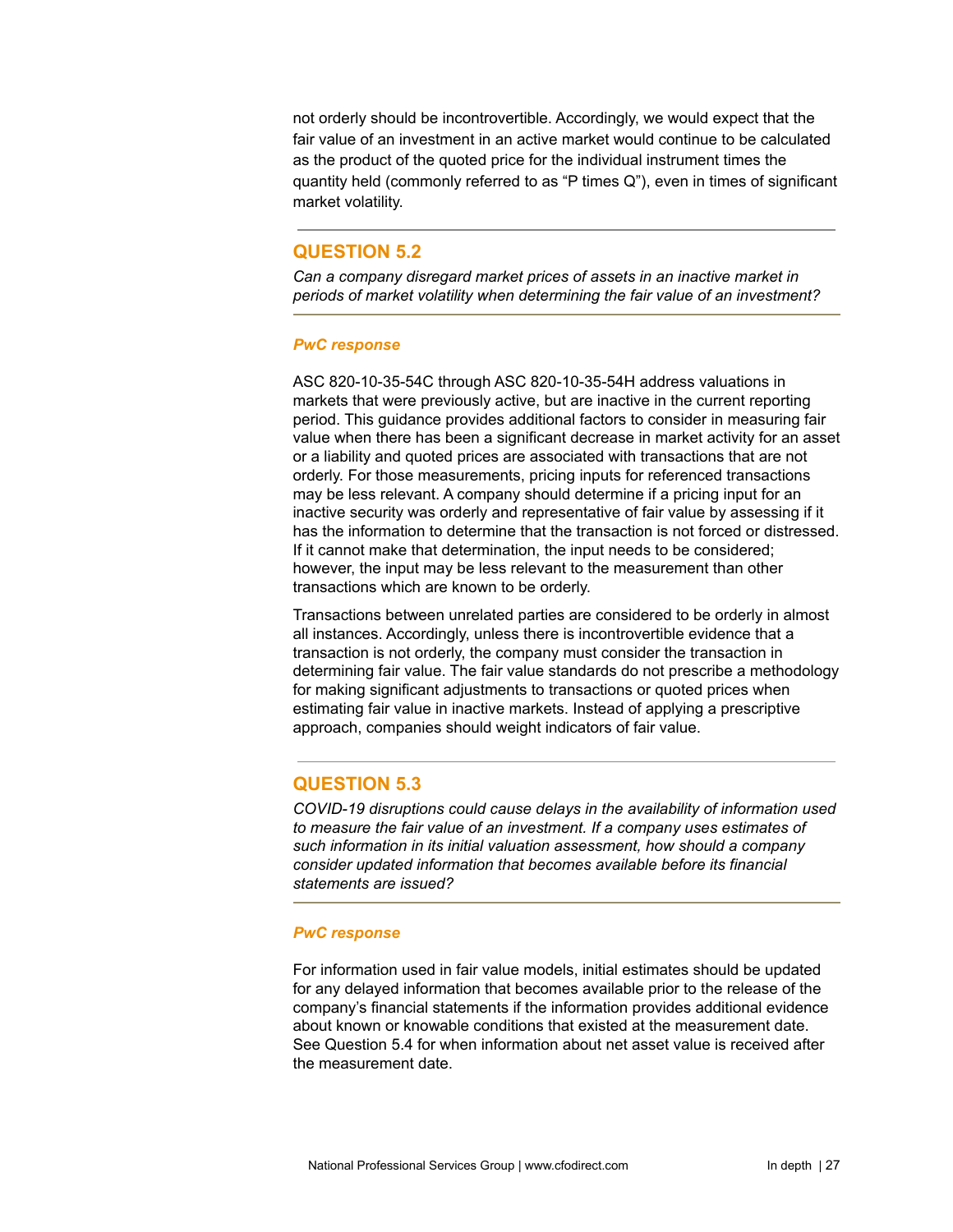# **QUESTION 5.4**

*What should a company do if net asset value (NAV) is not available as of the measurement date for a fund investment measured using NAV as a practical expedient?*

### *PwC response*

The NAV of an investee fund should be based on the measurement principles of ASC 946, *Financial Services—Investment Companies,* and determined as of the company's balance sheet date (i.e., the measurement date). If NAV information as of that date is not available, including because of delays resulting from COVID-19 disruptions, the reporting entity may use the most recently available reported NAV, adjusted for known and estimated changes in NAV between that date and the balance sheet date. In addition to known capital activity, an adjustment may be necessary for estimated changes in the fair value of the investee's portfolio resulting from changes in market or other economic conditions. Reporting entities will be required to use judgment in determining what adjustments may be necessary in light of the economic impacts of COVID-19.

To the extent that additional information about the balance sheet date NAV, including audited financial statements, becomes available prior to the issuance of the company's financial statements, that information should be used in the determination of the appropriate NAV measurement as of the balance sheet date.

#### **Additional resources:**

• PwC's *Fair value [measurements](https://www.pwc.com/us/en/cfodirect/publications/accounting-guides/fair-value-measurements-asc-820.html)* guide

# <span id="page-27-0"></span>**Financial asset impairments**

The impairment model for financial assets depends on the type of asset. The model for some assets was impacted by adoption of ASC 326, *Financial Instruments—Credit Losses*, which was effective for calendar year-end SEC filers (other than smaller reporting companies) on January 1, 2020.

| <b>Type of asset</b>                                                                                                                                                                                                                  | <b>Model</b>                                                                                                                                                                                                                          | <b>Challenges due to</b><br>current environment                                                                                                                                                                                   |
|---------------------------------------------------------------------------------------------------------------------------------------------------------------------------------------------------------------------------------------|---------------------------------------------------------------------------------------------------------------------------------------------------------------------------------------------------------------------------------------|-----------------------------------------------------------------------------------------------------------------------------------------------------------------------------------------------------------------------------------|
| Financial assets<br>measured at<br>amortized cost<br>(including loans,<br>held-to-maturity debt<br>securities and trade<br>receivables) and<br>certain off-balance<br>sheet items, such as<br>loan commitments /<br>credit guarantees | Current expected credit<br>losses (CECL): estimate<br>credit losses expected<br>over the "life" of an asset<br>(or pool of assets)<br>Consider:<br>• Historical & current<br>information<br>• Reasonable and<br>supportable forecasts | Determining impact of<br>market events on<br>reasonable and<br>supportable forecast<br>assumptions, including<br>macroeconomic forecasts<br>Changes to collateral<br>values / sector impacts,<br>etc.<br>Changes to expected life |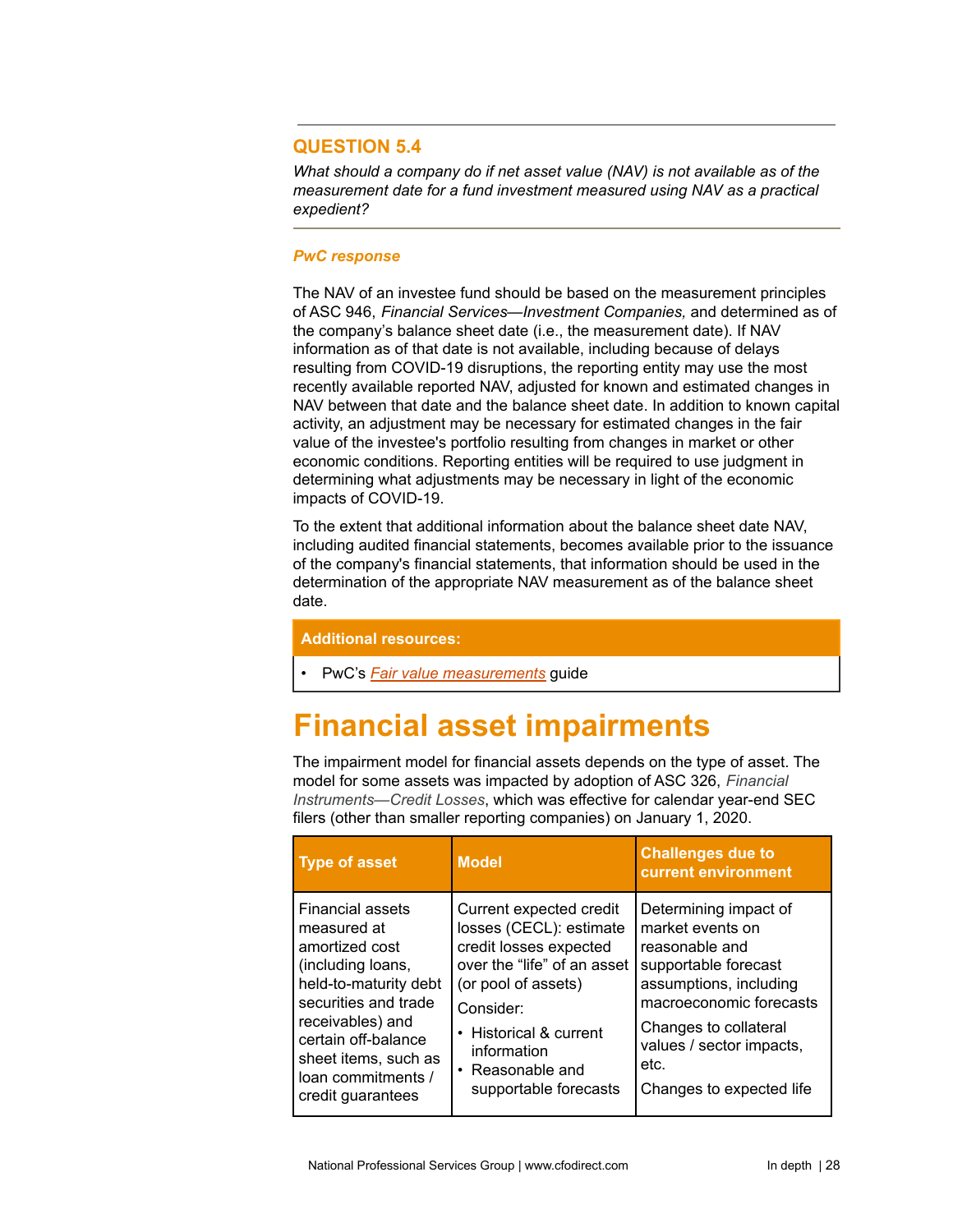| <b>Type of asset</b>                                                 | <b>Model</b>                                                                                                                                                                                                                                       | <b>Challenges due to</b><br>current environment                                                                                                                                                                                                                                                                                                   |
|----------------------------------------------------------------------|----------------------------------------------------------------------------------------------------------------------------------------------------------------------------------------------------------------------------------------------------|---------------------------------------------------------------------------------------------------------------------------------------------------------------------------------------------------------------------------------------------------------------------------------------------------------------------------------------------------|
|                                                                      | of future events and<br>circumstances<br><b>Estimates of</b><br>$\bullet$<br>prepayments<br>• Certain contractually<br>provided extension<br>options                                                                                               | of loans (e.g.,<br>prepayments)<br>Model requires<br>consideration of<br>reasonably expected<br>troubled debt<br>restructurings<br>First period of required<br>qualitative and<br>quantitative disclosures,<br>including a description of<br>how the allowance was<br>determined                                                                  |
| Available-for-sale<br>debt securities                                | Credit allowance may<br>need to be established<br>if the fair value of the<br>debt security is less<br>than its amortized cost<br>basis<br>Allowance established<br>at security level                                                              | First period of required<br>disclosures<br>Requires discounted cash<br>flow analysis to evaluate<br>for credit loss when fair<br>value is below amortized<br>cost; many use qualitative<br>filters that may not be<br>designed for the current<br>environment                                                                                     |
| Equity instruments<br>at fair value                                  | Measured at fair value<br>each period with<br>changes recorded in<br>earnings                                                                                                                                                                      | Determination of fair<br>value may require<br>additional judgment                                                                                                                                                                                                                                                                                 |
| <b>Equity instruments</b><br>under the<br>measurement<br>alternative | Remeasurement to fair<br>value required when<br>there is an impairment<br>or there are observable<br>price changes in orderly<br>transactions for the<br>identical or similar<br>investment of the same<br>issuer investment of the<br>same issuer | Impairment model is<br>qualitative; using<br>indicators and<br>determination of fair value<br>upon impairment will<br>require judgment<br>Market activity may result<br>in additional observable<br>transactions requiring<br>remeasurement to fair<br>value in additional<br>observable transactions<br>requiring remeasurement<br>to fair value |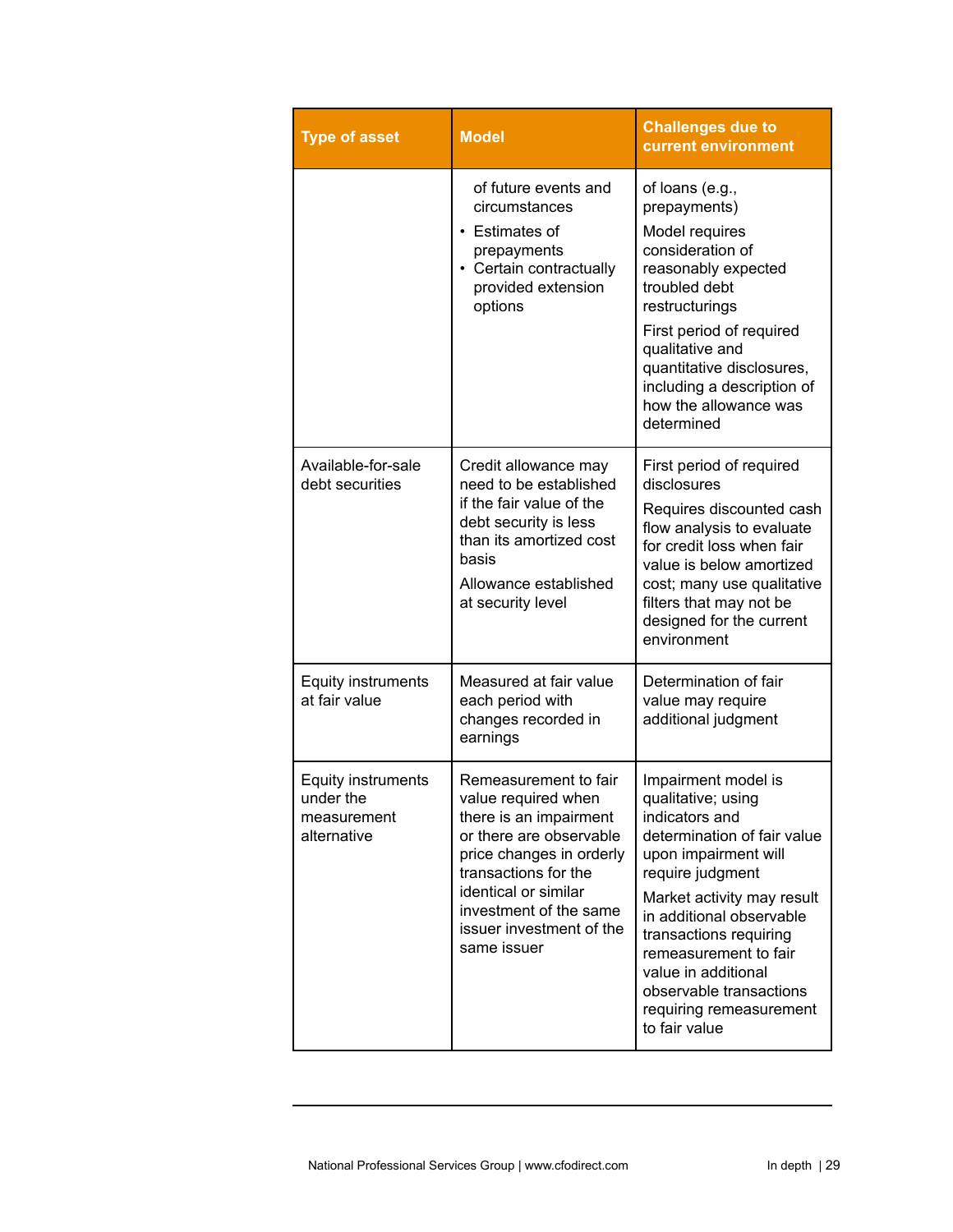| <b>Type of asset</b>         | <b>Model</b>                                                                                                                                            | <b>Challenges due to</b><br>current environment                                                                                                                                                                                                                                                                                                                                                                                                                    |
|------------------------------|---------------------------------------------------------------------------------------------------------------------------------------------------------|--------------------------------------------------------------------------------------------------------------------------------------------------------------------------------------------------------------------------------------------------------------------------------------------------------------------------------------------------------------------------------------------------------------------------------------------------------------------|
| Equity method<br>investments | Impairment charge<br>recognized in earnings<br>when the decline in<br>value below the<br>carrying amount is<br>determined to be other<br>than temporary | Determination of whether<br>the investment is other<br>than temporarily impaired<br>will require judgment<br>given market decline<br>Considerations of (1)<br>duration and severity of<br>market value being less<br>than cost, (2) financial<br>condition and near-term<br>prospects of the investee,<br>and (3) the intent and<br>ability to retain investment<br>for a period of time<br>sufficient to allow for any<br>anticipated recovery in<br>market value |

# Debt securities

# **QUESTION 6.1**

*How should a company determine whether an allowance is necessary for an available-for-sale security (post-ASC 326)?*

# *PwC response*

An available for sale security is considered impaired if the fair value of the security is less than its amortized cost basis.

If a company concludes that it does not intend to sell an impaired security (and it is not more likely than not required to sell an impaired security) before recovery of its amortized cost basis, a company determines whether any portion of the impairment relates to credit losses (if any). If so, an allowance for credit losses is established with an offsetting entry to net income. This is determined based on an analysis of the present value of contractual cash flows expected to be collected as compared to the amortized cost basis. Any portion of the impairment not related to credit losses would be recorded through other comprehensive income. The amount of the allowance for credit losses is limited to the amount fair value is less than the amortized cost basis. In practice, in applying the guidance, many companies may evaluate whether an allowance may be necessary based upon qualitative filters (e.g., credit rating). Given current events, those filters may not be sufficient to identify credit losses.

If the security is impaired and the company intends to sell (or will more likely than not be required to sell) the security before recovering its amortized cost basis, a company should first write off any previously recognized allowance for credit losses with an offsetting entry to the security's amortized cost basis. If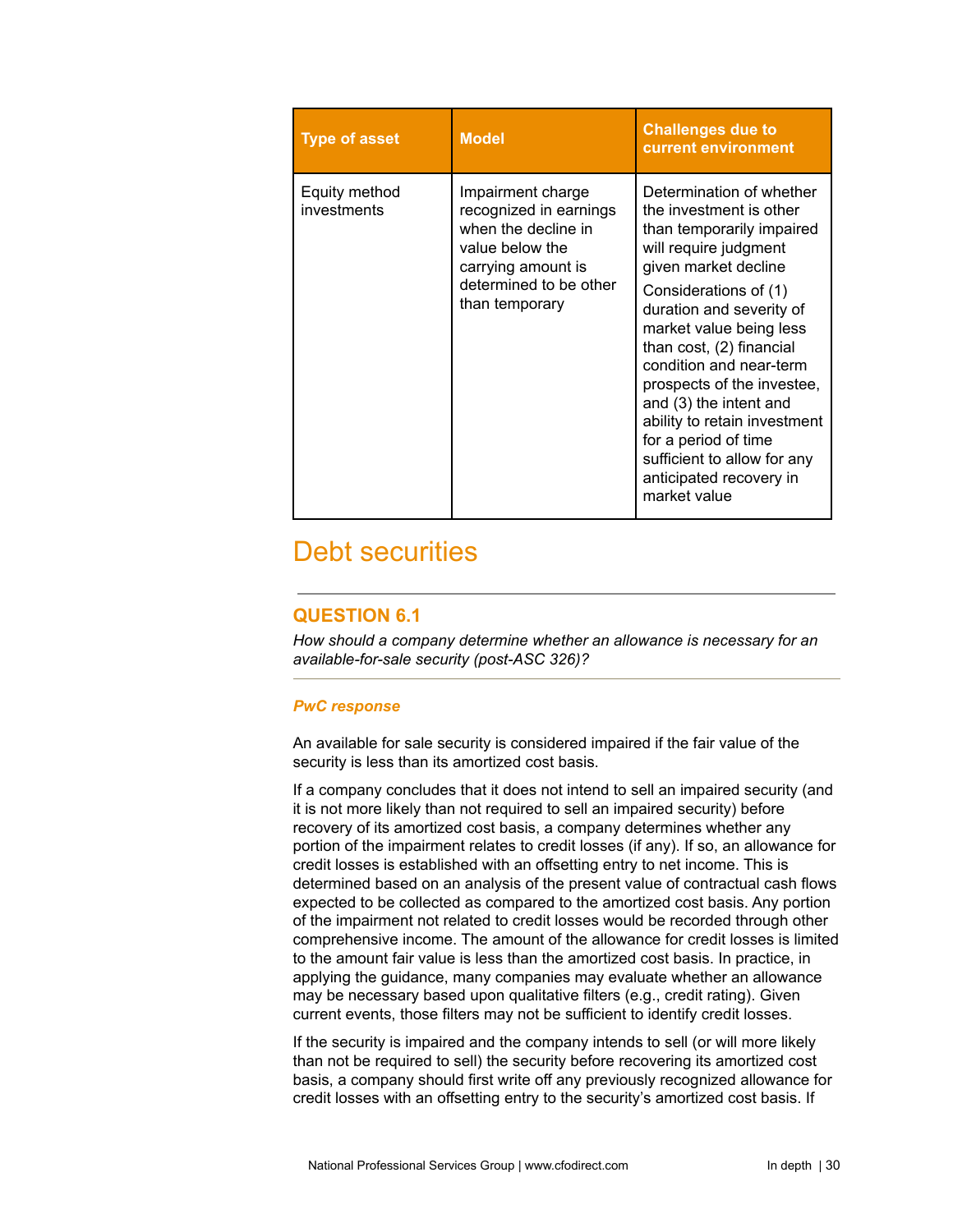the allowance has been fully written off and fair value is less than amortized cost basis, a company should directly write down the amortized cost basis of the asset to its fair value with an offsetting entry to net income.

# **QUESTION 6.2**

*For held-to-maturity and available-for-sale debt securities, how should companies consider whether declines below carrying value are other than temporary (pre-ASC 326)?*

#### *PwC response*

An investment in a debt security is considered impaired if the security's fair value is less than its amortized cost at the balance sheet date. Prior to the adoption of ASU 2016-13, if impairment exists, the accounting and reporting model, including the determination of whether that impairment is "other than temporary," differs depending on the facts and circumstances.

If a debt security is impaired, additional analysis is needed to determine whether the impairment is temporary or other than temporary (OTTI):

- If an investor intends to sell an impaired debt security, the impairment is considered to be other than temporary. The impairment would be measured as the difference between fair value and amortized cost.
- If an investor does not intend to sell the impaired debt security, the investor must consider available evidence to assess whether it will more likely than not (MLTN) they will be required to sell the security before the recovery of its amortized cost basis (e.g., whether its cash or working capital requirements, or contractual or regulatory obligations, indicate the security will be required to be sold before a forecasted recovery occurs). If the investor will MLTN be required to sell the security before recovery of its amortized cost basis, the impairment is considered to be other than temporary. The impairment would be measured as the difference between fair value and amortized cost.

If the investor does not intend to sell the impaired security and it is not MLTN that the investor will be required to sell the impaired security, an analysis should be performed to determine whether a credit loss exists. In assessing whether a credit loss exists, an investor must compare the present value of cash flows expected to be collected from the security with the amortized cost basis of the security. If the present value of the cash flows expected to be collected is less than the amortized cost basis of the security, the entire amortized cost basis of the security will not be recovered (i.e., a credit loss exists), and an other-than-temporary impairment is considered to have occurred. The impairment recorded in earnings would be based on the difference between the amortized cost basis and present value of future cash flows. In practice, in applying the guidance, many companies may evaluate whether an impairment is necessary based upon qualitative filters (e.g., credit rating). Given current events, those filters may not be sufficient to identify credit losses.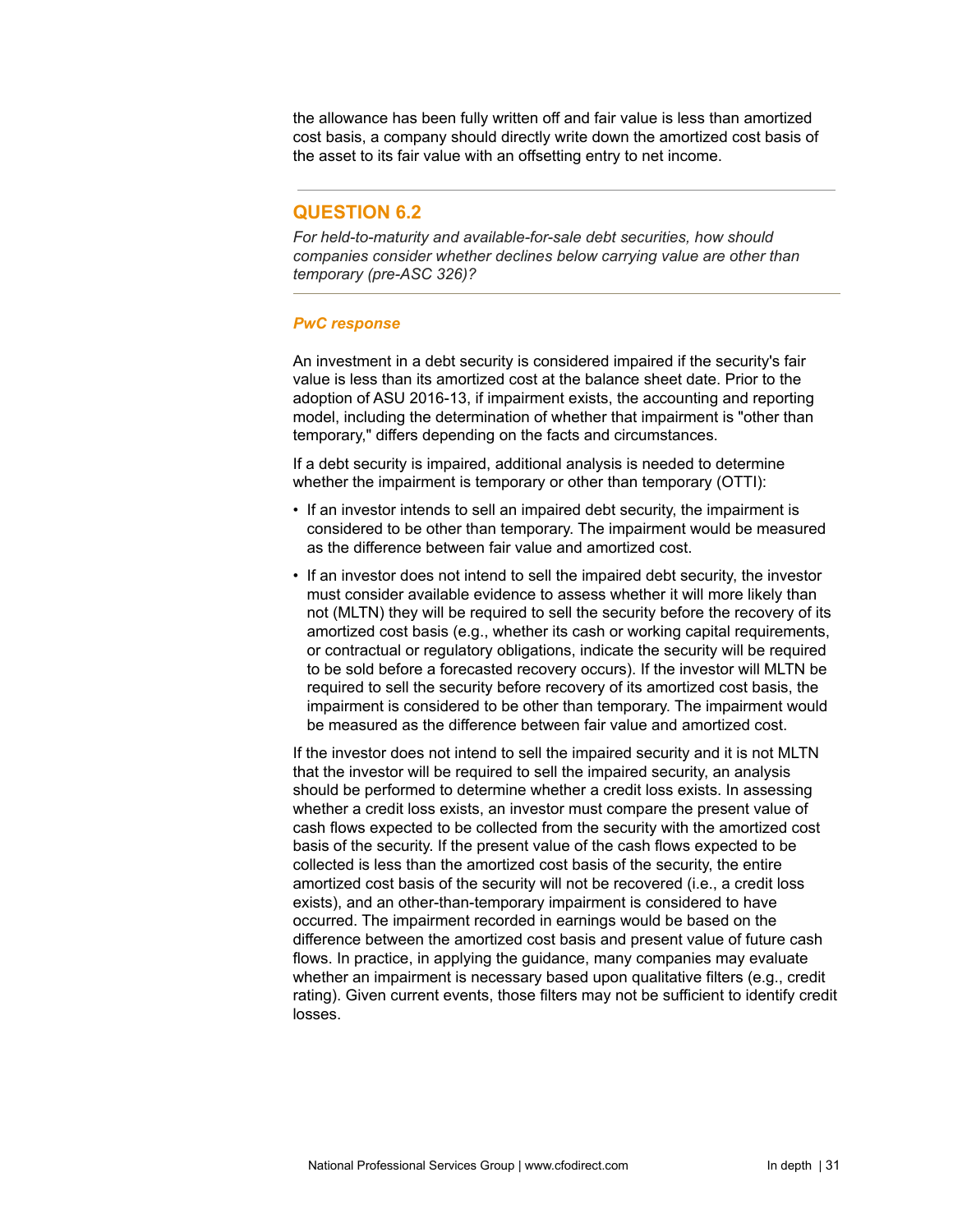# <span id="page-31-0"></span>Equity investments

# **QUESTION 6.3**

*How does the market downturn impact the accounting for equity instruments when a company applies the measurement alternative?*

#### *PwC response*

When a company elects the measurement alternative in ASC 321, the equity interest is recorded at cost, less impairment. The carrying amount should be subsequently remeasured to its fair value in accordance with the provisions of ASC 820 when observable price changes (i.e., observable prices in orderly transactions for an identical or similar investment of the same issuer) occur as of the date the transaction occurred or it is impaired. Any adjustments to the carrying amount are recorded in net income. Companies should be alert for observable transactions as investors may be adjusting their investment strategies in light of the current economic environment.

An ongoing assessment will need to be performed to determine whether an equity interest for which the measurement alternative has been elected has become impaired. The instrument is impaired if based on a qualitative assessment of impairment indicators, the fair value of the equity interest is less than its carrying amount. If considered impaired, the difference between the carrying amount and fair value should be recorded in net income.

Given the current economic environment, companies should consider whether the fair value of the equity instrument could be below its amortized cost basis. In assessing an equity investment for impairment, the measurement alternative model does not include a significance threshold or the ability to avoid an impairment if a company believes the decline in fair value is temporary. ASC 321 does not include the concept of "other than temporary" as it relates to an impairment assessment. The impairment model under ASC 321 is a one-step impairment model under which a company should compute the fair value of an equity investment in accordance with ASC 820 if it has reason to believe the investment's fair value is below the carrying value. If the equity investment's fair value is below the carrying value, the company must record an impairment for the difference.

The impairment charge is a basis adjustment that reduces the carrying amount of the equity interest to its fair value. It is not a valuation allowance. The carrying amount of an equity interest should be remeasured to fair value (even if the equity interest has previously been impaired) if there is an observable price from an orderly transaction for identical or similar security from the same issuer or an additional impairment.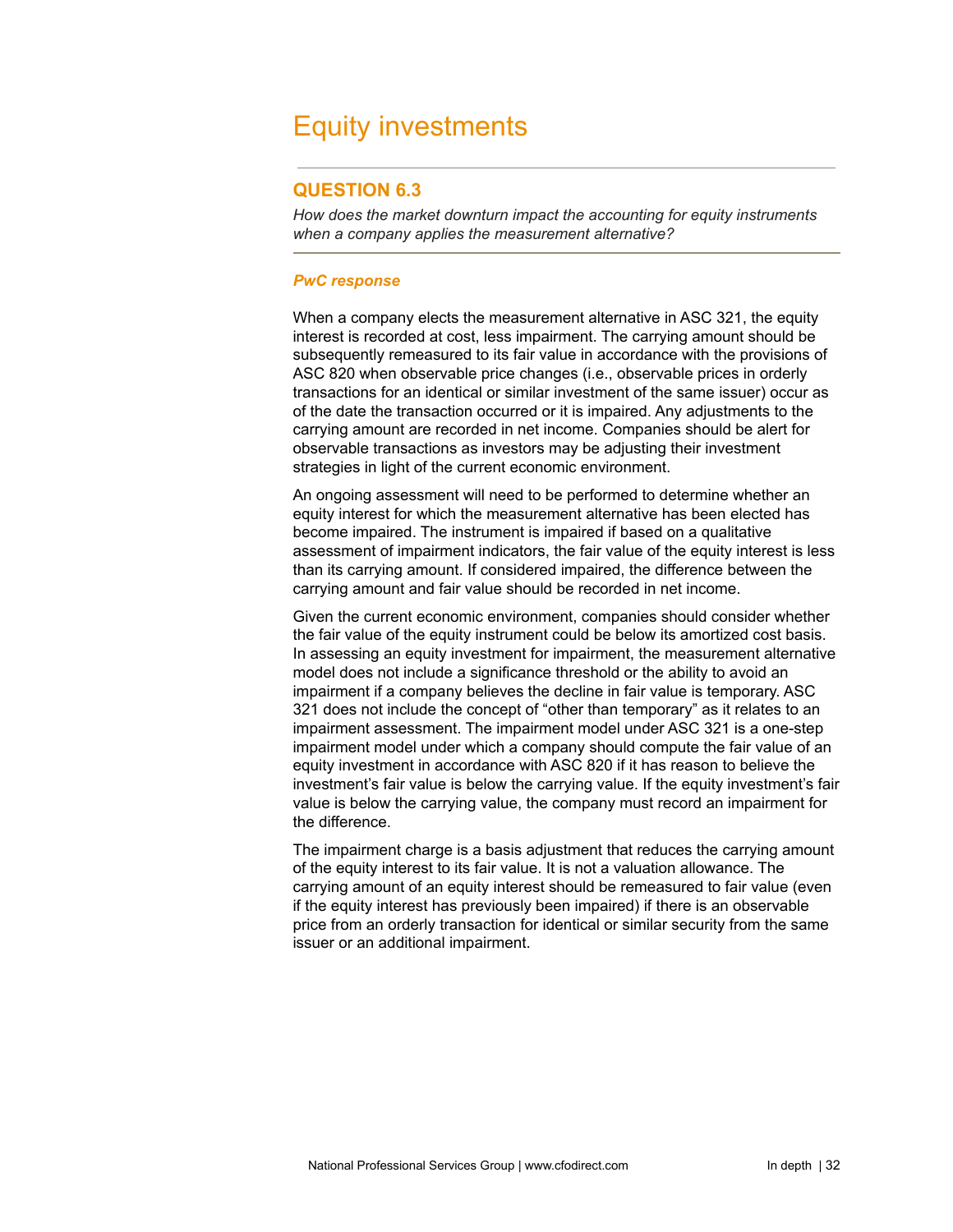# **QUESTION 6.4**

*When should a company record an impairment charge for an equity method investment?*

#### *PwC response*

A company should record an impairment charge in earnings when there is a decline in the fair value of the investment below its carrying amount that is other than temporary. The unit of account for assessing whether there is an other-than-temporary impairment (OTTI) is the carrying value of the investment as a whole.

All available evidence should be considered in assessing whether a decline in value is other than temporary. The relative importance placed on individual facts may vary depending on the situation. Factors to consider in assessing whether a decline in value is other than temporary include:

- the length of time (duration) and the extent (severity) to which the market value has been less than cost,
- the financial condition and near-term prospects of the investee, including any specific events that may influence the operations of the investee, such as changes in costs for raw materials for their product or decreases in demand for their products that may affect the future earnings potential, and
- the intent and ability of the investor to retain its investment in the investee for a period of time sufficient to allow for any anticipated recovery in market value.

Consideration should also be given to the reasons for the impairment and the period over which the investment is expected to recover. The longer the expected period of recovery, the stronger and more objective the positive evidence needs to be in order to overcome the presumption that the impairment is other than temporary.

Once a determination is made that an OTTI exists, the investment should be written down to its fair value in accordance with ASC 820, *Fair Value Measurements*, which establishes a new cost basis. Therefore, the use of an "undiscounted cash flow" approach is not an appropriate means of assessing the amount of an impairment charge. In addition, bifurcation of declines in value between "temporary" and "other than temporary" is not allowed.

Fair value is determined at the reporting date for the purposes of an impairment, regardless of whether the investor accounts for the investment on a lag. Therefore, subsequent declines or recoveries after the reporting date are not considered in the determination of fair value. A previously recognized OTTI cannot subsequently be reversed if fair value increases above the original carrying amount.

When an investor records an OTTI, the investor is required to attribute the impairment charge to the underlying equity method memo accounts of its investment. The attribution may create new basis differences, increase existing basis differences, or reduce existing basis differences. ASC 323, *Investments—Equity Method and Joint Ventures*, does not provide guidance on attributing the amount of an OTTI to the investor's equity method memo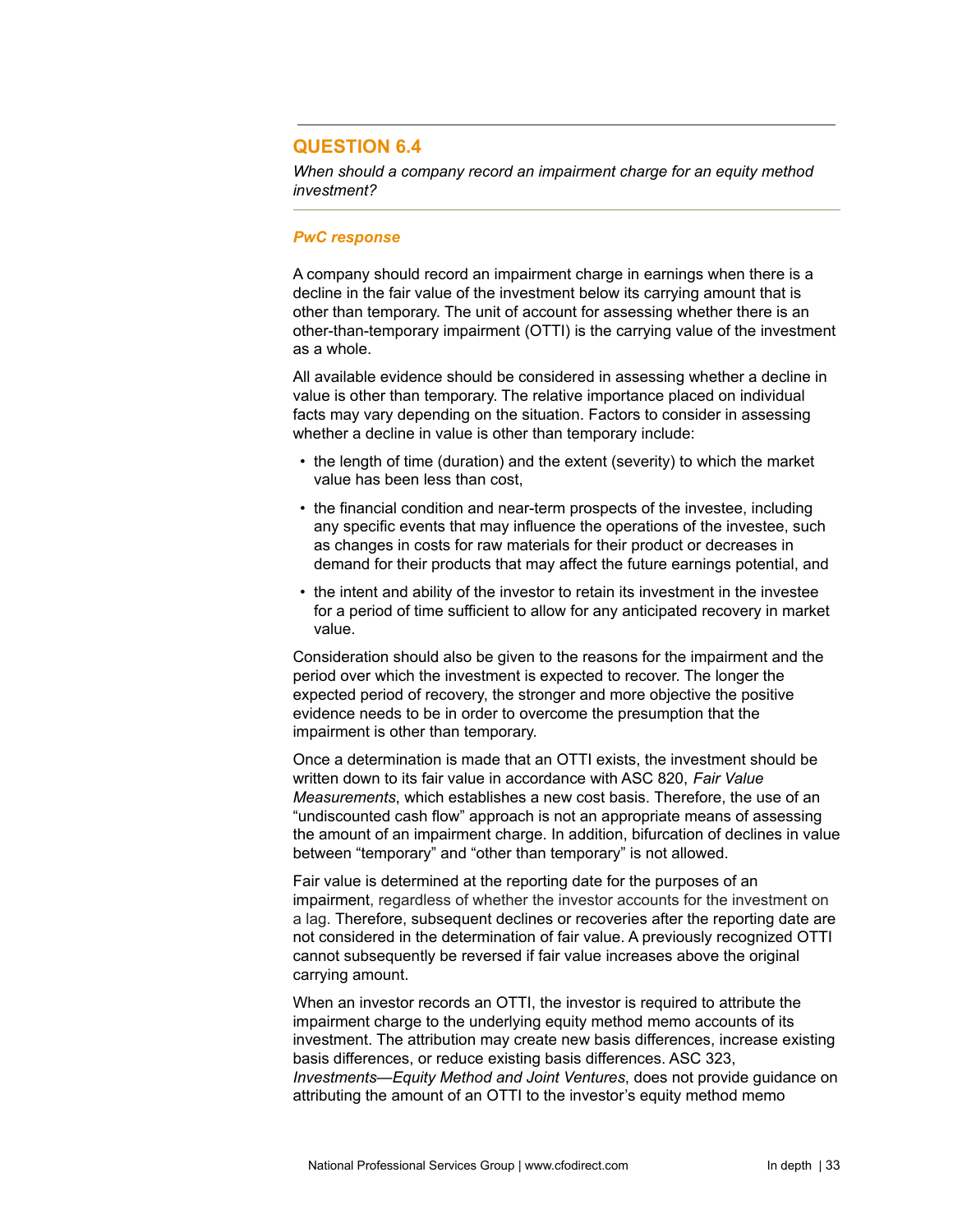accounts. We believe there are several acceptable methods to attribute the charge; however, the method applied should be reasonable and applied consistently.

# <span id="page-33-0"></span>Current expected credit losses (CECL)

# **QUESTION 6.5**

*Given the rapidly evolving nature of recent economic and market events, what should companies consider in developing their estimate of current expected credit losses as of December 31?*

#### *PwC response*

CECL requires companies to consider current conditions and reasonable and supportable forecasts in developing an estimate of expected credit losses. This estimate requires the use of judgment, especially in times of economic uncertainty.

Companies should update their models and estimates to reflect the revised economic outlooks, perform sensitivity analyses based on the new forecasts, adjust probability weighting on alternative scenarios, consider qualitative adjustments, and/or provide additional disclosures. In addition, the CECL model requires consideration of all of the effects of a troubled debt restructuring (TDR) on estimated credit losses when it has a reasonable expectation at the reporting date that it will execute a TDR with the borrower.

Companies should also consider the impact of current conditions and economic forecasts relating to specific sectors, geographical areas, and borrower-specific exposures. Factors to consider include whether models reflect specific risks, whether data used in estimates (e.g., ratings or other indicators) reflect current conditions and reasonable and supportable forecasts, and changes in the value of any collateral.

Following a systematic and well-documented process consistent with the guidance in SEC Staff Accounting Bulletin No. 119 will continue to be important in developing the estimate for credit losses as of December 31. In addition, it will be important for companies to provide transparent disclosures on the impact of the current economic environment including assumptions used and their impact on the estimate for credit losses.

# **QUESTION 6.6**

*An entity adopted ASU 2016-13,* Financial Instruments - Credit Losses, *on January 1, 2020. In accordance with this guidance, the impact of adoption was recorded as an adjustment to opening retained earnings. Should the company consider recent economic events, including the impact of COVID-19, as part of the transition adjustment?*

#### *PwC response*

No. ASC 855-10-55-2(e) (as amended) states that "[c]hanges in estimated credit losses on receivables arising after the balance date but before financial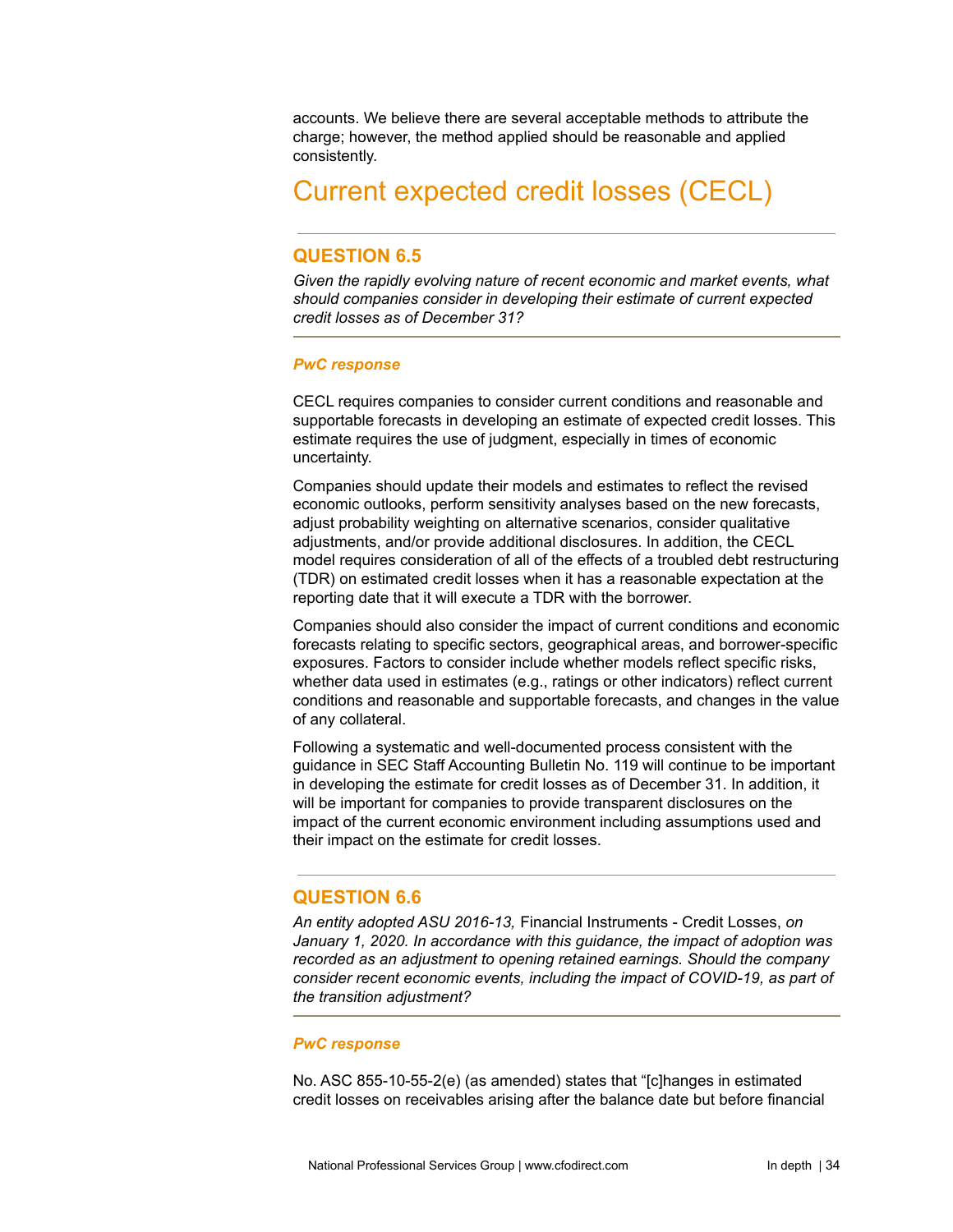statements are issued or are available to be issued" are nonrecognized subsequent events.

In calculating the transition adjustment, the company should consider economic conditions and forecasts as of the date of transition (January 1, 2020). The impact of changes in economic conditions and forecasts after this date on a company's estimate of current expected credit losses should be reflected in the following reporting period (first quarter 2020) and would not be reported as part of the transition adjustment.

### **Additional resources:**

- PwC's *Loans and [investments](https://www.pwc.com/us/en/cfodirect/publications/accounting-guides/pwc-guide-loans-investments-cecl-impairment-model.html)* guide
- PwC's *Financial statement [presentation](https://www.pwc.com/us/en/cfodirect/publications/accounting-guides/financial-statement-presentation-accounting-guide.html)* guide, Chapter 9 (pre-ASC 326)

# <span id="page-34-0"></span>**Financial statement presentation**

# **QUESTION 7.1**

*How should incremental costs incurred related to the impact of the COVID-19 pandemic be presented in the financial statements?*

#### *PwC response*

ASC 220-20-45-1 provides guidance for reporting events that are unusual and infrequent. If a company concludes that a material event is of an unusual nature and/or occurs infrequently, it should be reported as a separate component of income from continuing operations in the income statement or disclosed in the notes to the financial statements. This guidance also prohibits net-of-tax reporting (including per-share effects) of such items on the face of the income statement.

For these purposes, *unusual nature* is defined as possessing a high degree of abnormality and clearly unrelated to, or only incidentally related to, the ordinary and typical activities of the company. *Infrequent* means that the event should not be reasonably expected to recur in the foreseeable future. Both of those characteristics are, therefore, highly dependent on the environment in which a company operates.

In the context of the COVID-19 pandemic, while the scope and severity of the economic impacts may be significant to many entities, it is important to consider that many of those impacts are a function of inherent economic uncertainty that is present in all circumstances (e.g., demand risk, geopolitical influences on sources of supply). Nevertheless, it is likely that many companies will consider some of the effects of the COVID-19 pandemic to, at a minimum, be infrequent even if not of an unusual nature. ASC 220-20 does not provide guidance on how to quantify the impact of a material event that is of an unusual nature and/or infrequent, and, thus, determining the incremental amount it is a matter of significant judgment. We believe that a reasonable approach would be to identify those impacts that are direct and incremental related to the COVID-19 pandemic (e.g., severance). Costs that would be incurred with or without COVID-19 would likely not be direct and incremental (e.g., overhead,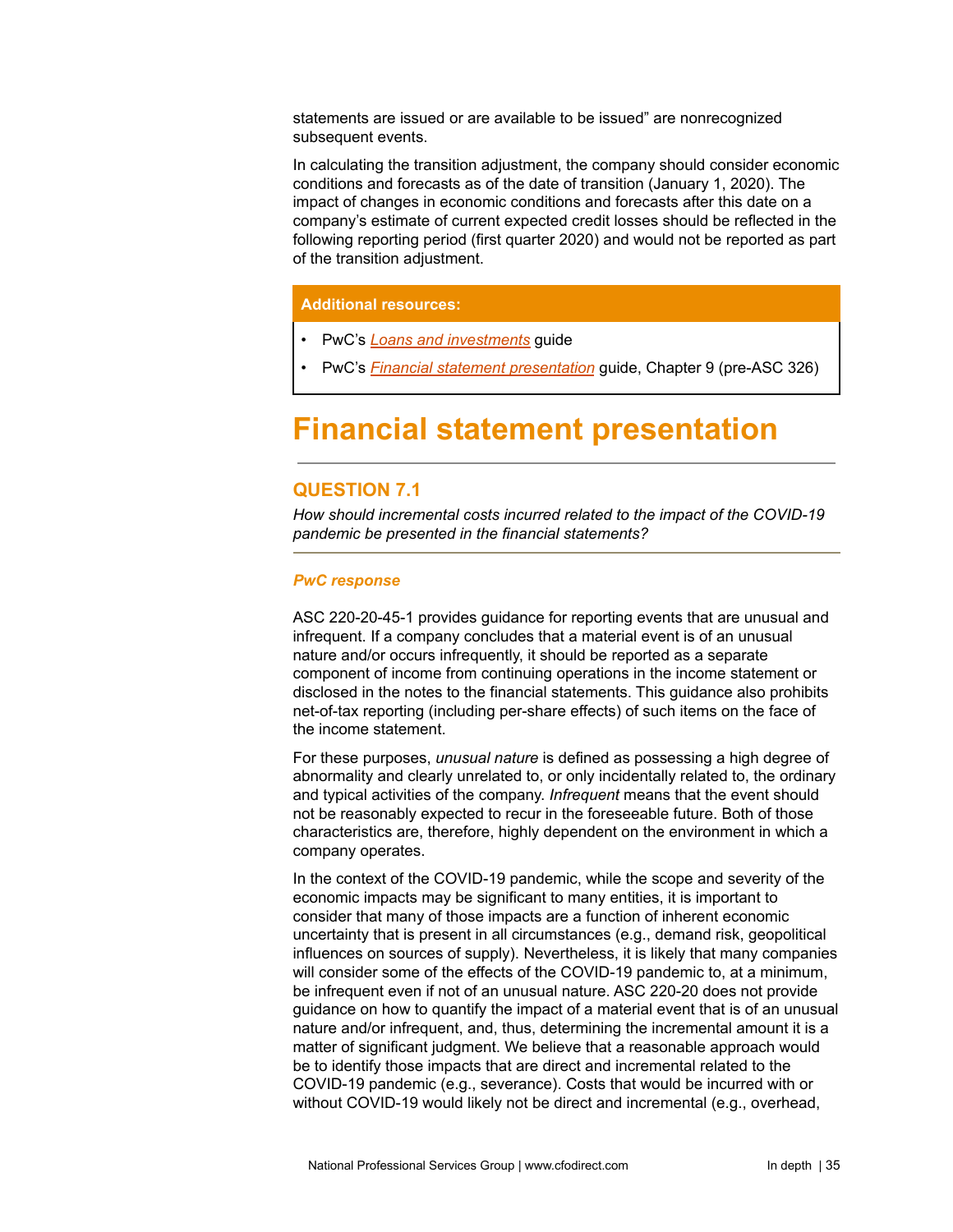payroll and benefits). For certain costs, judgment will be required to determine what is incremental (e.g., expenses associated with furloughed employees, as discussed in Question 1.3).

Lastly, a company that separately presents the financial impact of the COVID-19 pandemic should pay special attention to any subtotals, such as gross profit or operating income. For example, although presentation of a gross profit subtotal is not required under Regulation S-X Rule 5-03, certain costs, such as impairment of inventory, are required to be included in costs of sales (and, thus, in gross profit, if presented) as discussed in ASC 420-10-S99-3. In addition, although presentation of a subtotal for operating income is not required under Rule 5-03, if a registrant chooses to present an operating income subtotal, charges that relate to activities for which the revenues and expenses have historically been included in operating income should generally be classified as an operating expense and separately disclosed if material. We believe that most costs of the COVID-19 pandemic should be included in operating income or operating profit if such a subtotal is presented.

# <span id="page-35-0"></span>**Foreign currency**

# **QUESTION 8.1**

*How should a company account for a foreign currency-denominated intercompany loan designated as being of a long-term investment nature, when the company can no longer support the assertion that the loan will not be paid in the foreseeable future?*

# *PwC response*

When management asserts that a foreign currency-denominated intercompany loan will *not* be settled in the foreseeable future, the gains and losses from remeasuring the intercompany loan into the company's functional currency (transaction gains and losses) should be recorded in the cumulative translation adjustments (CTA) account when the entities are consolidated, combined, or accounted for by the equity method in the reporting entity's financial statements (i.e., the gains and losses are recorded in the same manner as translation adjustments). If management can no longer assert that the loan will not be repaid in the foreseeable future, the company can no longer record the transaction gains or losses in the same manner as translation adjustments. Management should also consider the tax accounting implications of the change in assertion . This change in accounting should be made on a prospective basis from the date that the company's assertion changed. Amounts previously recorded in the cumulative translation adjustment (CTA) account should remain in CTA until such time as the foreign entity (as defined in ASC 830) is sold or substantially liquidated.

Repatriation of cash and restructuring of legal entities are events that could cause a company to reconsider its assertions over loans designated as being of a long-term investment nature. These are events that could result from the decreased economic activity due to the impact of COVID-19.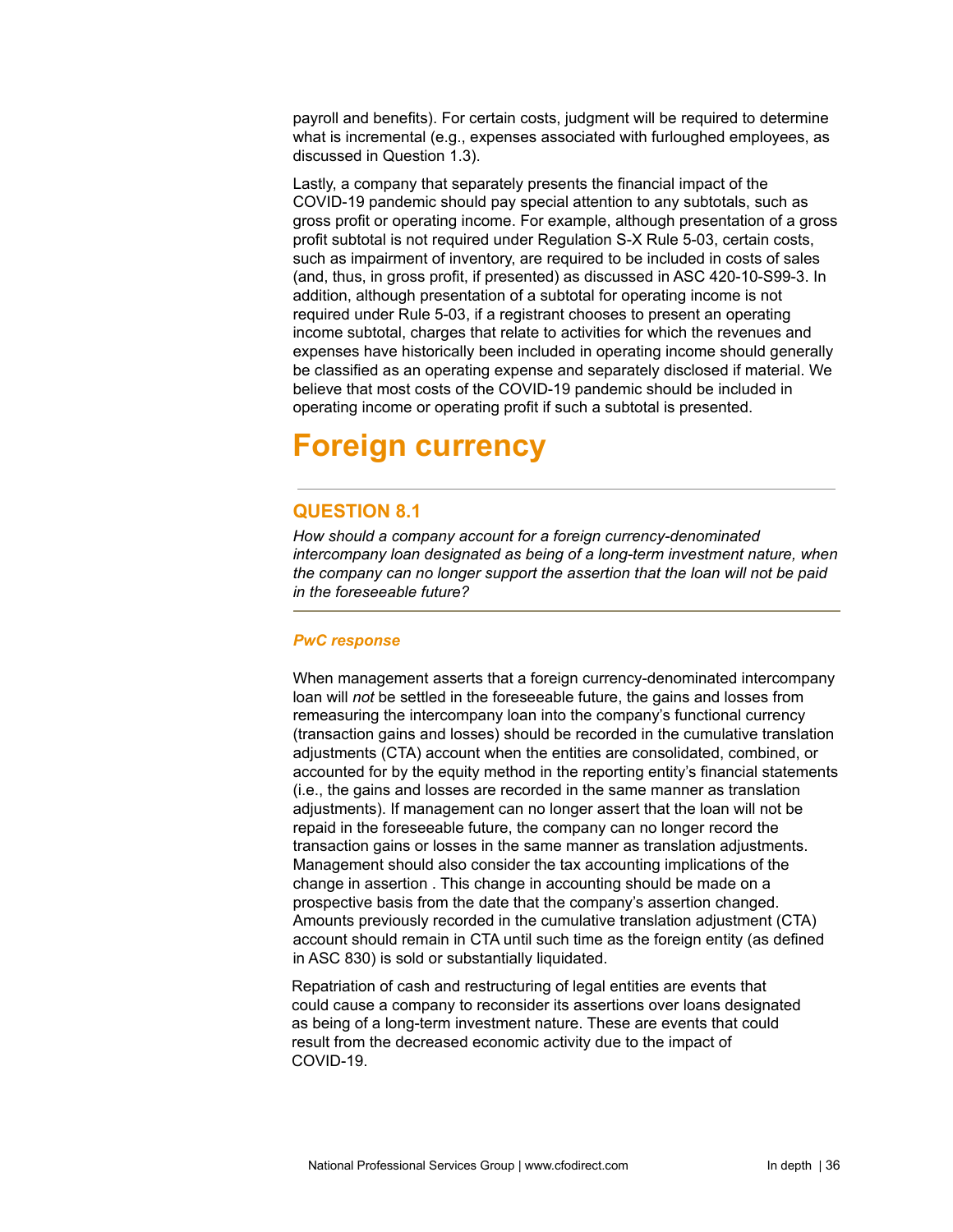**Additional resources:**

• PwC's *Foreign [currency](https://www.pwc.com/us/en/cfodirect/publications/accounting-guides/foreign-currency-reporting.html)* guide

# **Goodwill, indefinite-lived intangibles, and long-lived assets**

COVID-19 may impact a company's projected cash flows due to a decrease in demand for its product, supply chain disruptions, or other events. In such situations, a company needs to consider whether the disruption in its business indicates that a "triggering event" has occurred. If it has, an impairment assessment is warranted and the assumptions and cash flow forecasts used to test for impairment should be updated to reflect the potential impact of COVID-19. Budgets, forecasts, and other assumptions should reflect the increased risk and uncertainty.

Companies should also be mindful of the need to file a Form 8-K (Item 2.06) within 4 business days after a decision is made to record a material charge for impairment to one or more of its assets, including impairments of securities or goodwill. However, no filing is required under Item 2.06 if the conclusion is made in connection with the preparation, review or audit of financial statements required to be included in the next periodic report, if the periodic report is filed on a timely basis and the conclusion is disclosed in the report. For example, a filing may not be required if an impairment was identified as part of the preparation of the Q1 2020 interim financial statements and was disclosed in a timely filed Form 10-Q.

# **QUESTION 9.1**

*What events may indicate the need to perform an impairment test of intangible and tangible assets?*

### *PwC response*

The nature and need for an impairment test will vary depending on the type of asset. The following chart summarizes the requirements for impairment testing under ASC 350, *Intangibles - Goodwill and Other*, and ASC 360, *Property, Plant, and Equipment*.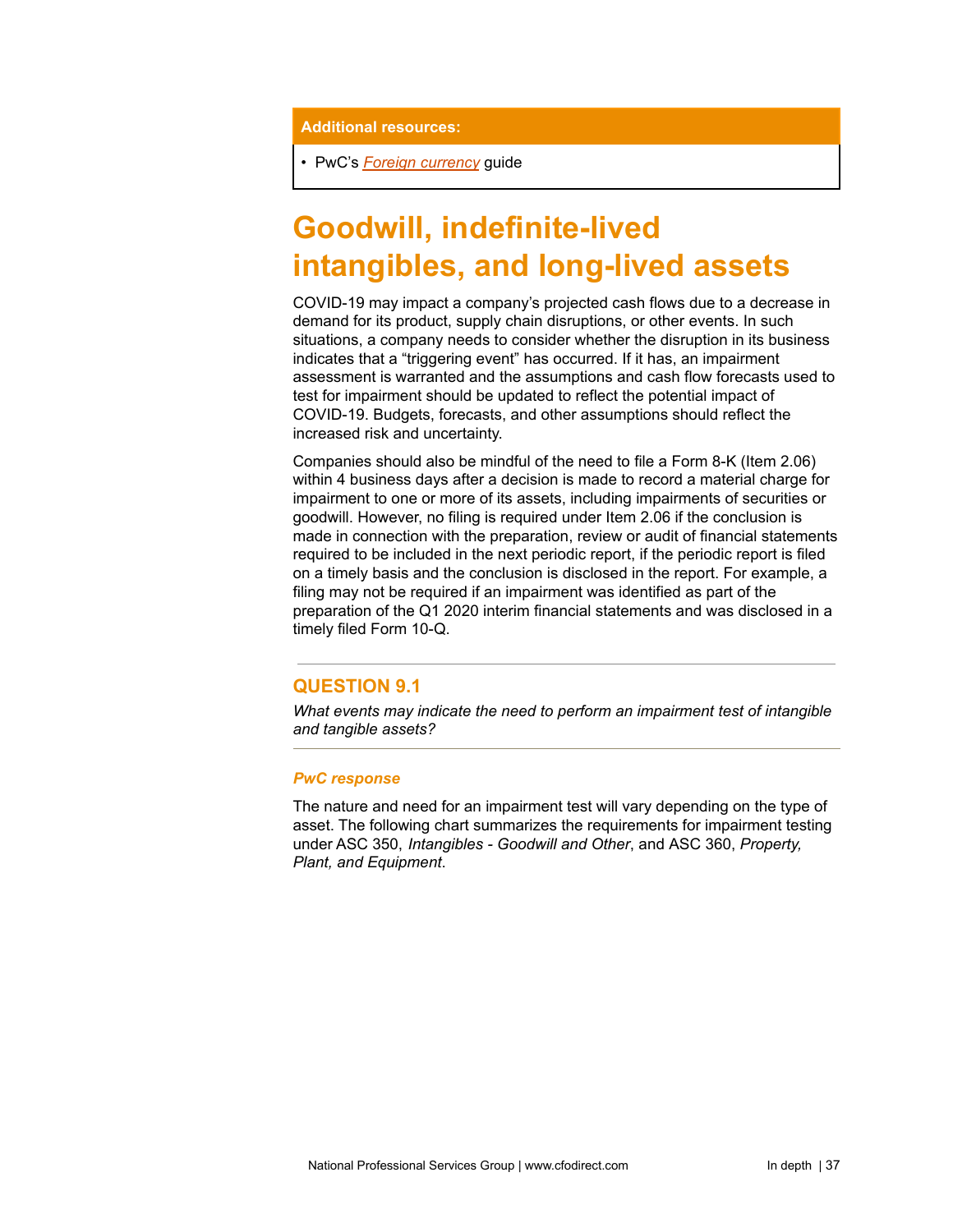|                        | <b>Goodwill</b>                      | <b>Indefinite-lived</b><br>intangible<br><b>assets</b> | <b>Amortizable</b><br>intangible assets<br>and other<br>long-lived assets |
|------------------------|--------------------------------------|--------------------------------------------------------|---------------------------------------------------------------------------|
| Accounting<br>standard | <b>ASC 350</b>                       | <b>ASC 350</b>                                         | <b>ASC 360</b>                                                            |
| Frequency              | Annual / Trigger<br>based            | Annual / Trigger<br>based                              | Trigger based                                                             |
| Methodology            | One step*                            | One step                                               | Two step                                                                  |
| Focus                  | Fair value of the<br>reporting unit* | Fair value of<br>the Individual<br>asset               | Recoverability of<br>carrying amount<br>of the asset                      |
| Additional<br>quidance | <b>BCG 9.5</b>                       | <b>BCG 8.3</b>                                         | <b>PPE 5</b>                                                              |

\* Assumes adoption of ASU [2017-04](https://www.fasb.org/jsp/FASB/Page/SectionPage&cid=1176156316498), *Simplifying the Test for Goodwill Impairment*

ASC 350-20-35-3C lists the following examples of indicators for when an interim impairment test of goodwill may be required:

## **Excerpt from ASC 350-20-35-3C**

- a. Macroeconomic conditions, such as a deterioration in general economic conditions, limitations on accessing capital, fluctuations in foreign exchange rates, or other developments in equity and credit markets
- b. Industry and market considerations, such as a deterioration in the environment in which an entity operates, an increased competitive environment, a decline in market-dependent multiples or metrics (consider in both absolute terms and relative to peers), a change in the market for an entity's products or services, or a regulatory or political development
- c. Cost factors such as increases in raw materials, labor, or other costs that have a negative effect on earnings and cash flows
- d. Overall financial performance, such as negative or declining cash flows or a decline in actual or planned revenue or earnings compared with actual and projected results of relevant prior periods
- e. Other relevant entity-specific events such as changes in management, key personnel, strategy, or customers; contemplation of bankruptcy; or litigation
- f. Events affecting a reporting unit such as a change in the composition or carrying amount of its net assets, a more-likely-than-not expectation of selling or disposing of all, or a portion, of a reporting unit, the testing for recoverability of a significant asset group within a reporting unit, or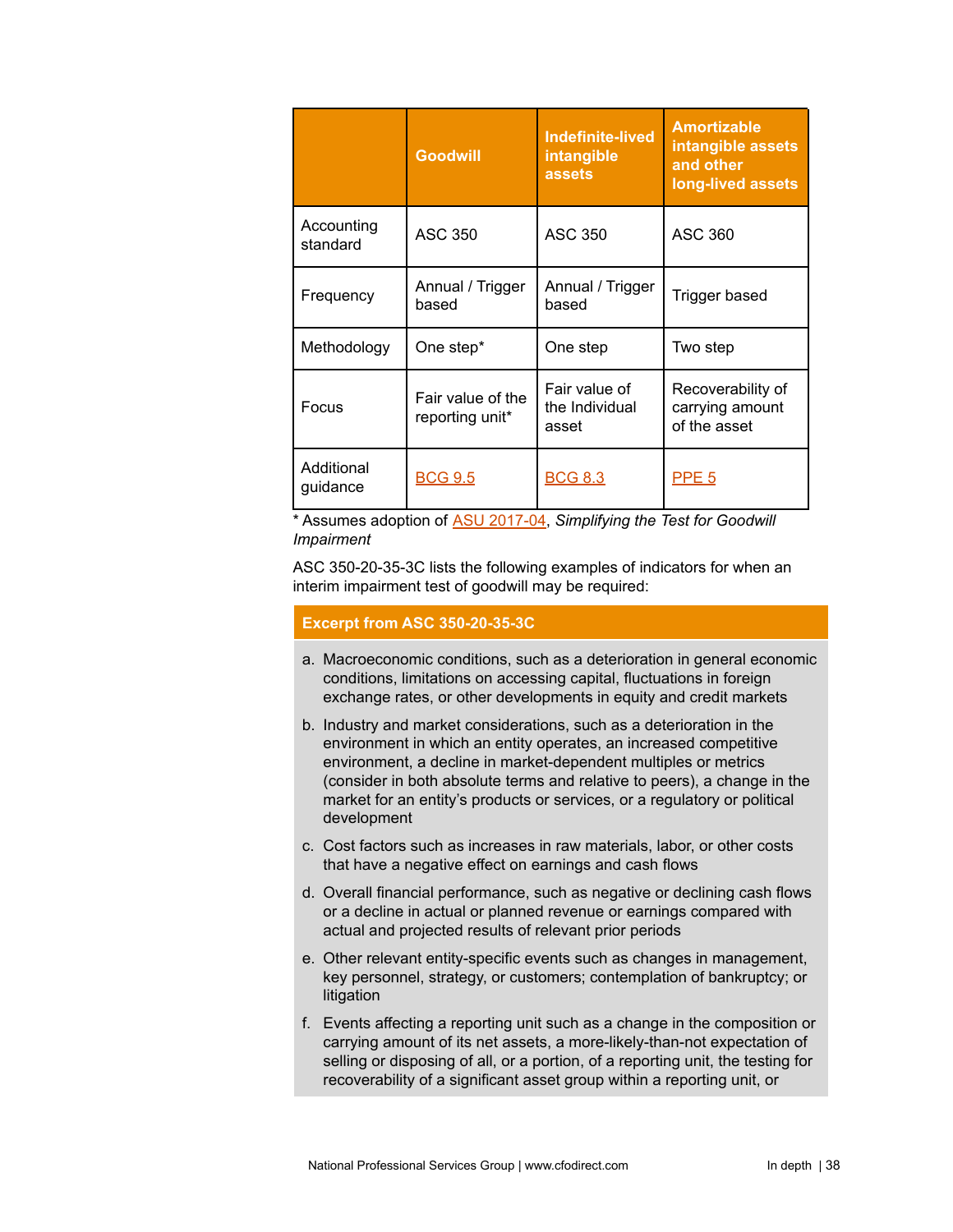recognition of a goodwill impairment loss in the financial statements of a subsidiary that is a component of a reporting unit

g. If applicable, a sustained decrease in share price (consider in both absolute terms and relative to peers).

According to ASC 350-30-35-18, "An intangible asset not subject to amortization shall be tested for impairment annually or more frequently if events or changes in circumstances indicate that it is more likely than not that the asset is impaired." ASC 350-30-35-18B provides the following examples of events that could affect the significant inputs used to determine the fair value of the indefinite-lived intangible asset.

#### **Excerpt from ASC 350-30-35-18B**

- a. Cost factors such as increases in raw materials, labor, or other costs that have a negative effect on future expected earnings and cash flows that could affect significant inputs used to determine the fair value of the indefinite-lived intangible asset
- b. Financial performance such as negative or declining cash flows or a decline in actual or planned revenue or earnings compared with actual and projected results of relevant prior periods that could affect significant inputs used to determine the fair value of the indefinite-lived intangible asset
- c. Legal, regulatory, contractual, political, business, or other factors, including asset-specific factors that could affect significant inputs used to determine the fair value of the indefinite-lived intangible asset
- d. Other relevant entity-specific events such as changes in management, key personnel, strategy, or customers; contemplation of bankruptcy; or litigation that could affect significant inputs used to determine the fair value of the indefinite-lived intangible asset
- e. Industry and market considerations such as a deterioration in the environment in which an entity operates, an increased competitive environment, a decline in market-dependent multiples or metrics (in both absolute terms and relative to peers), or a change in the market for an entity's products or services due to the effects of obsolescence, demand, competition, or other economic factors (such as the stability of the industry, known technological advances, legislative action that results in an uncertain or changing business environment, and expected changes in distribution channels) that could affect significant inputs used to determine the fair value of the indefinite-lived intangible asset
- f. Macroeconomic conditions such as deterioration in general economic conditions, limitations on accessing capital, fluctuations in foreign exchange rates, or other developments in equity and credit markets that could affect significant inputs used to determine the fair value of the indefinite-lived intangible asset.

A long-lived asset and intangible assets subject to amortization should be tested for recoverability when events or changes in circumstances indicate that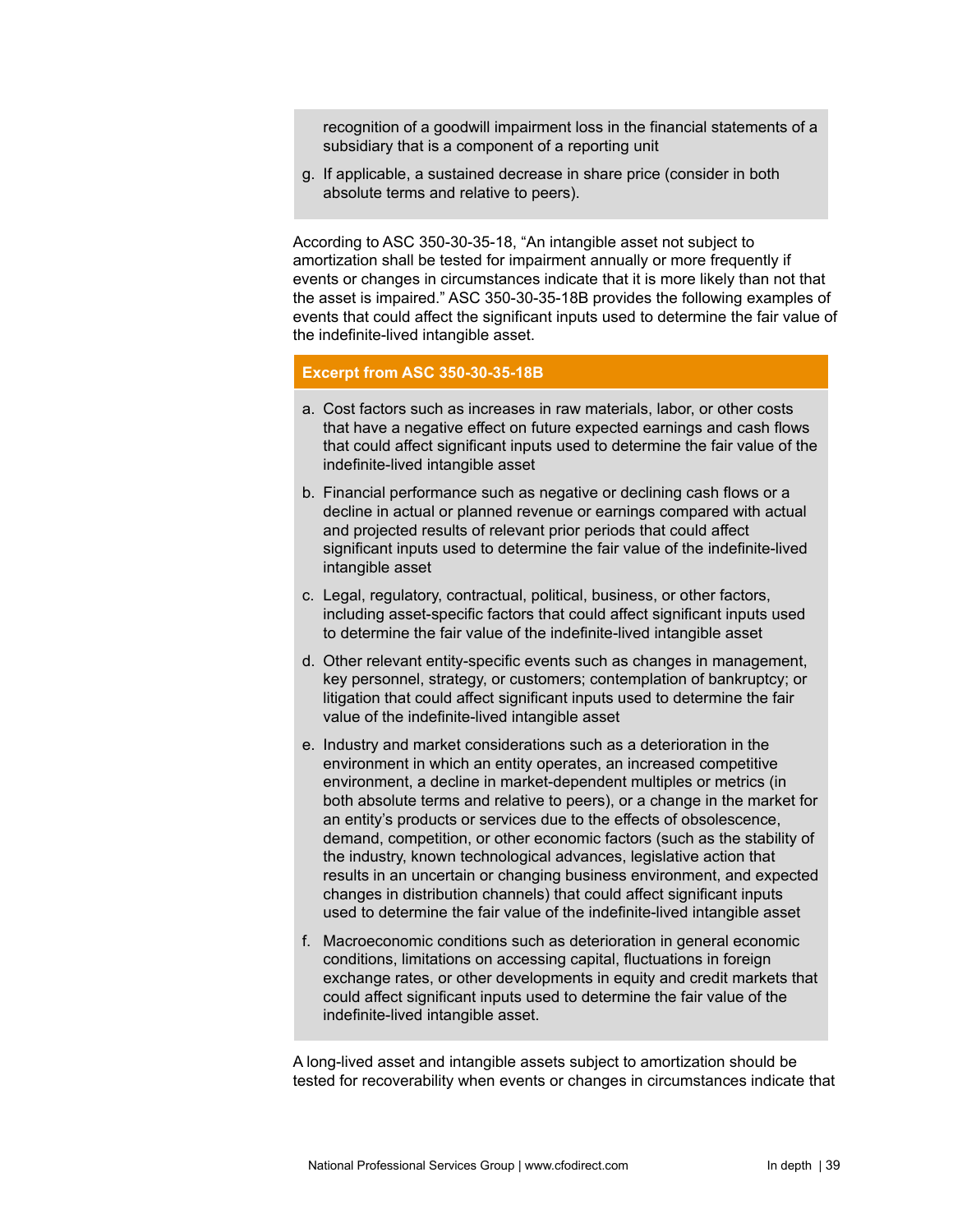its carrying amount may not be recoverable. ASC 360-10-35-21 includes the following examples of such events or changes in circumstances:

## **Excerpt from ASC 360-10-35-21**

- a. A significant decrease in the market price of a long-lived asset (asset group)
- b. A significant adverse change in the extent or manner in which a long-lived asset (asset group) is being used or in its physical condition
- c. A significant adverse change in legal factors or in the business climate that could affect the value of a long-lived asset (asset group), including an adverse action or assessment by a regulator
- d. An accumulation of costs significantly in excess of the amount originally expected for the acquisition or construction of a long-lived asset (asset group)
- e. A current-period operating or cash flow loss combined with a history of operating or cash flow losses or a projection or forecast that demonstrates continuing losses associated with the use of a long-lived asset (asset group)
- f. A current expectation that, more likely than not, a long-lived asset (asset group) will be sold or otherwise disposed of significantly before the end of its previously estimated useful life.

## **QUESTION 9.2**

*Company management has considered the events and circumstances described in ASC 350-20-35-3C and does not believe an interim triggering event has occurred. As a result, can management conclude that it does not have a requirement to perform an interim impairment test for goodwill?*

#### *PwC response*

The indicators listed in ASC 350-20-35-3C are examples, and are not an exhaustive list. ASC 350-20-35-3F indicates that an entity should consider other relevant events and circumstances that affect the fair value or carrying amount of a reporting unit.

Additional examples of events that may indicate that an interim impairment test is necessary include:

- Impairments of other assets or the establishment of valuation allowances on deferred tax assets
- Cash flow or operating losses at the reporting unit level (the greater the significance and duration of losses, the more likely it is that a triggering event has occurred)
- Negative current events or long-term outlooks for specific industries impacting the company as a whole or specific reporting units
- Not meeting analyst expectations or internal forecasts in consecutive periods, or downward adjustments to future forecasts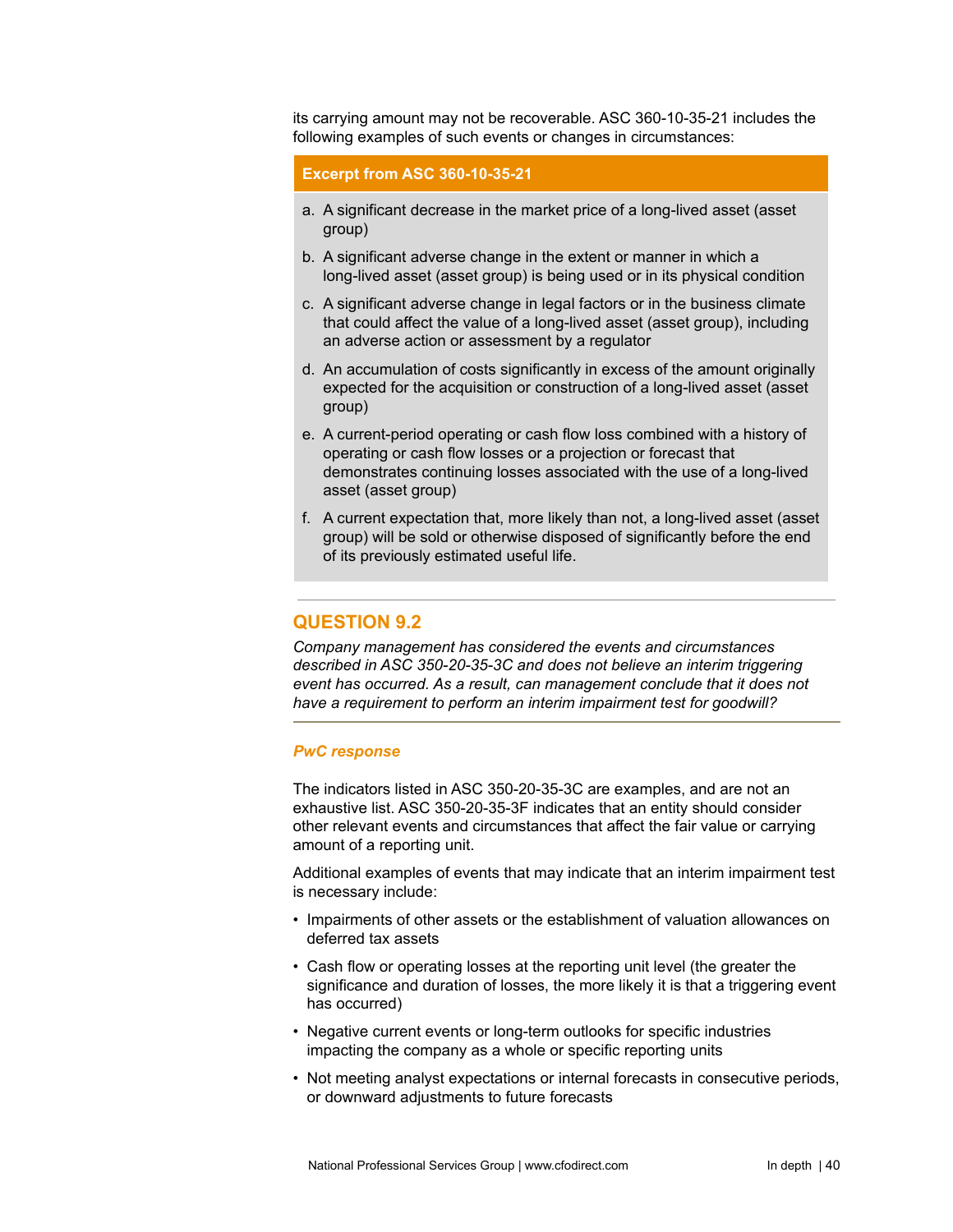- Planned or announced plant closures, layoffs, or asset dispositions
- Market capitalization of the company below its book value

Therefore, only after considering all available evidence can a company conclude that it does not have a requirement to perform an interim impairment test for goodwill.

## **QUESTION 9.3**

*If a company's market capitalization is below its book value, is this a triggering event to perform an interim goodwill impairment analysis?*

#### *PwC response*

Not necessarily. While market capitalization generally reflects the market's expectations of future cash flows of a company, the goodwill impairment assessment is performed at the reporting unit level. An impairment assessment is performed if a company determines that it is "more likely than not" that the fair value of a reporting unit is less than its carrying amount. When a substantial decline in market capitalization occurs, a company may need to consider whether its projections reflect current expectations of recent economic conditions.

A decline in market capitalization that is severe, even if it is recent, as a result of an event that is expected to continue to affect the company (e.g., reduction in customer demand) may trigger the need for a test.

## **QUESTION 9.4**

*If a company experiences a decline in market capitalization that is consistent with declines experienced by others within its industry, is it reasonable for the company to assert that a triggering event has not occurred, as the decline is an indication of distressed transactions and not reflective of the underlying value of the company?*

#### *PwC response*

There are times when a distressed transaction may be put aside. However, a distressed market cannot be ignored. A decline in a company's market capitalization consistent with declines experienced by others within its industry may be reflective of the underlying value of the company in a distressed market. Entities should distinguish between a distressed market, in which prices decline yet liquidity exists with sufficient volume, and a forced or distressed transaction. Transactions at depressed prices in a distressed market would not typically be distressed transactions. Refer to Question 9.11 for more information.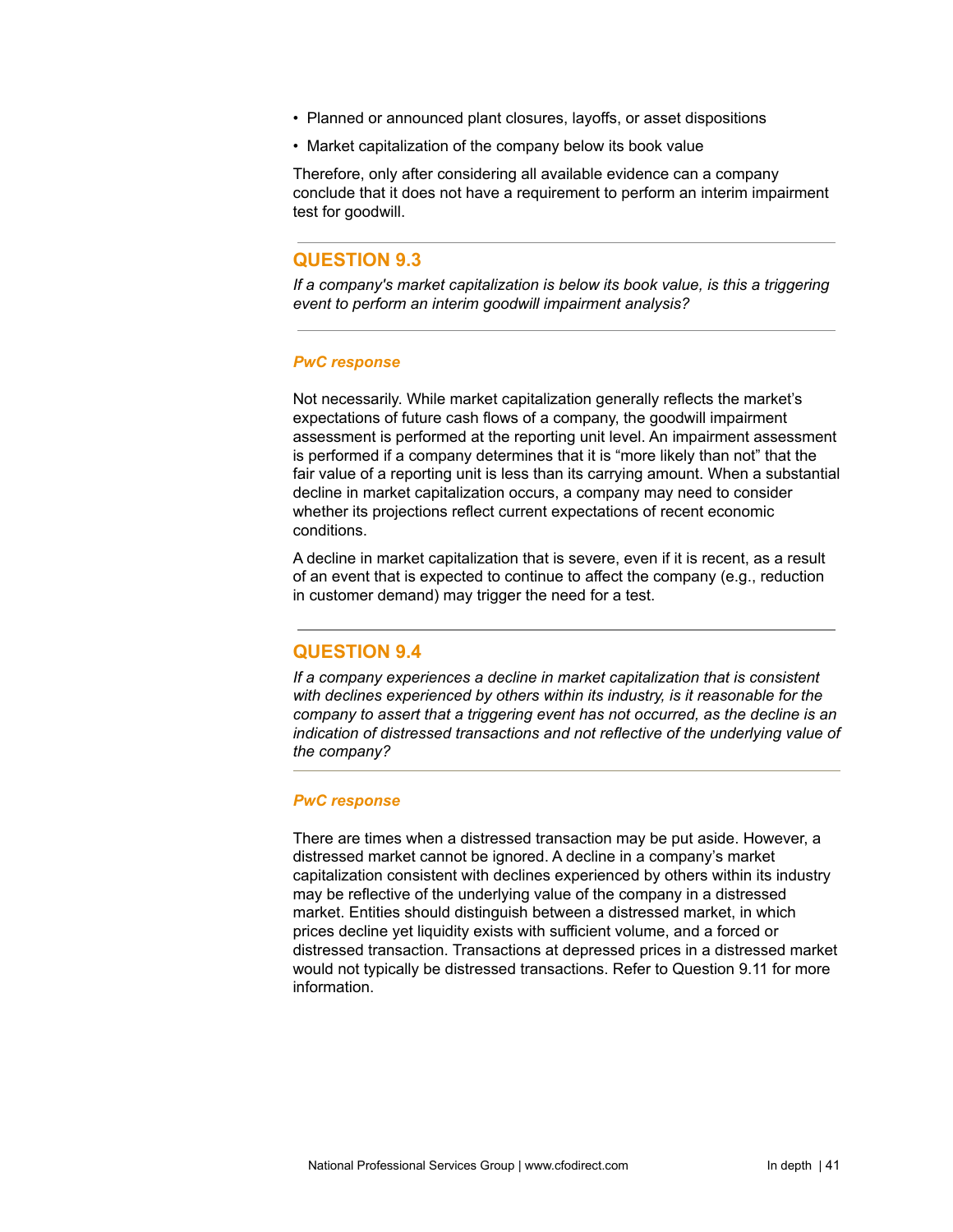# **QUESTION 9.5**

*When calculating a goodwill impairment, how are deferred tax assets considered?*

#### *PwC response*

Taxable business combinations can generate goodwill that is deductible for tax purposes. When such goodwill is impaired for financial reporting purposes, there may be an impact on deferred taxes. In these cases, ASC 350-20-55-23A through ASC [350-20-55-23D](https://inform.pwc.com/inform2/show?action=informContent&id=0110031362671333#FASB_COD_350_20_55_23D) illustrates a simultaneous equation method that should be used to determine the goodwill impairment loss and associated income tax benefit.

# **QUESTION 9.6**

*Does it matter in which order a company performs its impairment testing of goodwill and other long-lived assets?*

### *PwC response*

Yes. If goodwill and long-lived assets of a reporting unit that are held and used (as opposed to held for sale) are tested for impairment at the same time, the impairment testing should be performed in the following order:

- 1. Assets and liabilities not covered by ASC 360 (including indefinite-lived intangible assets (other than goodwill in the scope of ASC 350))
- 2. Long-lived assets in the scope of ASC 360
- 3. Goodwill

The carrying values are adjusted, if necessary, for the result of each test prior to performing the next test. If an asset group is held for sale, goodwill should be tested before long-lived assets covered by ASC 360.

## **QUESTION 9.7**

*If production facilities are idle, should a company consider changes in depreciation?*

## *PwC response*

Depreciation ceases when an asset is derecognized or when the asset is classified as held for sale in accordance with ASC 360-10-35-43. Facilities that are temporarily vacant or idle due to COVID-19 should continue to be depreciated. However, if an asset or component of an asset remains idle for more than a short period of time, it may indicate a potential impairment or demonstrate the need to reassess the asset's useful life.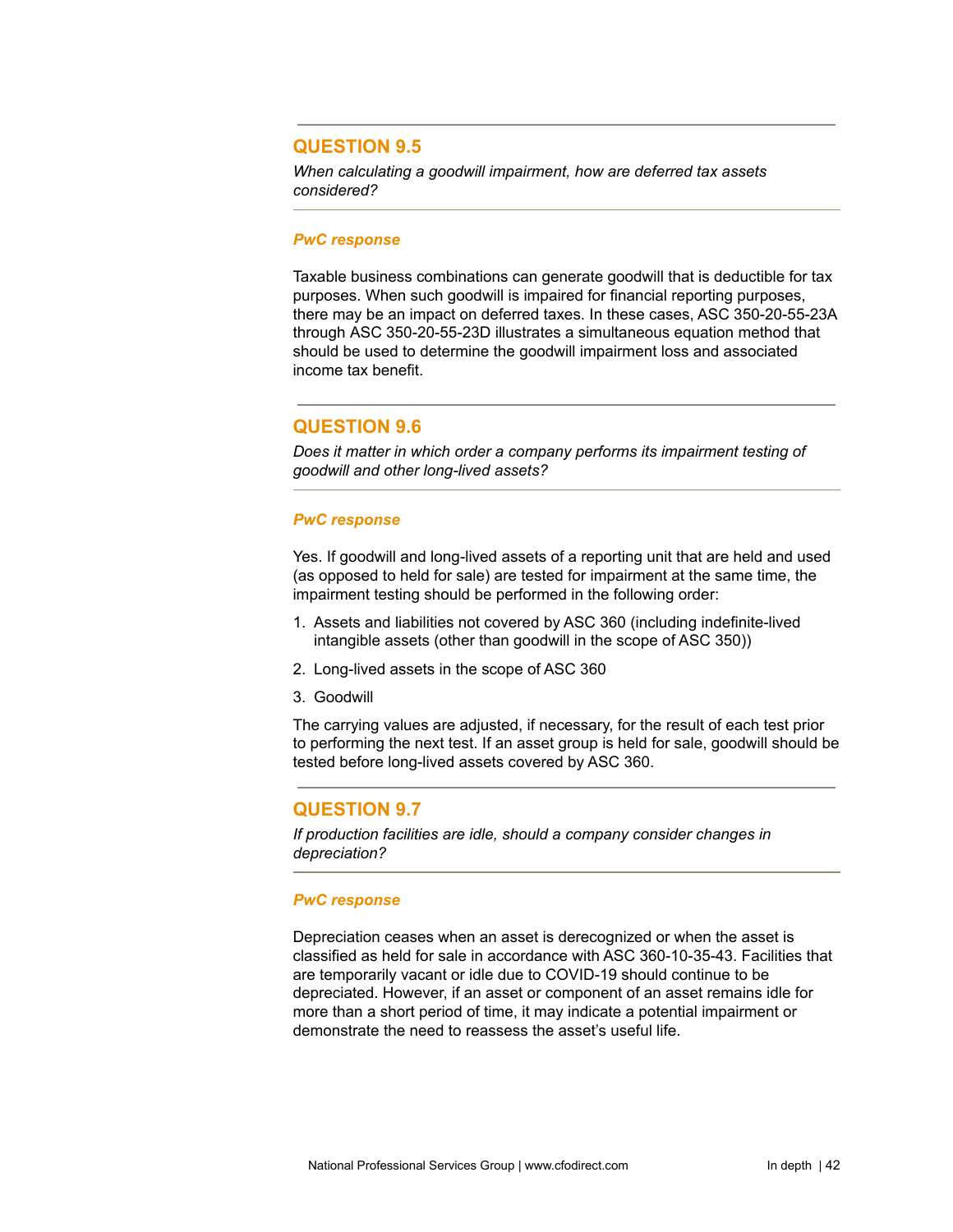# **QUESTION 9.8**

*When a company has committed to abandon a right-of-use asset, should the remaining useful life of the right-of-use asset be reconsidered?*

#### *PwC response*

Yes. Adjustment of the useful life of the to-be-abandoned asset may be necessary in accordance with ASC 360-10-35-47. The useful life assessment of a long-lived asset is based on the lessee's assumption of the length over which it intends to use the asset. Refer to section 4.2.1 in PwC's *Property, plant, equipment and other assets* guide for more information.

If a right-of-use asset has not been impaired but its useful life has been shortened, one acceptable approach to subsequently account for the lease is to follow the accounting for a right-of-use asset that has been impaired. Under this approach, amortization of the right-of-use asset and lease liability would be delinked in the subsequent accounting. Refer to Example PPE 6-12 in our *Property, plant, equipment and other assets* guide for an illustration of this delinked approach.

Another acceptable approach to subsequently account for the lease is to retain the linkage between the right-of-use asset amortization and the lease liability. In this case, the straight-line lease expense would be remeasured over the shortened useful life, which is consistent with the guidance in ASC 842-20-25-6(a). Refer to Example PPE 6-13 in our *Property, plant, equipment and other assets* guide for an illustration of this linked approach.

# **QUESTION 9.9 (added January 2021)**

*When a lessee decides to cease use of leased space, either immediately or at some point in the future, it will need to consider whether the associated right-of-use asset is or will be abandoned. For the purposes of evaluating whether the right-of-use asset is or will be abandoned, what is the impact of a lessee's intent and practical ability to sublease the space?*

### *PwC response*

The determination of whether a right-of-use asset is or will be abandoned under ASC 360-10 is an entity-specific evaluation. When a lessee decides to cease using leased space either immediately or in the future, it will need to consider whether the right-of-use asset is or will be abandoned. Temporarily idling a right-of-use asset (e.g., leaving leased space unoccupied with plans to return at a future date) is not considered an abandonment. Similarly, vacating leased space with plans to sublease the space in the future does not constitute an abandonment of the right-of-use asset because the lessee could potentially economically benefit from the right-of-use asset in the future.

In certain situations, such as when there is an oversaturation of supply in the real estate market, a lessee may not be able to sublease the vacated leased space despite having the contractual ability to do so. In this scenario, judgment is required to support an abandonment conclusion. For example, when a lessee has a significant remaining lease term, it may be difficult to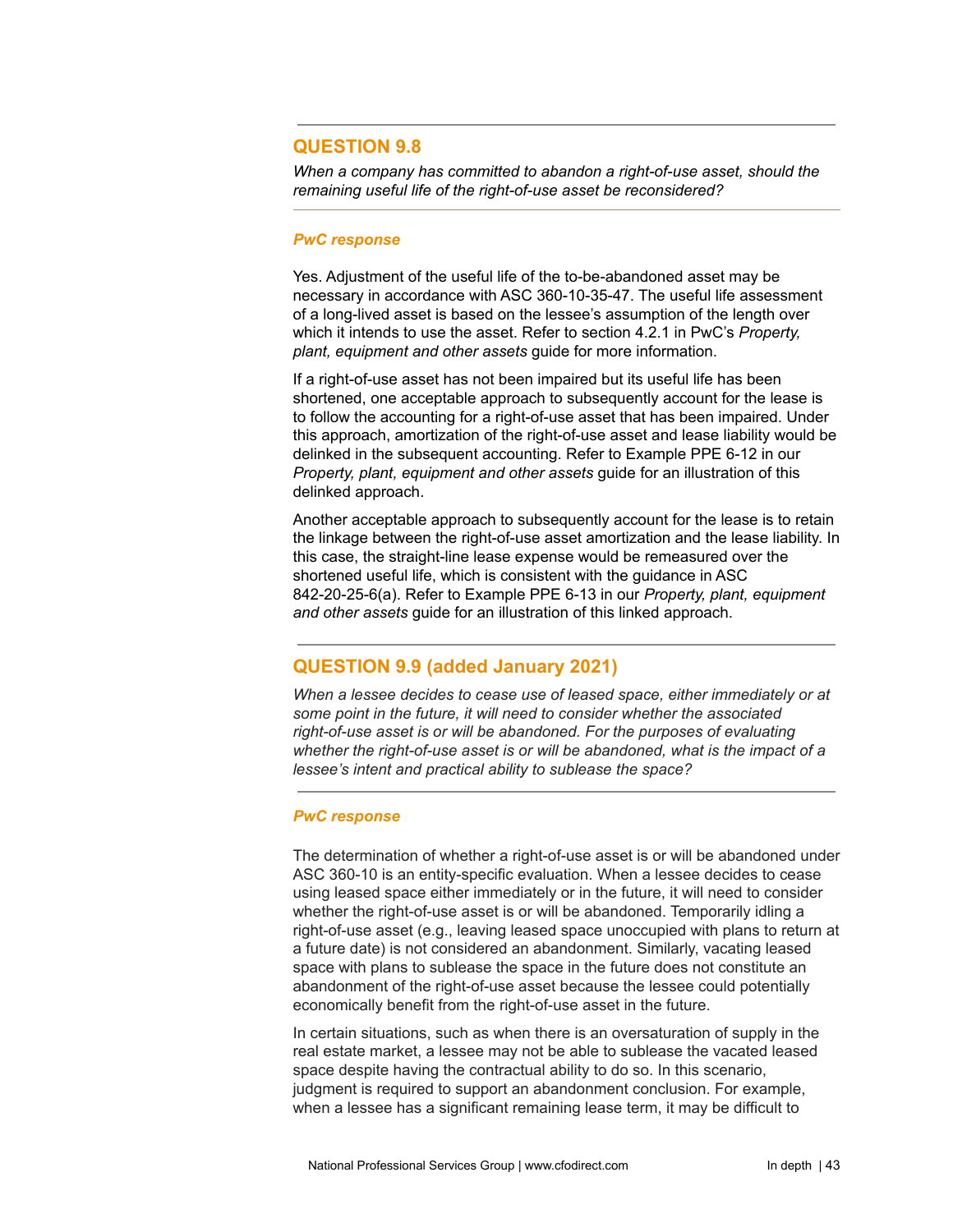support abandonment, especially when a reasonable party would likely attempt to economically benefit from the leased space at some point in the future, such as through subleasing or another alternative use. On the other hand, when there is an insignificant remaining lease term and the lessee can support that the leased space will not be used, or there is no reasonable possibility of subleasing at any point for the remainder of the lease term, abandonment accounting may be appropriate.

# **QUESTION 9.10**

*What is the accounting impact if a right-of-use asset becomes impaired because it is in an asset group that becomes impaired?*

### *PwC response*

Once a right-of-use (ROU) asset for an operating lease is impaired, lease expense will no longer be recognized on a straight-line basis. ASC 842-20-35-10 requires delinking the amortization of the ROU asset and lease liability. A lessee should continue to amortize the lease liability using the same effective interest method as before the impairment charge. The ROU asset, on the other hand, should be subsequently amortized on a straight-line basis. The resulting accounting is similar to the accounting a lessee would apply to a finance lease, however, the lease is still classified as an operating lease, and a lessee should continue to follow operating lease presentation and disclosure guidance. See In depth [US2019-01](https://www.pwc.com/us/en/cfodirect/publications/in-depth/leasing-right-of-use-faqs.html) for additional information.

# Fair value of a reporting unit

# **QUESTION 9.11**

*If management believes that the current trading price of its stock is not representative of fair value, can a company assert that the market data is not relevant when determining the fair value of a reporting unit?*

### *PwC response*

A company's market capitalization and other market data should be considered when assessing the fair value of a company's reporting units. In a depressed economy, declines in market capitalization could represent factors that should be considered in determining fair value, such as an overall re-pricing of the risk associated with the company. However, in inactive markets, market capitalization may not be representative of fair value, and other valuation methods may be required to measure the fair value of a company comprised of a single reporting unit. Determining the factors affecting market capitalization and their impact on fair value requires the application of judgment.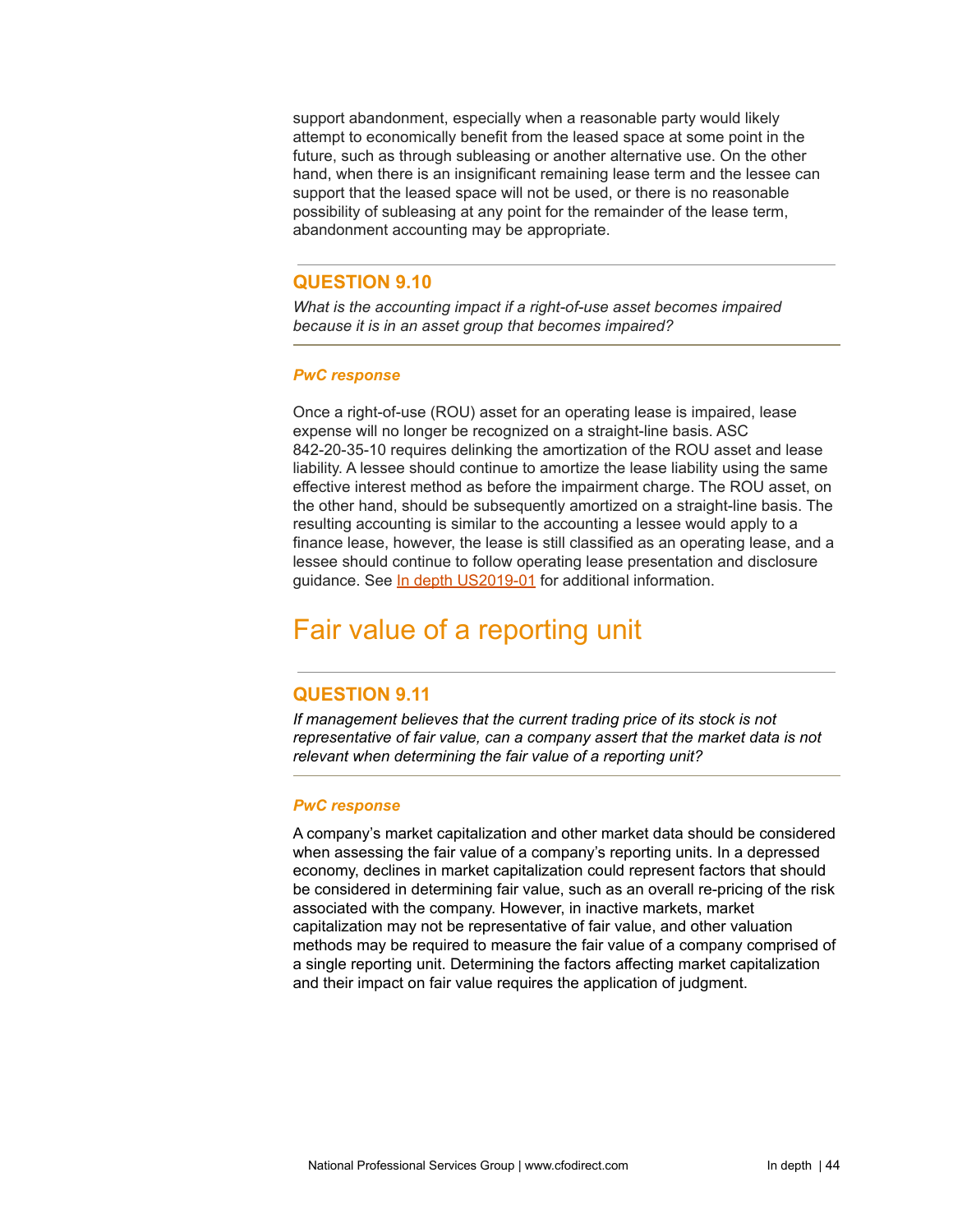# **QUESTION 9.12**

*What is the impact of the current economic environment on the discount rate when using a discounted cash flow technique?*

#### *PwC response*

The discount rate used in a discounted cash flow technique includes a number of market inputs, including a risk-free rate and a cost of debt. In most jurisdictions, the former has declined significantly in 2020, while the latter has declined for some companies and risen for others. This could result in a lower weighted average cost of capital, and thus discount rate, for many companies. It is important to remember, though, that the discount rate needs to be calibrated to the risks in the cash flow forecast, including the long-term growth rate.

In situations when a company faces a wide range of possible scenarios, it can be difficult to come up with a single cash flow forecast and an appropriate discount rate. In these cases, it may be better to employ an expected cash flow approach (multiple probability-weighted scenarios) to capture the increased risk and uncertainty. The potential impact of measures taken to control the spread of the virus could be included as additional scenarios in an expected cash flow approach. There might be a range of potential outcomes considering different scenarios.

# **QUESTION 9.13**

*If a company has historically utilized a market multiple approach in determining the fair value of its reporting units, can it use a discounted cash flow analysis in the current year?*

### *PwC response*

Yes. Generally, valuation best practices support the use of multiple valuation techniques when estimating the fair value of a reporting unit. Changing methodologies or changing the weighting when multiple valuation techniques are used would be appropriate if the change results in a measurement that is equally or more representative of fair value in the circumstances. This change would be considered a change in accounting estimate.

## **QUESTION 9.14**

*What are common reconciling items between the aggregate fair values of a company's reporting units and its market capitalization?*

### *PwC response*

When a difference exists between a company's market capitalization and the aggregate fair values of a company's reporting units, the reasons for the difference should be understood. A common reason for a difference between the aggregate fair values of the reporting units and the company's overall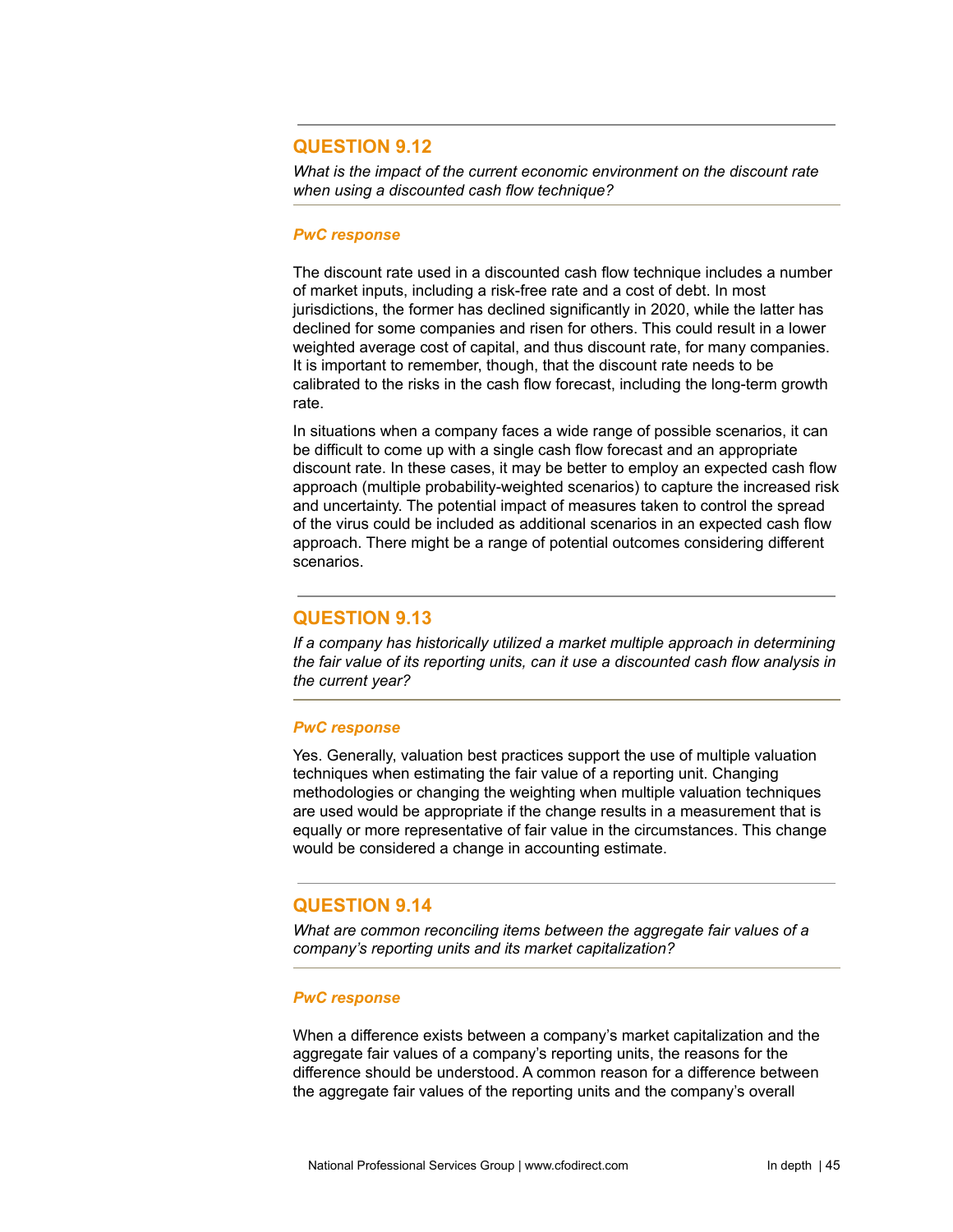market capitalization is that control premiums associated with a reporting unit are not reflected in the quoted market price of a single share of stock.

Other differences may be linked to external events or conditions, such as broad market reaction to circumstances associated with one or a few reporting companies. For example, the deteriorating financial condition of one company in a particular market sector could cause temporary market declines for other companies in the same sector. Short-term fluctuations in volatile markets may not necessarily reflect underlying fair values. It is therefore important to be able to explain the market fluctuations as part of the reconciliation of market capitalization to the estimated fair values of reporting units. The AICPA Goodwill Guide indicates it is a best practice to identify and document the reasons for differences between the aggregate fair value of reporting units and the observable market capitalization. Factors identified include control synergies, data that may not be available to a market participant, tax consequences, company-specific versus market participant capital structures, excessive short positions against the stock, and controlling or large block interests.

# **QUESTION 9.15**

*Could a company reflect the uncertainty of future projections by modeling multiple scenarios, rather than modeling a single scenario that reflects only its best estimate?*

### *PwC response*

Yes. ASC 820-10-35-25 indicates that a change in valuation technique is appropriate if it is equally or more representative of fair value in the circumstances. In situations when a company faces a wide range of possible scenarios, it can be difficult to come up with a single cash flow forecast and an appropriate discount rate. For example, a company may determine that financial projections will vary greatly depending on whether or not measures taken to control the spread of the virus are effective.

Additionally, under the single cash flow forecast model, the discount rate reflects the riskiness of the cash flows. That is, the cash flows are discounted to present value using a risk-adjusted rate of return. It is often difficult to establish the company's specific premium that captures this risk. Accordingly, to determine the fair value of a reporting unit, companies may find it easier to capture increased risk and uncertainty with an expected cash flow approach. This involves modeling a range of potential outcomes and probability-weighting each of them.

# **QUESTION 9.16**

*How should a company derive the appropriate control premium?*

#### *PwC response*

The price paid for a controlling interest in a company often exceeds the equivalent trading price of the company's shares. This premium often reflects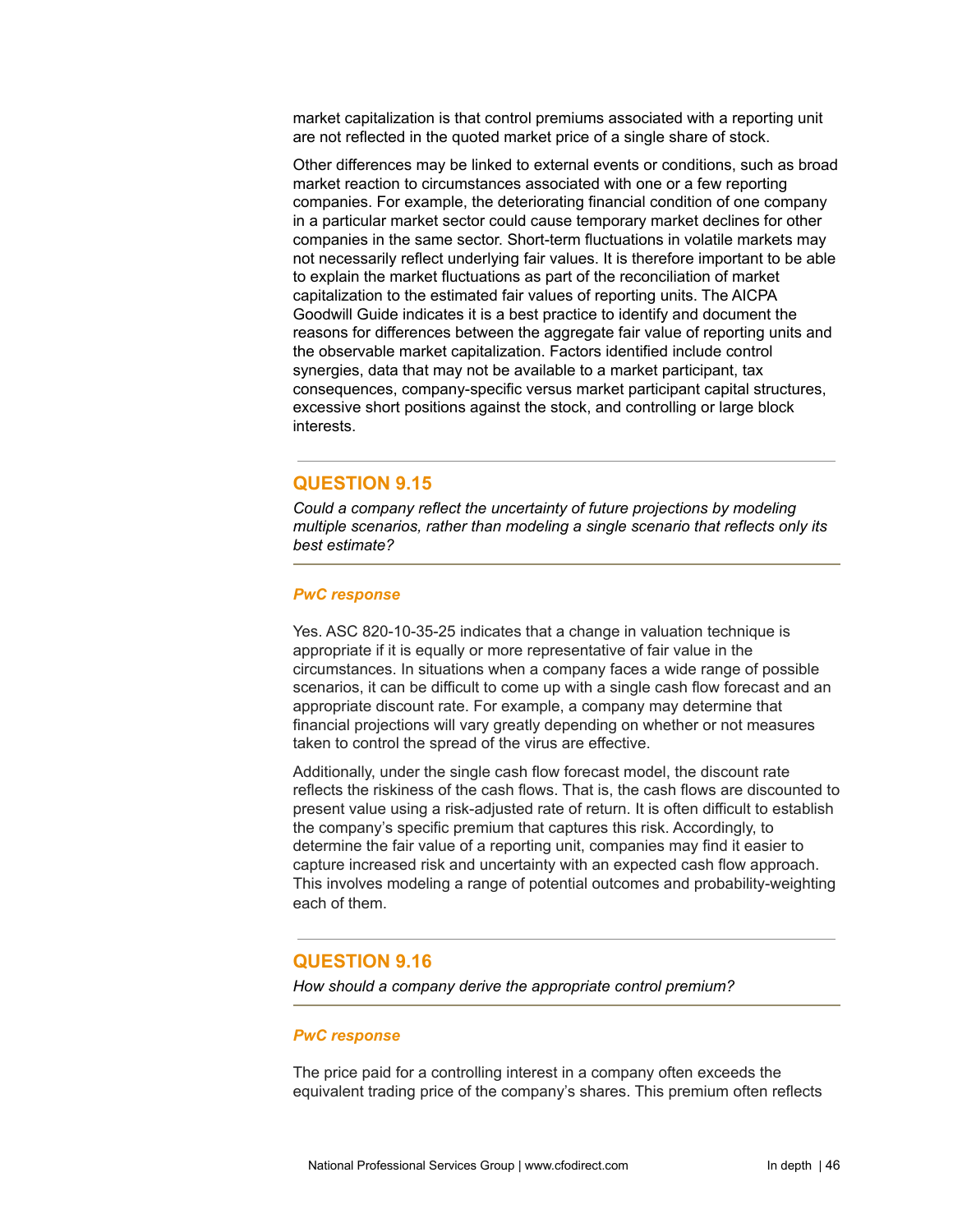the ability of a controlling investor to achieve a greater economic benefit than a noncontrolling shareholder.

Control premiums can vary considerably depending on the nature of the business, industry, and other market conditions. Accordingly, determining a reasonable control premium will be a matter of judgment. Generally, when assessing the reasonableness of a control premium, companies should consider the current market conditions with respect to recent trends in their market capitalization, comparable transactions within their industry, the number of potential buyers, and the availability of financing. A well-reasoned and thoroughly documented assessment of the control premium value is necessary and the level of supporting evidence in making this assessment would be expected to increase as the control premium increases from past norms. Further, in light of recent market events, consideration should be given as to whether prior market transactions used to evaluate control premiums would be indicative of future transactions. The use of arbitrary percentages or rules of thumb would not be appropriate.

A control premium is often largely a function of synergies that a market participant would expect to realize by gaining control of the business. Therefore, one way to evaluate the reasonableness of a control premium is to perform a bottom's up approach by identifying areas where market participants could extract savings or synergies by obtaining control. In *[Valuations](https://appraisalfoundation.sharefile.com/share/view/sa5378ae8f7541ba9) in Financial Reporting Valuation Advisory 3: The [Measurement](https://appraisalfoundation.sharefile.com/share/view/sa5378ae8f7541ba9) and Application of Market Participant [Acquisition](https://appraisalfoundation.sharefile.com/share/view/sa5378ae8f7541ba9) Premium*s, the Appraisal Foundation provides a number of examples, including the ability to eliminate duplicative costs, diversify products, grow revenue in new markets, improve distribution channels, and lower risk due to diversification.

When deriving a control premium, it is important to note that the definition of a market participant in ASC 820, *Fair Value Measurement*, refers to one who has a reasonable understanding of the company "using all available information, including information that might be obtained through due diligence efforts that are usual and customary." Therefore, a control premium may reflect this knowledge.

In certain circumstances, it may not be appropriate to compute a control premium based on the average percentage premium of recent transactions within the company's sector, as the value that can be achieved with control may vary by company, even within a sector. Similarly, while it is possible that certain companies may observe a higher control premium in an economic downturn, that determination would be specific to a company's particular facts and circumstances.

Accordingly, increased control premiums in the current market should be carefully evaluated. A larger control premium must be adequately supported and consider the synergies inherent in a market participant's perspective of the fair value of a reporting unit. Only in those instances when a reporting unit could command a higher price in the current market can management consider applying a high control premium. This assessment should be based on all facts and circumstances.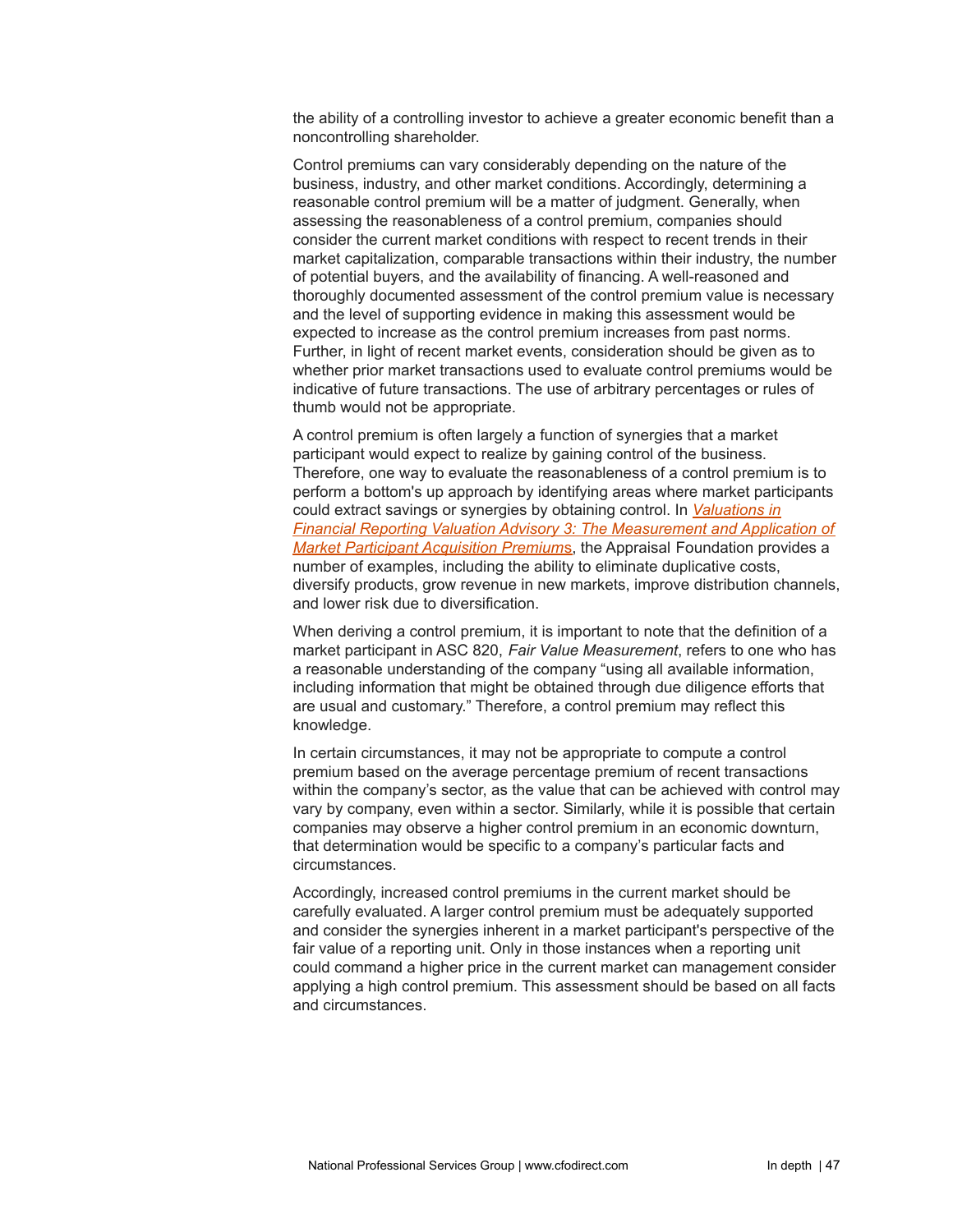## **QUESTION 9.17**

*What are some of the disclosures a company may be required to include in its footnotes related to the impairment analyses for goodwill, indefinite-lived intangibles, and long-lived assets?*

#### *PwC response*

There are a number of different disclosure requirements that a company should consider related to an impairment or potential impairment in the context of the current environment.

Significant estimates: As discussed in ASC 275-10-50-4 through ASC 275-10-50-8, a company should disclose their use of estimates when the resolution of matters could differ significantly from what is currently expected, and if it is reasonably possible that the estimates will change in the near [term](https://inform.pwc.com/inform2/show?action=informContent&id=0110031369660407) and the effect of the change will be material. Given the unprecedented nature of COVID-19, goodwill and other assets may or may not currently be impaired, but depending on the outcome taken to prevent the spread of the virus, the significant estimates used to make these assessments may change in the near term. If such change could be material, disclosure should be included in the footnotes.

Change in methodology: As discussed in ASC 820-10-50-2bbb, a change in a valuation approach or a valuation technique requires disclosure of the change and the reason such change was made. However, for this type of change, the disclosures required by ASC 250 for a change in accounting estimate are not required.

Recognized impairments: Recording an impairment results in an asset reported at fair value. This nonrecurring fair value measurement results in certain required disclosures under ASC 820. For example, ASC 820-10-50-1a requires a company to disclose the valuation techniques and [inputs](https://inform.pwc.com/inform2/show?action=informContent&id=0110031362651687) used to determine the fair value. Refer to PwC's *Financial statement presentation* (FSP) guide, Section 20.3.1 for a complete listing of disclosure requirements.

When a long-lived asset is impaired, the company should include the nonrecurring measurement disclosures in (1) the quarter in which the impairment was recorded, (2) its subsequent quarterly filings for the year in which the impairment is recorded, and (3) the annual filings that include the quarter in which the charge was recognized. We believe the approach to include the disclosure in subsequent quarterly filings is consistent with the interim disclosure requirements in Rule 10-01 of Regulation S-X. The primary principle in S-X 10-01 is that the financial statement user will have read the prior year's annual financial statements and the quarterly financial statements should include disclosures for significant events that occurred during the current year, such as impairments. Also, because the year-to-date information is included in each quarterly report, an impairment in one quarter would be recognized in any following quarter's year-to-date information, and thus disclosure when material would be required.

For each long-lived asset, indefinite-lived intangible, or goodwill impairment loss recognized, a company must disclose a description of the facts and circumstances that led to the impairment, the amount of the impairment loss, and the method of determining the fair value along with additional disclosures.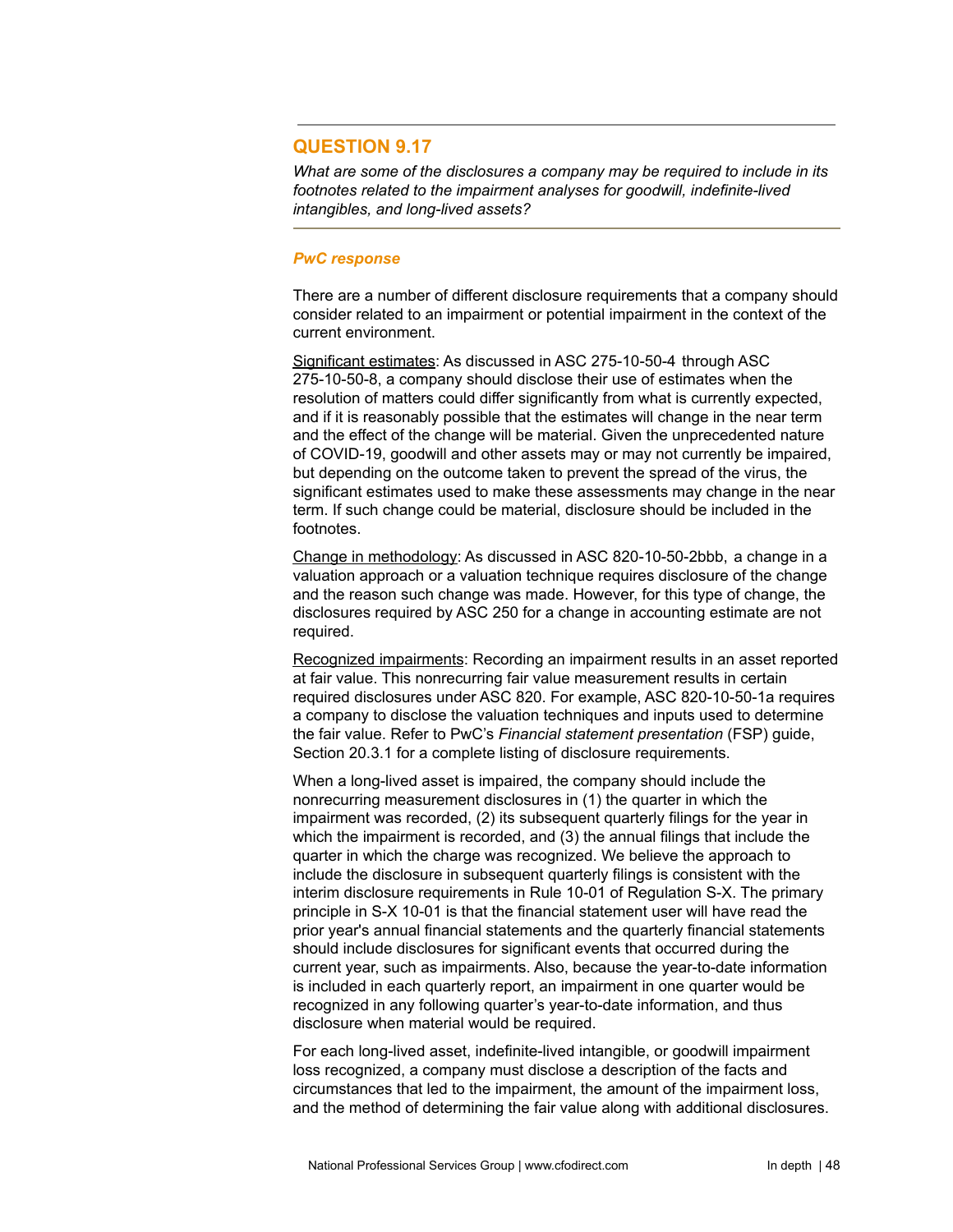See FSP Sections 8.6.1.1, 8.9.2, and 8.10.2.2 for a complete listing of these disclosures.

# **QUESTION 9.18**

*When preparing a company's reconciliation of market capitalization to the sum of the reporting units' fair values, can a company use an average of market prices over a short period of time leading up to the date of impairment testing rather than a single day's market price?*

### *PwC response*

Given the recent market conditions, it may be appropriate for a company to consider recent trends in its trading price instead of just a single day's trading price when reconciling to a company's market capitalization. In some cases, share prices may have moved dramatically over a short period of time or there may be a specific event that may impact market prices. Frequently, companies use averages over relatively short periods to determine representative market values. However, companies must carefully evaluate all relevant facts and circumstances. For example, an average may not be appropriate if a company's share price had a steady downward decline. On the other hand, an average may be a reasonable proxy for fair value when share prices experience significant volatility.

### **Additional resources:**

- PwC's *Business combinations and [noncontrolling](https://www.pwc.com/us/en/cfodirect/publications/accounting-guides/global-guide-to-accounting-for-business-combinations-and-noncontrolling-interests.html) interests* guide
- Valuations in Financial Reporting Valuation Advisory 3: The [Measurement](https://appraisalfoundation.sharefile.com/share/view/sa5378ae8f7541ba9) and [Application](https://appraisalfoundation.sharefile.com/share/view/sa5378ae8f7541ba9) of Market Participant Acquisition Premiums
- PwC's *Financial statement [presentation](https://www.pwc.com/us/en/cfodirect/publications/accounting-guides/financial-statement-presentation-accounting-guide.html)* guide
- Robert G. Fox III, [Professional](https://www.sec.gov/news/speech/2008/spch120808rgf.htm) Accounting Fellow, Office of the Chief [Accountant.](https://www.sec.gov/news/speech/2008/spch120808rgf.htm) SEC, Remarks before the 2008 AICPA National Conference on Current SEC and PCAOB [Developments](https://www.sec.gov/news/speech/2008/spch120808rgf.htm)
- Geoff Griffin, [Professional](https://www.sec.gov/news/speech/griffin-remarks-aicpa-2020) Accounting Fellow, Office of the Chief [Accountant.](https://www.sec.gov/news/speech/griffin-remarks-aicpa-2020) SEC, Remarks before the 2020 AICPA Conference on Current SEC and PCAOB [Developments](https://www.sec.gov/news/speech/griffin-remarks-aicpa-2020)
- PwC's *Property, plant, [equipment](https://www.pwc.com/us/en/cfodirect/publications/accounting-guides/property-plant-equipment-accounting-guide.html) and other assets* guide, Section 6.4.1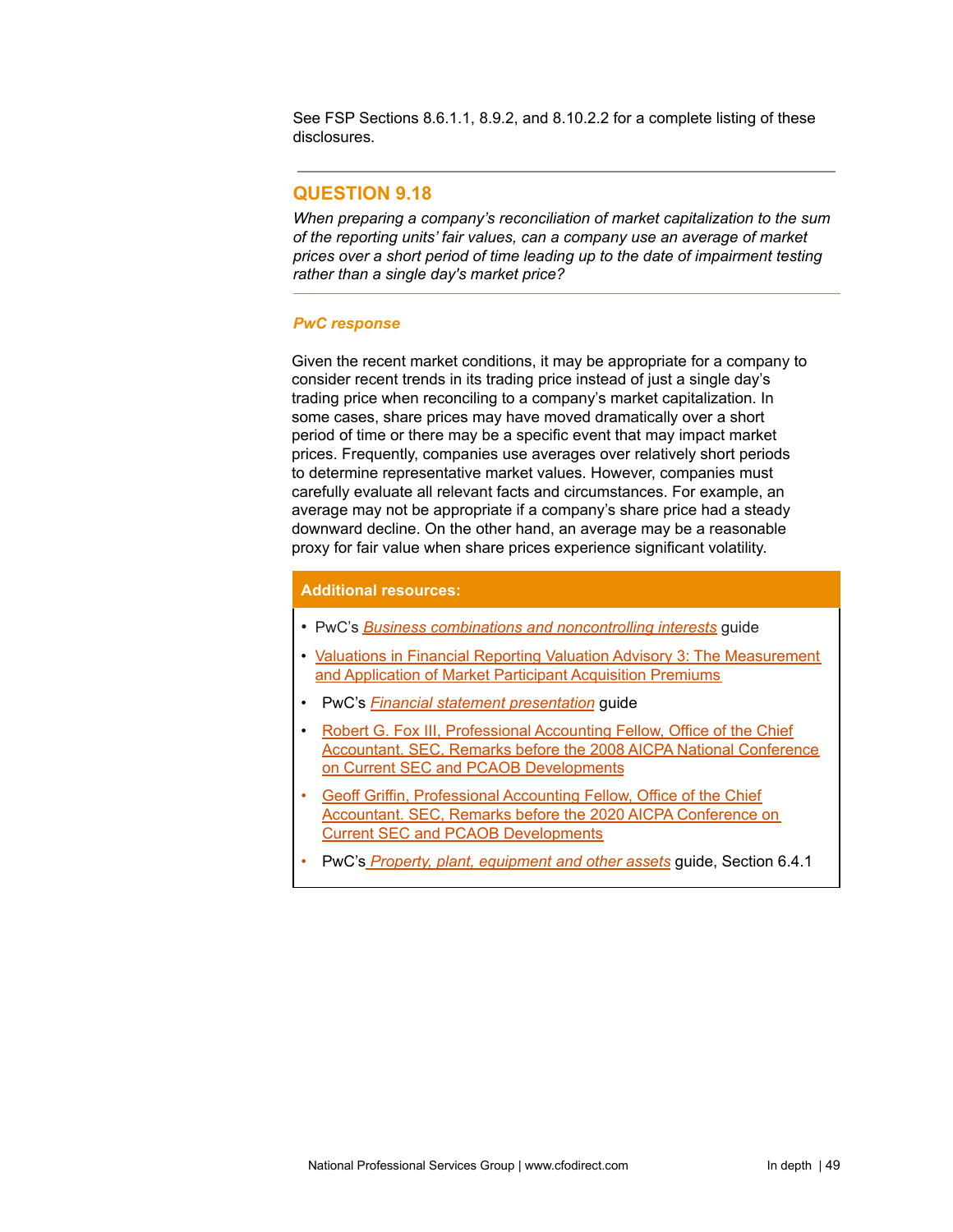# **Government assistance**

(for information on the CARES Act, see our In depth, CARES Act: [Accounting](https://www.pwc.com/us/en/cfodirect/publications/in-depth/cares-act-accounting-stimulus.html) for the [stimulus](https://www.pwc.com/us/en/cfodirect/publications/in-depth/cares-act-accounting-stimulus.html))

# **QUESTION 10.1**

*Varying levels of government agencies have introduced different relief or stimulus measures to assist companies in responding to the COVID-19 crisis. Government incentives can take a variety of forms, such as direct grants or subsidies; loans, including below-market and/or forgivable loans; tax credits; or some combination. What US GAAP applies to the accounting for government assistance?*

### *PwC response*

Outside of the guidance in ASC 740*, Income Taxes,* for investment tax credits or other forms of government assistance that are administered through the income tax regime, and ASC 958-605, *Not-for-profit entities—Revenue recognition—Contributions,* for contributions from the government, US GAAP contains no specific guidance on the accounting for government assistance. Thus, determining the proper accounting treatment for government incentives by business entities can be challenging and will likely depend on a careful analysis of the nature of the assistance and the conditions on which it is predicated.

ASC 958-605 provides guidance on accounting for government contributions to not-for-profit entities. In addition, certain elements of ASC 958-605 provide guidance for contribution transactions for business entities. However, non-exchange transactions (e.g., grants) between the government and a business entity are explicitly excluded from the scope of ASC 958-605. Nevertheless, ASC 958-605 is part of US GAAP, which may be an appropriate analogy for non-exchange transactions for business entities (see Question 10.3).

# **QUESTION 10.2**

*What forms of government assistance are subject to the scope of ASC 740,* Income taxes*?*

## *PwC response*

While many forms of government credits and incentives may be codified in tax law and may, for administrative purposes, be claimed on a tax return, they may not be subject to ASC 740. A number of features can make these credits and incentives more akin to a government grant or subsidy (see Question 10.3).

The application of income tax accounting is warranted if a particular credit or incentive can be claimed only on the income tax return and can be realized only through the existence of taxable income. When there is no connection to income taxes payable or taxable income (i.e., the credits are realizable in cash by the entity regardless of whether the entity has an income tax liability), we believe the benefit should be accounted for outside of ASC 740.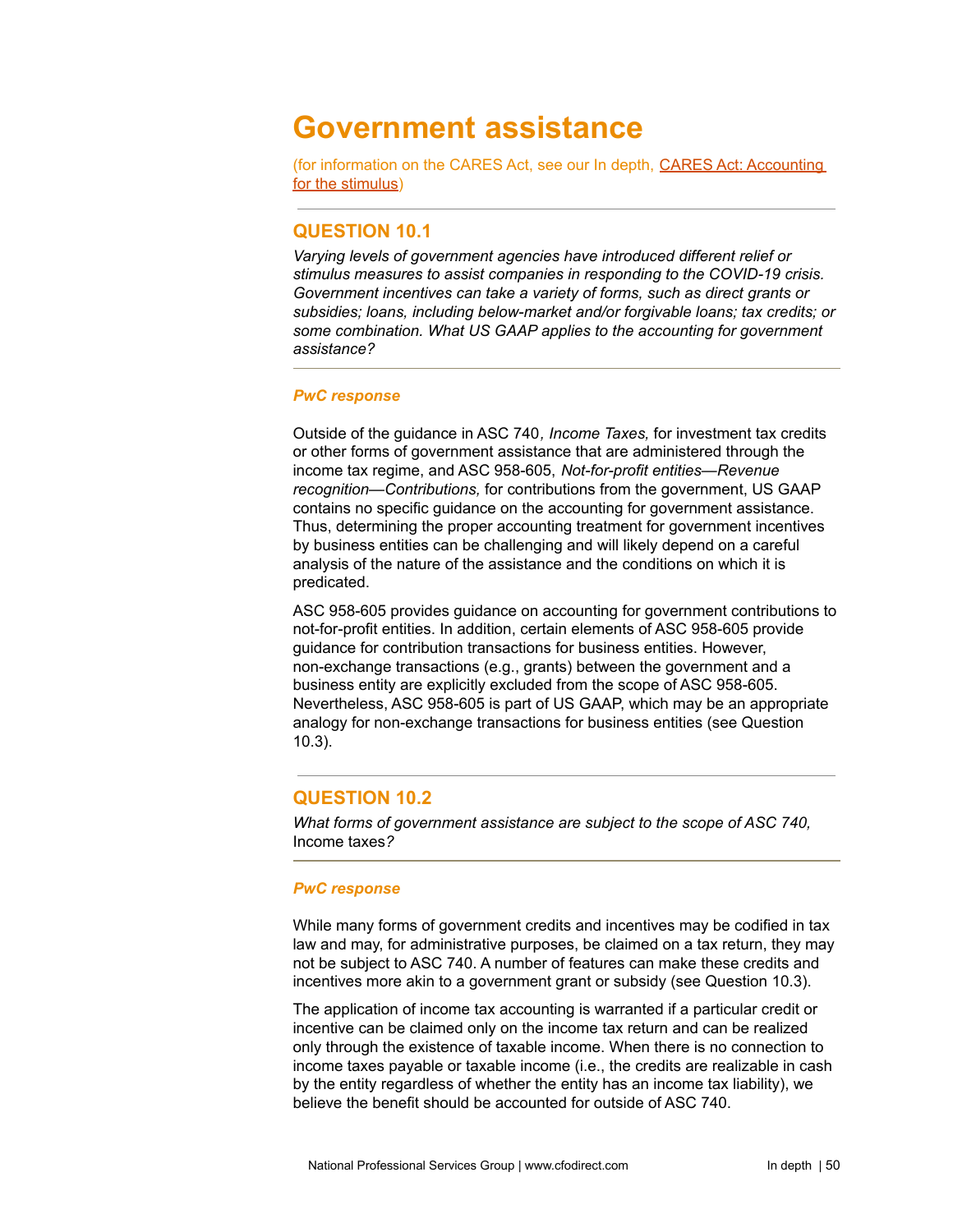# **QUESTION 10.3**

*How should a business entity account for government assistance that is not accounted for under ASC 740 (e.g., grants, employee retention credits)?*

#### *PwC response*

There is no US GAAP that specifically addresses the accounting by business entities for government assistance. Thus, determining the proper accounting treatment for government incentives by business entities can be challenging and will likely depend on an analysis of the nature of the assistance and the conditions on which it is predicated.

ASC 105, *Generally Accepted Accounting Principles,* describes the decision-making framework when no guidance exists in US GAAP for a particular transaction. Specifically, ASC 105-10-05-2 instructs companies to first look for guidance for a similar transaction or event within US GAAP and apply that guidance by analogy. If no guidance for similar transactions is identified, a company may consider nonauthoritative guidance from other sources (for example, guidance issued by other standard-setters). In this context, IFRS includes a specific standard, IAS 20, *Accounting for Government Grants and Disclosures of Government Assistance,* that may be relevant.

ASC 958-605 contains the US GAAP on grant accounting, including guidance on evaluating whether government grants are exchange or nonexchange transactions. However, ASC 958-605 excludes from its scope transfers of assets from governments to business entities. As a result, forms of government assistance provided to business entities would not be in the scope of ASC 958-605, but it may be applied by analogy under ASC 105-10-05-2.

|                                                  | ASC 958-605                                                                                                                                                                                       | <b>IAS 20</b>                                                                                                                                                                                                                                                              |
|--------------------------------------------------|---------------------------------------------------------------------------------------------------------------------------------------------------------------------------------------------------|----------------------------------------------------------------------------------------------------------------------------------------------------------------------------------------------------------------------------------------------------------------------------|
| Recognition<br>when<br>conditions are<br>present | When the conditions<br>have been substantially<br>met                                                                                                                                             | When there is reasonable<br>assurance that the entity will<br>comply with the conditions and<br>that the grant will be received                                                                                                                                            |
| Timing and<br>pattern of<br>recognition          | When grant is awarded<br>or, if conditional,<br>immediately once the<br>condition is substantially<br>met.<br>Recipients should also<br>consider whether<br>grantor-imposed<br>restrictions exist | Using a systematic basis over<br>the periods in which the entity<br>recognizes the related<br>expenses or losses that the<br>grants are intended to<br>compensate<br>When the grant becomes<br>receivable if it compensates for<br>expenses or losses already<br>incurred. |
| Presentation<br>of grant<br>income               | Grant income is<br>presented on a gross<br>basis (i.e., grant revenue<br>or other income)                                                                                                         | May be reported separately as<br>"other income" or deducted<br>from the related expense                                                                                                                                                                                    |

Alternatively, companies may look to IAS 20. ASC 958-605 and IAS 20 differ in a few key areas when it comes to accounting for government grants.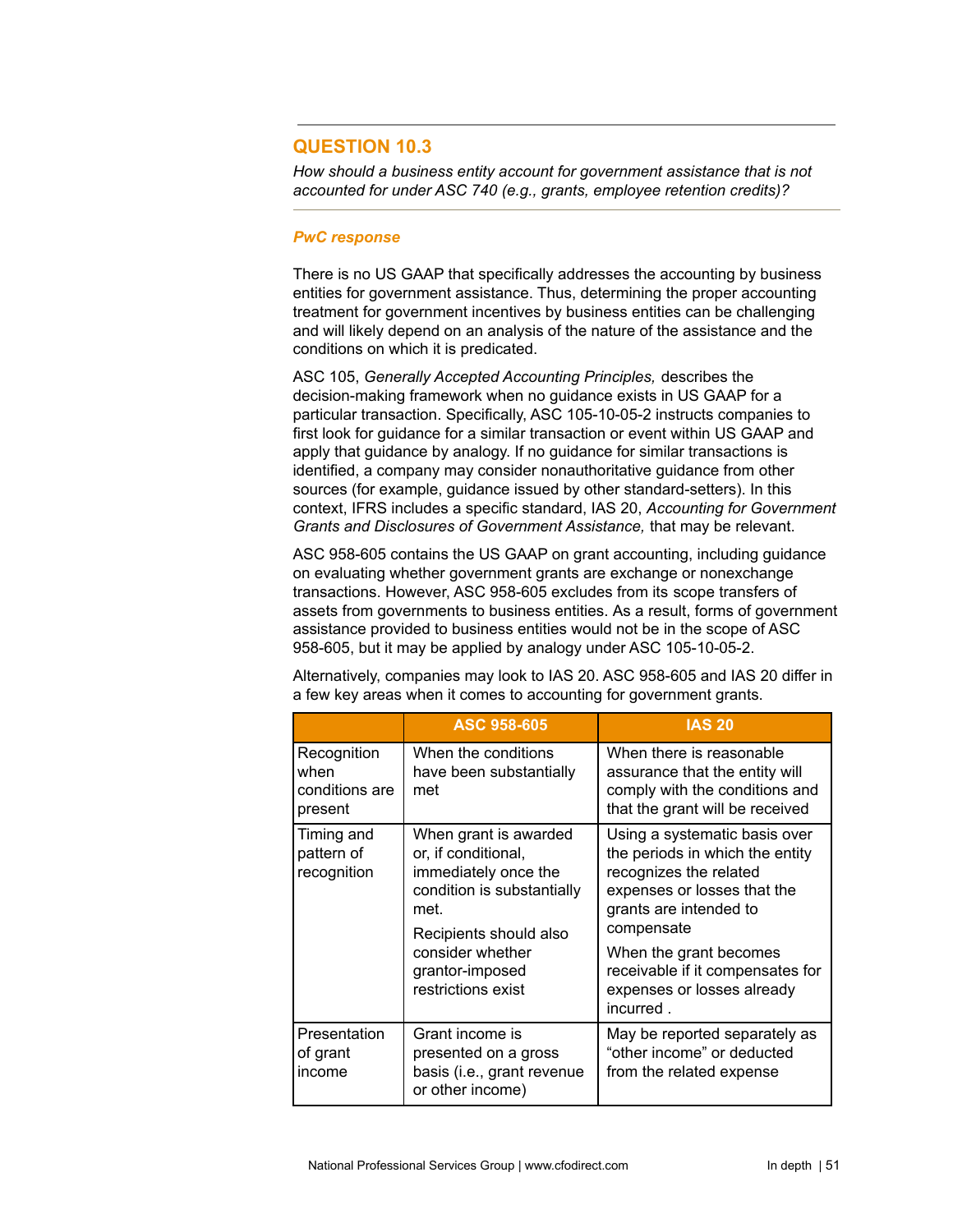With regard to the evaluation of conditions, IAS 20 does not define "reasonable assurance" but it is generally considered to be similar to the notion of "probable" as used in ASC 450, *Contingencies.* ASC 958-605, however, does not permit a company to consider probability or intent in evaluating whether a condition has been or will be achieved; instead, under ASC 958-605, grant income is recognized only when the condition has been substantially met.

## **Additional resources:**

- PwC's Dealing with [government](https://www.pwc.com/us/en/cfodirect/accounting-podcast/government-grants-accounting-considerations.html) grants? Here's what you need to know podcast
- PwC's COVID-19 and CARES Act [accounting](https://www.pwc.com/us/en/industries/health-industries/library/healthcare-providers-covid-19-cares-act.html) for healthcare providers [\(updated](https://www.pwc.com/us/en/industries/health-industries/library/healthcare-providers-covid-19-cares-act.html) on July 23, 2020)

# **Insurance**

# **QUESTION 11.1**

*When can companies record the expected recovery under business interruption insurance?*

## *PwC response*

Business interruption insurance policies (e.g., loss of use of property or equipment) generally cover losses of gross profit or reimbursement of certain expenses while a company is unable to conduct its business. When a business is interrupted, the writedown of an asset or the accrual of an obligation (e.g., salaries paid to idle workers) would be considered a loss recognized in the financial statements. An insurance recovery for that loss should be recorded when the realization of the claim for recovery is probable.

However, the absence of expected revenue or income is not a loss recognized in the financial statements. Recovery of lost profits or revenue would not be recognized until the contingency is considered resolved. Typically, a business interruption recovery gain would not be recognized prior to the insurance carrier acknowledging that the claim is covered and communicating the amount to be paid to the company. Any stipulation from the carrier (e.g., "pending final review") should be reviewed to determine whether it is an indication the claim may not be realizable. The company's history in collecting such claims should also be considered. When the insured has received payment without the expectation of repayment or refund, the contingency is considered resolved and the gain should be recognized.

When a company incurs losses, typically the party the company owes and the insurer are not the same and the legal right of offset would not exist. Therefore the asset and liability would not be offset in the balance sheet. ASC 220-30-45-1 indicates that companies have a choice in how to classify business interruption insurance recoveries on the income statement as long as the classification is not contrary to other US GAAP. In the statement of cash flows, proceeds related to business interruption policies are operating inflows.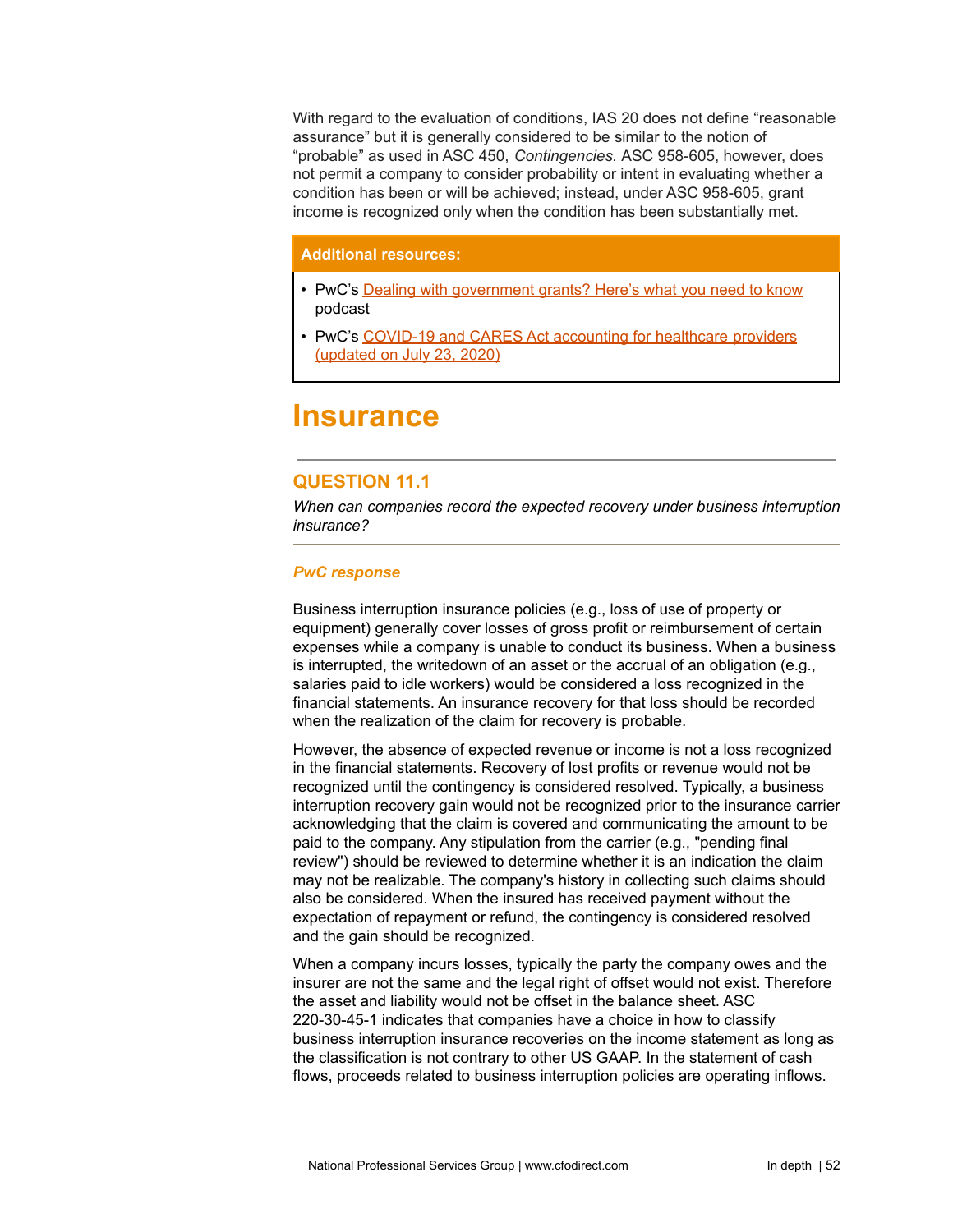#### **Additional resources:**

- PwC's *Property, plant, [equipment](https://www.pwc.com/us/en/cfodirect/publications/accounting-guides/property-plant-equipment-accounting-guide.html) and other assets* guide, Section 8.2.5
- PwC's *Financial statement [presentation](https://www.pwc.com/us/en/cfodirect/publications/accounting-guides/financial-statement-presentation-accounting-guide.html)* guide, Section 6.9.22

# **Internal control over financial reporting**

# **QUESTION 12.1**

*How could current events impact a company's assessment of the effectiveness of its internal control over financial reporting?*

#### *PwC response*

Current market conditions may heighten the significance of previously identified risks or may result in new risks, particularly market, credit, and liquidity risks. Changes in risks may prompt management to respond by changing the design of its internal controls.

An issuer's disclosure controls and procedures (DC&P) should ensure that material information related to market, credit, and liquidity risks is appropriately reported.

In connection with the quarterly evaluation of the company's DC&P in support of Item 307 of Regulation S-K disclosure requirements, and Sarbanes-Oxley Section 302 and 906 certifications, it may be necessary to reassess whether certain entity-level controls are sufficient to address such risks, given the current market conditions. The following controls, in particular, should be reassessed:

- Risk assessment process
- Policies that address significant business control and risk management policies
- Controls over the period-end financial reporting process
- Controls over management override.

The period-end financial reporting process and controls should be sufficient to ensure that matters that have resulted from current market conditions and that may have a material impact on the issuer are accounted for and disclosed appropriately. Such matters include the following:

- Significant changes in accounting practices
- Changes in significant estimates
- Significant changes in financing arrangements
- Changes in significant risks and uncertainties
- Material contingencies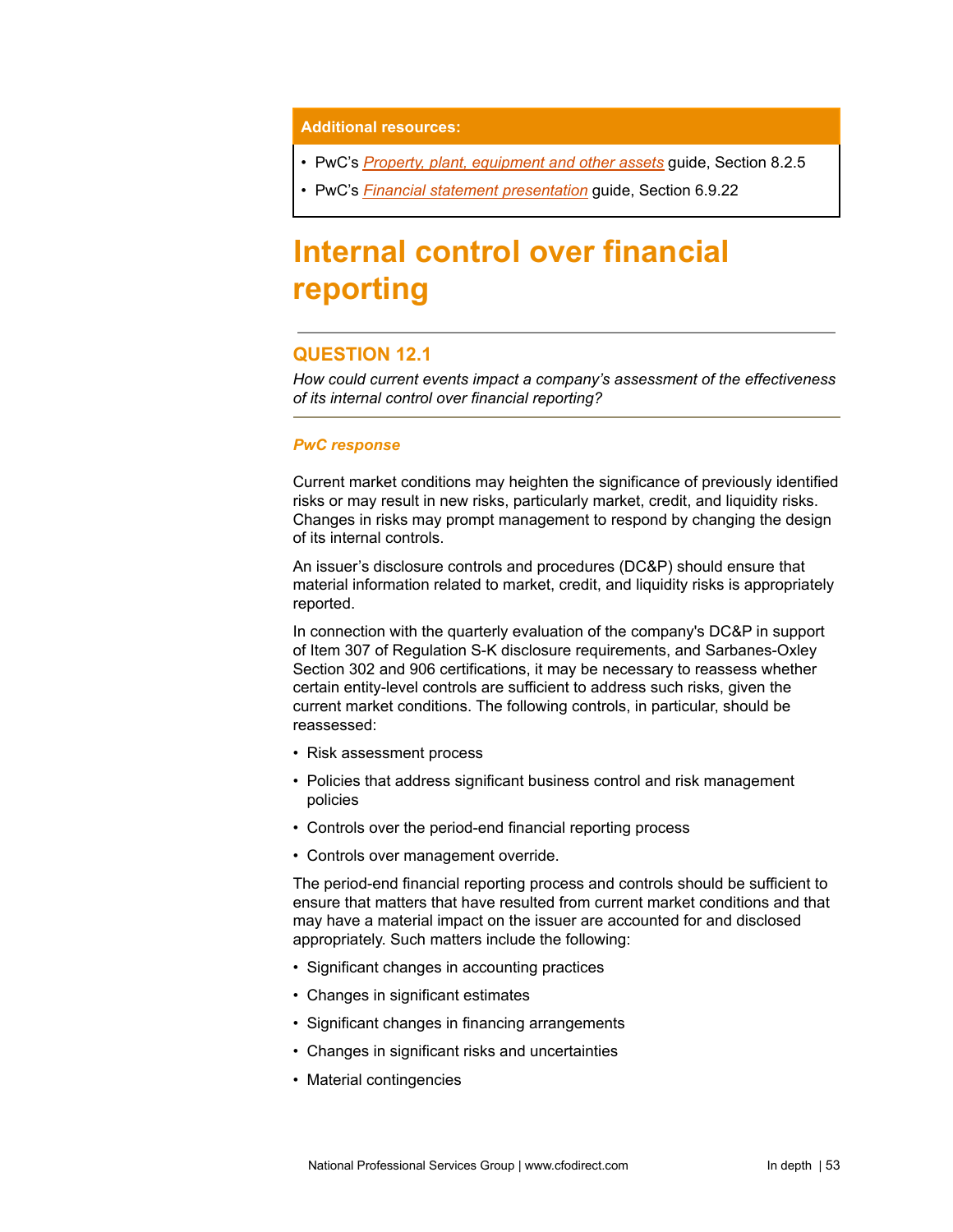Because of current market conditions, it may be necessary for companies to make additional disclosures about significant accounting estimates and management judgments, especially those involving valuation and impairment. Estimates and judgments that are based on highly subjective assumptions (e.g., a valuation of financial instruments that is not based on observable market information, assumptions about future events and conditions) may be challenging to develop and also provides the opportunity for management override.

In addition, management should be aware that personnel may not be able to perform controls in the same manner, may be absent, or may lack the information necessary to perform some controls effectively. If a control cannot be performed, appropriate compensating controls at the same level of precision will need to be identified. In implementing responsive changes in assignments and responsibilities, the competency of reassigned resources and segregation of duties should be considered.

Changes in the company's internal control over financial reporting may need to be disclosed. Item 308 of Regulation S-K requires the disclosure of any change in internal control over financial reporting that occurred during the last fiscal quarter that has materially affected, or is reasonably likely to materially affect, the registrant's internal control over financial reporting.

# **Inventory**

# **QUESTION 13.1**

*In the current environment, how should a company think about the net realizable value (NRV) of inventory, including purchase commitments?*

## *PwC response*

For inventories measured using any method other than LIFO or the retail inventory method, ASC 330-10-35 establishes the lower of cost and net realizable value measurement principle for inventories. A different model (i.e., lower of cost or market) applies for inventories initially measured using LIFO or the retail inventory method (see ASC 330-10-35-1C through ASC 330-10-35-7).

ASC 330 defines "net realizable value" as the estimated selling price in the ordinary course of business less reasonably predictable costs of completion, disposal, and transportation. Additionally, ASC 330-10-35-4 states that no loss should be recognized on inventories unless it is clear that a loss has been sustained.

In applying the lower of cost and NRV principle to raw materials and work-in-progress inventories, it is necessary to estimate the costs to convert those items into saleable finished goods in order to determine NRV. In determining the net amount to be realized on subsequent sales, selling costs should include only direct items, such as shipping and commissions on sales.

Determining NRV at the balance sheet date requires the application of professional judgment, and all available data, including changes in product prices experienced or anticipated subsequent to the balance sheet date, should be considered. For example, a subsequent decrease in prices may indicate the need for an NRV adjustment for inventory on hand at the balance sheet date.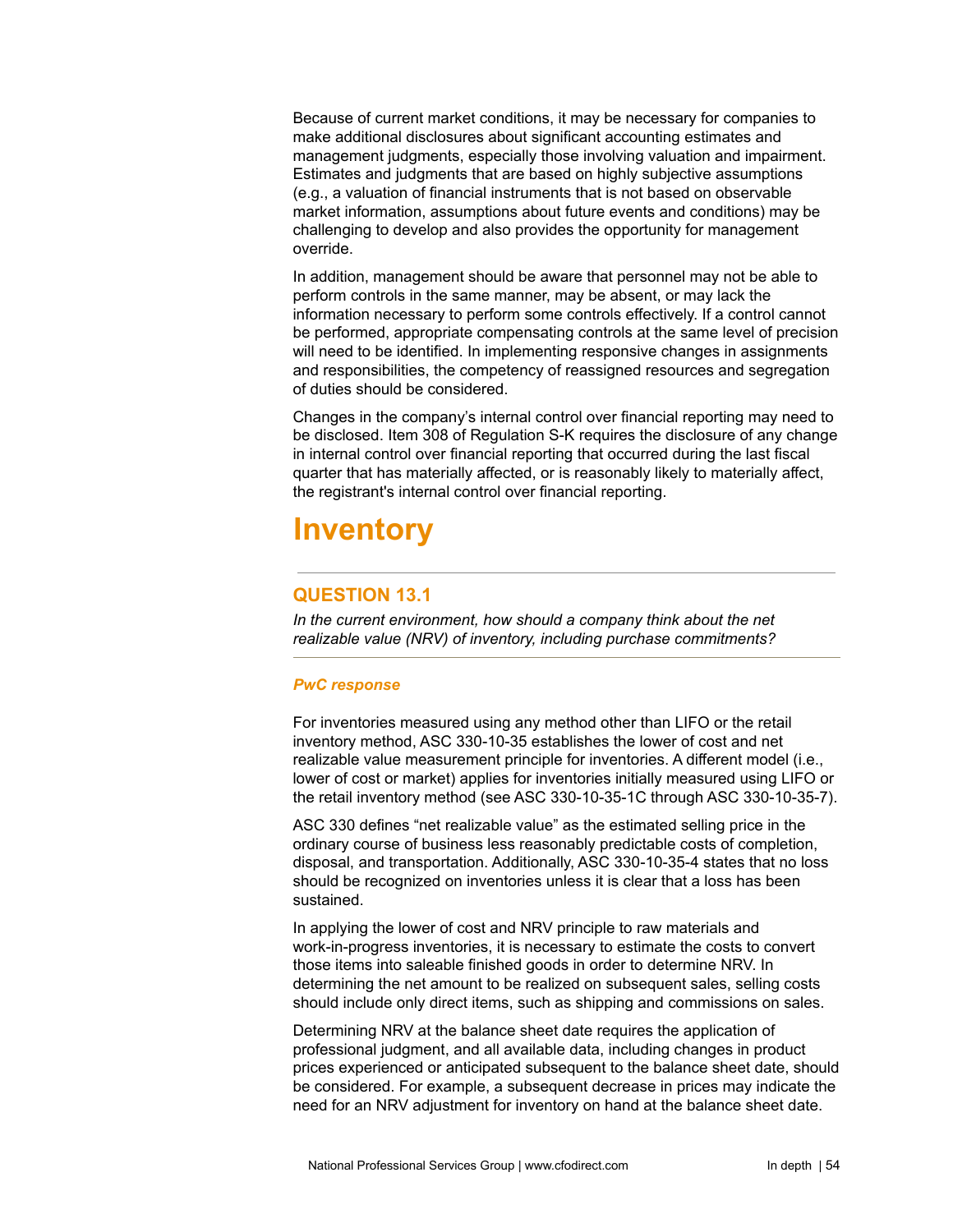Thus, a decrease in selling price subsequent to the balance sheet date that is not the result of unusual circumstances (see Question 21.2 for an example) generally should be considered in determining NRV at the balance sheet date. See Question 22.1 for additional details on recognized subsequent events for inventory.

ASC 270-10-45-6 and ASC 330-10-55-2 require that inventories be written down during an interim period to the lower of cost and NRV unless substantial evidence exists that the net realizable value will recover before the inventory is sold in the fiscal year. Situations in which an interim write-down would not be necessary are generally limited to seasonal price fluctuations. Given the significant uncertainties associated with the current market conditions, we believe it would be challenging for a company to conclude that such substantial evidence exists.

As detailed in ASC 270-10-45-6, inventory losses from declines in NRV should not be deferred beyond the interim period in which the declines occur if they are not expected to be restored in the same fiscal year. Recoveries of such losses on the same inventory in later interim periods of the same fiscal year should be recognized as gains in the later interim period. Such gains cannot exceed previously recognized losses.

As indicated in SAB Topic 5.BB, based on ASC 330-10-35-14, a write-down of inventory to the lower of cost and NRV at the close of a fiscal period creates a new cost basis that subsequently cannot be marked up based on changes in underlying circumstances after the company's fiscal year-end. Based on this guidance, lower of cost and NRV write-downs recorded during an interim period can be reversed (partially or fully) only in subsequent interim periods of the same fiscal year if NRV recovers.

Losses expected to arise from firm, non-cancelable and unhedged commitments for the future purchase of inventory items should be recognized unless the losses are recoverable through firm sales contracts or other means pursuant to ASC 330-10-35-17 through ASC 330-10-35-18.

# **QUESTION 13.2**

*How might decreased production or idle capacity impact inventory costing?*

### *PwC response*

Inventory is initially measured at cost, which includes the cost of materials, and, for work-in-process and finished goods, the costs incurred directly or indirectly in production, which includes labor and overhead. Full absorption costing refers to the process of allocating (absorbing) overhead into the cost of inventory.

ASC 330-10-30-1 through ASC 330-10-30-8 indicates that variable production overhead costs should be allocated to each unit of production on the basis of the actual use of the production facilities. The allocation of fixed production overhead costs, however, is required to be based on the "normal capacity" of the production facilities, which is defined as the production expected to be achieved over a number of periods under normal circumstances, taking into consideration loss of capacity resulting from planned maintenance. The range of normal capacity will vary based on business and industry factors.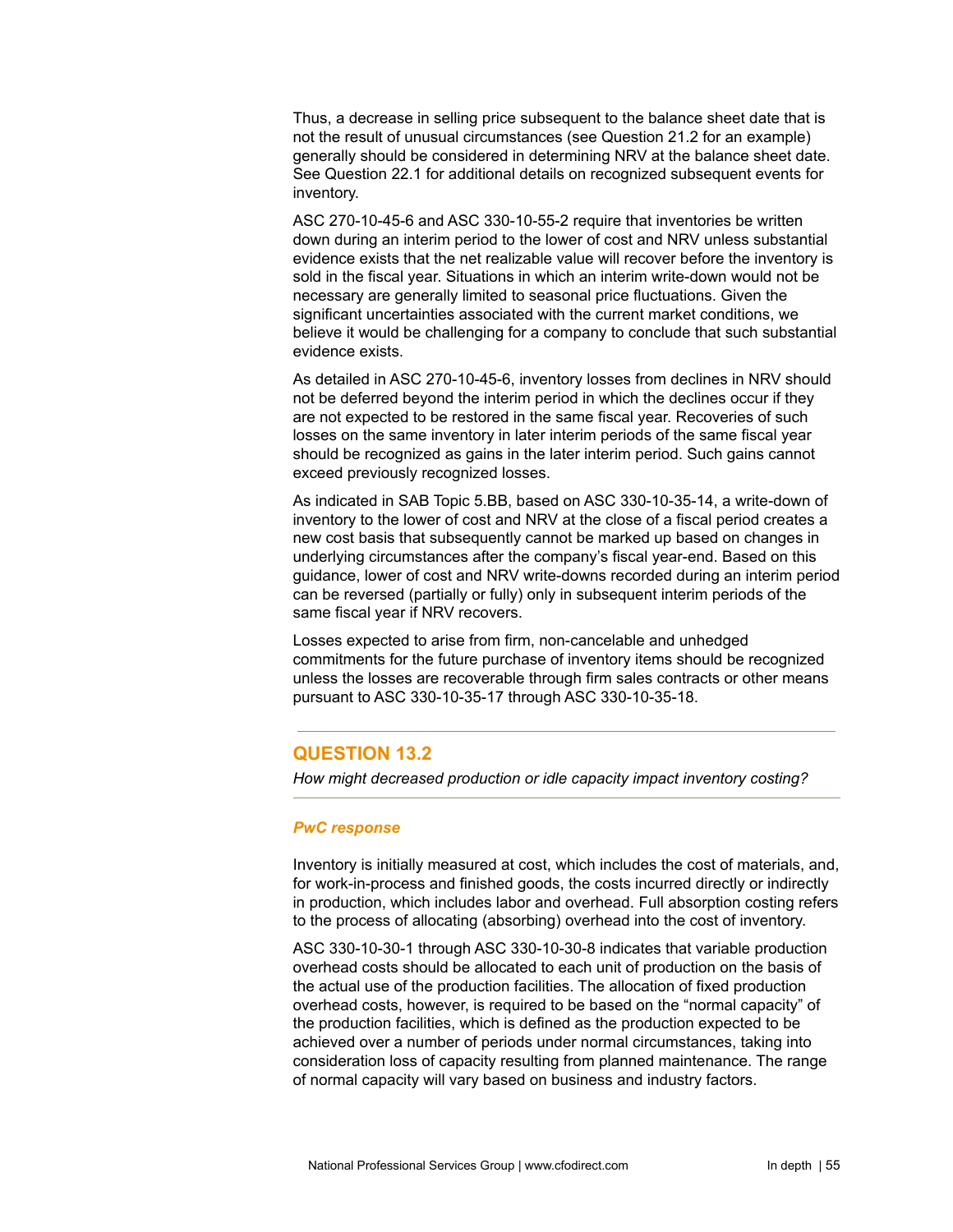The amount of fixed overhead costs allocated to each unit of production should not be increased as a consequence of abnormally low production or an idle plant. Abnormal amounts of freight, handling costs, and wasted material (spoilage) should be recognized as current period charges and not included in the cost of inventory. Judgment is required to determine what represents an abnormally low production level and an abnormal amount of production costs.

## **Additional resources:**

- PwC's *[Inventory](https://www.pwc.com/us/en/cfodirect/publications/accounting-guides/accounting-inventory-guide.html)* guide
- PwC's *[Accounting](https://www.pwc.com/us/en/cfodirect/multimedia/podcasts/inventory-accounting-basics.html) for inventory: 5 things you need to know* podcast

# **Leases**

COVID-19 has significantly impacted businesses and many lessors are providing and lessees are actively seeking rent concessions. These rent concessions may be in several forms, such as deferral of certain payments, partial or full rent forgiveness for certain periods, cash payment to lessees, extension of lease term, and so on. Some lease agreements may already have a force majeure clause that provides an enforceable right for the lessee to get some rent relief if an unforeseen circumstance occurs. However, the lease agreements may not be very specific about what a force majeure event is and what the rent relief will be in such an event. Therefore, it can be challenging to determine if the rent concession is solely based on a contractual right that the lessee always had in the contract or if the lease terms are being changed to give lease payment relief.

In addition, rights may arise from the laws of the jurisdiction governing the lease agreement or may be mandated by the local or federal government. Lessors can have hundreds or even thousands of leases with numerous lessees who are looking for relief immediately. There may not be time to analyze all of those contracts in detail, which in some cases may also require legal interpretation. The FASB staff has weighed in on the accounting for rent concessions and on April 10 provided some relief in a staff Q&A: *[Accounting](https://www.fasb.org/cs/Satellite?c=FASBContent_C&cid=1176174459740&pagename=FASB%2FFASBContent_C%2FGeneralContentDisplay) for Lease [Concessions](https://www.fasb.org/cs/Satellite?c=FASBContent_C&cid=1176174459740&pagename=FASB%2FFASBContent_C%2FGeneralContentDisplay) Related to the Effects of the COVID-19 Pandemic.* The following questions are based on that guidance.

# **QUESTION 14.1**

*What is the relief provided to lessees and lessors by the [FASB](https://www.fasb.org/cs/Satellite?c=FASBContent_C&cid=1176174459740&pagename=FASB%2FFASBContent_C%2FGeneralContentDisplay) staff Q&A when accounting for COVID-19-related rent concessions?*

## *PwC response*

If a rent concession is not based on an existing contractual right, lease modification accounting would apply. In most cases, this would require determining if the arrangement meets the definition of a lease, remeasuring and reallocating contract consideration based on revised payment terms to components based on their then-current relative standalone selling price, and reassessing the lease term, discount rate and lease classification at the modification date. A full update of all the assumptions used in accounting for the lease may be challenging for lessors and lessees that have a large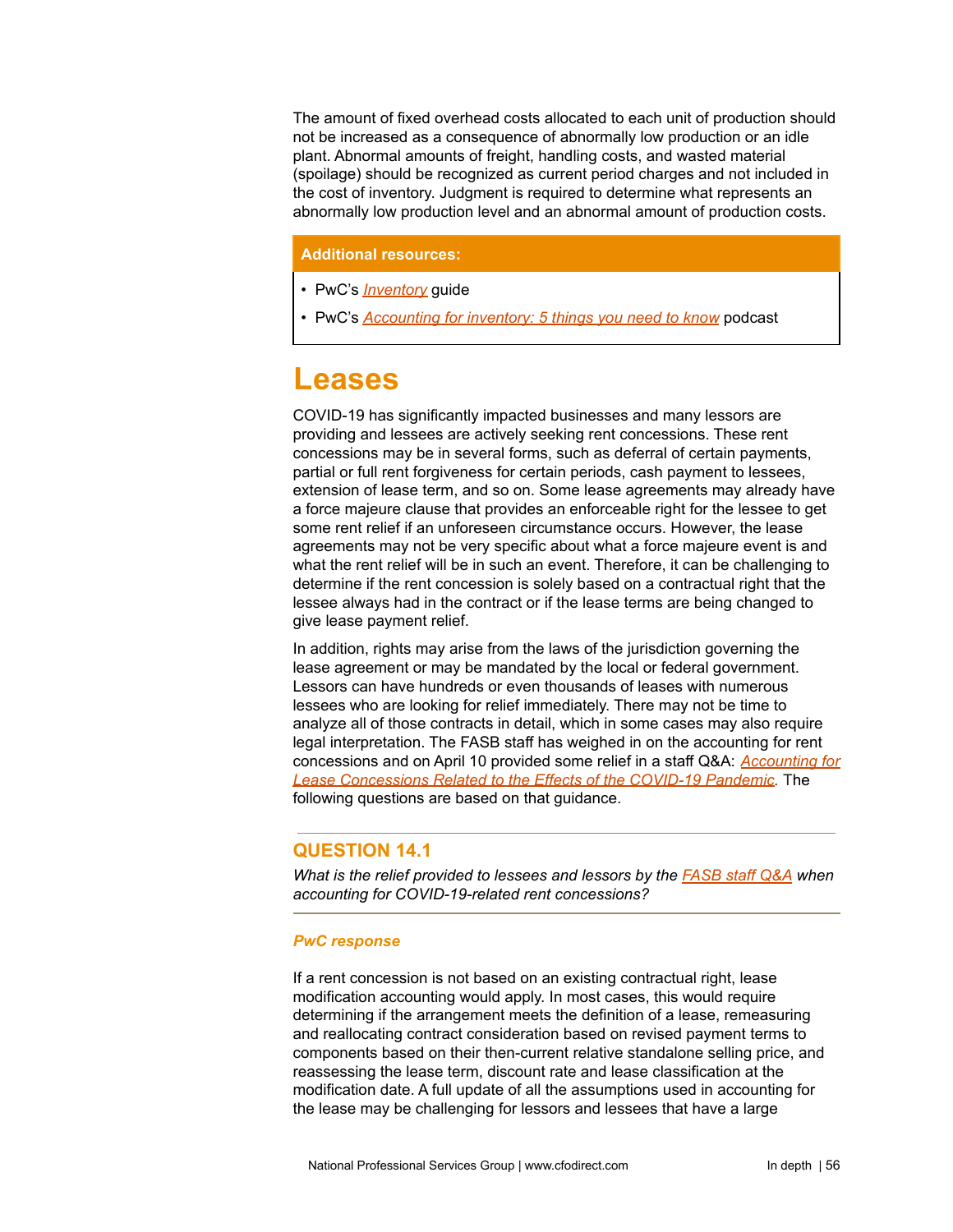population of leases. For more details on lease modification, see PwC's *[Leases](https://www.pwc.com/us/en/cfodirect/publications/accounting-guides/pwc-lease-accounting-guide-asc-842.html)* guide section 5.2 for lessee lease modification and section 5.6 for lessor lease modification.

Under the relief provided in the FASB staff Q&A, lessees and lessors do not need to evaluate whether a COVID-19-related rent concession is a modification. They may make an election to either account for the concession as a modification or as though it is based on an existing contractual right. In other words, a company will not have to analyze each contract to determine if modification accounting applies. The relief is available for all COVID-19-related rent concessions as long as the rent concessions do not result in an increase in the rights of the lessor or the obligations of the lessee. For example, this relief is available for rent concessions that result in the total payments required by the modified contract being substantially the same as or less than total payments required by the original contract. When evaluating this requirement, consider the following:

- We believe total payments should include the fixed lease payments as well as the expected variable lease payments by a lessee during the lease term, as defined in ASC 842. For more information on fixed lease payments, variable lease payments, and lease term, refer to PwC's *[Leases](https://www.pwc.com/us/en/cfodirect/publications/accounting-guides/pwc-lease-accounting-guide-asc-842.html)* guide sections 3.3.4.1, 3.3.4.3, and 3.3.3.1, respectively.
- Assessing what is "substantially the same" will require judgment. We believe a difference of no more than 10% between the pre-concession and post-concession cash flows may be a reasonable benchmark.
- We believe the measurement of total payments before and after the rent concession may be on an undiscounted or a discounted basis.

# **QUESTION 14.2**

*Is the relief provided to lessees and lessors by the [FASB](https://www.fasb.org/cs/Satellite?c=FASBContent_C&cid=1176174459740&pagename=FASB%2FFASBContent_C%2FGeneralContentDisplay) staff Q&A available for a COVID-19-related rent concession that has a payment concession coupled with a lease term extension?*

### *PwC response*

Maybe. It will depend on the nature of the extension. For example, if a lessor is giving a payment concession to a lessee for a few months, but adds on a couple of months at the end of the lease term, the total lease payments after the concession may be substantially the same as before the concession. In that case, the relief can be applied. But if there is a longer lease term extension, the total payments after the concession may be substantially more than those before the concession, in which case the relief would not be available.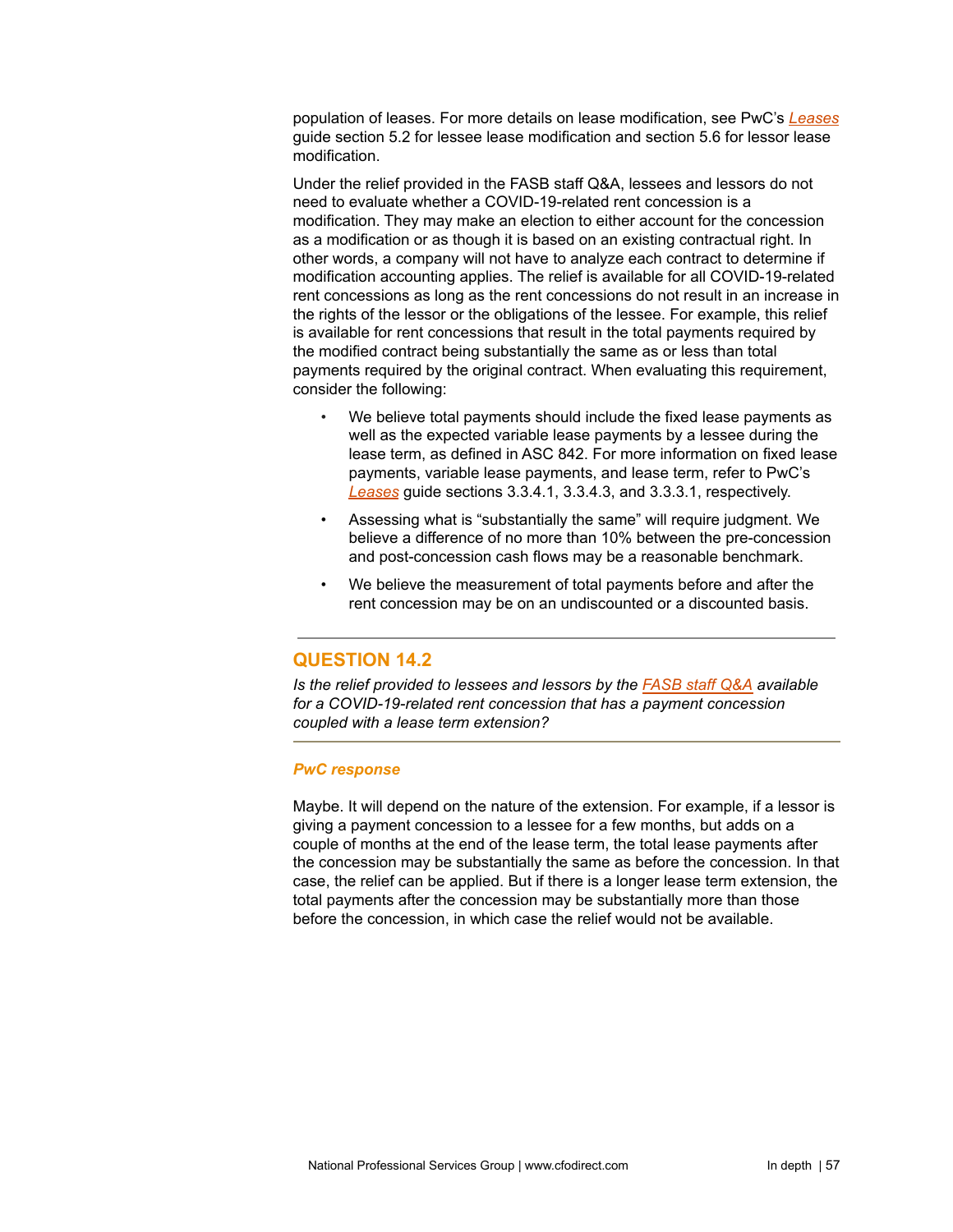# **QUESTION 14.3**

*Does a company have to apply the relief provided by the [FASB](https://www.fasb.org/cs/Satellite?c=FASBContent_C&cid=1176174459740&pagename=FASB%2FFASBContent_C%2FGeneralContentDisplay) staff Q&A available for a COVID-19-related rent concession on an entity-wide basis?*

#### *PwC response*

No, but the relief should be applied consistently to leases with similar characteristics and in similar circumstances. We do not believe it would be appropriate to "cherry-pick" leases when making the election.

## **QUESTION 14.4**

*Are there any required disclosures for COVID-19-related rent concessions?*

#### *PwC response*

Yes. According to the [FASB](https://www.fasb.org/cs/Satellite?c=FASBContent_C&cid=1176174459740&pagename=FASB%2FFASBContent_C%2FGeneralContentDisplay) staff Q&A, disclosures should be provided about material concessions and the accounting effects to enable users to understand the nature and financial effect of the COVID-19 related rent concessions.

## **QUESTION 14.5**

*What is the accounting by a lessee for a COVID-19-related rent concession under the relief provided by the [FASB](https://www.fasb.org/cs/Satellite?c=FASBContent_C&cid=1176174459740&pagename=FASB%2FFASBContent_C%2FGeneralContentDisplay) staff Q&A when the lessee elects not to account for the concession as a lease modification?*

## *PwC response*

In its Q&A, the FASB staff states there may be multiple ways to account for a rent concession that is a deferral in the timing of payments with no substantive changes to the consideration. The Q&A provides two high-level approaches to the accounting for such deferrals. There is no further guidance on how to account for other types of rent concessions when a lessee elects not to account for the concession as a lease modification. We believe acceptable alternatives include the following:

• Account for a deferral in timing of lease payments as if there are no changes in the lease contract

Under this approach, a lessee would recognize a separate non-interest bearing payable for the deferred payments in the concession period that is settled when the cash is paid at the revised payment date. The lessee would continue to account for the lease liability and right-of-use (ROU) asset as before the rent deferral and there would be no change in the income recognition pattern. The lease liability and ROU asset would amortize to zero by the end of the lease term.

For example, assume a lessee is required to make a lease payment of \$1,000 on the 15th day of each month. In the absence of a concession, on April 15 and May 15, the lessee in an operating lease would have recorded the following journal entry: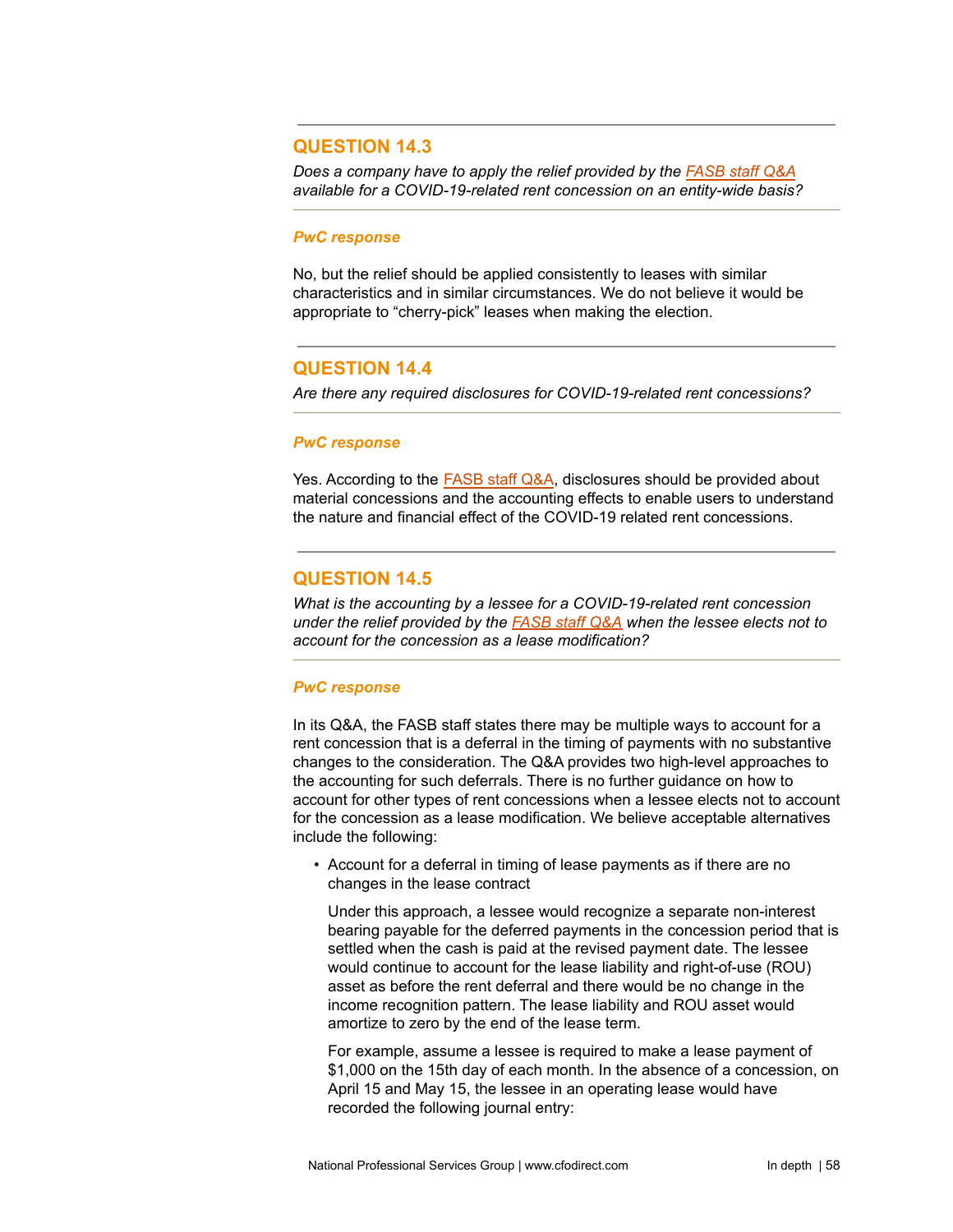| Dr. Lease expense                      | \$1,000 |       |
|----------------------------------------|---------|-------|
| Dr. Lease liability                    | 777     |       |
| Cr. Accumulated ROU asset amortization |         | \$YYY |
| Cr. Cash                               |         | 1.000 |
|                                        |         |       |

The lessee in a finance lease would have recorded the following journal entry:

| Dr. Interest expense                   | \$XXX |         |
|----------------------------------------|-------|---------|
| Dr. ROU asset amortization expense     | YYY   |         |
| Dr. Lease liability                    | 777   |         |
| Cr. Cash                               |       | \$1,000 |
| Cr. Accumulated ROU asset amortization |       | VYY     |

If the lessor provides a rent concession to the lessee and agrees to defer the April and May payments to October, the only change for both types of leases would be to credit accounts payable instead of cash when the entry is recorded in April and May. In October, the lessee would relieve the \$2,000 accounts payable against the payment of cash to the lessor in addition to recording the journal entries for the normal October lease payment.

• Account for rent concessions (including a deferral in the timing of payment) as a resolution of a contingency.

Under this approach, a lessee would follow the resolution of a contingency model in ASC 842 without reclassifying the lease or updating the discount rate (see PwC's *[Leases](https://www.pwc.com/us/en/cfodirect/publications/accounting-guides/pwc-lease-accounting-guide-asc-842.html)* guide section 5.3 for more details). The lessee would remeasure the remaining consideration in the contract, reallocate it to the lease and nonelase components as applicable, and remeasure the lease liability with an adjustment to the ROU asset for the same amount. If the total lease payments remain exactly the same, the lease cost will remain unchanged.

• Account for rent concessions (including a deferral in the timing of payment) on an "as incurred" basis

Under this approach, a lessee would account for a rent concession as a negative variable lease expense in the period to which the concession relates (but not before the concession is legally enforceable) and recognize the expense in the period when the rent is due.

For example, assume a lessee is required to make a lease payment of \$1,000 on the 15th day of each month. In the absence of a concession, on April 15 and May 15, the lessee in an operating lease would have recorded the following journal entry:

| Dr. Lease expense                      | \$1,000 |       |
|----------------------------------------|---------|-------|
| Dr. Lease liability                    | 777     |       |
| Cr. Accumulated ROU asset amortization |         | \$YYY |
| Cr. Cash                               |         | 1.000 |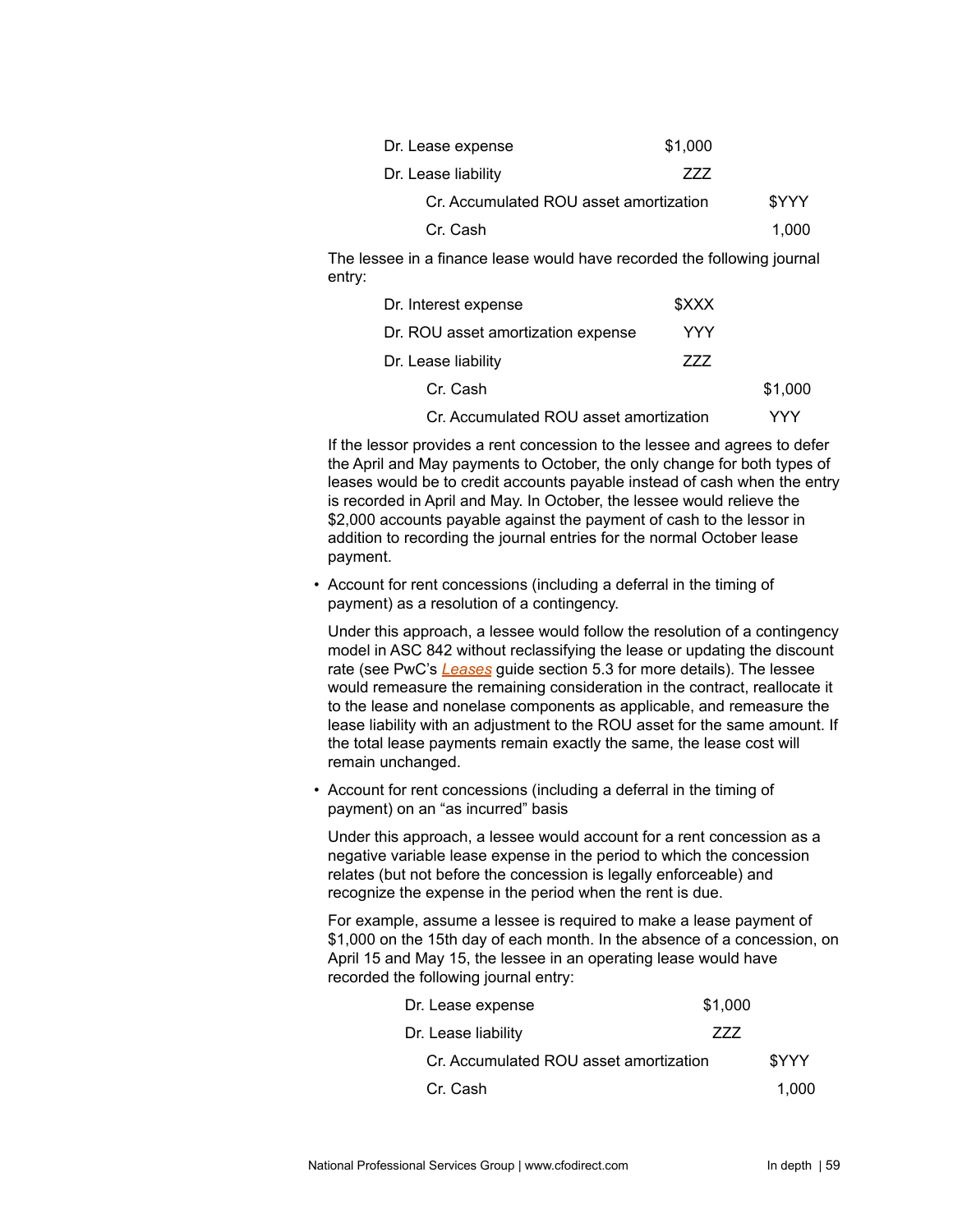A lessee in a finance lease would have recorded the following journal entry:

| Dr. Interest expense                   | <b>SXXX</b> |         |
|----------------------------------------|-------------|---------|
| Dr. ROU asset amortization expense     | YYY         |         |
| Dr. Lease liability                    | 777         |         |
| Cr. Cash                               |             | \$1,000 |
| Cr. Accumulated ROU asset amortization |             | YYY     |

If the lessor provides a rent concession to the lessee on or before April 15, and agrees to defer the April and May payments to October, the only change for both types of leases would be to credit variable lease expense instead of cash when the entry is recorded in April and May. In October, the lessee would recognize \$2,000 in variable lease expense when the cash is paid to the lessor in addition to recording the journal entries for the normal October lease payment.

# **QUESTION 14.6**

*What is the accounting by a lessor for a COVID-19-related rent concession under the relief provided by the [FASB](https://www.fasb.org/cs/Satellite?c=FASBContent_C&cid=1176174459740&pagename=FASB%2FFASBContent_C%2FGeneralContentDisplay) staff Q&A when the lessor elects not to account for the concession as a lease modification?*

## *PwC response*

In its Q&A, the FASB staff states there may be multiple ways to account for a rent concession that is a deferral in the timing of payments with no substantive changes to the consideration. The Q&A provides two high-level approaches to the accounting for such deferrals. There is no further guidance on how to account for other types of rent concessions when a lessee elects not to account for the concession as a lease modification. We believe acceptable alternatives include the following:

• Account for a deferral in timing of lease payments as if there are no changes in the lease contract

Under this approach, assuming that collectibility of future lease payments is still probable, a lessor would keep the straight-line income recognition unchanged and record a rent receivable until it is settled at the revised payment date.

For example, assume a lessee is required to make a lease payment of \$1,000 on the 15th day of each month and the lessor's straight-line lease income is \$1,100. On April 15, in the absence of a concession, the lessor in an operating lease would have recorded the following journal entry:

|  |  | Dr. Cash | \$1,000 |
|--|--|----------|---------|
|--|--|----------|---------|

Dr. Rent receivable (unbilled) 100

Cr. Lease income \$1,100

A lessor in a sales-type/direct financing lease would have recorded the following journal entries: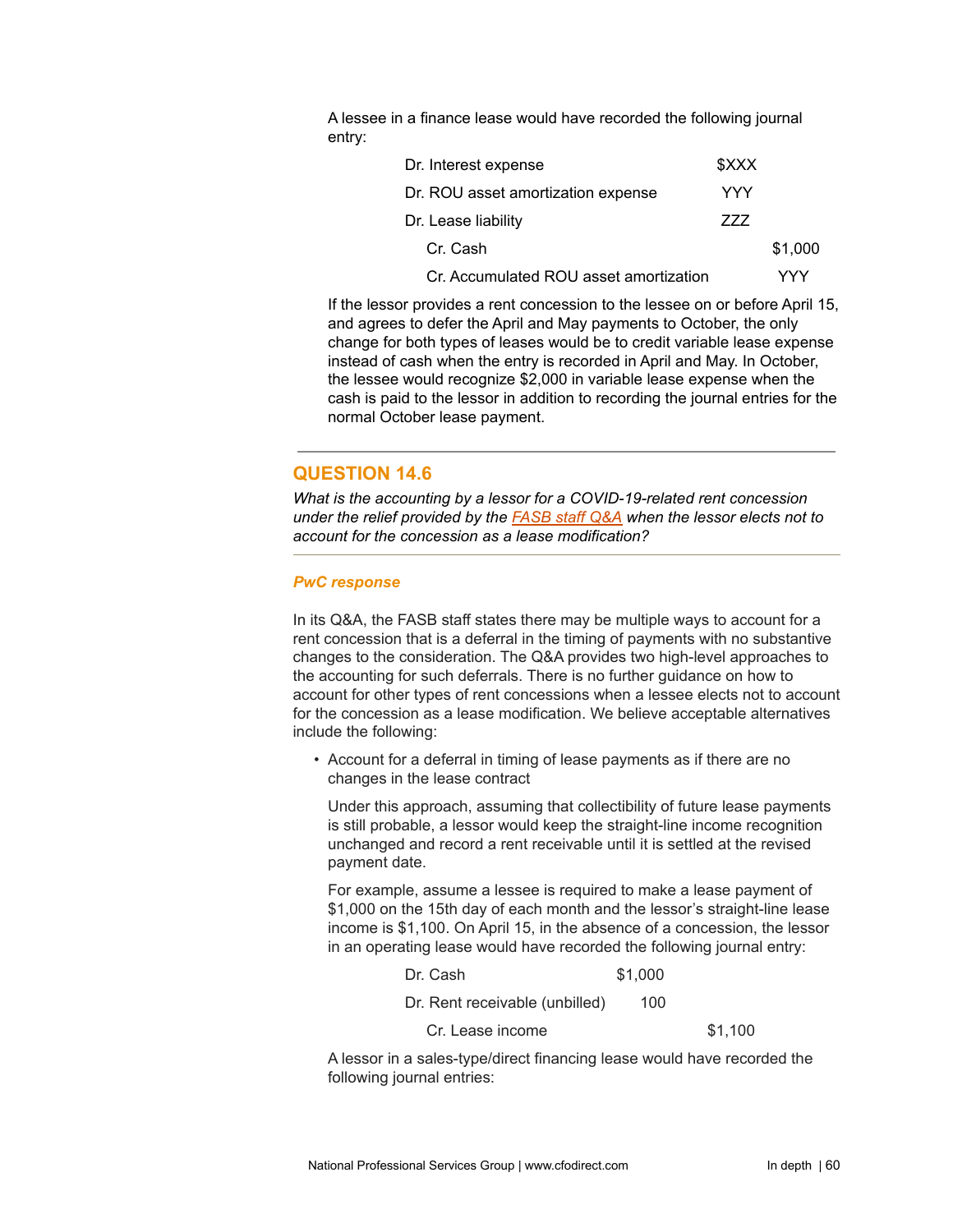| Dr. Net investment in the lease \$XXX |         |         |
|---------------------------------------|---------|---------|
| Cr. Lease interest income             |         | \$XXX   |
| Dr. Cash                              | \$1,000 |         |
| Cr. Net investment in the lease       |         | \$1,000 |

If the lessor provides a rent concession to the lessee and agrees to defer the April and May payments to October, the only change for both types of leases would be to debit an additional receivable instead of cash when the entry is made in April and May. In October, the lessor would relieve the \$2,000 rent receivable against payment of cash by the lessee in addition to recording the journal entries for the normal October lease payment.

• Account for rent concessions (including deferral in the timing of payment) on an "as incurred" basis

#### **Operating lease**

Under this approach, assuming that collectibility of future lease payments is still probable, a lessor would account for a rent concession as a variable payment on an "as incurred" basis. That is, the lessor would recognize the concession as negative lease income in the period to which the concession relates (but not before the concession is legally enforceable) and recognize the lease income in the period the rent is due.

For example, assume a lessee is required to make a lease payment of \$1,000 on the 15th day of each month and the lessor's straight-line lease income is \$1,100. On April 15, in the absence of a concession, the lessor would have recorded the following journal entry:

| Dr. Cash                       | \$1,000 |         |
|--------------------------------|---------|---------|
| Dr. Rent receivable (unbilled) | 100     |         |
| Cr. Lease income               |         | \$1.100 |

If the lessor provides a rent concession to the lessee on or before April 15, and agrees to defer the April and May payments to October, the lessor would record the following journal entries on April 15 and May 15:

| Dr. Rent receivable            | \$1,000 |         |
|--------------------------------|---------|---------|
| Dr. Rent receivable (unbilled) | 100     |         |
| Cr. Lease income               |         | \$1,100 |
| Dr. Lease income               | \$1,000 |         |
| Cr. Rent receivable            |         | \$1,000 |

In October, the lessor would record \$2,000 lease income against payment of cash by the lessee in addition to recording the journal entries for the normal October lease payment.

If the probability of collecting future lease payments becomes less than probable at any time during the lease term, the lessor would no longer be able to recognize revenue on a straight-line basis and instead would have to move to a cash basis of accounting. See PwC's *[Leases](https://www.pwc.com/us/en/cfodirect/publications/accounting-guides/pwc-lease-accounting-guide-asc-842.html)* guide section 8.9 for more information about collectibility of operating lease receivables.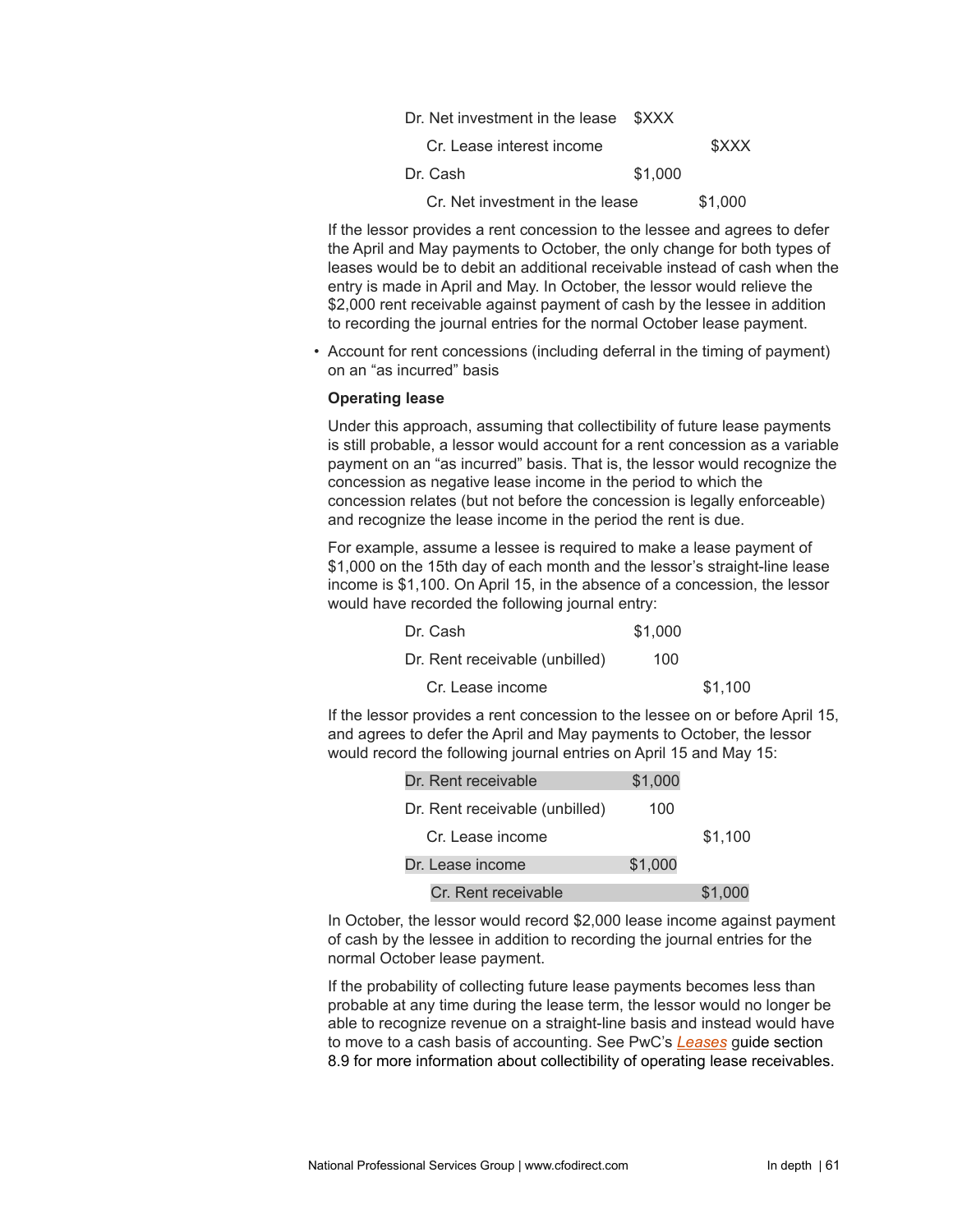#### **Sales-type/direct financing lease**

A lessor would recognize negative variable lease income for the rent concession offset against the net investment in the lease.

For example, assume a lessee is required to make a lease payment of \$1,000 on the 15th day of each month. On April 15, without a concession, the lessor would have recorded the following journal entries:

| Dr. Net investment in the lease | \$XXX   |
|---------------------------------|---------|
| Cr. Lease interest income       | \$XXX   |
| Dr. Cash                        | \$1,000 |
| Cr. Net investment in the lease | \$1,000 |

If the lessor provides a rent concession to the lessee and agrees to defer the April and May payments to October, the lessor would record a debit to lease income instead of to cash in April and May. In October, the lessor would recognize \$2,000 lease income when the cash is paid by the lessee in addition to recording the journal entries for the normal October lease payment.

• Account for rent concessions (including a deferral in the timing of payment) as an adjustment of yield prospectively

Under the FASB staff Q&A, lessors may also choose not to treat a rent concession as a modification. We therefore believe it is reasonable for a lessor to change the yield prospectively for a rent concession.

#### **Operating lease**

A lessor would remeasure the straight-line lease income prospectively based on the revised payments and include any prepaid or accrued rent balance before the rent concession as part of the revised lease payments.

### **Sales-type/direct financing lease**

A lessor would adjust the discount rate prospectively such that the net investment in the lease balance before the rent concession is the same as the net investment in the lease balance after the rent concession.

# **QUESTION 14.7**

*To what components does the COVID-19-related rent concession relief apply in a contract that has lease and nonlease components when a lessee or lessor elects not to account for the concession as a lease modification?*

#### *PwC response*

We believe the relief provided to lessees and lessors by the **[FASB](https://www.fasb.org/cs/Satellite?c=FASBContent_C&cid=1176174459740&pagename=FASB%2FFASBContent_C%2FGeneralContentDisplay)** staff Q&A applies only to lease components that are accounted for under the new leases standard in a multiple component contract. See the following examples:

• Lessee: Assume a contract has a lease and a nonlease component. The lessee is accounting for the nonlease component separate from the lease component under other applicable GAAP. We believe the COVID-19-related rent concession should be allocated between the lease and nonlease components. The lessee can then elect to apply the relief to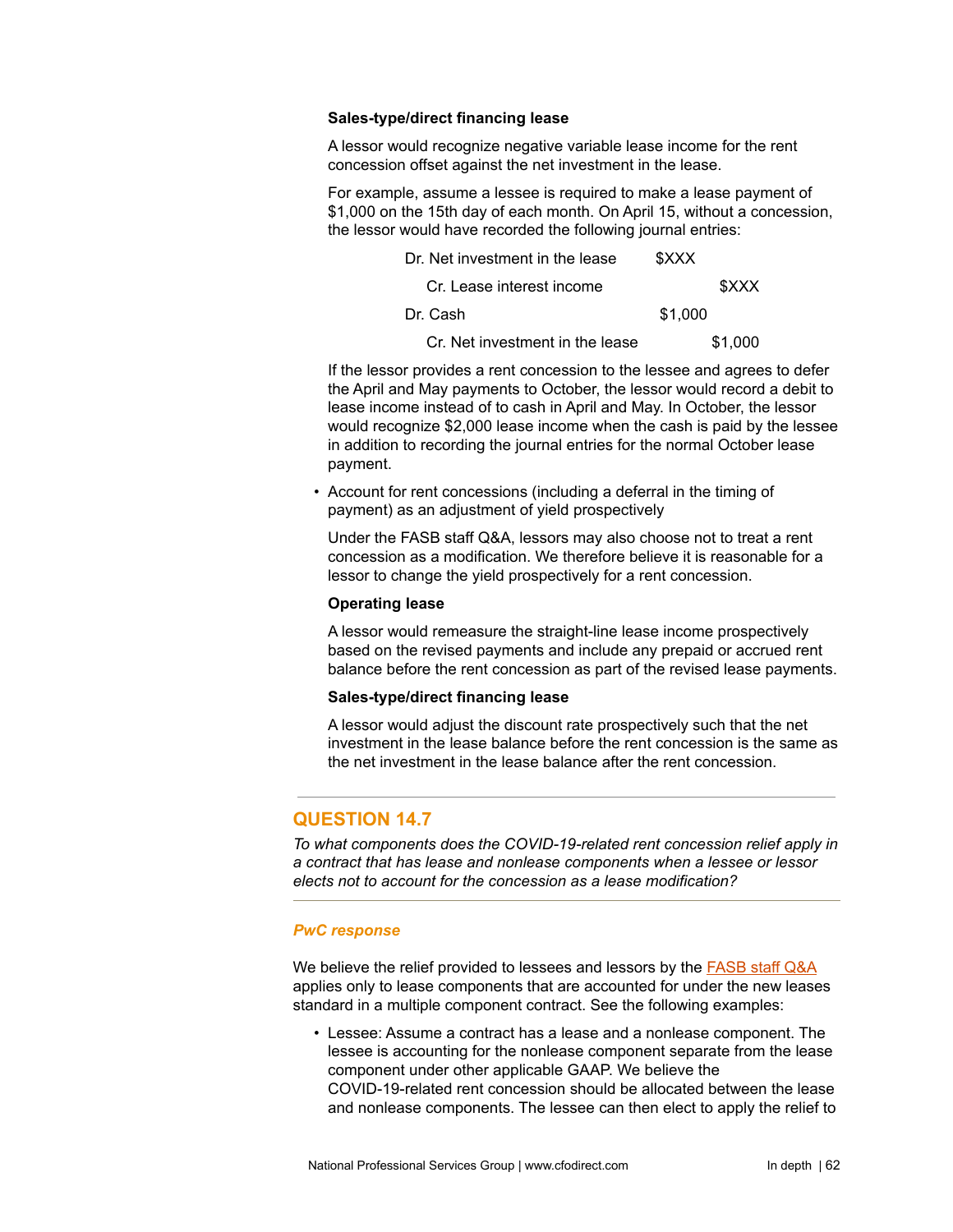the lease component and should account for the nonlease component under other applicable GAAP.

• Lessor: Assume a contract has a lease component and a nonlease component. The nonlease component is the predominant component and if separated, would have been accounted for under the revenue standard. The lessor is accounting for the combined component under the revenue standard. We believe the relief for a COVID-19-related rent concession cannot be applied to the combined component since it is not being accounted for under the new leases standard. The lessor will therefore need to assess whether the concession is a modification of the price or scope (or both) of the customer contract under the revenue standard and if so, account for the modification in accordance with the revenue standard.

# **QUESTION 14.8 (added January 2021)**

*Is there an "end date" to the COVID-19-related rent concession relief in the [FASB](https://www.fasb.org/cs/Satellite?c=FASBContent_C&cid=1176174459740&pagename=FASB%2FFASBContent_C%2FGeneralContentDisplay) staff Q&A?*

#### *PwC response*

No. There is no specific end date to the COVID-19-related rent concession in the FASB staff Q&A. We believe this relief will continue to apply to a rent concession that meets the criteria in the relief (i.e., the rent concession is COVID-19 related and the rights of the lessor or the obligations of the lessee are substantially the same before and after the rent concession).

## **QUESTION 14.9 (added January 2021)**

*Does the relief apply to new leases entered into during the COVID-19 pandemic and subsequently modified during the pandemic?*

#### *PwC response*

The [FASB](https://www.fasb.org/cs/Satellite?c=FASBContent_C&cid=1176174459740&pagename=FASB%2FFASBContent_C%2FGeneralContentDisplay) staff Q&A does not specify that a lease must pre-date the COVID-19 pandemic to qualify for the relief. We believe the relief applies to any rent concession that meets the criteria in the relief (i.e., the rent concession is COVID-19 related and the rights of the lessor or the obligations of the lessee are substantially the same before and after the rent concession).

## **QUESTION 14.10 (added January 2021)**

*How should the relief be applied to additional concessions inserted in a lease agreement in response to the COVID-19 pandemic pursuant to a contract modification ("rolling rent concessions")?*

#### *PwC response*

In order to qualify for the relief, a COVID-19-related rent concession should be such that the rights of the lessor or the obligations of the lessee are substantially the same before and after the rent concession. Additional lease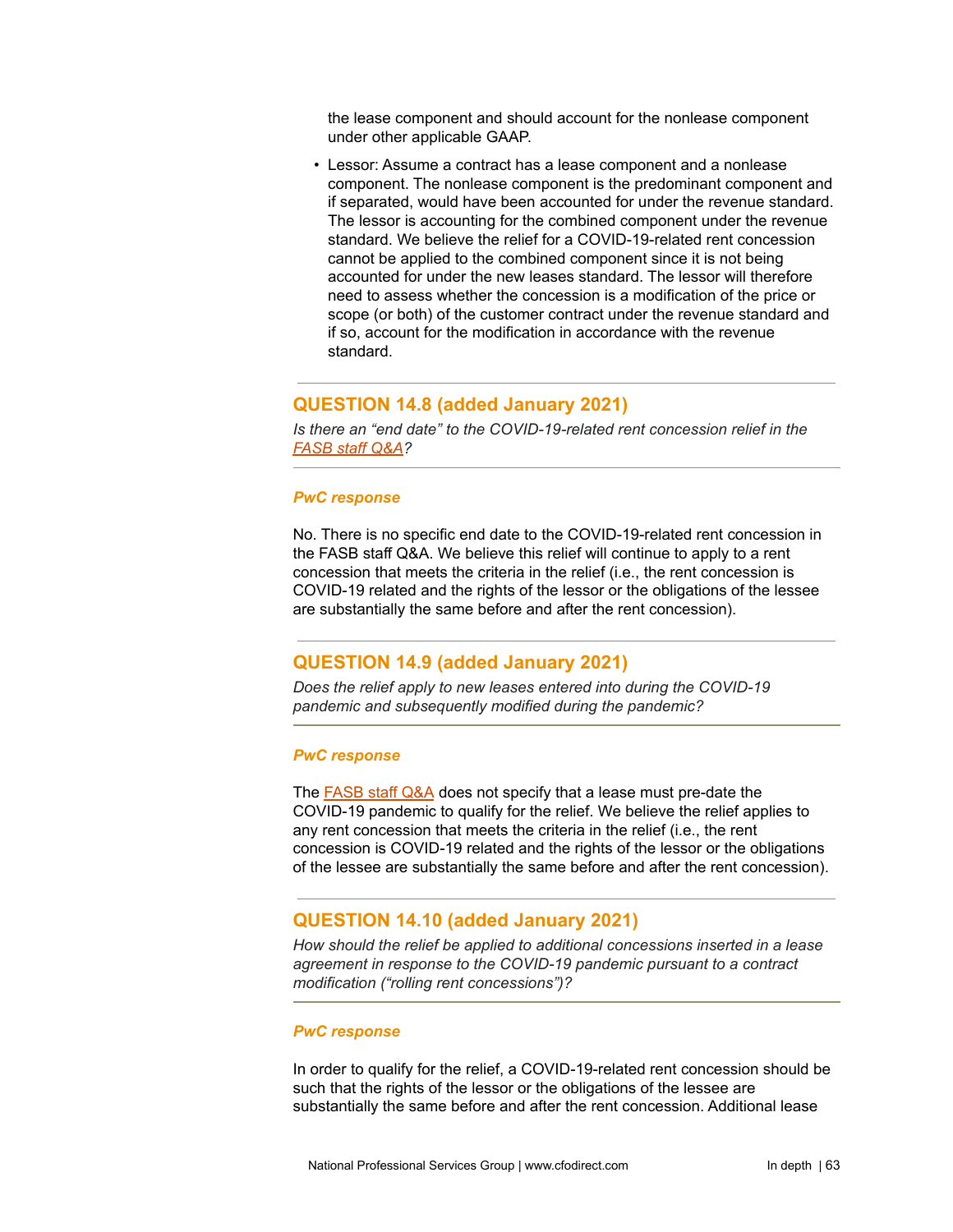concessions pursuant to a contract modification related to COVID-19 should be evaluated separately for purposes of this criterion unless they are negotiated as a package with other COVID-19-related lease concessions or their economics depend on the economics of other COVID-19-related lease concessions. In that case the additional COVID-19-related lease concessions pursuant to a contract modification should be evaluated together with other COVID-19-related lease concessions.

For example, assume a lessee and lessor modified a lease agreement in May 2020 and the lease concessions inserted due to COVID-19 qualified for the relief under the FASB staff Q&A. Due to the continuing COVID-19 pandemic, the lease was again modified in November 2020. The additional COVID-19-related lease concessions in November 2020 were negotiated on a standalone basis and not as a package with the May 2020 lease concessions. Also assume the November 2020 COVID-19-related lease concessions qualify for the relief if considered on a standalone basis because the rights of the lessor or the obligations of the lessee are substantially the same before and after the rent concessions. However, the May 2020 and November 2020 lease concessions in aggregate do not qualify for the relief because when considered together, the rights of the lessor or the obligations of the lessee are not substantially the same before and after the rent concessions.

In this example, we believe the November 2020 COVID-19-related lease concessions should be evaluated separate from the May 2020 COVID-19 lease concessions in evaluating eligibility for the relief due to the following:

- The applicability of the relief under the FASB staff Q&A has no expiration date.
- COVID-19 was prevalent in November 2020.
- The November 2020 COVID-19-related lease concessions were not negotiated as a package with the May 2020 COVID-19-related lease concessions.
- The economics of the November 2020 COVID-19-related lease concessions did not depend on the May 2020 COVID-19-related lease concessions.

# **QUESTION 14.11 (added January 2021)**

*If a COVID-19-related rent concession is negotiated in December 2020 but signed in January 2021 (i.e., the concession becomes legally enforceable in January 2021), can the COVID-19-related rent concession relief in the [FASB](https://www.fasb.org/cs/Satellite?c=FASBContent_C&cid=1176174459740&pagename=FASB%2FFASBContent_C%2FGeneralContentDisplay) staff [Q&A](https://www.fasb.org/cs/Satellite?c=FASBContent_C&cid=1176174459740&pagename=FASB%2FFASBContent_C%2FGeneralContentDisplay) be applied and accounted for in December 2020?*

### *PwC response*

No. We believe the COVID-19-related rent concession must be legally enforceable as of the balance sheet date in order to apply the relief in the FASB staff Q&A.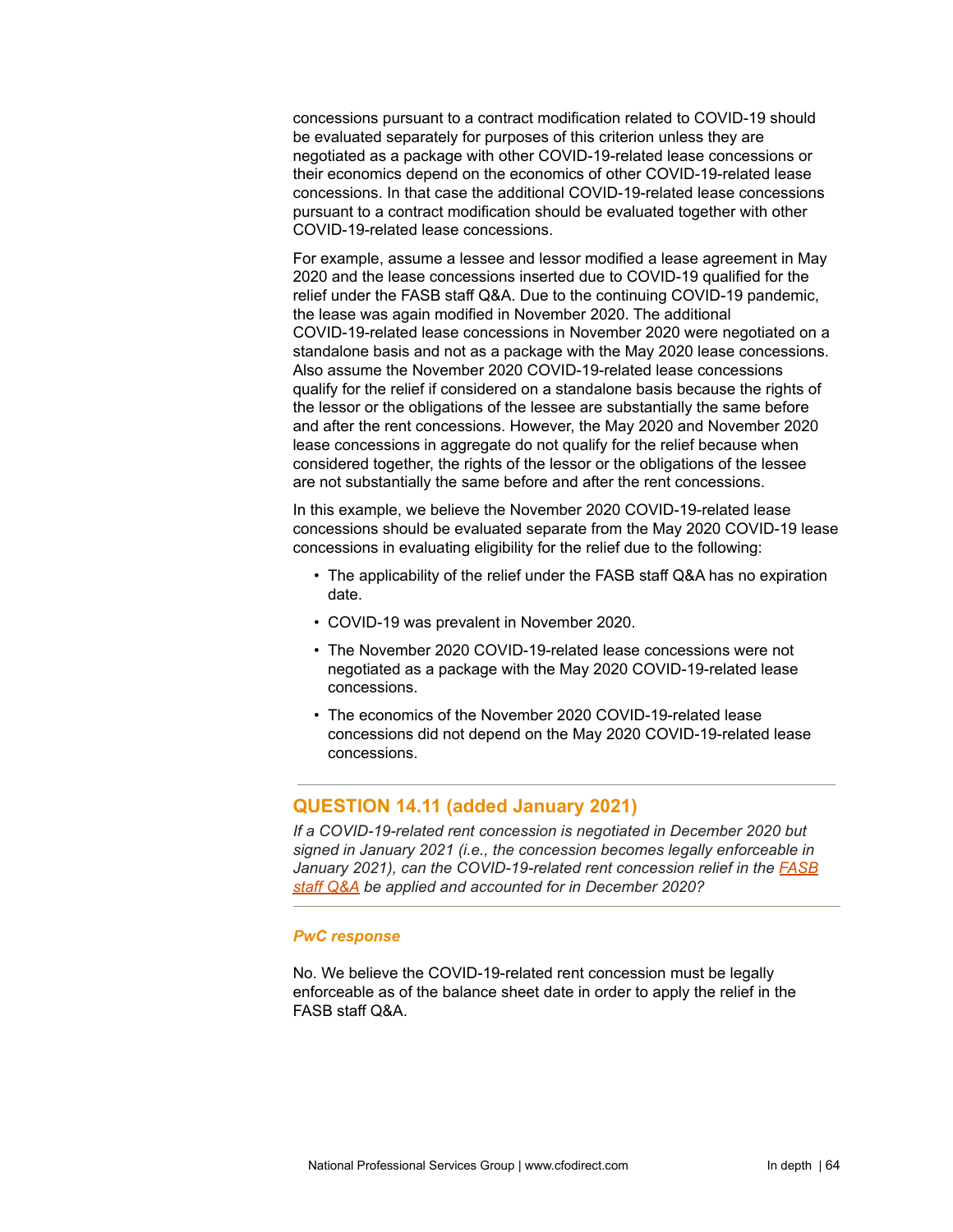## **QUESTION 14.12 (added January 2021)**

*A lessee and lessor have an operating lease that has escalating fixed rents during the lease term. Due to the COVID-19 pandemic, the lease is modified such that all the fixed payments become variable payments. How should the lessor account for the existing deferred lease receivable balance due to straight lining of rents at the lease modification date?*

### *PwC response*

We believe the lessor should continue to reflect the existing deferred lease receivable balance (a deferred asset) on its books at the lease modification date and account for it as a lease incentive (i.e., amortize it on a straight-line basis over the remaining lease term).

# **QUESTION 14.13**

*Given the decrease in interest rates, should a company still evaluate lease classification and measure the lease liability using the incremental borrowing rate at the lease commencement date?*

### *PwC response*

Yes. Even though rates may have come down temporarily or may be uncertain due to the impact of COVID-19, ASC 842-20-30-1 still requires the use of the incremental borrowing rate at lease commencement date.

# **QUESTION 14.14**

*A capital lease (before adoption of ASC 842) contains a default covenant unrelated to the lease. The potential default payment was not included in the measurement of the capital lease because occurrence of the default was considered less than probable. What is the impact of activation of the force majeure provision due to COVID-19?*

### *PwC response*

Under ASC 840, a lease may have been classified as a capital lease due to a default covenant unrelated to the lease, such as a material adverse change provision. Further, the lessee may not have included the potential default payment in the measurement of the capital lease liability and asset because payment of that amount was considered less than probable.

If a force majeure provision is activated, the probability of paying the potential default amount may no longer be less than probable. In such an event, the lessee would need to accrue the full potential default amount in the capital lease liability and asset on that date.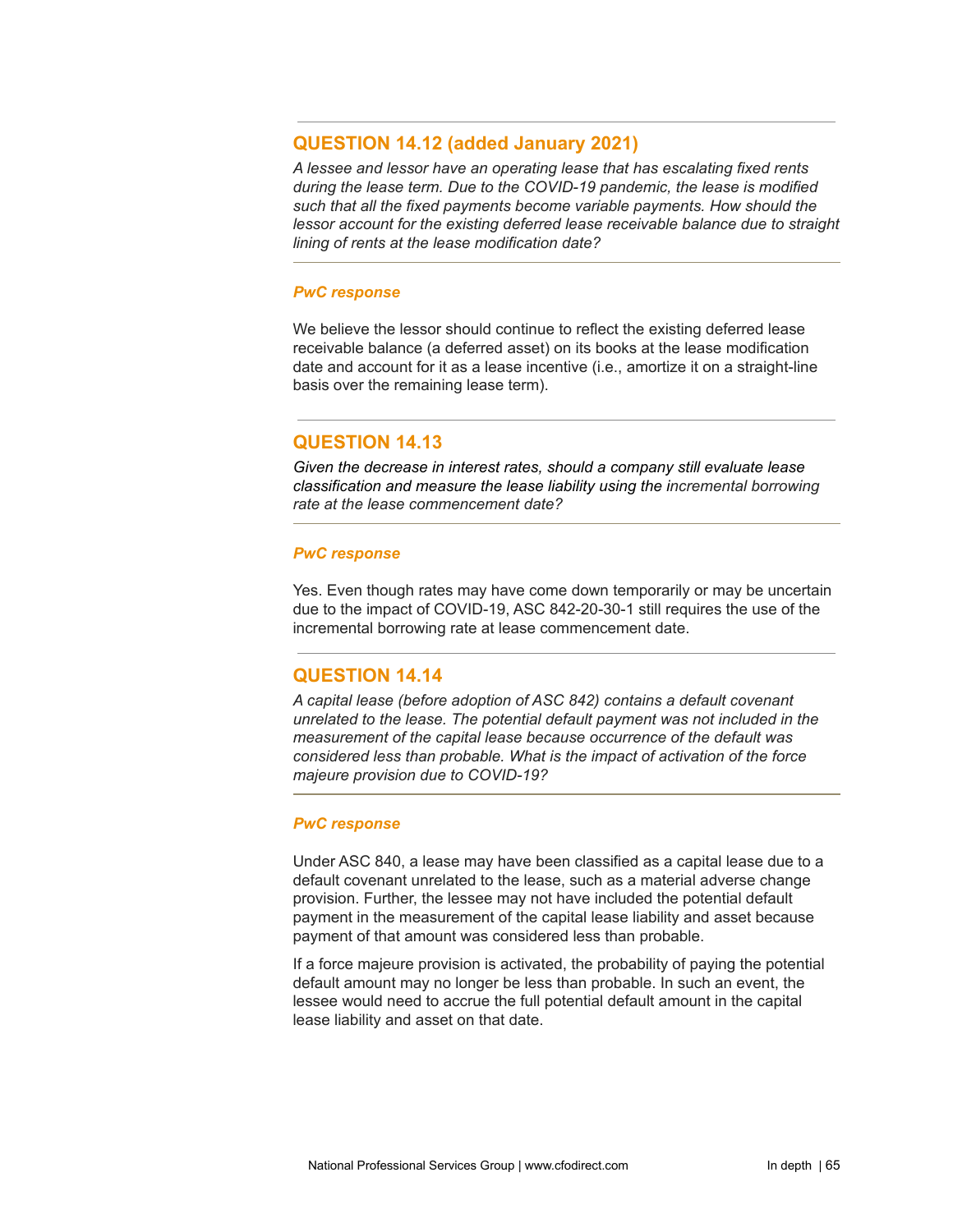#### **Additional resources:**

- PwC's *[Leases](https://www.pwc.com/us/en/cfodirect/publications/accounting-guides/pwc-lease-accounting-guide-asc-842.html)* guide
- PwC's *Lessee [right-of-use](https://www.pwc.com/us/en/cfodirect/multimedia/podcasts/lessee-right-of-use-assets.html) assets: 5 things you need to know* podcast
- In depth [US2019-01:](https://www.pwc.com/us/en/cfodirect/publications/in-depth/leasing-right-of-use-faqs.html) *FAQ: Lessee accounting for right-of-use assets in operating leases*

# **Loans**

# **QUESTION 15.1**

*Assume that a lender modifies a loan with a borrower who is current on its loan and is experiencing short-term financial or operational matters as a result of COVID-19. The modification provides a deferral of interest payments for a three-month period and extends the maturity date of the loan by three months. During the interest deferral period, the loan will not accrue interest. The borrower has the ability to repay the loan at any time at an amount equal to principal plus accrued interest. Assuming that this modification would not be considered a troubled debt restructuring, the loan was not required to be placed on nonaccrual status, and that the amendment would be accounted for as a modification of a loan, how should the lender record interest income on the loan?*

### *PwC response*

At the FASB meeting on April 8, the FASB staff noted that they had received a technical inquiry relating to a similar fact pattern. The FASB staff noted that they believe there are two acceptable views under GAAP. Under one view, the lender would determine a new effective yield on the loan based on the current amortized cost basis and the revised contractual cash flows. This effective yield would be used to calculate interest income even if this could result in the carrying amount of the loan (including accrued interest) exceeding the amount the borrower could prepay. Alternatively, lenders could limit interest income during the interest deferral period as a result of the borrower's ability to repay the loan at the principal amount plus the amount of interest that has legally accrued.

# **Municipal bond disclosures**

Many essential public services are furnished by governments and not-for-profit organizations (NFPs) that obtain capital through the municipal securities market.

In connection with issuing bonds in public offerings, these entities must agree to provide continuing disclosures to the municipal market regarding financial information, operating data, and events that may have a material impact on bond repayment. Those disclosures are filed with the Municipal Securities Rulemaking Board through its Electronic Municipal Market Access system (EMMA), which makes the information available to the investing public online and free of charge. In some cases, these entities may be unable to meet their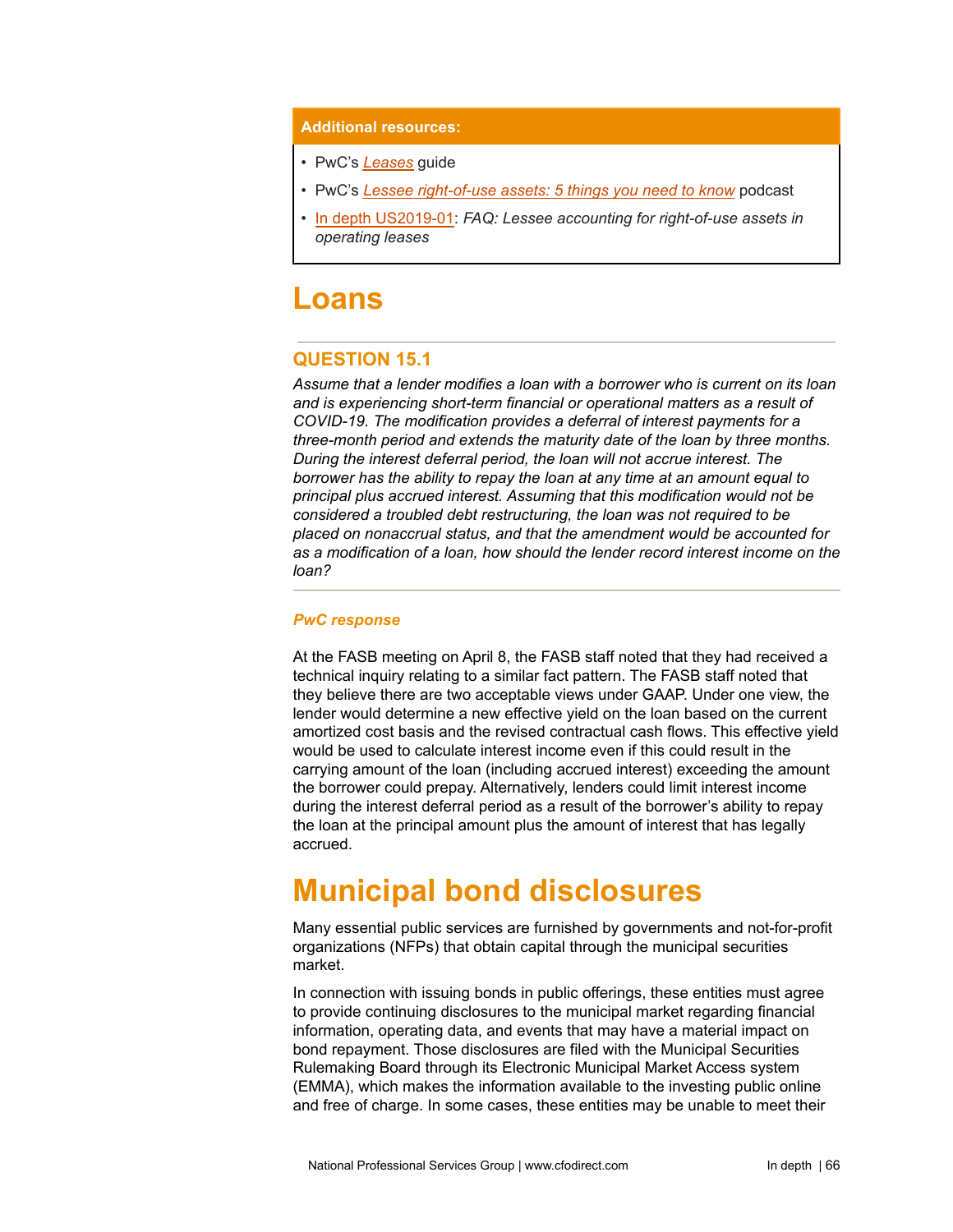continuing disclosure filing deadlines due to disruptions caused by the COVID-19 pandemic.

## **QUESTION 16.1**

*Does the SEC's March 25 order providing registrants an additional 45 days to file certain disclosure reports that would otherwise have been due between March 1 and July 1, 2020 apply to entities that file on EMMA pursuant to Exchange Act Rule 15c2-12?*

### *PwC response*

No. The SEC does not have direct regulatory authority over municipal securities offerings. Instead, indirect regulation is accomplished through requirements imposed by Rule 15c2-12, *Municipal Securities Disclosure,* on underwriters of these offerings. One such requirement is to ensure that the issuer (or in the case of NFPs, a conduit bond obligor) has entered into an agreement to implement a system of continuing disclosure that remains in effect as long as the bonds are outstanding.

Thus, continuing disclosure filing deadlines are not set by the SEC, but instead are generally established pursuant to a Continuing Disclosure Agreement (CDA) negotiated between the underwriter and the issuer or obligor. Due to the contractual nature of the continuing disclosure obligation, the SEC does not have the ability to extend filing deadlines or provide other relief directly to issuers in municipal securities markets.

# **QUESTION 16.2**

*What happens if a municipal bond issuer or conduit obligor is unable to meet a continuing disclosure deadline due to disruptions caused by COVID-19?*

### *PwC response*

As there are several types of continuing disclosure, it depends on the nature of the filing associated with the missed deadline.

One component of continuing disclosure involves providing certain financial information and operating data at least annually by a due date agreed upon by the parties (for example, 180 days after year end). In some industries (healthcare, for example), issuers and obligors may also agree to provide quarterly information on or before agreed-upon deadlines. If an entity will be unable to file this annual or quarterly information by the agreed-upon deadline in its CDA, Rule 15c2-12 requires that it provide timely notice on EMMA of its failure to file the information, and then make the required filing as soon as possible.

Another component of continuing disclosure is a requirement to disclose the occurrence of specific events enumerated within Rule 15c2-12 within 10 business days. If an entity will be unable to timely file an event notice, it should make that filing as soon as possible.

Entities should be aware, however, that while the SEC does not have direct regulatory authority over the municipal securities market, it can (and does)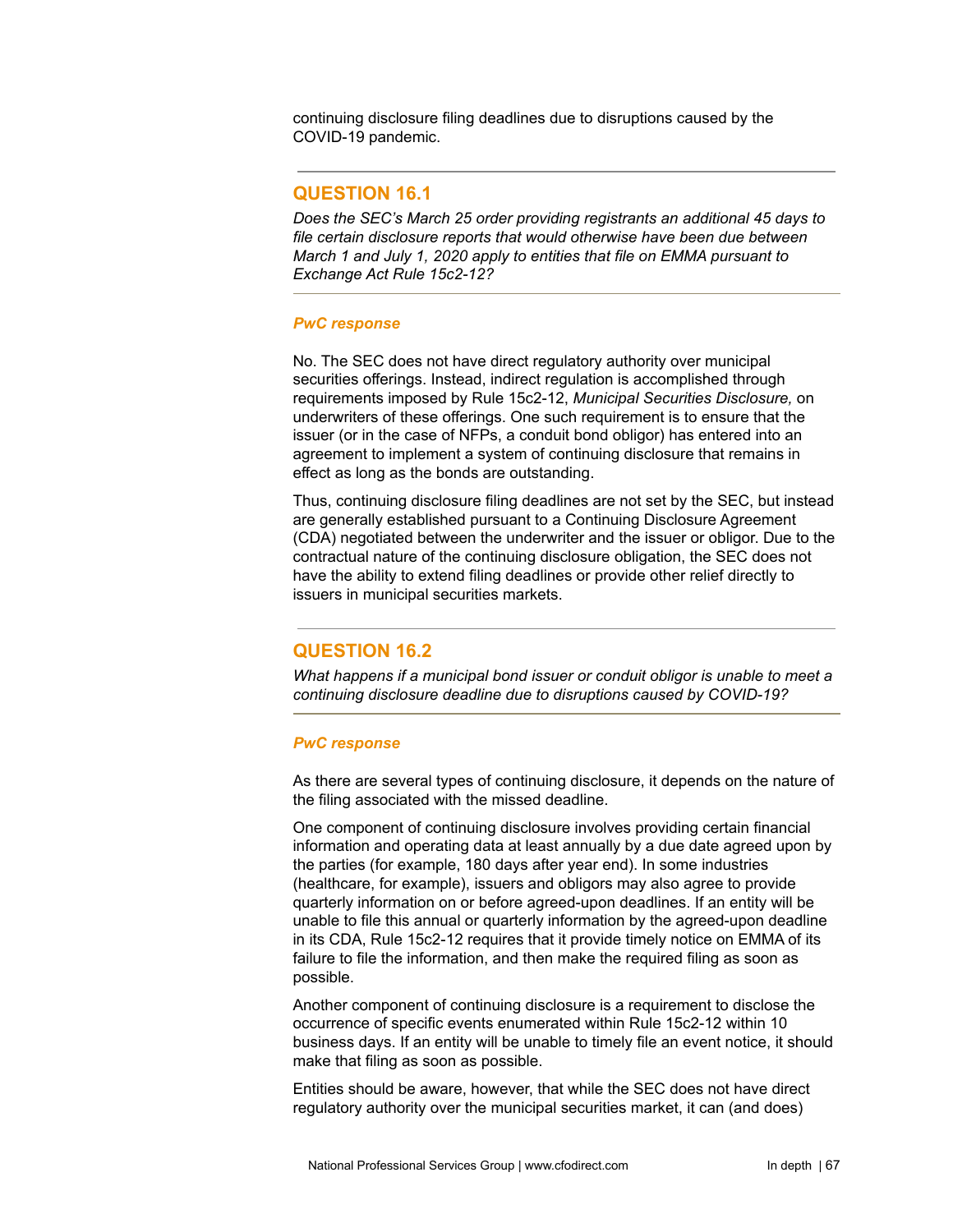bring enforcement actions against issuers and conduit obligors that are found to have violated the antifraud provisions of the federal securities laws.

That said, the failure to comply with a CDA (such as missing a filing deadline) does not itself constitute a violation of those laws. However, Rule 15c2-12 requires that an official statement issued in connection with a new bond issue must disclose any instances within the prior 5 years in which the entity failed to comply, in all material respects, with its previous CDA undertakings.

If disclosure of a failure to comply is not made and is subsequently determined to be a material omission, it is a violation of the antifraud provisions that is subject to enforcement action by the SEC.

# **Non-GAAP measures**

# **QUESTION 17.1**

*What guidance has the SEC staff issued on non-GAAP financial measures relating to COVID-19?*

### *PwC response*

In late March, the staff of the Division of Corporation Finance issued CF Disclosure Guidance: Topic No. 9 (Coronavirus (Covid-19)). This guidance provided several reminders regarding non-GAAP financial measures. It also addressed how to apply the SEC's requirements to reconcile a non-GAAP measure to the most directly comparable GAAP measure if a company presents preliminary results based on provisional amounts or ranges in an earnings release because of unknown factors relating to COVID-19.

This guidance indicates that in these situations, the staff will not object to companies reconciling a non-GAAP financial measure to preliminary GAAP results that include provisional amounts or a range of reasonably estimable amounts. The staff indicated that the provisional amounts or ranges should reflect a reasonable estimate of COVID-19-related items not yet finalized, such as impairment charges. Additionally, the staff indicated that if a company chooses to present its results in reliance on this guidance, it should limit the measures in its presentation to those non-GAAP financial measures it is using to report financial results to the Board of Directors.

It is important to note that this reconciliation guidance is applicable only to earning releases. In filings in which GAAP financial statements are required, such as filings on Form 10-K or Form 10-Q, companies should reconcile to GAAP results and not include provisional amounts or a range of estimated results.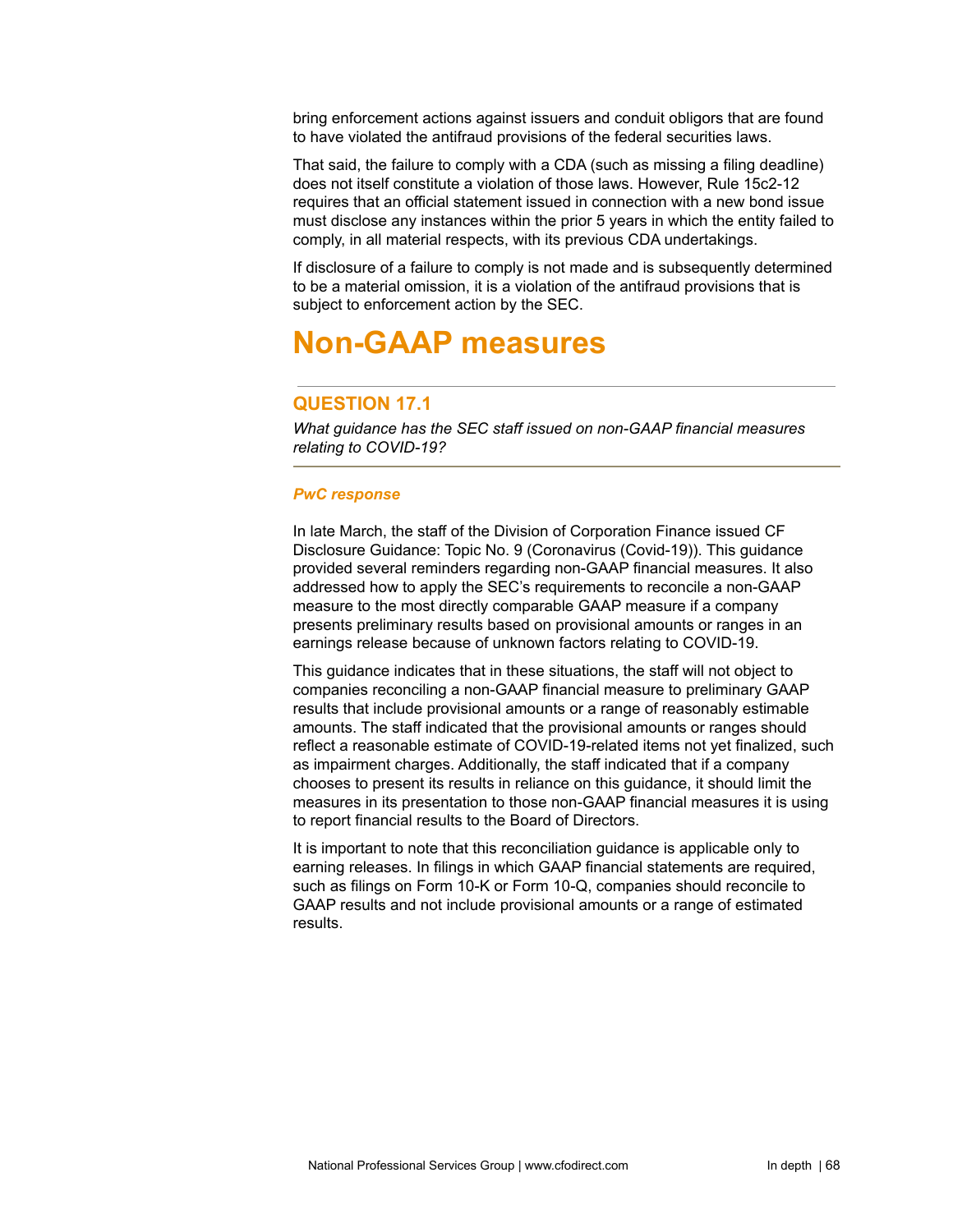# **QUESTION 17.2**

*How should a company identify the adjustments that are attributable to COVID-19?*

#### *PwC response*

The SEC has not published guidance in this area that is specific to COVID-19. Just as with all non-GAAP financial measures, the identification of the adjustments that are attributable to COVID-19 will require judgment based on the particular facts and circumstances. Some things to consider when evaluating non-GAAP adjustments relating to COVID-19 include:

- **Attributable** Is the adjustment clearly attributable to COVID-19? Would the item have been incurred absent COVID-19? Is it expected to continue after the pandemic is over?
- **Incremental** Is the amount incremental to normal operations?
- **Actual** Is the adjustment based on actual amounts (vs. hypothetical costs or lost opportunities)? For example, we understand the SEC staff would generally not view it as appropriate to prepare a non-GAAP measure that adjusts for lost revenue because of closing an operation or facility (see Question 17.4 regarding MD&A disclosures). Adjustments for incremental pay – what some are referring to as "combat pay" – may be appropriate, depending on the circumstances.
- **Quantifiable** Are the adjustments sufficiently defined to allow reasonable quantification?

# **QUESTION 17.3**

*What are some items to consider when preparing and presenting a non-GAAP financial measure that has adjustments relating to COVID-19?*

### *PwC response*

It is important to note that there have been no changes to Item 10(e) of Regulation S-K, Regulation G, or the related Staff Compliance & Disclosure Interpretations (C&DIs) because of COVID-19. Those rules and the related guidance should be considered when evaluating any non-GAAP measures, including those relating to COVID-19.

While not an exhaustive list, some items to consider when preparing and presenting non-GAAP information that has adjustments relating to COVID-19 include:

- **Not misleading** Non-GAAP information should not be presented in a manner that would be viewed as misleading in the context in which it is presented. While compliance with the rules and guidance referred to above is critical, the SEC staff has reminded companies in its C&DIs that non-GAAP information can be in technical compliance with the various regulations but still be considered misleading.
- **Prominence** When a non-GAAP measure is being presented, Regulation S-K requires the most directly comparable GAAP measure to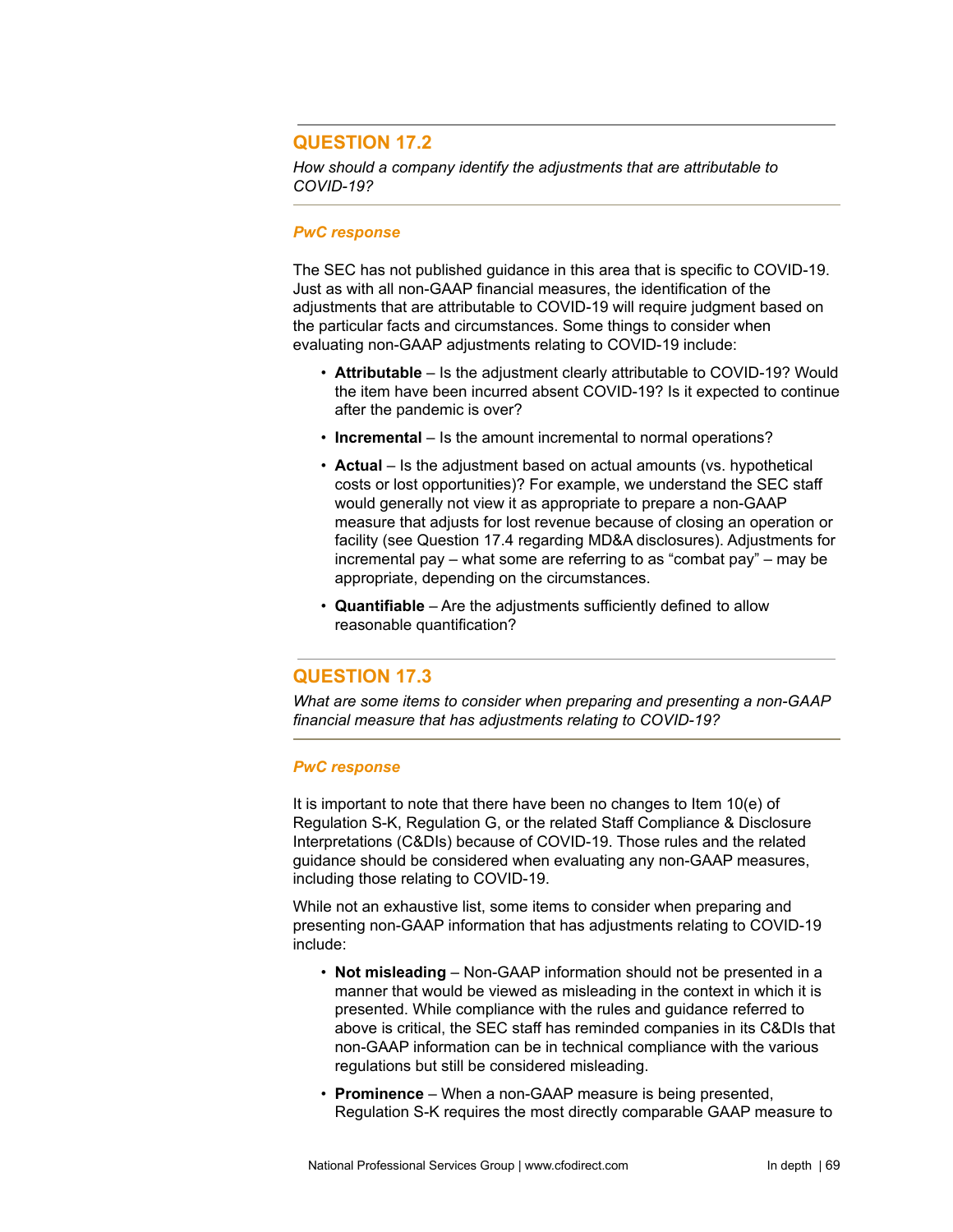be presented with equal or greater prominence. The staff's C&DIs on non-GAAP measures list certain examples of when the staff would consider a non-GAAP measure to be presented with more prominence, including:

- a non-GAAP measure that precedes the most directly comparable GAAP measure (including in an earnings release headline or caption) and
- presenting a full income statement of non-GAAP measures or presenting a full non-GAAP income statement when reconciling non-GAAP measures to the most directly comparable GAAP measures.
- **Disclosure** Robust disclosure relating to the adjustments attributable to COVID-19 will be important.
	- A reader should be able to understand the objective of presenting a non-GAAP financial measure that reflects adjustments for COVID-19 and what the measure is intended to convey. The staff has stated that it would be appropriate to explain why management considers the measure useful and how the measure is useful to investors' understanding of the impact of COVID-19 on the company's financial statements.
	- If management is using the non-GAAP financial measure (e.g., to operate or evaluate the business) the disclosure should address how it is being used (to the extent material).
	- The disclosure should clearly identify the nature of the items that are being adjusted. For example, an adjustment relating to COVID-19 could represent a number of different items, such as goodwill impairment, inventory write offs, etc. The disclosure should provide transparency regarding the various items.
	- If a company is reconciling a non-GAAP measure to a GAAP measure that includes provisional amounts or an estimated range of GAAP measures in an earnings release, the SEC staff has indicated that the company should disclose the reason the accounting is incomplete and what additional information or analysis may be needed to complete the accounting (to the extent practicable).
- **Controls** The company should consider its controls and procedures surrounding the presentation of non-GAAP measures, including those with adjustments relating to COVID-19. These controls would typically include appropriate governance practices and policies to, among other things, prevent error or manipulation and address matters relating to consistency in identifying the adjustments and how the adjustments are being described.
- **Consistency** The SEC staff stated in its C&DIs relating to non-GAAP measures that a non-GAAP measure can be misleading if it is presented inconsistently between periods. The company should consider whether there is consistency between periods in the adjustments that are being attributed to COVID-19. If a company does make a change, they should consider disclosing that fact, and whether to recast the non-GAAP measures for prior periods. Additionally, if a company presents adjustments for COVID-19 that add back expenses and charges, it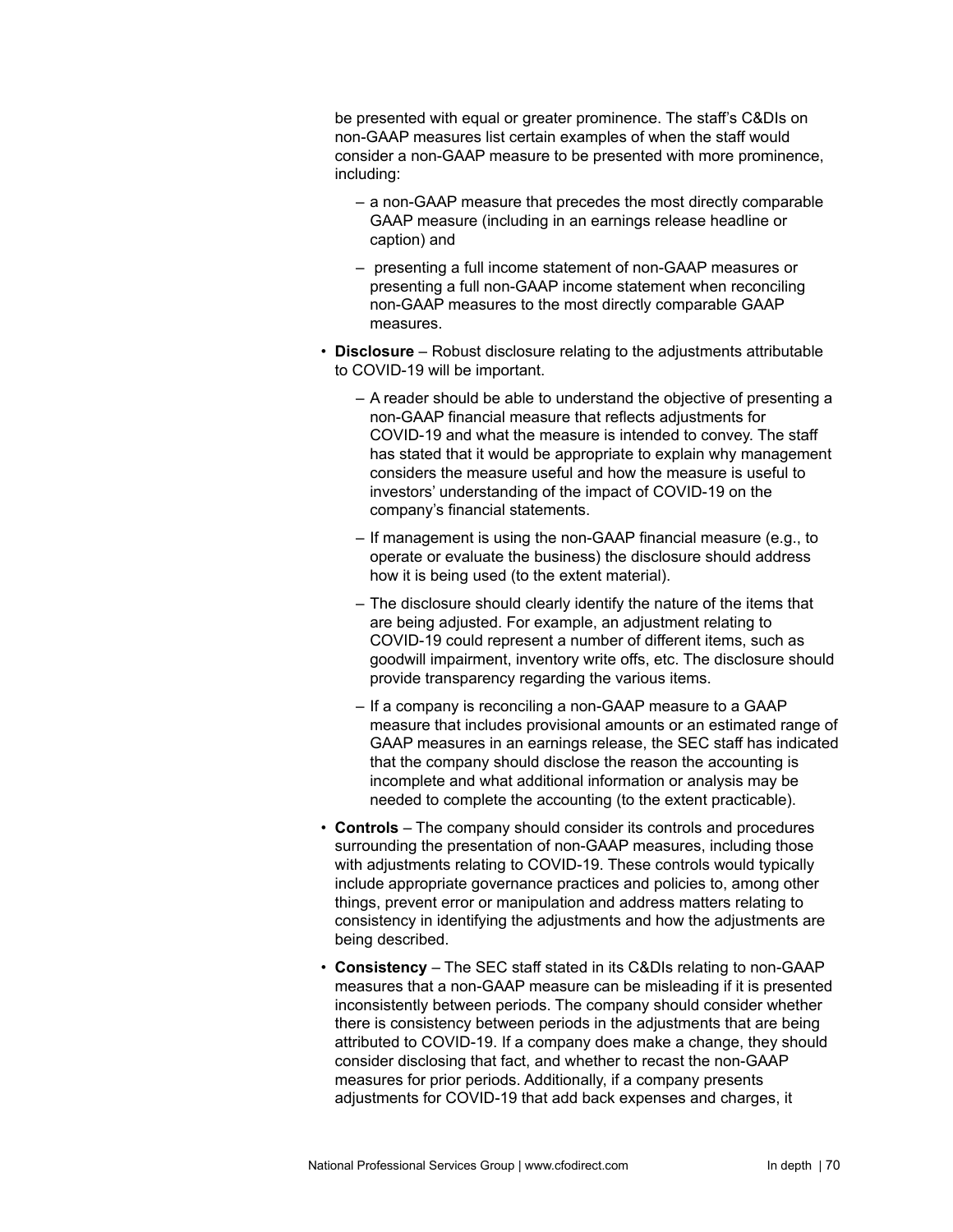should also evaluate the SEC staff's guidance relating to the need to consider appropriate adjustments for income or credits (e.g., non-recurring grants or subsidies).

• **Income taxes** – Consistent with the SEC staff's existing guidance, the gross amount of adjustments should be presented separately from tax effects. The CARES Act contains various provisions that could affect the company's tax provision. Consideration should be given to separately disclosing the amount attributable to the tax effect of the various adjustments and the effect of changes in the tax law.

# **QUESTION 17.4**

*How can a company communicate the effects of COVID-19 if an adjustment is not included in the non-GAAP presentation?*

## *PwC response*

Non-GAAP information can assist in explaining the effects of COVID-19 on the financial statements, however, non-GAAP measures, on their own, might not be sufficient to describe the totality of the effect. Companies will be able to address such matters in Management's Discussion and Analysis (MD&A).

To illustrate, assume a retail company has temporarily closed all of its stores as a result of COVID-19. The company could address the impact in MD&A through a discussion of items such as lost in-store sales, changes in online purchases, changes to employee costs, government assistance, etc. The MD&A allows for a comprehensive discussion.

Another example relates to impairment charges. Companies that record impairment charges for goodwill or other assets attributable to declining performance related to COVID-19 might present non-GAAP measures that exclude these charges. While such measures can be useful in explaining the results for the period, they may only tell part of the story: that there was a charge relating to COVID-19 and the results would have been different absent the charge. Companies can use MD&A to provide additional disclosure to explain the impact COVID-19 has on projections that resulted in the impairment charge. SEC Chairman, Jay Clayton, and Division of Corporation Finance Director, William Hinman, issued a Public [Statement](https://www.sec.gov/news/public-statement/statement-clayton-hinman) on April 8, 2020, which stresses the importance of discussing forward looking information.

# **Pensions**

# **QUESTION 18.1**

*If a company needs to remeasure its pension and postretirement benefit plans, what are some of the key considerations the company should focus on in the current environment?*

## *PwC response*

Upon remeasurement, all actuarial, and financial, and demographic assumptions are evaluated and updated, and a new determination of the plans'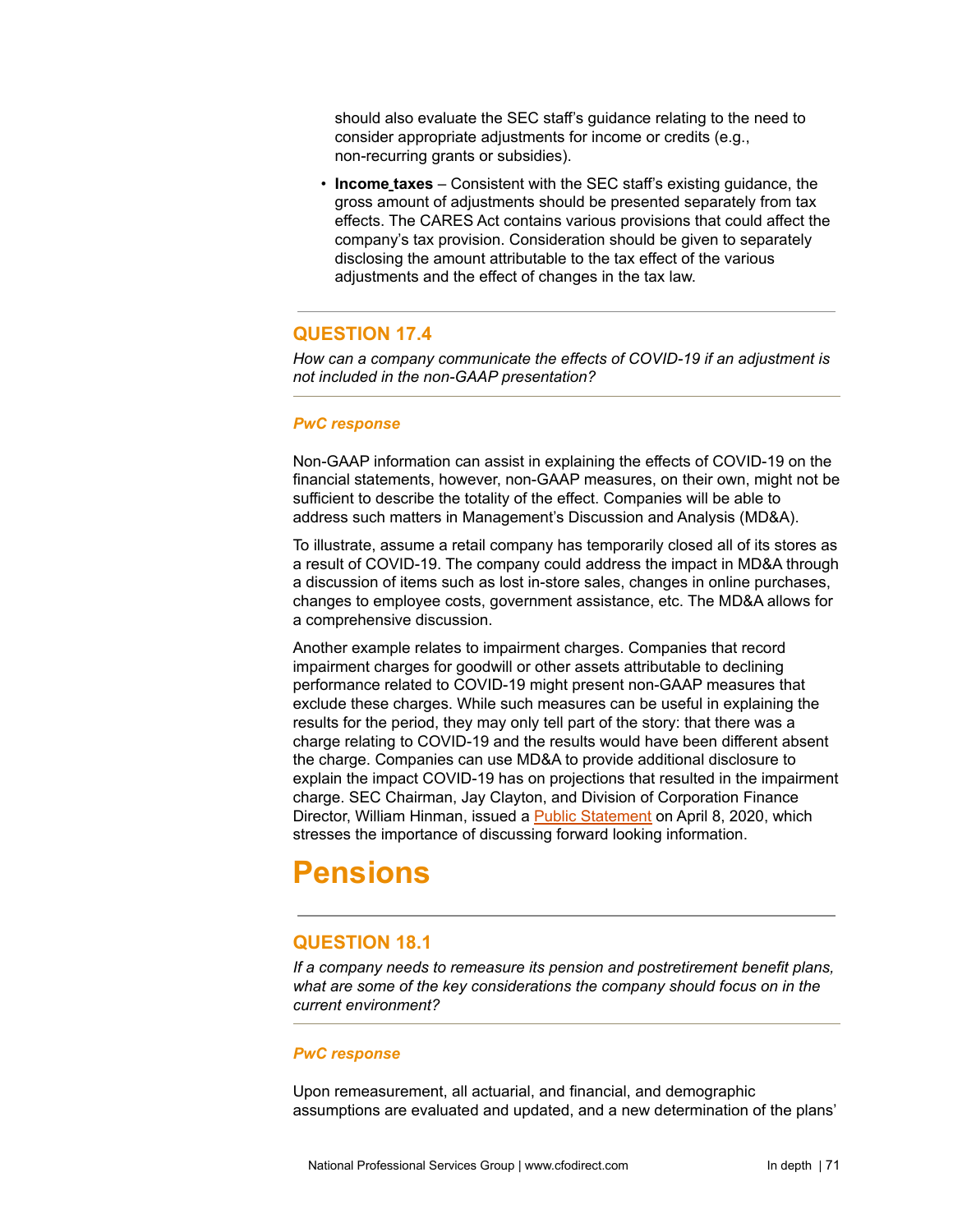projected benefit obligation and asset values is made using current market values and assumptions. With potentially significant changes in headcount and human capital plans and programs, coupled with the volatility in the market for plan assets and interest rates, companies should carefully evaluate significant assumptions and the methods used to determine them in the current period. Certain approaches may need to be refined in the current period to ensure they reasonably reflect actual results. For example, a company that historically rolls forward certain participant census data from an earlier date to the measurement date, as might be contemplated in ASC 715-30-35-64, might need to further evaluate the impact of restructuring actions or changes in employee behavior or elections on such data. Similarly, credit downgrades of corporate bond issuers that were previously rated "high quality" may impact the population of bonds historically utilized to determine the discount rate for a company's pension and postretirement benefit plans.

## **Additional resources:**

• PwC's *Pension and [employee](https://www.pwc.com/us/en/cfodirect/publications/accounting-guides/pension-employee-benefits-accounting-guide.html) benefits* guide, Chapter 2

# **Revenue**

# **QUESTION 19.1**

*How could disruptions that impact either the company's or a customer's ability to meet performance targets impact revenue recognition?*

#### *PwC response*

The potential disruption to supply chains or the "normal course of business," upon which many estimates of variable consideration may have originally been based, will likely necessitate a reassessment of variable consideration in a variety of contexts. Under ASC 606, *Revenue from Contracts with Customers*, management determines the total transaction price, including an estimate of any variable consideration, at contract inception and reassesses this estimate at each reporting date. Variable consideration is included in the transaction price only to the extent that it is probable that a significant reversal in the amount of cumulative revenue recognized will not occur when the uncertainty associated with the variable consideration is subsequently resolved. The transaction price is recognized as revenue when, or as, the related performance obligation is satisfied.

Variable consideration takes many forms, including volume discounts, rebates, returns, refunds, and royalties. Consideration is also variable if it is contingent on a future event occurring or not occurring, such as meeting performance goals (early completion bonus or commercialization milestone) or failing to meet a contractual deadline (liquidated damages), or a customer achieving a certain outcome, such as a distributor meeting a target level of gross margin upon resale. Estimates of variable consideration are subject to change as facts and circumstances evolve. Management should revise its estimates of variable consideration at each reporting date throughout the contract period. Any changes in the transaction price would be allocated to all performance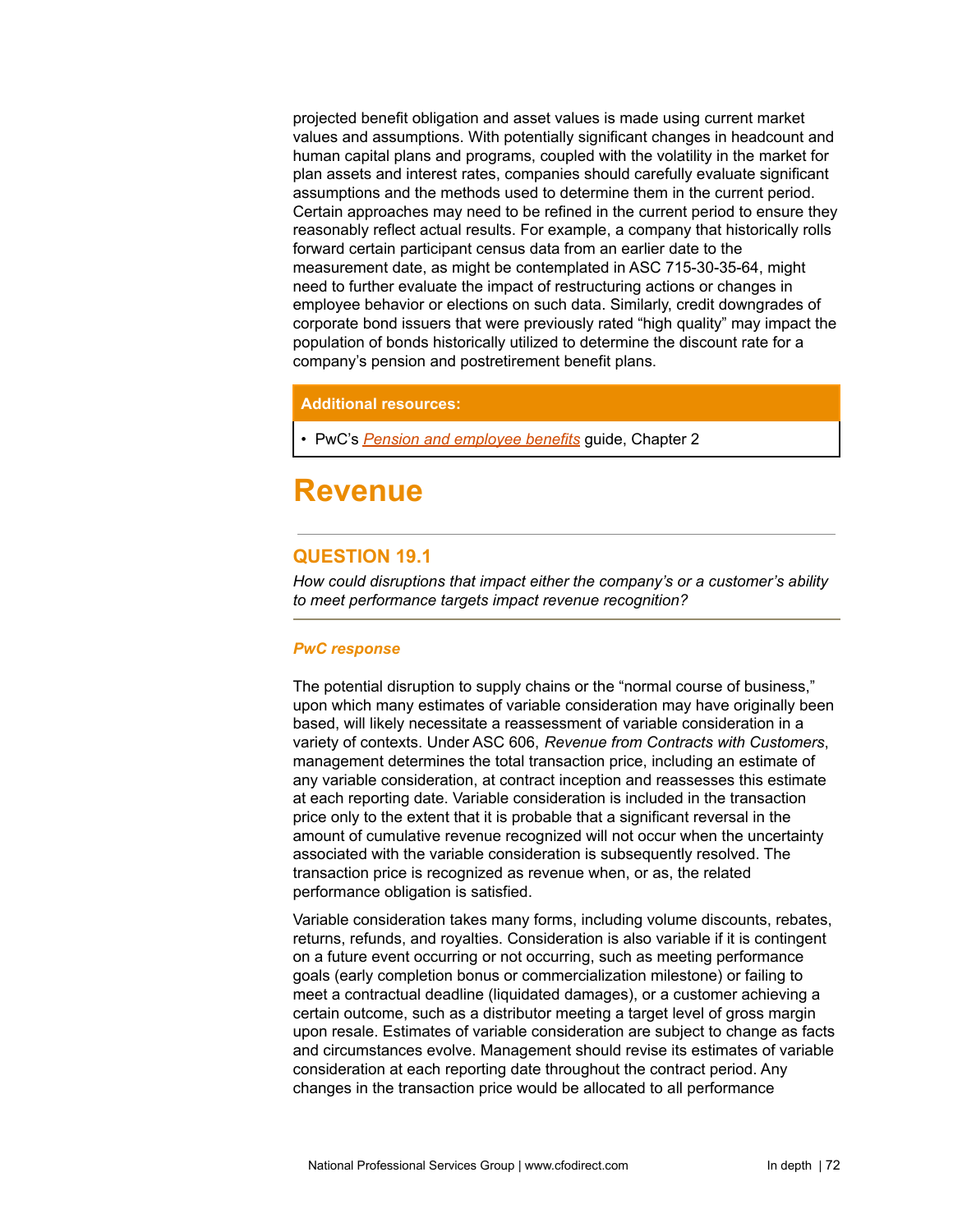obligations in the contract unless the variable consideration relates only to one or more, but not all, of the performance obligations.

## **QUESTION 19.2**

*How could revenue recognition be impacted by a customer's inability to make payments due to the disruption caused by the coronavirus or other economic events?*

#### *PwC response*

ASC 606 requires that in order to have a "contract" and, therefore, to be able to recognize revenue, a company must conclude that it is probable it will collect substantially all of the consideration to which it will be entitled under the arrangement. If a company continues to sell products and services to a customer when it is uncertain whether collection is probable—due to the potential deterioration of its customer's financial position or that customer's current inability to settle outstanding receivables—the question arises as to whether revenue can continue to be recognized on new transactions.

ASC 606 requires a company to first consider any potential price concessions that it expects to provide, which reduce the transaction price, before assessing collectibility. Additionally, a company should consider as part of the collectibility assessment whether it has the ability and intent to cease providing service if the customer fails to pay. In many cases it may be challenging to conclude that collection for new sales is probable when the customer has been unable to pay existing receivables. This type of situation requires judgment and is dependent upon facts and circumstances; however, if a company cannot conclude collection is probable at inception of an arrangement, it cannot recognize revenue from the arrangement.

If a company concludes collection is not probable at contract inception, it should continue to reassess this conclusion each reporting period as collection may become probable at a later date. Further, even for contracts that are currently in process, a significant change in facts and circumstances, such as a significant deterioration in a customer's ability to pay, would be an indicator that a company should also reassess whether it is probable that it will collect the remaining consideration under the contract for future goods and services.

If a company concludes collection is not probable, but the customer subsequently makes a payment, revenue can only be recognized when one or more of the following occurs:

## **Excerpt from ASC 606-10-25-7**

- a. The entity has no remaining obligations to transfer goods or services to the customer, and all, or substantially all, of the consideration promised by the customer has been received by the entity and is nonrefundable.
- b. The contract has been terminated, and the consideration received from the customer is nonrefundable.
- c. The entity has transferred control of the goods or services to which the consideration that has been received relates, the entity has stopped transferring goods or services to the customer (if applicable) and has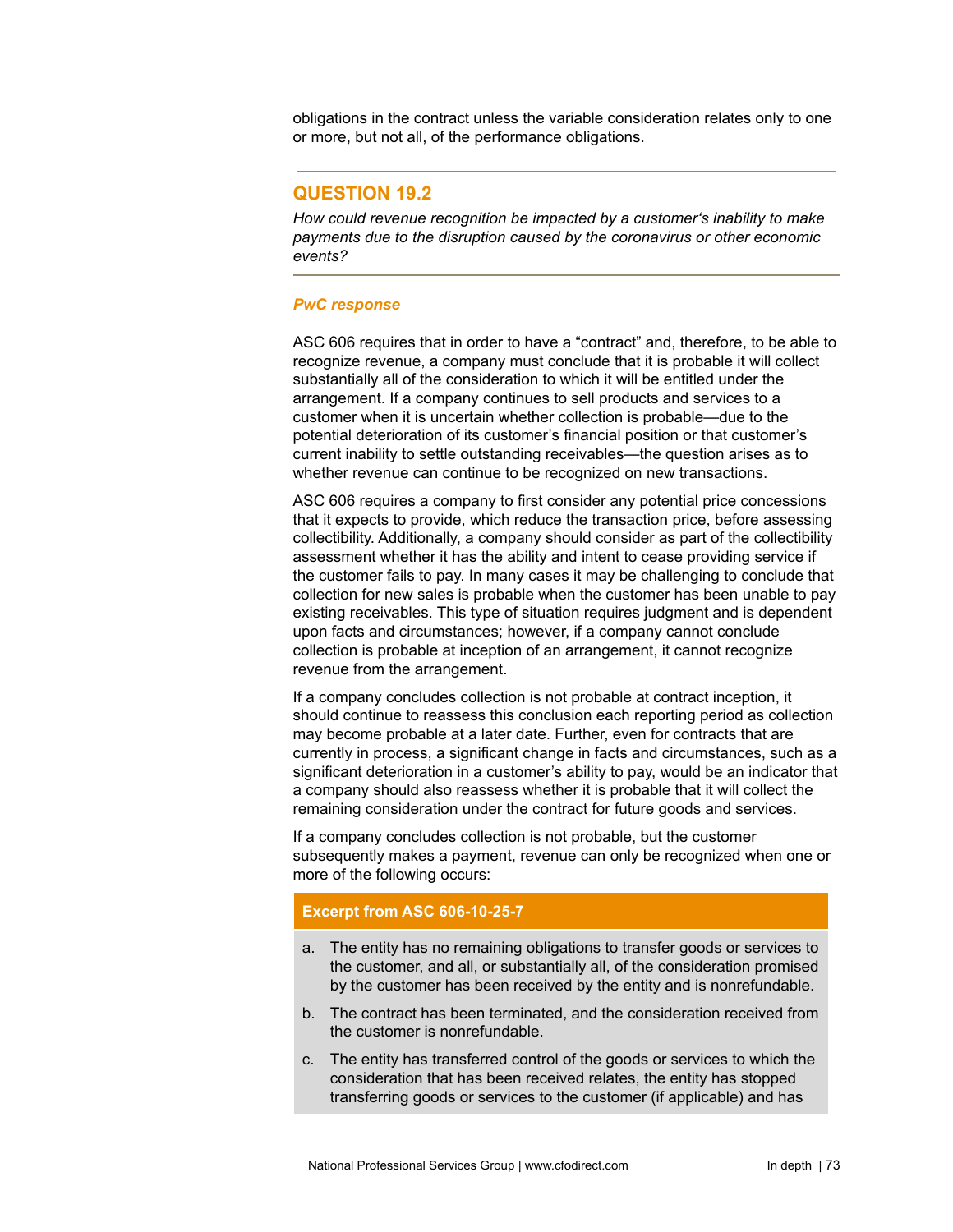no obligation under the contract to transfer additional goods or services, and the consideration received from the customer is nonrefundable."

# **QUESTION 19.3**

*How should a company account for "customer goodwill" gestures, such as giving customers free or discounted goods or services, price concessions, or extended payment terms?*

#### *PwC response*

A company that provides free or discounted goods to existing customers should first consider whether the transaction (a) should be combined with another revenue transaction entered into at or near the same time based on the criteria in ASC 606-10-25-9 or (b) changes the scope of an existing customer contract and should be accounted for as a modification (see Question 19.4).

An option to receive free or discounted goods or services that is combined with another revenue transaction may provide a material right to the customer. Material rights are a separate performance obligation in the contract and a portion of the transaction price (consideration) should be allocated to the right based on the relative standalone selling price allocation framework. However, if the company is offering the goods or services at the same price to similar customers on a standalone basis (i.e., without entering into a current revenue transaction), it would be considered a marketing offer rather than a material right and would have no accounting impact at the time it is offered.

If a company gives customers or potential customers free goods or services that are not provided in connection with another revenue transaction, it would likely conclude a contract does not exist because there are no enforceable rights and obligations. Accordingly, no revenue would be recognized as the free goods or services are transferred. Revenue would generally be recognized on a prospective basis if the customer subsequently commits to purchase additional goods or services from the company. That is, revenue would not be allocated to the goods or services that were transferred for no consideration before a contract existed in that circumstance.

Companies may decide to offer price concessions to customers related to past, ongoing, or future transactions. If a company expects to provide a price concession to a customer related to a new contract, the transaction price (and revenue recognized) should be reduced by the amount of the expected concession. In that case, the expected price concession is variable consideration that is estimated and updated each reporting period. If a company does not intend to provide a price concession at contract inception, transfers control of goods or services, and recognizes revenue (assuming collection was assessed as probable at contract inception), the resulting receivable or contract asset is subject to the guidance in ASC 310, *Receivables,* (or ASC 326, *Financial Instruments—Credit Losses*, when adopted). Accordingly, changes in the customer's ability or intent to pay would be reflected in bad debt expense or credit losses. If the company decides to offer a price concession to a customer subsequent to contract inception, judgment may be required to assess whether the concession is a modification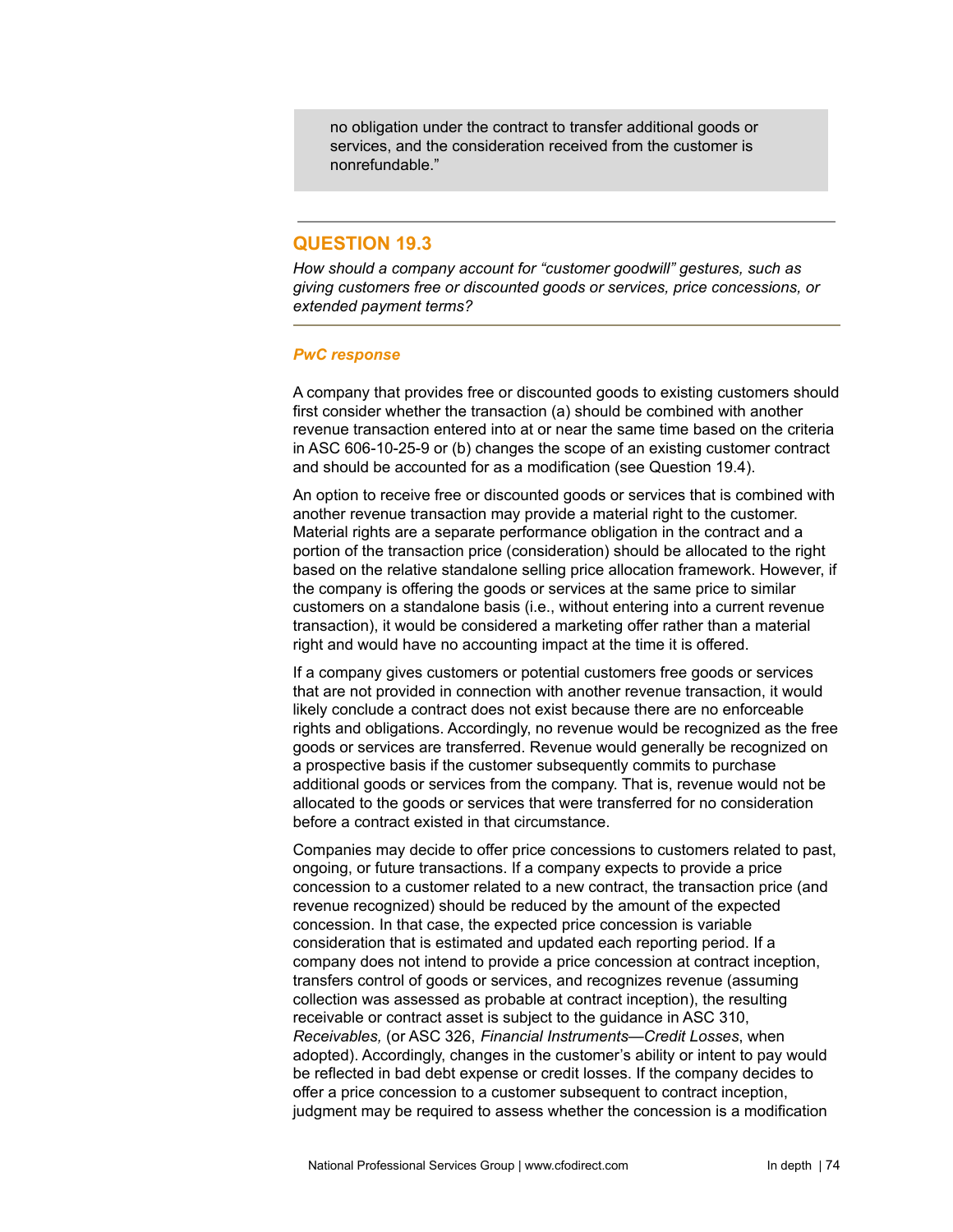of a receivable, credit loss, or a modification of an existing revenue contract (see Question 19.4).

As a result of current events, a company may decide to offer payment terms to customers that extend longer than typically offered. For a new contract, extended payment terms should be considered in the assessment of whether collection is probable and/or whether the company intends to provide a concession at contract inception (see Question 19.2). Extended payment terms may also indicate that the arrangement includes a significant financing component. Importantly, the mere existence of extended payment terms is not determinative when assessing whether collection is probable (for purposes of establishing the existence of a contract) and all facts and circumstances should be evaluated. Companies should also consider whether extended payment terms affect their assessment of the allowance for doubtful accounts or credit losses (see Question 6.5). If a company modifies an existing contract to extend payment terms (potentially changing the transaction price), it should consider whether the contract modification guidance applies, particularly if the change is made in conjunction with other changes to the scope of the contract (see Question 19.4).

## **QUESTION 19.4**

*What is the impact of modifying a revenue contract to provide future concessions, such as reducing the price or decreasing quantities of goods or services to be delivered (or minimum purchase commitments)?*

## *PwC response*

A modification is accounted for as a separate contract only if distinct goods or services are added to the contract for a price equal to standalone selling price (adjusted for contract-specific circumstances). The accounting for a modification that is not a separate contract depends on whether the remaining goods or services are distinct from the goods or services transferred before the modification:

- If the remaining goods or services are not distinct (e.g., a single performance obligation is being modified), the modification is accounted for on a cumulative catch-up basis. Estimates of the transaction price and measure of progress are updated and cumulative revenue recognized is adjusted (increased or decreased) accordingly.
- If the remaining goods or services are distinct (including goods or services that are part of a series), the modification is accounted for prospectively as if it were a termination of the existing contract and the creation of a new contract. The sum of: (a) unrecognized consideration from the original contract and (b) additional consideration promised as part of the modification is allocated to the remaining goods or services to be provided based on relative standalone selling prices as of the modification date.

For modifications accounted for on a prospective basis, price concessions given due to current events (as opposed to concessions related to the company's past performance) will generally reduce the consideration allocated to the remaining goods or services and accordingly, reduce revenue recognized for future goods or services. Judgment may be required to determine whether a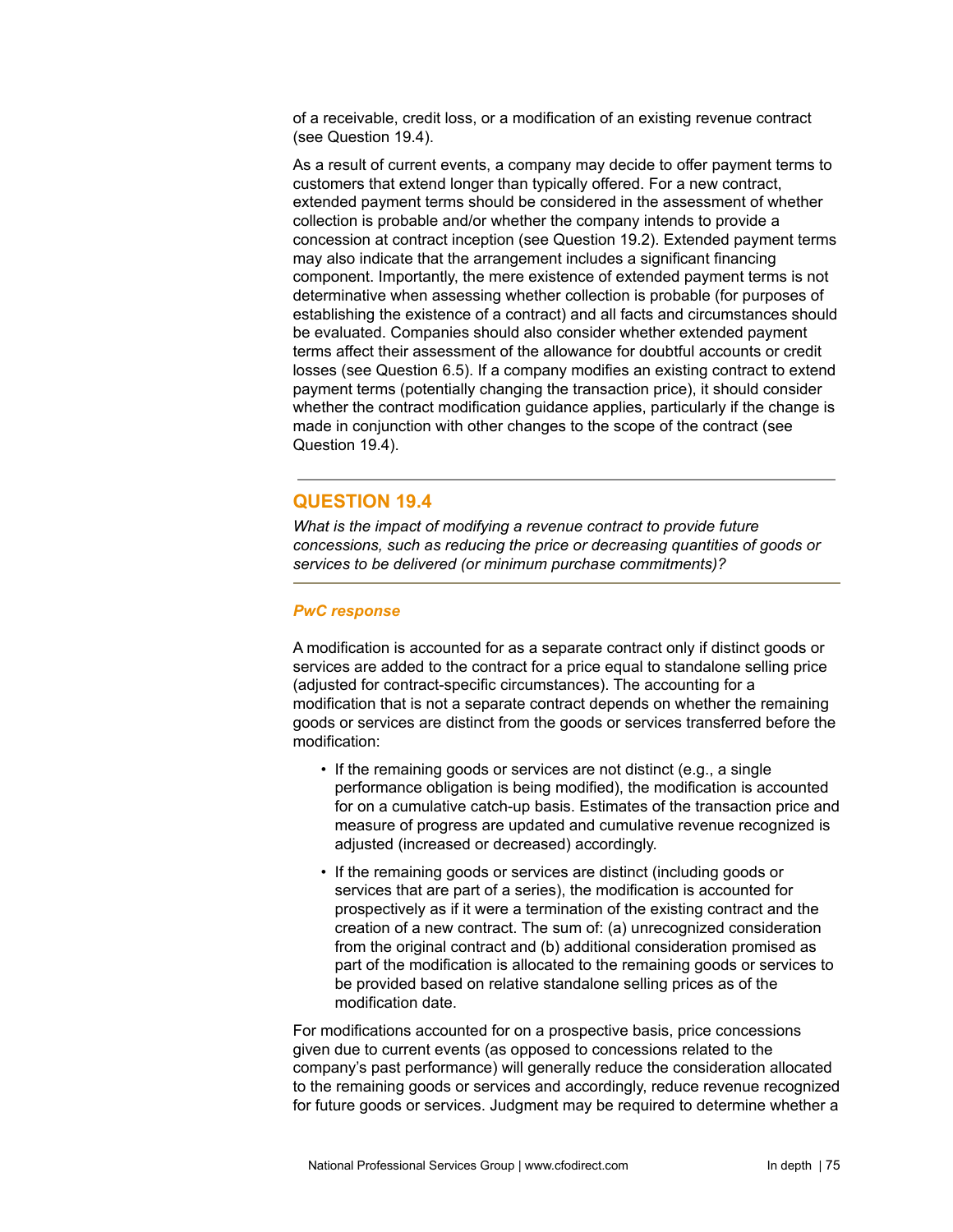decision to give away free or highly discounted goods or services is a modification of an existing customer contract or a marketing offer that does not impact the accounting for existing contracts.

# **QUESTION 19.5**

*If a company's customary business practice is to obtain written, signed contracts, does an enforceable contract exist if a written contract is not obtained (e.g., approvals received via e-mails, product shipped without a contract)?*

#### *PwC response*

It depends. The fact that the company normally obtains written contracts does not necessarily mean that other forms of agreements (e.g., oral or electronic) do not meet the definition of a contract. The company needs to determine if the agreement creates legally enforceable rights and obligations, which might be achieved through forms other than a written contract. Legal enforceability depends on the interpretation of the law and could vary across legal jurisdictions.

## **QUESTION 19.6**

*How is revenue recognition impacted if delivery of a product cannot be completed, for example due to shipping restrictions or closure of a customer's facility preventing physical delivery?*

## *PwC response*

Although revenue recognition often coincides with delivery of a product, timing of revenue is not necessarily based on delivery, but is instead based on transfer of control to the customer. In some cases, revenue may be recognized over time such that all or most of the revenue is recognized prior to delivery. For example, revenue for customized products might be recognized over time as the products are manufactured if the company has the right to payment for performance to date. If revenue is recognized (i.e., control transfers) at a point in time, the guidance provides five indicators that help to identify the point at which control has transferred:

- (1) the entity has present right to payment
- (2) the customer has legal title to the asset
- (3) the entity has transferred physical possession of the asset
- (4) the customer has the significant risks and rewards of ownership
- (5) the customer has accepted the asset

The indicators are not intended to be used as a checklist nor do all indicators need to be met in order to conclude that control has transferred. Significant judgment may be required to determine whether control has transferred if only some of the indicators have been met.

In certain circumstances, control transfers to the customer at a point in time before the customer has physical possession. This most commonly occurs in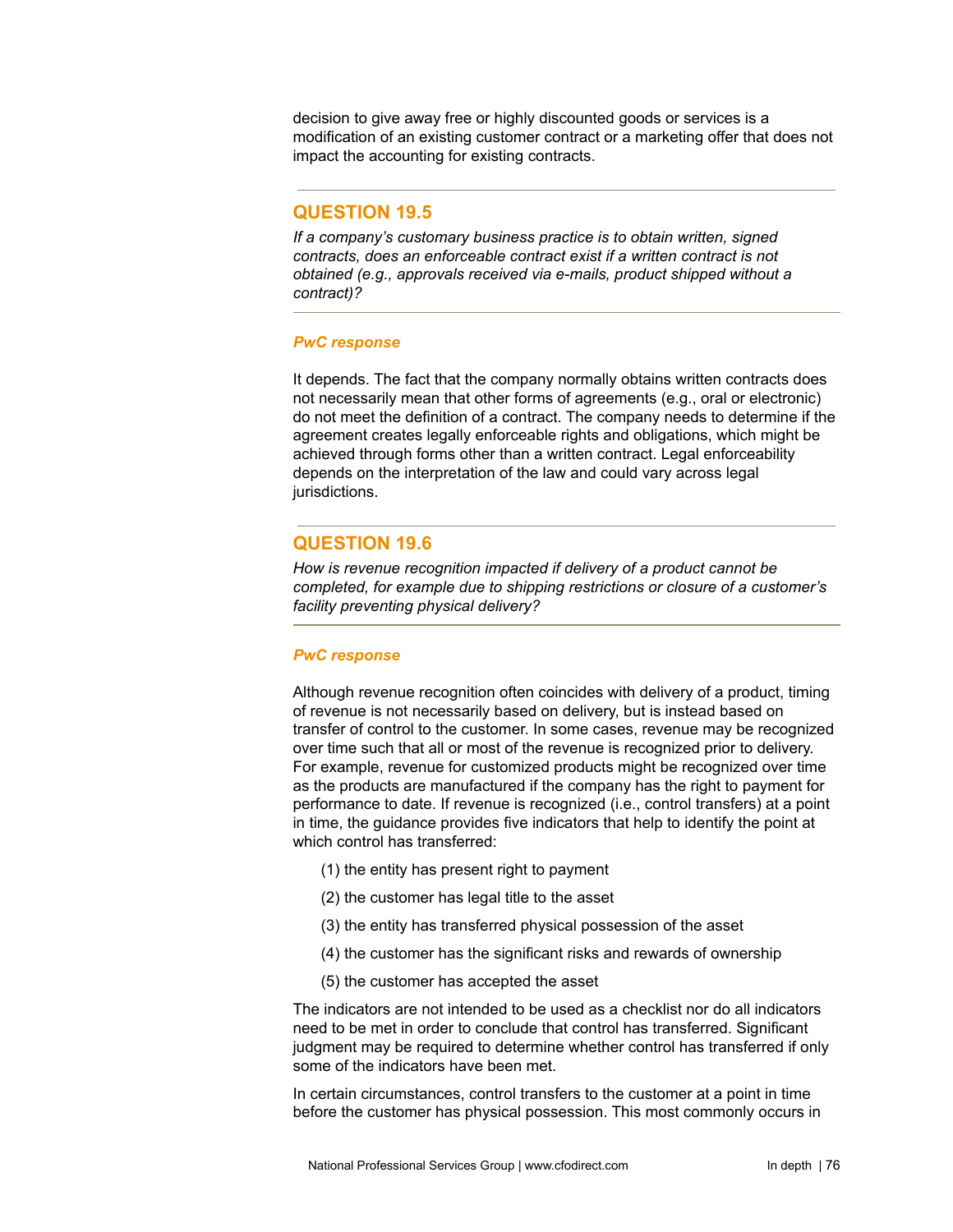arrangements when title and risk of loss passes to the customer upon transfer to a third-party shipper and as a result, the company concludes control transfers at shipping point. It may also occur in connection with a bill-and-hold arrangement when the parties agree that the seller will retain physical possession of the products and transfer them to the customer at some point in the future. In addition to considering the indicators of point in time control transfer, the following criteria in ASC 606-10-55-83 must be met to conclude a customer has obtained control in a bill-and-hold arrangement:

## **Excerpt from ASC 606-10-55-83**

- a. The reason for the bill-and-hold arrangement must be substantive (for example, the customer has requested the arrangement).
- b. The product must be identified separately as belonging to the customer.
- c. The product currently must be ready for physical transfer to the customer.
- d. The entity cannot have the ability to use the product or to direct it to another customer.

If control has transferred in a bill-and-hold arrangement, a company should also consider whether it has remaining performance obligations, such as custodial or delivery services. If so, a portion of the transaction price should be allocated to those performance obligations and recognized as they are satisfied.

# **QUESTION 19.7**

*How is revenue recognition impacted if a company expects to receive an increased volume of returns or relaxes return criteria as a customer accommodation?*

## *PwC response*

When control has transferred, but customers have an explicit or implicit right to return products, the amount of revenue recognized is reduced by estimated returns. The company recognizes a corresponding refund liability for the consideration to be returned to the customer and an asset for its right to the product(s) to be recovered from the customer. The reduction of revenue for expected returns is a form of variable consideration; accordingly, the estimate of returns and related assets and liabilities should be updated each period. The variable consideration constraint also applies, which states that revenue should only be recognized to the extent it is probable that a significant reversal in cumulative revenue recognized will not occur in the future.

While estimated returns are often based on historical experience, companies should consider any expected changes in customer behavior resulting from the current economic environment in their estimates of returns. Additionally, companies should consider whether the estimate is impacted by business practices or communications to customers outside of the contract, such as a willingness to take returns outside of the stated return period. The guidance also requires several disclosures that may be relevant, such as (a) information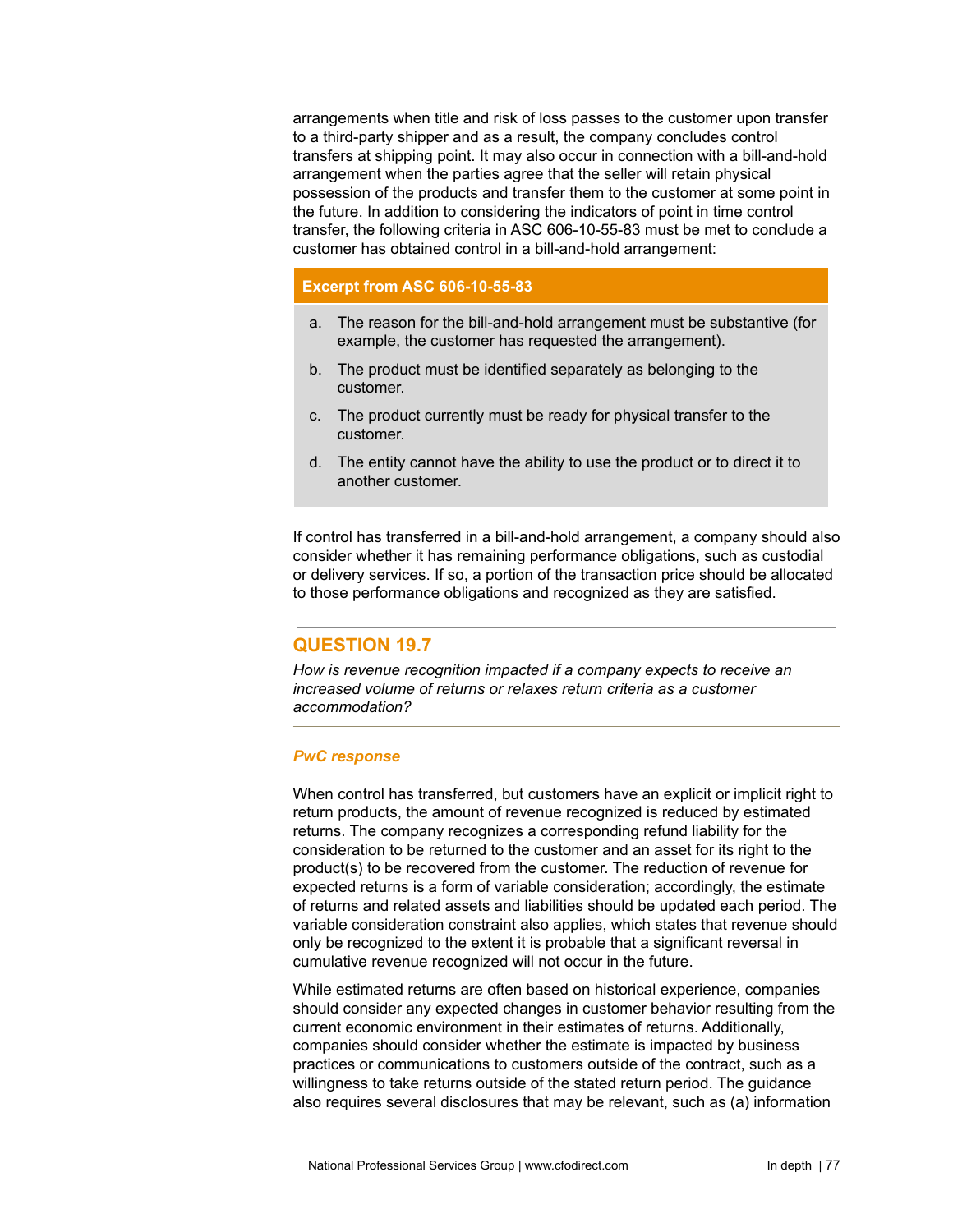about obligations for returns or refunds, (b) significant judgments in determining the transaction price, including estimates of variable consideration and application of the constraint, and (c) changes in transaction price for previously satisfied performance obligations (for example, as a result of changes in estimates of variable consideration).

## **Additional resources:**

- *•* PwC's *Revenue from contracts with [customers](https://www.pwc.com/us/en/cfodirect/publications/accounting-guides/revenue-recognition-accounting-financial-reporting-guide.html)* guide
- PwC's *COVID-19: Revenue contract [modification](https://www.pwc.com/us/en/cfodirect/accounting-podcast/revenue-contract-modifications-questions-answered.html) questions*, answered podcast

# **Sales of held-to-maturity securities**

# **QUESTION 20.1**

*What are the accounting implications if a company sells securities that are classified as held to maturity?*

### *PwC response*

Other than the specific circumstances described in ASC 320-10-25-6, ASC 320-10-25-14, and ASC 320-10-25-18, a company cannot periodically sell or transfer investments from the held-to-maturity category without calling into question the company's:

- previous assertions regarding the classification of those securities,
- assertions regarding the classification of other held-to-maturity securities, and
- future assertions regarding the classification of securities until the company has reestablished the credibility of its classification policy.

Because a company's assertions relate to each investment in the held-to-maturity category, the sale of individual held-to-maturity securities will call into question a company's intent to hold all securities in the held-to-maturity category. The held-to-maturity category is purposely restrictive such that the use of amortized cost must be justified for each investment.

If a sale or transfer of a debt security results in a tainting event, all remaining held-to-maturity securities should be reclassified to available for sale. Securities should not be classified as held to maturity for some period of time following the tainting of the portfolio. This tainting period is intended as time for the company to reestablish its policies and procedures to ensure that it has both the intent and ability to hold securities to maturity. It also allows the company to demonstrate its reestablished intent and ability to hold securities to maturity. Practice has generally considered the taint period for sales or transfers of held-to-maturity securities that do not meet the limited exceptions in ASC 320 to be approximately two years.

Under ASC 320-10-25-6, the sale of a security that was classified as held to maturity may not taint a company's assertion that other securities are held to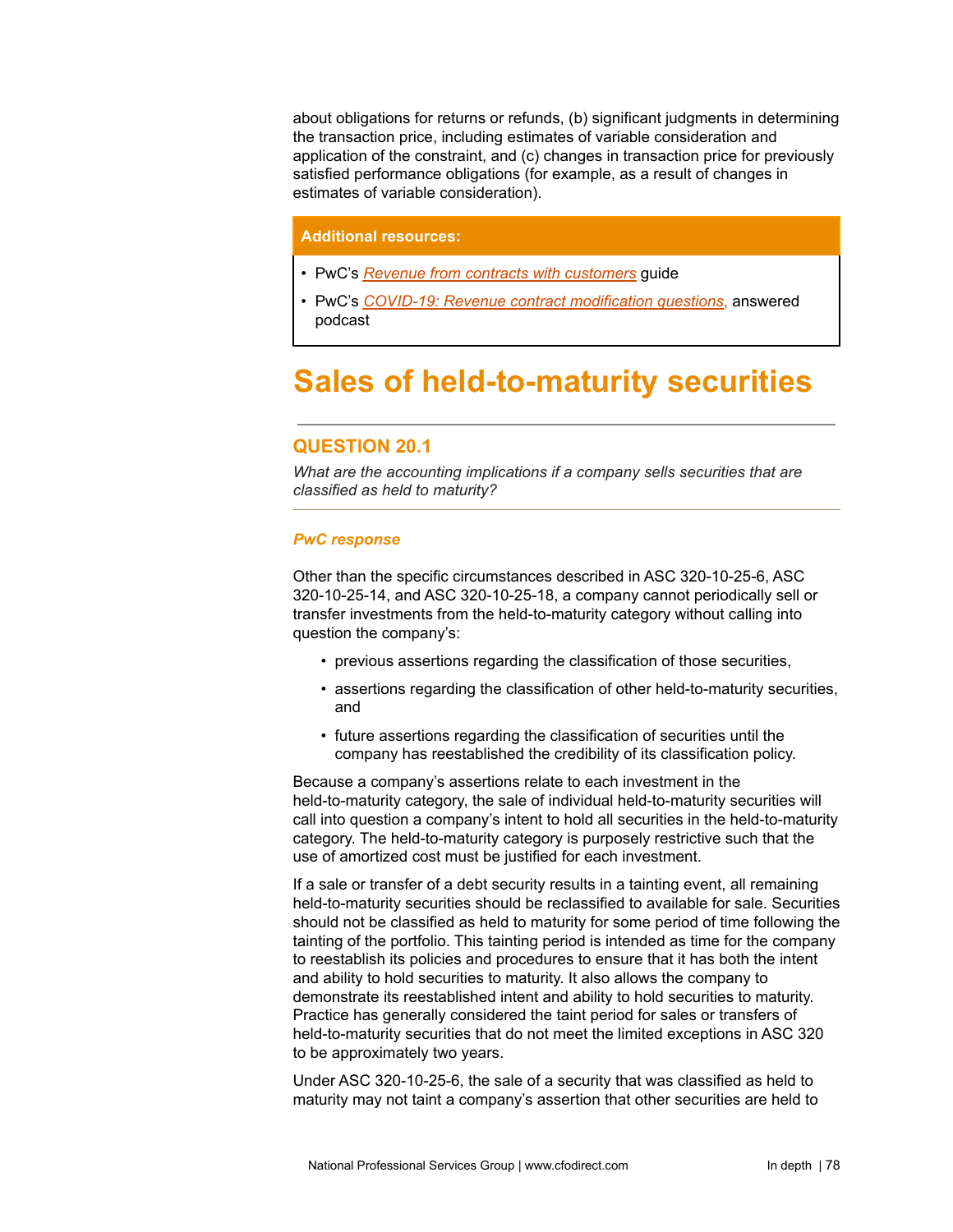maturity if the change in management's intent was due to one of the following changes in circumstances:

## **Excerpt from ASC 320-10-25-6**

- a. Evidence of a significant deterioration in the issuer's creditworthiness (for example, a downgrading of an issuer's published credit rating)
- b. A change in tax law that eliminates or reduces the tax-exempt status of interest on the debt security (but not a change in tax law that revises the marginal tax rates applicable to interest income)
- c. A major business combination or major disposition (such as sale of a component of an entity) that necessitates the sale or transfer of held-to-maturity securities to maintain the entity's existing interest rate risk position or credit risk policy
- d. A change in statutory or regulatory requirements significantly modifying either what constitutes a permissible investment or the maximum level of investments in certain kinds of securities, thereby causing an entity to dispose of a held-to-maturity security
- e. A significant increase by the regulator in the industry's capital requirements that causes the entity to downsize by selling held-to-maturity securities
- f. A significant increase in the risk weights of debt securities used for regulatory risk-based capital purposes.

## **Additional resources:**

• PwC's *Loans and [investments](https://www.pwc.com/us/en/cfodirect/publications/accounting-guides/pwc-guide-loans-investments-cecl-impairment-model.html)* guide

# **Subsequent events**

## **QUESTION 21.1**

*How should a company consider whether events subsequent to the balance sheet date but prior to issuance of the financial statements should be reflected in the financial statements?*

## *PwC response*

As described in ASC 855-10-20, there are two types of subsequent events:

- Events or transactions that provide additional evidence about conditions that existed at the date of the balance sheet, including the estimates inherent in the process of preparing financial statements (recognized subsequent events)
- Events that provide evidence about conditions that did not exist at the date of the balance sheet but arose subsequent to that date (nonrecognized subsequent events).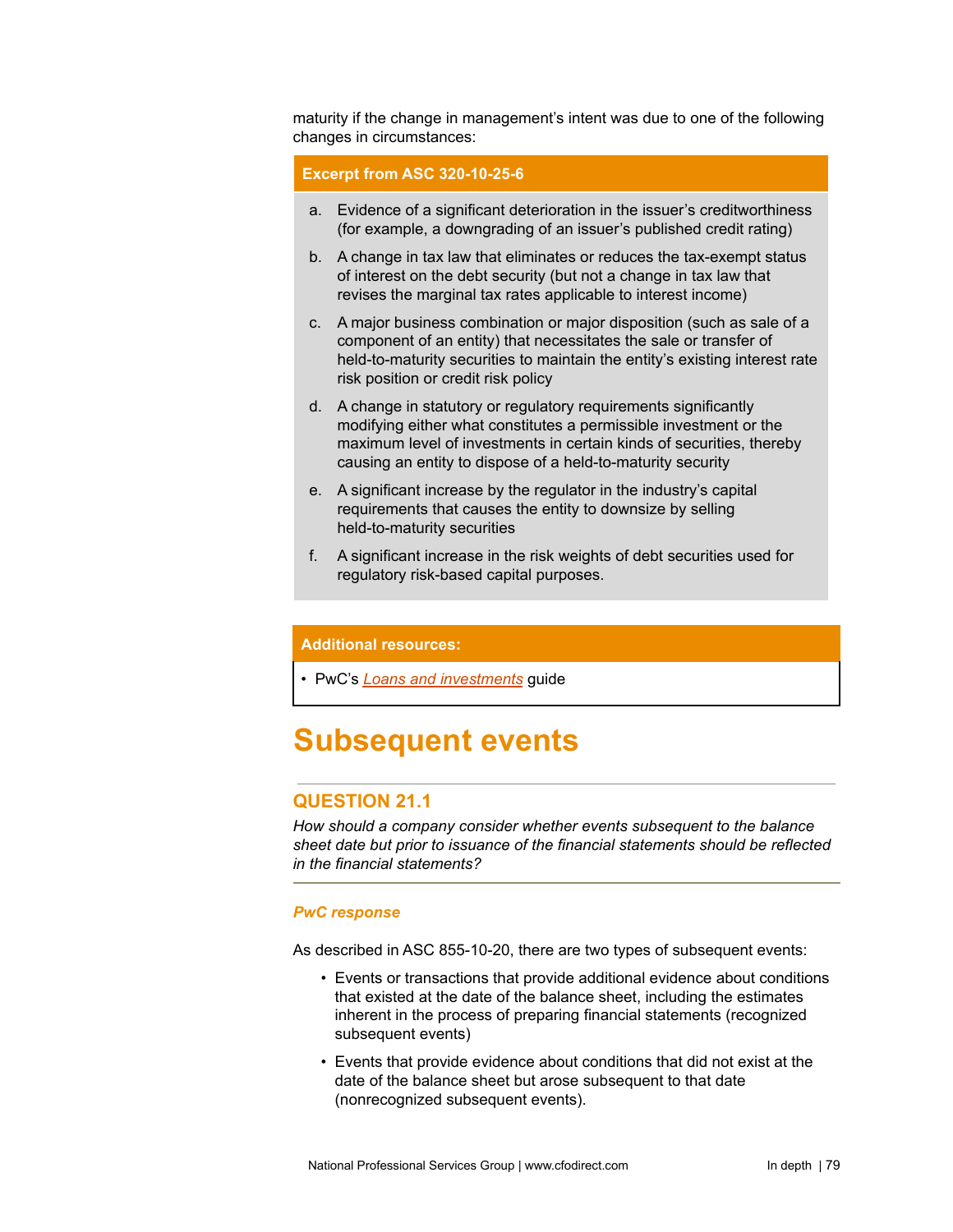Recognized subsequent events are recorded in the financial statements to be issued. Examples include the realization of a loss on the sale of inventory or property held for sale when the subsequent act of sale confirms a previously existing unrecognized loss. Changes in lower of cost or net realizable value considerations related to inventory valuation in the subsequent period may also be recognized subsequent events (see Question 21.2).

Nonrecognized subsequent events generally do not relate to conditions existing at the balance sheet date and so they are not recognized in the financial statements. However, disclosure may be necessary based on the nature of the event to keep the financial statements from being misleading. Changes in the fair value of assets or liabilities (financial or nonfinancial) after the balance sheet date are generally nonrecognized subsequent events, but they may warrant disclosure.

Determining whether an event is recognized or unrecognized can be more difficult when circumstances are evolving versus evaluating a single isolated event. When events develop over a period of time, some portions of the impact may be recognized, while other portions are unrecognized.

Because ASC 855 does not provide an explicit threshold for determining which subsequent events require disclosure, the decision regarding when to disclose a subsequent event is based on specific facts and circumstances, including materiality, and requires judgment. Generally, a subsequent event should be disclosed if it meets both of the following criteria:

- The event should have a determinable (even if not yet definitively quantified) significant effect on the balance sheet at the time of occurrence or on the future operations of the company.
- Without disclosure of it, the financial statements would be misleading.

ASC 855 does not require a company to include all subsequent event disclosures in a single footnote. Rather, management may determine where to include the disclosures in the context of the financial statements.

# **QUESTION 21.2**

*If sales are significantly reduced or suspended for an extended period subsequent to the balance sheet date, how should companies assess the impact to inventory valuation?*

# *PwC response*

Under ASC 855-10-55-1(b): "Subsequent events affecting the realization of assets, such as inventories, or the settlement of estimated liabilities, should be recognized in the financial statements when those events represent the culmination of conditions that existed over a relatively long period of time."

Companies will need to assess the timing of the coronavirus-related events that impact inventory valuation. All information related to inventory valuation should be taken into account through the issuance of the financial statements (or when available to be issued for private companies). However, when a specific event results in the loss of value of the inventory, such as discrete decisions to close stores or governmental actions to restrict individuals' activities that may not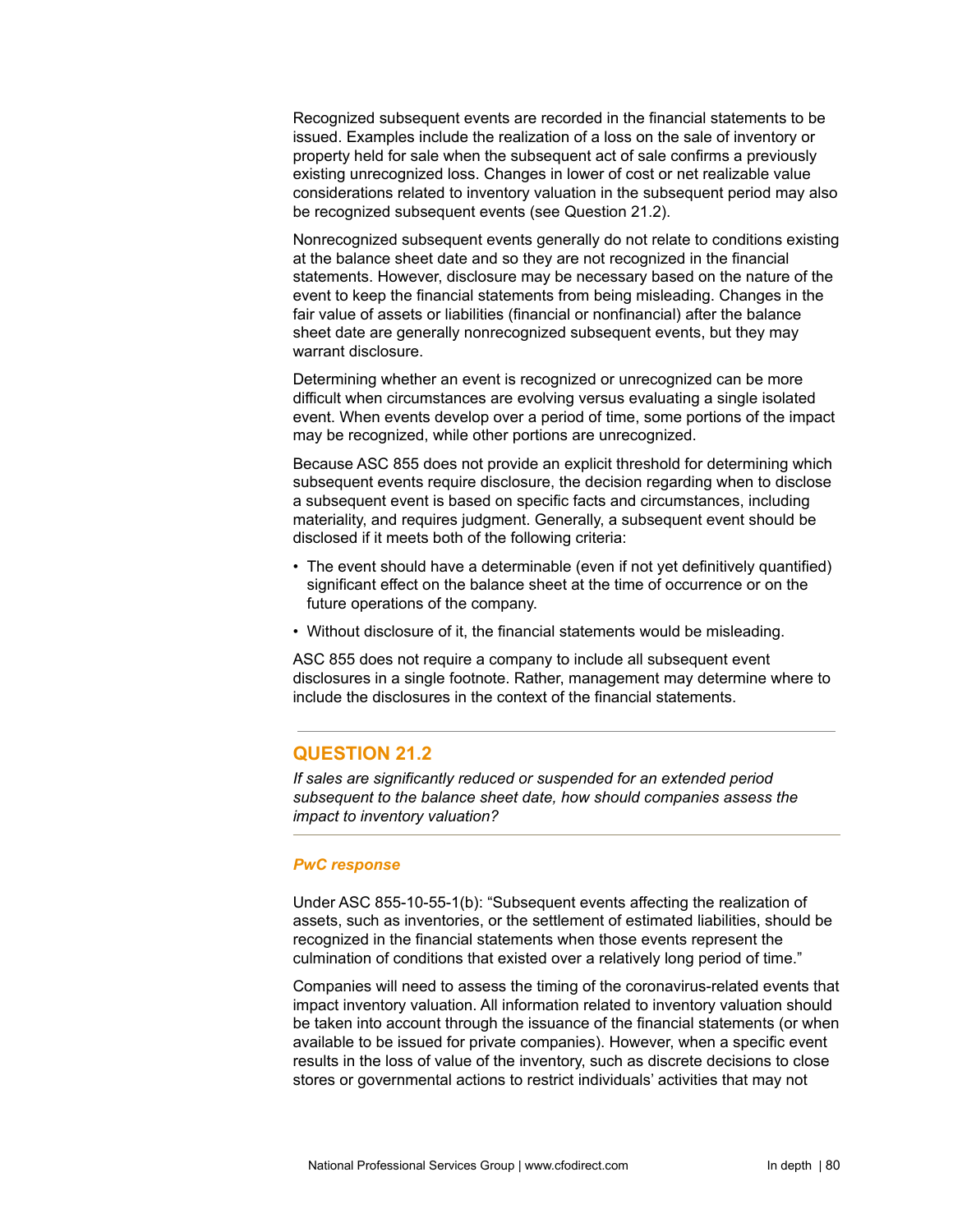have been reasonably predicted as of the balance sheet date, the inventory would be impaired in the same period that the specific event occurred.

Sales of inventory or other events after the balance sheet date may provide additional evidence about conditions that existed at the balance sheet date that could impact a company's valuation of inventory at the lower of cost or net realizable value. Determining the net realizable value at the balance sheet date is a matter of judgment. A company should consider all data available, including future demand and subsequent changes in product prices that may provide additional information about the valuation at the balance sheet date.

## **Additional resources:**

- PwC's *Financial statement [presentation](https://www.pwc.com/us/en/cfodirect/publications/accounting-guides/financial-statement-presentation-accounting-guide.html)* guide, Chapter 28
- PwC's *[Subsequent](https://www.pwc.com/us/en/cfodirect/accounting-podcast/subsequent-events.html) events, what you need to know* podcast

# **Taxes**

# **QUESTION 22.1 (updated January 2021)**

*What should a company consider when assessing the need for a valuation allowance in the current environment?*

## *PwC response*

Companies must reassess the need for a valuation allowance on deferred tax assets at each reporting date.

ASC 740-10-30-17 indicates that all available evidence should be considered when assessing the need for a valuation allowance. "All available evidence" includes historical information supplemented by all currently available information about future years. Events occurring subsequent to a company's period-end, but before the financial statements are released, that provide additional evidence regarding the likelihood of realization of existing deferred tax assets should also be considered when determining whether a valuation allowance is needed.

ASC 740-10-30-21 indicates that it is difficult to avoid a valuation allowance when there is negative evidence such as cumulative losses in recent years. Losses expected in early future years and uncertainties whose unfavorable resolution would adversely affect future results are also negative evidence to be considered. Even if there has been income in recent years, companies need to consider projections of near-term future losses, including if they will result in a cumulative loss position.

Generally, a company's most recent results are the most objectively verifiable indicator of its future performance. This is why a cumulative loss is such a significant piece of negative evidence to overcome. Many companies rely on forecasts of taxable income exclusive of reversing temporary differences to support realization of some or all their deferred tax assets. Forecasts are inherently less objective than prior results, so if a company has a cumulative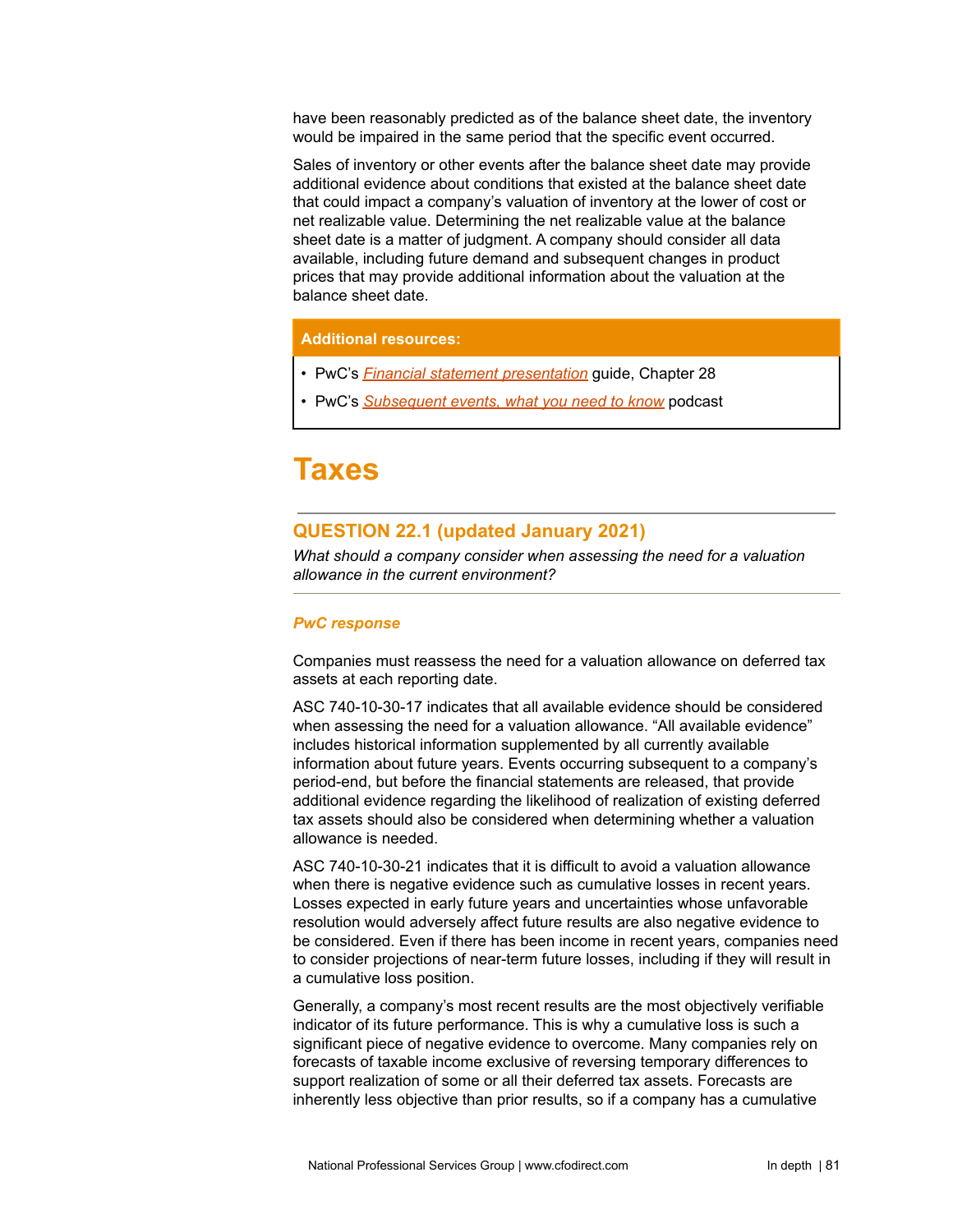loss, then its forecast must reach the level of objectively verifiable in order to overcome the historical results. Often companies may use their most recent year's results as a baseline for its forecast of taxable income, adjusting it for items that are objectively verifiable (e.g., items that have already occurred, like the pay down of debt or the acquisition of a business late in the prior year). However, in the current environment, it may be harder to gauge whether the most recent results are indicative of future performance given the impact of the pandemic (negative or positive) on prior year results. This area will require significant judgment, and consideration of all available evidence as the impact of the pandemic unfolds.

## **QUESTION 22.2 (updated January 2021)**

*How should a company estimate its annual effective tax rate if it is unsure how the current economic environment will impact operations?*

## *PwC response*

At each interim period, a company is required to estimate its forecasted full-year annual effective tax rate (AETR). That rate is applied to year-to-date ordinary income or loss in order to compute the year-to-date income tax provision. In order to compute the AETR, a company needs to estimate its full year ordinary income and its total tax provision, including both current and deferred taxes. When a company is subject to tax in multiple jurisdictions, one overall (i.e., worldwide) estimated AETR is developed and applied to consolidated ordinary income (loss) for the year-to-date period.

Given the financial impact of recent events, it may be relevant for companies to consider ASC 740-270-30-18, which indicates that if a reliable estimate cannot be made, the actual effective tax rate for the year to date may be the best estimate of the annual effective tax rate. Two additional exceptions may also be relevant:

- When a company operates in a jurisdiction that has generated ordinary losses on a year-to-date basis, or anticipates an ordinary loss for the full fiscal year, and no benefit can be recognized on those losses, the company should exclude that jurisdiction's income (or loss) from the overall estimate of the AETR. In effect, any jurisdictions with losses for which no benefit can be recognized are removed from the base calculation of the AETR and a separate AETR is calculated for that jurisdiction.
- When a company cannot make a reliable estimate of ordinary income for a particular jurisdiction, that jurisdiction should be excluded from the overall computation of the estimated annual effective tax rate. Determining whether an estimate is reliable requires the use of professional judgment. For example, in some cases, a small change in an entity's estimated ordinary income could produce a significant change in the AETR. This might occur when a company that is anticipating only marginal pre-tax book profitability for the year has significant permanent differences that could result in wide variability in the tax expense (benefit) and, in turn, the AETR. In such cases, an estimate of the AETR would not be reliable if a small change in ordinary income were likely to occur. While there is a general presumption that entities will be able to make a reliable estimate of ordinary income, exceptional circumstances can exist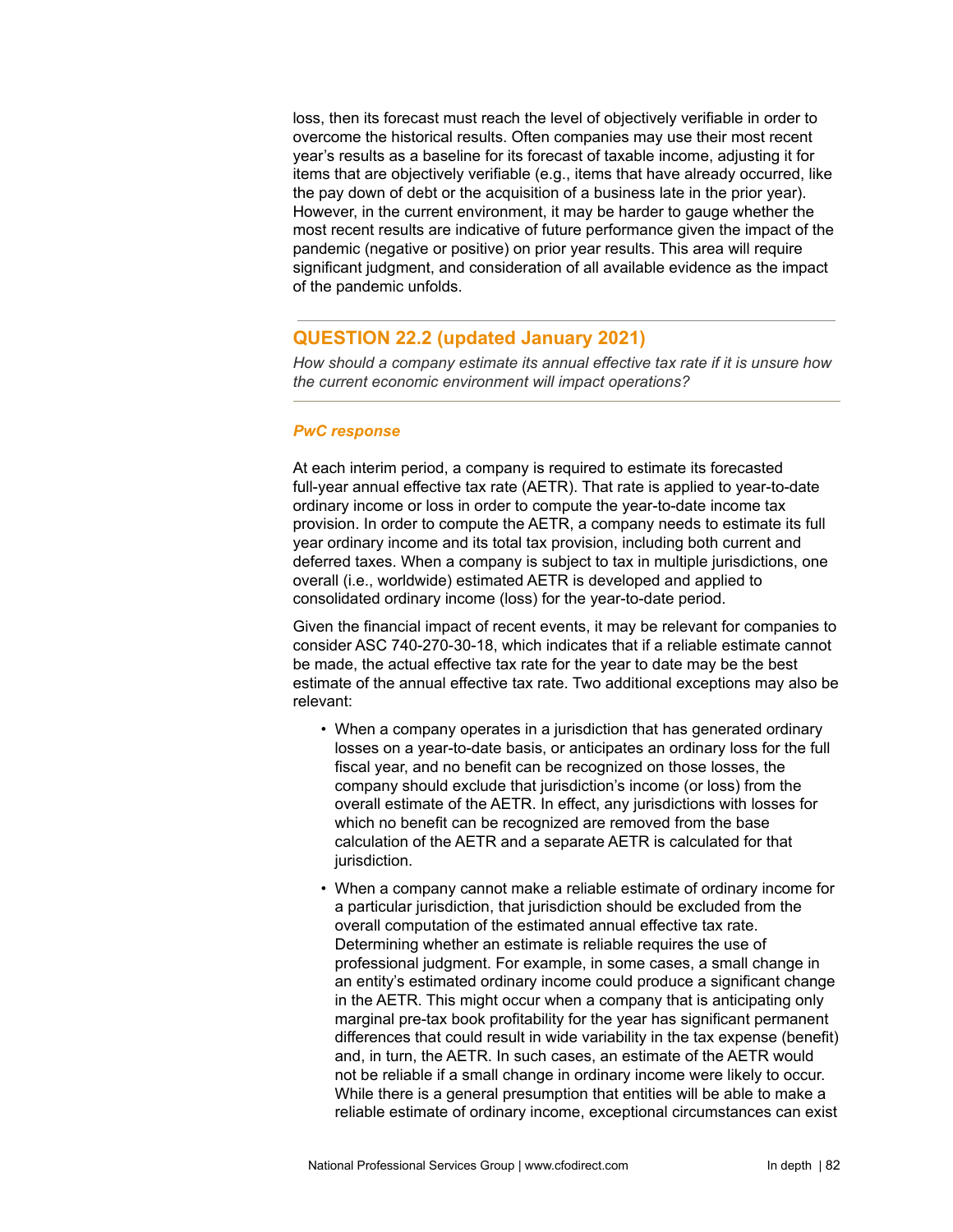in which a genuine inability to make a reliable estimate justifies exclusion of a jurisdiction from the worldwide effective tax rate. A company's assertion that it cannot develop a reliable estimate should be consistent with its other disclosures and communications to its investors, creditors, and other financial statement users.

## **QUESTION 22.3**

*When should a company account for the impacts of tax legislation?*

## *PwC response*

Under US GAAP, the effect of a change in tax law is recorded discretely as a component of the income tax provision related to continuing operations in the period of enactment.

If a change in tax law is enacted after a company's balance sheet date, the change is not reflected until the period that includes the enactment date. This is true even if the enacted law change is retroactive to a date prior to enactment. Companies should consider disclosing the potential impact of any material change in tax law that is enacted after the balance sheet date but before the financial statements are issued.

The enactment date of a change in tax law is not always straightforward. We believe that "enactment" occurs when the law has been subjected to the full legislative process. Since the effect of a change in tax law is recognized in the financial statements when the law is enacted, it is important to understand when the full legislative process is completed in the jurisdiction of the tax law change. For US federal tax purposes, most states, and many foreign jurisdictions, the enactment date is most often the date an official, such as the President, signs the legislation into law.

# **QUESTION 22.4**

*What should companies consider with respect to indefinite reinvestment assertions on undistributed foreign earnings in the current environment?*

## *PwC response*

Companies asserting indefinite reinvestment of outside basis differences in one or more foreign subsidiaries should continue to assess how current economic conditions might affect the company's cash needs and its ability to continue to assert indefinite reinvestment (and thereby avoid recording a related tax liability). For example, companies that have upcoming debt service requirements or that have failed (or are in danger of failing) a covenant should consider whether they continue to have the ability to control the timing of the remittance of foreign earnings (i.e., whether a remittance would be required if the debt were called). Consideration should be given to the company's ability to manage its borrowing needs, including access to existing credit facilities.

A question may arise as to whether a "one-time" repatriation of cash in response to current economic conditions would "taint" a company's indefinite reinvestment assertion. The answer depends on the specific facts and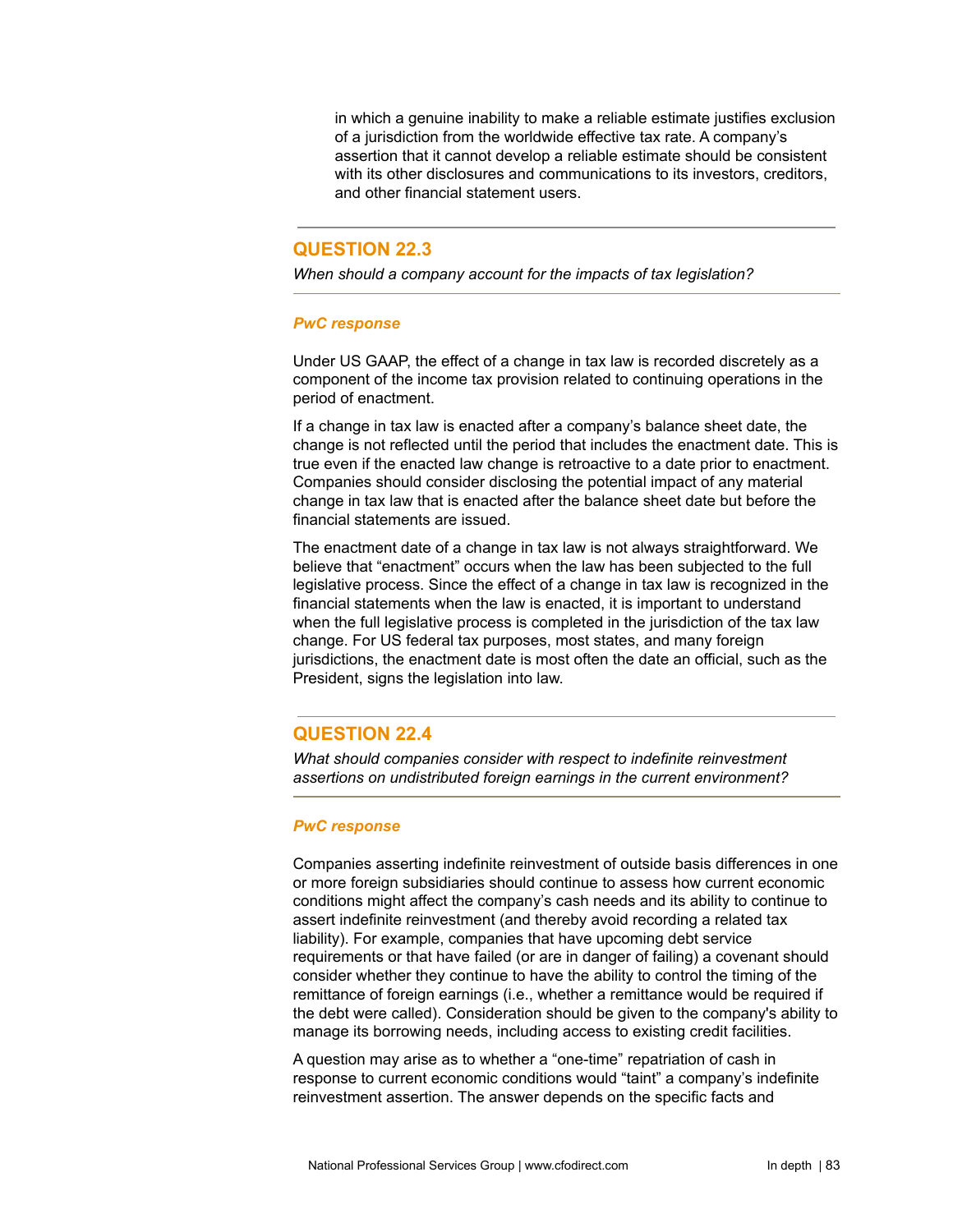circumstances of each company. Considerations may include which earnings are being repatriated (i.e., current earnings vs. historical earnings), from which subsidiaries, the tax law applicable to the repatriation, and the business rationale for the change, among others.

The potential tax liability related to outside basis differences in foreign subsidiaries may not be as significant as it was before the Tax Cuts and Jobs Act of 2017, and foreign earnings may be remitted in a tax-free manner in many jurisdictions (including the US) as a result of a participation exemption or a dividend received deduction. However, companies that are unable to assert indefinite reinvestment may still need to record deferred taxes for items such as withholding taxes, foreign currency impacts, and state and local taxes.

In most cases, the initial recognition of a deferred tax liability for the temporary difference accumulated in prior periods as a result of a change in the indefinite reversal assertion will be reflected entirely in continuing operations. Intraperiod allocation should be considered for any adjustments to the deferred tax liability resulting from current-year movements in the temporary difference. Unrealized foreign currency gains and losses associated with the subsidiary's net assets, including unremitted earnings, represent translation gains and losses that are reported as part of other comprehensive income (OCI). Therefore, the deferred tax effect of the translation gains and losses would also be recorded through OCI.

If withholding taxes are accrued as part of the deferred tax liability, the treatment of future foreign currency movements will likely differ. The withholding tax is an obligation of the parent. Assuming a US parent with a withholding tax payable in a foreign currency, any change in the amount of the withholding tax liability caused by foreign currency exchange rate changes is a transaction gain or loss, which is recorded through the income statement (either within tax expense or in pre-tax earnings, depending on the company's policy).

## **Additional resources:**

- PwC's *[Income](https://www.pwc.com/us/en/cfodirect/publications/accounting-guides/income-taxes-accounting-guide.html) taxes* guide
- PwC's *Valuation [allowance](https://www.pwc.com/us/en/cfodirect/multimedia/podcasts/asc-740-valuation-allowance.html) for deferred tax assets – the basics* podcast
- In depth US2019-19, *FASB simplifies [accounting](https://www.pwc.com/us/en/cfodirect/publications/in-depth/fasb-simplifies-income-taxes-asc-740.html) for income taxes*
- PwC's *Income tax [accounting](https://www.pwc.com/us/en/cfodirect/accounting-podcast/income-tax-year-end-reminders-2020.html) year-end reminders* podcast